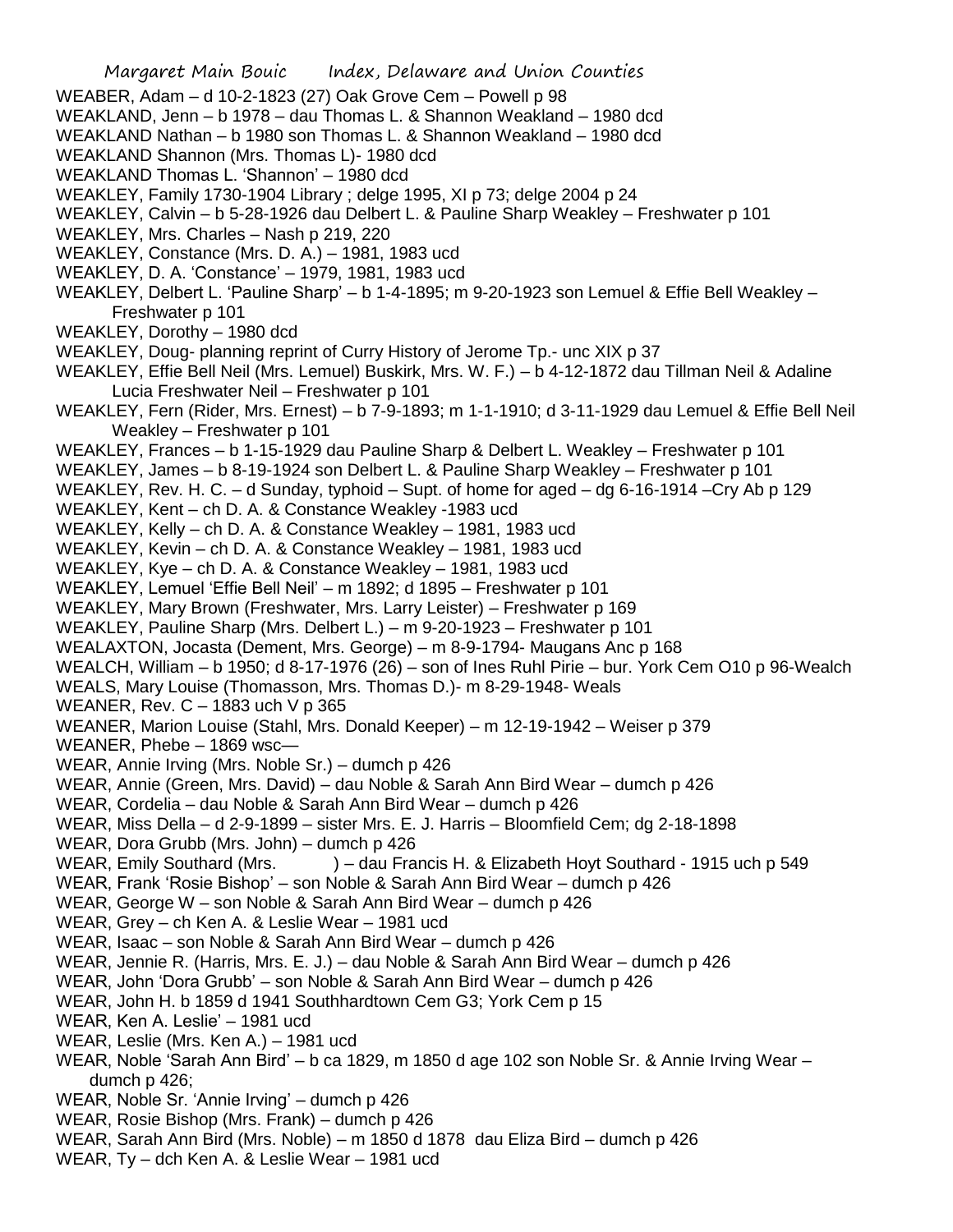- Margaret Main Bouic Index, Delaware and Union Counties WEARE, Wealtha Bowersmith (Mrs.  $\qquad \qquad$ ) –d age 64 bur. Dublin – Weare WEARLY, W. D.- teacher 1944 York Tp, unec XXII p 39 WEARMOUTH, Don 'Elizabeth Dover'- Wearmouth WEARMOUTH, Elizabeth Dover (Mrs. Don)- Wearmouth WEARMOUTH, Margaret F. (Neely, Mrs. William R.)- b 12-9-1909 W Va m 3-14-1930 d 11-29-1992 (82) Grove Cem, Kenton- dau Con & Elizabeth Dover Wearmouth- Wearmouth WEARMOUTH, Vida (Adkins, Mrs. )- dau Con & Elizabeth Dover Wearmouth- Wearmouth WEARS, David D. 'Mary' – 1967 ucd WEARS, Gray- ch Ken A. & Leslie Wears- 1983 ucd WEARS, Jamie Ruth – b 11-29-1980 dau William C. & Virginia Patch Wears – Wears – 1983 ucd WEARS, Kelly Sue – b 1967 – dau William C. & Virginia Wears – Wears – 1983 ucd WEARS, Ken A. 'Leslie'- 1983 ucd WEARS, Leslie (Mrs. Ken A.)- 1983 ucd WEARS, Mary (Mrs. David D) – 1967 ucd WEARS, Melissa – b 1962 dau William C. & Virginia Wears – 1979, 1981 ucd WEARS, Scott Earl – b 1970 son William C. & Virginia Wears – 1979, 1981, 1983 ucd WEARS, Sue – 1980 dcd WEARS, Tracy Lynne – b 1965 – ch William C. & Virginia Wears – 1967, 1973, 1979, 1981, 1983 ucd WEARS, Ty- ch Ken A. & Leslie Wears- 1983 ucd WEARS, Virginia (Mrs. William C) – 1967, 1973, 1979, 1981, 1983 ucd WEARS, William C. 'Virginia' – 1967, 1973, 1975, 1981, 1983 ucd WEARS, William – b 1952 lived with David D. & Mary Wears – 1967 ucd WEARY, Fay Catherine (Wertz, Mrs. George Jacob) – b 8-19-1897; m 3-13-1917 WEARY, Harriet (Jones, Mrs. William Cleveland) – b 10-31-1888; d 4- -1938 – Maugans Anc p 64 WEASEL, Mary C. Perry (Mrs. )- dau Samuel & Eliza A. Perry- dg 4-3-1914, Cry Ab p 108; sister Joseph Perry, dg 4-24-1914, Cry Ab p 114 WEAT. Ursula- Un Co Probate Death Records Vol 1 p 54 WEATHERALL, David Scott – b 6- -1966; d 7-6-1966 son Larry & Turner Weatherall – Weatherall WEATHERMAN, Weatheman, Nathan 'Sarah E' – 1860C Claibourne Tp 756 (24, Germany) WEATHERMAN, Sarah E. (Mrs. Nathan) – 1860C Claibourne Tp 756 (19, O) WEATHERBEE or WEATHERBY, Jesse – 1883 uch V p 665; unec XIX p 40, Davis M. P. Chapel; 1840C Washington Tp 341 (20-30) WEATHERBY, C. E. – Pabst 7 p 24 WEATHERBY, —(Mrs. C. E.)- sister Emiline Corey Meredith- dg 1-19-1912, Cry Ab p 88 WEATHERBY, David 'Velva' – son William J. & Martha J. Oder Weatherby – Weatherby WEATHERBY, Edmond – 1908 dch p 527 WEATHERBY, Gary Joe– b 1-6-1945 d 2-25-2005 (60) North Greenfield Cem- son William J. & Martha C.Oder Weatherby – Weatherby WEATHERBY, Harry Vinton 'Linda'– son William J. & Martha C.Oder Weatherby – Weatherby WEATHERBY, Jesse- Davis M. P. Chapel- unec XVI p 52a WEATHERBY, Lena G.- 1983 ucd WEATHERBY, Linda (Mrs. Harry Vinton)- Weatherby WEATHERBY, Martha J. Oder (Mrs. William J.) – Weatherby WEATHERBY, Maud Elizabeth (Bechtel, Mrs. Gerald) – b 6-24-1904 m 12-25-1937 d 1-30-1991 (86) North Greenfield Cem, W. Mansfield- dau William J. & Anna Viola Justice Weatherby – Weatherby WEATHERBY, Nia (Comer, Mrs. Bobbie)(Graham, Mrs. Gene) –dau William J. & Martha J. Oder Weatherby – Weatherby WEATHERBY, Olive (Lyon, Mrs. Rev. Aaron J.) – 1880 dch p 631; 1908 dch p 527- dau Edmond Weatherby WEATHERBY, Samuel- letter uncalled for, 1863; delge 1991, VII p 10 WEATHERBY, Twila (Paul, Mrs. Donald) – dau William J. & Martha C. Oder Weatherby – Weatherby
- WEATHERBY, Velva (Mrs. David)- Weatherby
- WEATHERBY, Viola Justice (Mrs. William DeVincy) Weatherby
- WEATHERBY, William DeVincy 'Viola Justice' Weatherby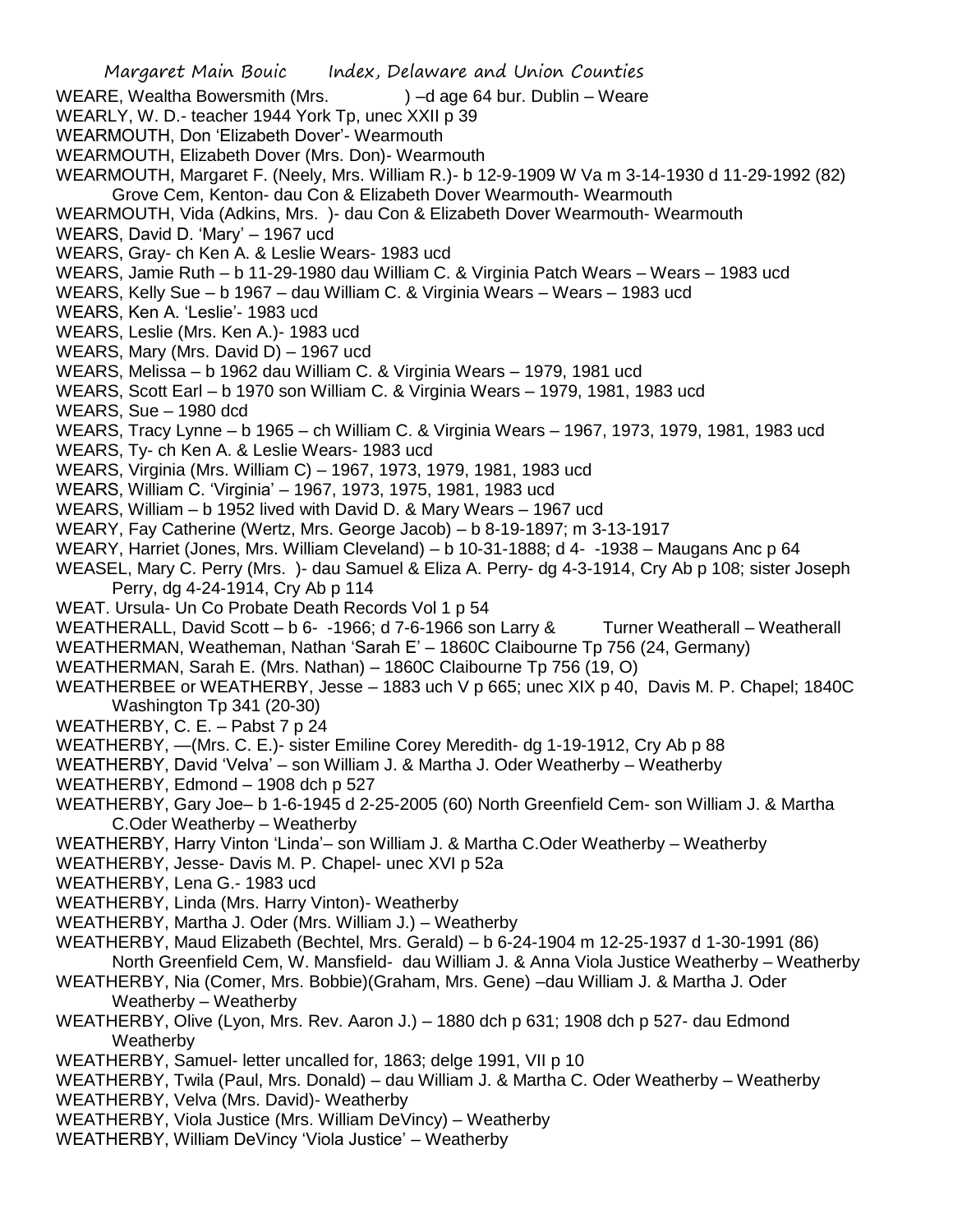- WEATHERBY, William J. (Bunk) 'Martha Oder' b 5-2-1901; m 1930; d 1-18-1966 son William DeVincy & Viola Justice Weatherby – Weatherby
- WEATHERBY, William Mustice, Jr.) son William J. & Martha C. Oder Weatherby Weatherby WEATHERHEAD, Ruth (Whipple, Mrs. David) – Whipple p 12
- WEATHERHOLT, Rosaltha Brannan (Mrs. Thomas) –dau George & Elizabeth Ann McCullough Brannan – 1915 uch p 596
- WEATHERHOLT, Thomas 'Rosaltha Brannan' 1915 uch p 596
- WEATHERILL, Albert 'Sadie Elizabeth Koppenhaver' b 5-31-1893; m 1-1-1913 d 10-5-1918 –Weiser p 330
- WEATHERILL, Ann Marie b 9-20-1951 dau Paul Franklin & Betty M. Andreas Weatherill Weiser p 331
- WEATHERILL, Betty M. Andreas (Mrs. Paul Franklin) –b 1-23-1926; m 6-20-1942 Weiser p 331
- WEATHERILL, Dale b 11-27-1950 son Jay Edward & Myrtle L. Harrington Weatherell Weiser p 330
- WEATHERILL, David b 1-7-1945 son Jay Edward & Myrtle L. Harrington Weatherill Weiser p 330
- WEATHERILL, Edgar Herbert b 4-5-1919; d 1920 son Albert & Sadie Elizabeth Koppenhaver Weatherill – Weiser p 331
- WEATHERILL, Edward Franklin 'Julia Ann Willis' b 11-3-1937; m 12-20-1958 son Jay Edward & Myrtle L. Harrington Weatherill – Weiser p 330
- WEATHERILL, Harriet Aletta (Dibble, Mrs. Alford B.) b 12-16-1914; m 8-2-1933 dau Albert & Sadie Elizabeth Koppenhaver Weatherill – Weiser p 330
- WEATHERILL, Jay Edward 'Myrtle L. Harrington' b 8-9-1913; m 11-29-1934 son Albert & Sadie Elizabeth Koppenhaver Weatherill – Weiser p 330
- WEATHERILL, Jay Edward b 7-13-1941 son Jay Edward & Myrtle L. Harrington Weatherill Weiser p 330
- WEATHERILL, Jill Elizabeth b 12-22-1954 dau Paul Franklin & Betty M. Andreas Weatherill Weiser p 331
- WEATHERILL, Julia Ann Willis (Mrs. Edward Franklin) m 12-20-1958 Weiser p 330
- WEATHERILL, Mary Ellen b 6-3-1957 dau Paul Franklin & Betty N. Andreas Weatherill Weiser p 331
- WEATHERILL, Myrtle L. Harrington (Mrs. Jay Edward) b 4-26-1913; m 11-29-1934 Weiser p 330
- WEATHERILL, Paul Franklin 'Betty M. Andreas' b 7-20-1916; m 6-20-1942 son Albert & Sadie Elizabeth Koppenhaver Weatherill – Weiser p 330
- WEATHERILL, Paul Lee b 11-25-1943 son Paul Franklin & Betty N. Andreas Weatherill Weiser p 331
- WEATHERILL, Sadie Elizabeth Koppenhaver (Mrs. Albert)(Pegg, Mrs. Myron) div (Bell, Mrs. Raymond) dau Augustus Edward & Aletta Mae Stabley Koppenhaver – Weiser p 330
- WEATHERILL, Susann b 7-27-1940 dau Jay Edward & Myrtle L. Harrington Weatherill Weiser p 330 WEATHERING, Samuel O.- d 1-21-1873 (58-1-14) Plain City Cem Row 10 unec VII p 53
- WEATHERINE, Wilson S.- b 1-27-1843 d 1-7-1876 son Samuel O. Weathering- Plain City Cem, unec VII p 53
- WEATHERLY, Lena 1971, 1973, 1979, 1981 ucd
- WEATHERLY, William, Liberty Tp,- Argus 1844; unec XI p 10
- WEATHERLY, William- stable- unec XI p 68
- WEATON, Frank T. 'Marie' d 8-4-1970 (60) Weaton
- WEATON, Marie (Mrs. Frank T.) Weaton
- WEAVER/WEFFER, in Library, group sheet, unec XIV p 28
- WEAVER Information on John Weaver IV family form Mary Weaver; information of Jacob Weaver family from Craig Weaver
- WEAVER, Rev.- conducted funeral of Carl miller, Infant, dg 8-31-1900, delge 1993, IX p 52
- WEAVER ------------hmp p 88; Powers Pat p 282; 1908 dch p 87; delge 2004 p 24
- WEAVER, Borns, & Weaver- unec XI p 68
- WEAVER, A. 1883 uch IV p 541 bur. Marysville
- WEAVER, Ada F. dau Albert A. Weaver Weaver 12133; Warrington 4 (3) p 13
- WEAVER, Adam- War of 1812; delge 1994 p 34
- WEAVER, Adam (24) d Oct 1823 dcga p 21- Delaware Patron & Franklin Chronicle
- WEAVER, Adam son Richard Eugene & Linda Kay Hocking Weaver Mackllin p 111
- WEAVER, John Adam 'Junie (Jennie) Longbreak' 1883 uch V p 121, IV & Lydia Borns Weaver- John Weaver IV, 16; 1850C Paris Tp 653-667 p 77 (8, O)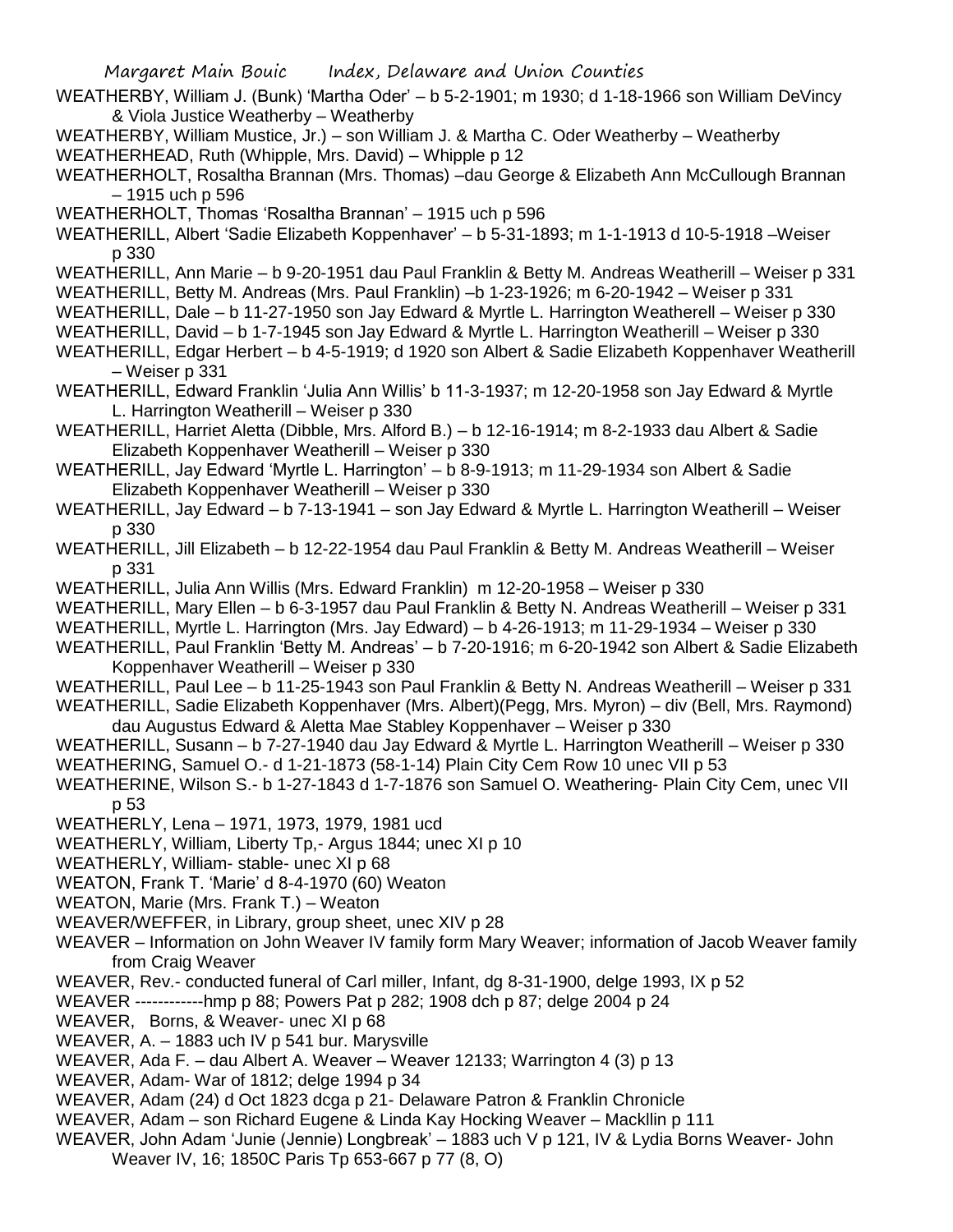- WEAVER, Addie (Mrs. ) mother John Robert Weaver Weaver
- WEAVER, AI 'Sandra Stricker (Purdy, Mrs. )m 3-13-1982 Weaver
- WEAVER, Albert son Harley G. & Delores Weaver Weaver
- WEAVER, Albert 'Florence Irene Smith' Weiser p 550
- WEAVER, Albert A. 'Arabelle Weaver' b 2-14-1840; d 8-13-1929; Warrington 3 (6) p 13 Weaver 12113; 1850C Scioto Tp 2381-2393 p 145 (8, O)
- WEAVER, Albert Israel 'Martha Jane Hobbs' 'Amanda Scharder Tarbert' b 3-3-1867- m (1) 1-1-1891 (2) 11- 16-1920; d 1-15-1923-son Israel & Rachel Frances Campbell Weaver – Weaver 126(10) 1880C Sc Tp 160 (13.O.O.O)
- WEAVER, Alenia Lydia (Turner, Mrs. Allen McClure) b 4-23-1848; m 7-1-1871 dau John IV & Lydia Borns Weaver – John Weaver IV, 18
- WEAVER, Aletta Leota Johnson (Mrs. Harry S) b 6-3-1869; d 1-7-1962 dau Axtel Alexander & Mary Graham Johnson – Graham 1474
- WEAVER, Alfred 1908 dch p 408
- WEAVER, Alfred son George & Clara Weaver 1880C Dover Village p 38 18-22 (7, O, Md, O)
- WEAVER, Alfreda (Rogers, Mrs. Daniel) –dau Fred &Alice Brake Weaver John Weaver IV (17(10)2)
- WEAVER. Alice- Un Co Probate Death Records Vol I p 86 (1867-1878)
- WEAVER, Alice Blake (Mrs. Fred) John Weaver IV (17(10)) Blake
- WEAVER, Alice (Mrs. Jacob)- 1910C Jerome Tp Plain City 18-19 p 1B (39,O,Mass,O) m 16y, 1 ch
- WEAVER. Allen- Un Co Probate Death Records Voil I p 2 (1867-1878)
- WEAVER, Alph(e)us Turner 'Katherine Margaret Matilda Scheiderer' b 11-4-1873; m 11-26-1894 d 12-2- 1961 son George Edward & Cerepta Turner Weaver – Chester Weaver Ped:2; John Weaver IV 134; 1985 uch p 140, 144; 1900C Darby Tp 216-224 p 11A (26,O,O,O) m 6y, farmer; 1910C Paris Tp 39-40 p 3A (36,O,Md,Unk) m 15y. farner
- WEAVER, Amanda Schaefer Tarbert (Mrs. Albert Israel) Weaver (126(10)
- WEAVER, Amelia (Lee, Mrs. Rowland) m 11-5-1835 dcm
- WEAVER, Andrew P 'Elizabeth A.' b 1843 1908 dch p 408; Powell Cem Powell p 165; 7th O. 2nd. Bat. Civil War – delge 1999 p 82, 2001, XVII p C4
- WEAVER, Alson Felch b 1838 son John & Anna Mary Handsky Weaver Weaver 1431
- WEAVER, Ann Budash (Mrs. Mark Raymond)- dau Alvin Budash & Louis Sau
- WEAVER, Anna Elizabeth Gebhart (Mrs. Ira Franklin) b 4-1-1884; m 12-25-1901 dau Lewis Michael & Kate Elizabeth Rabold Gebhart – Weiser p 726
- WEAVER, Anna Mary Catherine (Thomas, Mrs. Richard) b 4-4-1834 dau John IV & Lydia Borns Weaver – John Weaver IV 11; 1985 uch p 144
- WEAVER, Anna dau Johnannes & Mary Ann Walters Weaver Weaver 141
- WEAVER, Anna Catherine Schriver (Mrs. John III) b 1781; d 11-6-1857 ped Chester Weaver :17; 1985 uch p 144; dau Conrad Schriver
- WEAVER, Anna d 4-27-1929 (75 y) Oakdale Cem 4131 (F151)
- WEAVER, Anna B. (Rupright, Mrs. John M. C.) dau Calvin Luther & Margaret Schoenlab Weaver 1915 uch p 1029; John Weaver IV 173
- WEAVER, Anna Elizabeth (Kalteis, Mrs. Leonard)- b 10-5-1847; d 6-5-1925 Newhouse Cem dau Israel & Phoebe Smith Weaver – m 10-25-1887; Weaver 1262
- WEAVER, Anna Maria Imhoff (Mrs. Johann Jacob) –b 2-20-1754; d 7-26-1826- Weaver (1)

WEAVER, Anna (Noelp, Mrs. Martin) – 1915 uch p 982

- WEAVER, Anna W. Oak Grove Cem Powell p 443
- WEAVER, Annabel (Main, Mrs. Wendell Graham) b 8-17-1910; m 5-5-1934; d 7-9-1966 dau Robert Leroy & Minnie Artz Weaver – Weaver 129213; Graham (161412) opc 688; Taylor (11712); Maugans p 6; Ferguson (1(11)512); Wilson (11512); dcq RW:1; Main (1316154212) Macklin 347, 213 p 75, 105; 1985 uch 94
- WEAVER, Annie d 4-4-1864 (6y, 4m) dau Daniel & Susannah Weaver Maugans Anc p 74
- WEAVER, Ann (Kennedy, Mrs. Joseph E.) dau Parry & Harriett Poole Weaver Weaver
- WEAVER, Anna (Mrs. Caloriah) 1880C Paris Tp 112-127 p 52 (26, O, Ger, Ger)
- WEAVER, Anna Catharine Secrist (Mrs. Jacob J.) b 2-16-1792; m 7-8-1811; d 10-16-1865 bur. Newhouse Cem – Powell p 259; Weaver (12); 1850C Liberty Tp Fairfield Co, OH (58, Germany); Macklin p 35; dcc Kenneth Lee Davis 31; ped Walter Fay Bouic 21; unec XVI p 34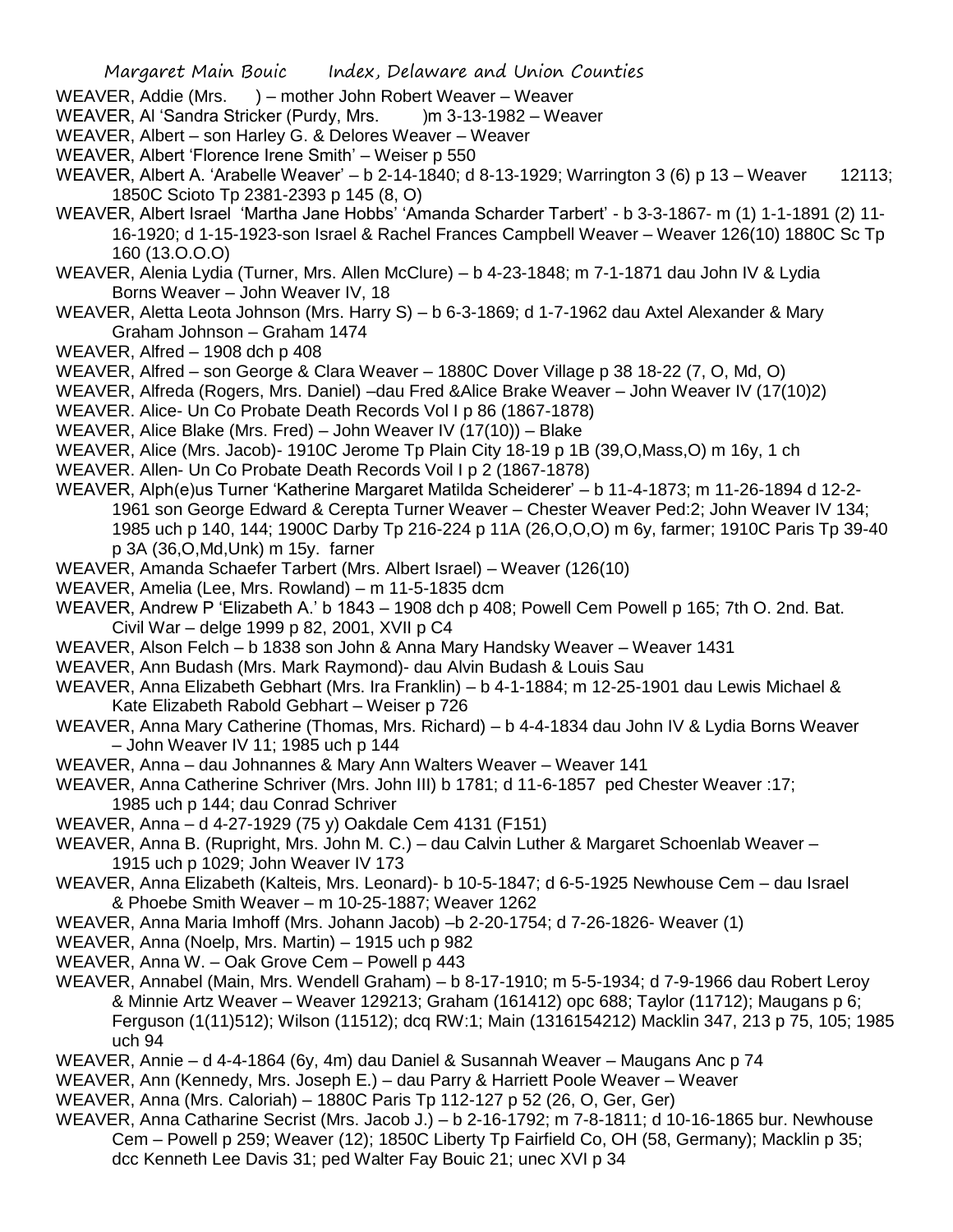- Margaret Main Bouic Index, Delaware and Union Counties WEAVER, Anna – dau Calorish & Anna Weaver – 1880C Paris Tp 112-127 p 52 (6, O, O, O) WEAVER, Anna Mary Handsky (Mrs. John) – m 1836; Weaver (143) WEAVER, Anna Louise – b 1-16-1975 dau David E. & Pauline Beach Weaver – Weaver IV 1344513; 1975, 1979, 1981,1983 ucd WEAVER. Anthony- Tax duplicate 1826 Thompson Tp, delge 1991, VII p 61 WEAVER, Arabelle Weaver (Mrs. Albert A.) – b 3-17-1850; d 10-2-1882 dau Ernst & Elizabeth Weaver – Weaver (1213) WEAVER, Arabelle (Johnson, Mrs. Theodore W.) –dau Albert A. Weaver – Warrington 4 (2) p 13; Weaver 12132 WEAVER, Archibald S. – son J. & B. d 10-28-1854 (13 y, 2 m) – Fargo Cem – Powell p 311 WEAVER, Ardrenna M. Winkleblech (Mrs. John M) – b 4-15-1910 m 3-4-1928 dau Allen S. & Mary Auman
- Winkelblech Weaver Weiser p 590
- WEAVER, Arnold E. "Bettie L.' 1979, 1981, 1983 ucd
- WEAVER, Arthur Jr. son Arthur, Sr. & Vina Horner Weaver Weaver
- WEAVER, Arthur, Sr. 'Vina Horner' m 11-29-1932 Weaver
- WEAVER, Asahel 1835 men p 47 p 85 Orange Tp
- WEAVER, Augustus Emanuel b 8-1-1842; d 12-30-1865 bur. Oakdale Cem 546 (45F); twin son John IV & Lydia Born (Burns) Weaver – John Weaver IV 15; 1850C Paris Tp 653-667 p 99 (8, O); 1860C Paris Tp 1373-1364 p 182 (18, O)
- WEAVER, Barbara Mary (Bishop, Mrs. John) m 2-26-1895 dau Calvin Luther & Margaret Schoenleb Weaver – 1915 up 953; John Weaver IV 172
- WEAVER, Barbara Elizabeth b 10-4-1969 dau David Edward & Pauline Beach Weaver 1971, 1973, 1975, 1979, 1981, 1983 ucd; John Weaver IV 134511
- WEAVER, Barbara L. (Mrs. Joel M.) 1980 dcd
- WEAVER, Barbara (Coones, Mrs. ) dau Harley c. & Delores Weaver Weaver
- WEAVER, Bartholomew 1840C Thompson Tp (30-40) p 108
- WEAVER, Beatrice (Mrs. William Warren) John Weaver IV (1773)
- WEAVER, Bell (Mrs. Jacobs) b 2-1865; 1900C Paris Tp 28-28 p 2B (35, Texas, Texas, Texas); m 9y 1 ch
- WEAVER, Benjamin son Samuel & Emma Weaver 1850C Thompson Tp 113 p 190 (3/12, O) 1908 dch p 408
- WEAVER, Benjamin son Etta Weaver 1980 dcd
- WEAVER, Benjamin T. 'Sarah E. Cunningham' m 6-27-1878 ucm 6280; 1880C Leesburg Tp 63-63 p B177 (39, O, O, O)
- WEAVER, Bernadeni Margaret Jernes (Mrs. Wayne Conrad) b 1-16-1932; m 3-14-1955 Weiser p 737
- WEAVER, Bernice Sanders (Mrs. Robert Musser)- Maugans Anc p 60
- WEAVER, Bertha (Mrs. Harold) John Weaver IV (1362)
- WEAVER, Bessie (Mrs. Harold) 1971 dcd
- WEAVER, Bessie Estella Beard (Mrs. John Martin) b 6-26-1876; m 1-24-1893; d 7-15-1910 dau Victor & Catherine Amanda Wollam Beard – Sbc p 47; bur. Maple Dell; Weaver (1298); Macklin (126) p 55
- WEAVER, Beth Ann b 1964 dau Gene E. & Bonnie Weaver 1969, 1971, 1980 dcd
- WEAVER, Beth Solomon son Samuel Weaver dcw Bk 1 p 123
- WEAVER, Betsy Ann Jones (Mrs. Jonathan O) m 9-11-1836 dcm
- WEAVER, Bettie L. (Mrs. Arnold E.) 1979, 1981, 1983 ucd
- WEAVER, Betty b 7-15-1914 dau Cecil Wooley & Rebecca Lackey Cann Weaver Nash p 111
- WEAVER, Betty Ellen Ridgeway (Metzger, Mrs. )(Mrs. Thomas) b 6-3-1928 Neward m 5-20-
- 1956- Weaver (129822); Macklin (369) p 109
- WEAVER, Betty (Mrs. George) John Weaver IV 1365
- WEAVER, Beverly Jean b 3-20-1960 dau Thomas Marion & Betty Eileen Ridgeway Weaver Macklin p 109
- WEAVER, Bishop 1880 dch p 488, 498; 1908 dch p 289; 1883 uch V p 73
- WEAVER, Blanche 1983 ucd
- WEAVER, Bonnie L. (Mrs. Gene E.) 1969, 1971, 1980 dcd
- WEAVER, Brenda b 1956 dau Orville & Ruth Weaver 1959, 1967, 1971, 1973 ucd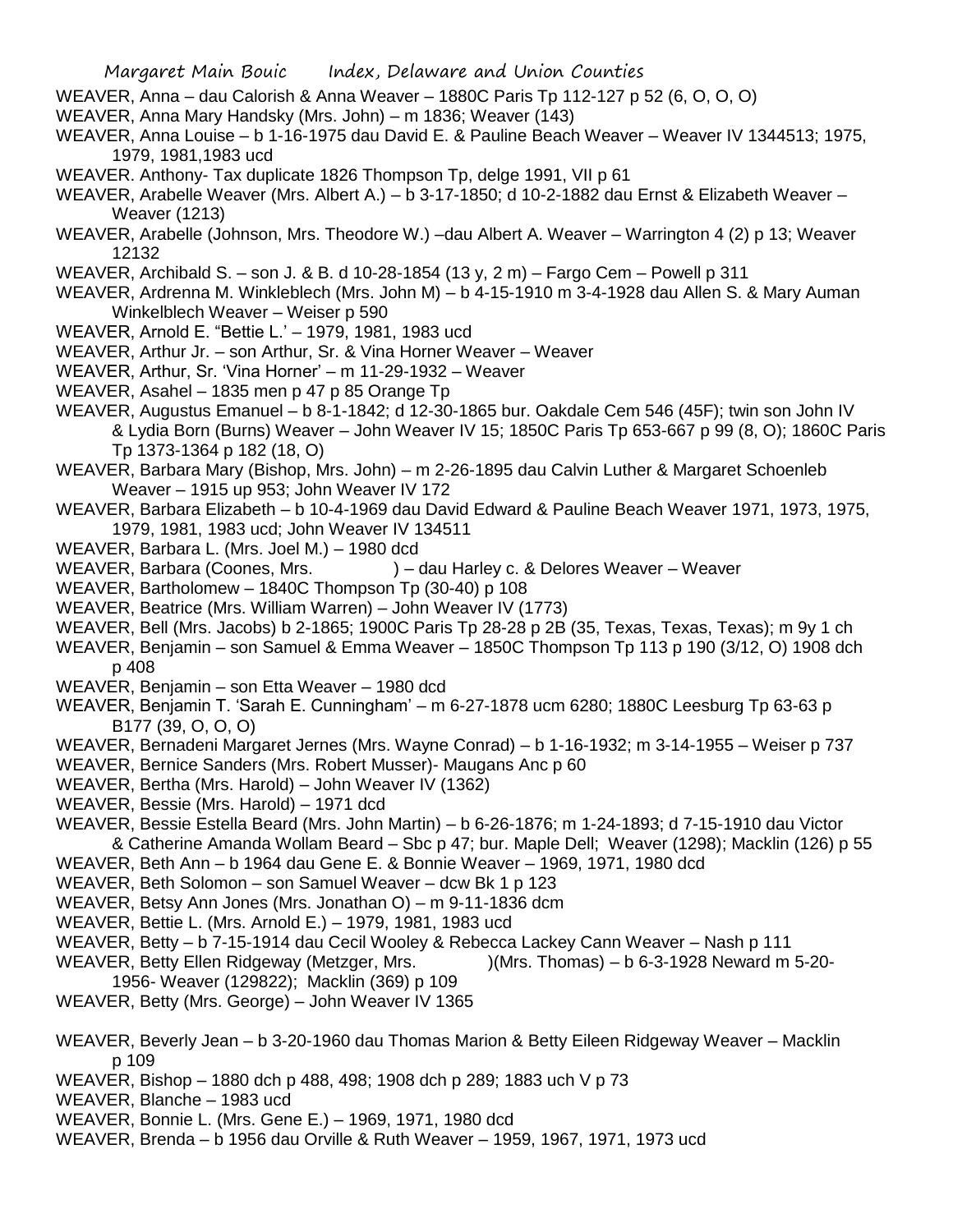- WEAVER, Brenda Wetherell (Mrs. Harry) d 6-21-1971 (20) dau Ray We4therell bur. Canal Winchester – Weaver
- WEAVER, Brian James b 6-17-1972 son Robert J. & Linda Allen Weaver Weaver 1298432; Macklin p 111
- WEAVER, Bruce Alan –b 10-19-1961 son Charles Alphus & Marjorie A. Carrick Weaver 1967, 1971, 1973, 1975, 1979, 1981, 1983 ucd; John Weaver IV 134442
- WEAVER, Byron d 9-7-1876 (4y 10 m) Oakdale Cem 542 (51F)
- WEAVER, Mrs. C. dressmaker at house of Ozias Burr dcga p 137 Franklin Chronicle
- WEAVER, Rev. C. Oak Grove Cem Powell p 443
- WEAVER, Caloriah 'Anna' 1880C Paris Tp 112-127 p 52 (35, O, Pa, Pa)
- WEAVER, Calvin- d 7-15-1903 Un Co Probate Deaths, Vol 3
- WEAVER, Calvin Luther 'Maggie A. Schoenlab' b 10-15-1844 m 12-22-1872 icm 5195; d 11-27-1913 (69 y 1 m) – Oakdale Cem 2605 (F151) son John IV & Lydia Borns Weaver; 1915 uch p 871, 953; 1883 uch IV p 522; 1850C Paris Tp 653-667 p 99 (6, O); Weaver John IV 17; 1860C Paris Tp 1373-1364 p 181 (16, O); 1870C Paris Tp 34-35 p 5 (23, O) farm laborer; 1900C Paris Tp 222-228 p B12 (53, O, Md, Md) farmer
- WEAVER, Calvin Pearl 'Caroline Bernice Wylie' John Weaver IV 1772
- WEAVER, Caroline Bernice Wylie (Mrs. Calvin Pearl) b 9-31-1916 John Weaver IV (1772)
- WEAVER, Carrie (Coleman, Mrs. Louis) dau Calvin Luther & Margaret Schoenlab Weaver John
- Weaver IV 176; 1900C Paris Tp 24-24 p B2(16, O, O, O); sister-in-law of John Coleman
- WEAVER, Carrie Chaffin (Mrs. ) sister Russell J. Weaver Weaver
- WEAVER, Carrie Vella Koppenheffer (Mrs. William Henry) b 2-25-1879; m 11-31-1901; d 1-1-19-24 dau John & Hannah Moyer Koppenheffer – Weiser p 355
- WEAVER, Catherine Amanda b 1901 d 1-19-1902 (9 mos) dcdeaths- dau John Martin & Bessie Estell Beard Weaver – Weaver 12984 – Macklin p 56
- WEAVER, Catherine b 10 -1879 dau Calorish & Anna Weaver 1880C Paris Tp 112-127 p 52 (8/12, O, O, O)
- WEAVER, Catherine (Mrs. Daniel) m 1-6-1847 d 10-23-1891 (66-10-26) dau Elias Van Sickle- dcdeaths; 1850C Porter Tp 3082 p 166 (25, O) Vansickle
- WEAVER, Catherine E. dau Samuel M. & Isabel Gabriel Weaver 1880 dch p 740
- WEAVER, Catherine Yeteva (McBride, Mrs. Gordon)(Maugans, Mrs. J. Adonis) b 7-25-1899 m(1) 4-24-1918 (2) 6-6-1933 d 3-3-1984 New Millcreek Cem p 41- dau Eugene Thomas Edward & Ethel Bell Weaver – Maugans Anc p 16; Weaver 129(11)1; Graham 161151; opc 646; Huntley 9, 10; Rittenhouse ; Richey 8, 9 Macklin 229 p 56, 78; dg 4-13-1915 Cry Ab p 40; 1900C Dover Tp 136-138 p 6B (10/12,O,O,O)
- WEAVER, Catherine (Mrs. Jacob) 1870C Jerome Tp 22 p 3 (36, Penn)
- WEAVER, Catharine dau John IV & Lydia Born Weaver 1850C Paris Tp 653-667 p 99 (15, Md) see Anna Mary Catharine
- WEAVER, Catherine (Reed, Mrs. Conrad) b 11-12-1807; d 1-20-1888 dau Frederick & Elizabeth Maugans Weaver – Maugans Anc p 74
- WEAVER, Catharine S. dau John IV & Lydia Born Weaver 1850C Paris Tp 653-667 p 99 (2, O); this is Alenia Lydia (Turner, Mrs. Allen McClure) - John Weaver IV 18
- WEAVER, Catherine dau Samuel Weaver dcw Bk 1 p 123
- WEAVER, Catherine (Sellers, Mrs. John) 1883 uch V p 181
- WEAVER, Catherine (Shreyer, Mrs. George) b 2-22-1820; m 4-18-1839; d 11-6-1901 dau Jacob J. & Anna Catharine Secrist Weaver – Weaver 125 bur. Claibourne Cem; dcc Kenneth Lee Davis 15
- WEAVER, Catherine Wagner (Mrs. Samuel Martin) b 3-27-1835 Fairfield Co ; m 8-14-1853; d 3-15-1902; dau Jacob & Susan Macklin Wagner – Weaver (129) – Macklin 36 p 35; dg 3-28-1902 Cry Ab p 131,

132 (66-11-18); dcc Mary Bouic 19; dcdeaths; ped Walter Fay Bouic 11; unec XVI p 34

- WEAVER, Cathrine (Cunningham, Mrs. ) Sbc p 33
- WEAVER, Cathrine Louise b 7-7-1963 dau John Martin & Martha Louise Weaver Macklin p 107
- WEAVER, Cecil Fulton 'Harriet Rebecca Ash' b 3-16-1850; d 6-19-1888; Nash p 111
- WEAVER, Cecil Woolley 'Rebecca Lackey Cann' b 3-27-1883; m 10-27-1911- son Cecil Fulton & Harriet Rebecca Ash Weaver – Nash p 111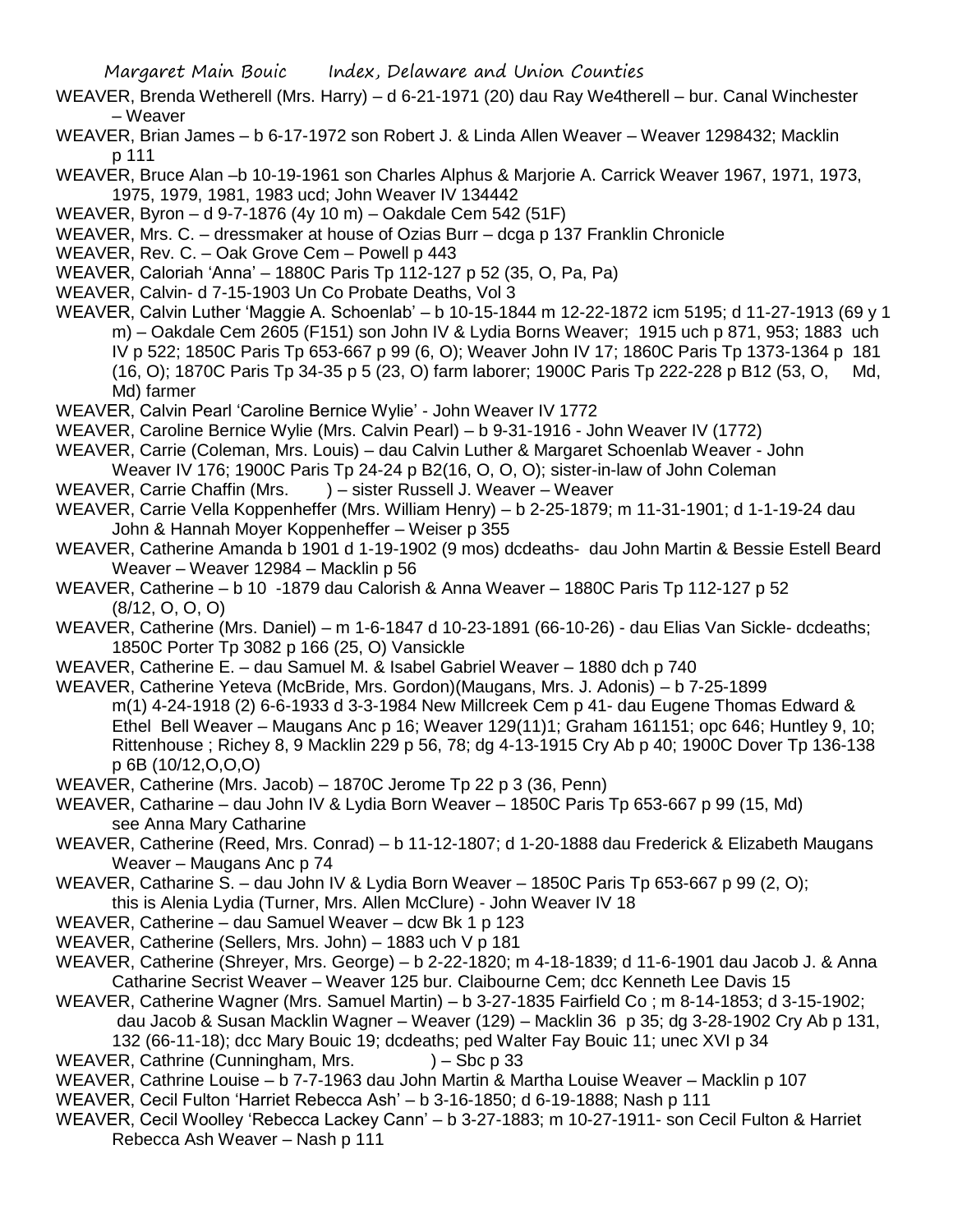- WEAVER, (S) Cerepta Turner (Mrs. George Edward) b 4-25-1842; m 11-26-1894; d 9-15-1876 see Serepta dau James & Elizabeth Gibson Turner; John Weaver IV (13)
- WEAVER, Charles Byron b 10-31-1871; d 9-7-1876 son George Edward & Serept Turner Weaver John Weaver IV 133; 1985 uch p 144
- WEAVER, Charles Alphus 'Marjorie A. Carrick' son Chester Alphus & Irma Catherine Easton Weaver –1949, 1959, 1967, 1971, 1973, 1975, 1979, 1981, 1983 ucd; John Weaver IV 1344; 1985 uch p 144, 44
- WEAVER, Charles Byron-d age 4-10-5 son George & Sarepta Weaver- mt 10-18-1876 p3c5;unec XIX p 4

WEAVER, Charles Byron 'Mary C. Snee' – son Chester Alphus & Irma Catherine Easton Weaver -1949,

1959, 1971, 1973, 1975, 1979, 1981, 1983 ucd; John Weaver IV 13445; 1985 uch p 143

WEAVER, Charles 'Myrtle Edna Wollam' – b 9-7-1877; m 10-17-1900; d 2-25-1960 son Henry & Martha Dilsaver Weaver – 1949 ucd; Weaver; unec IX p 30; 1900C Richwood 86-92 p 4A (22,O,O,O); 1910C Leesburg Tp 67-68 p 3A (33,O,O,O) m 10y

- WEAVER, Charles H son Samuel S. Weaver dcw Bk 3 p 369
- WEAVER, Charles H b 5-12-1867; d 9-29-1868 son Daniel & Lettitia L. Weaver Maugans Anc 74
- WEAVER, Charles Oscar 'Margaretta Jane Betz' b 6-4-1871; m 4-12-1903 (1) d 1-22-1953 son Israel & Rachel Frances Campbell Weaver – Weaver 126(12)
- WEAVER, Charles son Clarence L. & Janet Weaver Weaver 126(12)12
- WEAVER, Charles son Rev. Lloyd E. & Minnie Gertrude Ruckle Weaver Weaver
- WEAVER, Charles E. son Charles & Myrtle Wollam Weaver Weaver
- WEAVER, Charles Roy b 11-20-1922 son c. Heagy & Nellie Myers Weaver Weiser p 461
- WEAVER, Charles Walter 'Lida M. Pease'- b 5-30-1881 m 6-23-1900 d 9-10-1972 son Levi & Mary Myers Weaver- ped Robert Lee Sibold, Jr. 14, # 648; unec XIX p 46
- WEAVER, Charlotte Ann (Villareal, Mrs. Richard Emerson)(Murd, Mrs. Donald James)– b 12-21-1947 m 6-19-1965 m (2) 7-11-1975- dau Leo Vernon & Irene Ann Panuk Weaver – Weaver 1129834 Macklin p 78
- WEAVER, Cheryl dau Merrill E. & Lillian Weaver Weaver
- WEAVER, Cheryl Lynn b 2-25-1958 dau John Martin & Martha Louise Lewis Weaver- Macklin p 109
- WEAVER, Chester Alphus 'Irma Catherine Easton' b 1-4-1903; m 12-25-1923 son Alphus Turner & Katherine Margaret Matilda Scheiderer Weaver – Chester Weaver ped:1; John Weaver IV 1344; 1949, 1959, 1967 ucd; 1985 uch p 140, 144, 143, 44; 1910C Paris Tp 39-40 p 3A (7,O,O,O)
- WEAVER, Christian 'Barbara Bowser'- b 1-3-1788; m 1-24-1815 son Johann Jacob & Anna Maria Imhoff Weaver – Weaver 15
- WEAVER, Clara A, (Mrs. Lewis G.)- 1910C Jerome Tp 416-422 p 18A (19,O,O,O)
- WEAVER, Clara (Mrs. George)- b 8-1845; 1900C Paris Tp 60-62 p A1 (54,O,Md,O) m 23/28 y 2 ch
- WEAVER, Clara Louisa (Melchen, Mrs. George W) b 10-5-1863 m 2-8-1893; d 1-20-1930 bur. Oakdale dau Israel & Rachel Frances Campbell Weaver Weaver 1268; 1880C Scioto Tp 160-166 (17.O,O,O); 1910C Marysville 12-12 p 1A (46,O,O,O) wid, no ch
- WEAVER, Clara Myrtle b 8-21-1930; dau C. Heagy & Nellie Myers Weaver Weiser p 461
- WEAVER, Clara Myrtle- b 8-18451900C Paris Tp 60-62 p A1 (54, O, Md, Md) m 23/8? y b 8 1845 2 ch
- WEAVER, Clara Gosnell (Mrs. Lewis) 1985 uch p 50
- WEAVER, Clara dau James Edward & Glenna Gamble Weaver John Weaver IV 1361
- WEAVER, Clarissa Jane Fish (Mrs. George) b 8-29-1853; m 12-11-1877; ucm 6167 dau James C. & Martha A Farnum Fish – Fish 2, 3; Farnum 3, 4; 1915 uch p 1098; 1883 uch IV p 437, 361; 1860C Dover Tp 193 (6, O); John Weaver IV (`13); 1880C Dover Tp Village 18-22- p 38 (25, O, O, O) WEAVER, Clarence Lahr 'Gertrude Viola Pratt' – b 1904 son Charles Oscar & Margaret Jane Betts Weaver
- Weaver 126(12)1
- WEAVER, Clark Bennington Tp d la grippe Monday dg 2-21-1890 Cry Ab p 2
- WEAVER, Clifford Earl b 1890 d 4-7-1972 son Osias Jacob & Sarah Doty Weaver Weaver 12912 not m ; Macklin 122 p 54
- WEAVER, Clinton Dale 'Ruth Prentiss' 'Esther' b 7-12-1904 son Harry S. & Aletta Leota Johnson Weaver – Graham 14741
- WEAVER, Clifford A. 'Mary Isabel' d 1958 Weaver
- WEAVER, C. M. 1959 ucd
- WEAVER, Collins son Samuel & Emma Weaver 1850C Thompson Tp 113 p 190 (5, O)
- WEAVER, Corrine (McKitrick, Mrs. Jewell Augurn) m 6-1-1922 McKitrick p 428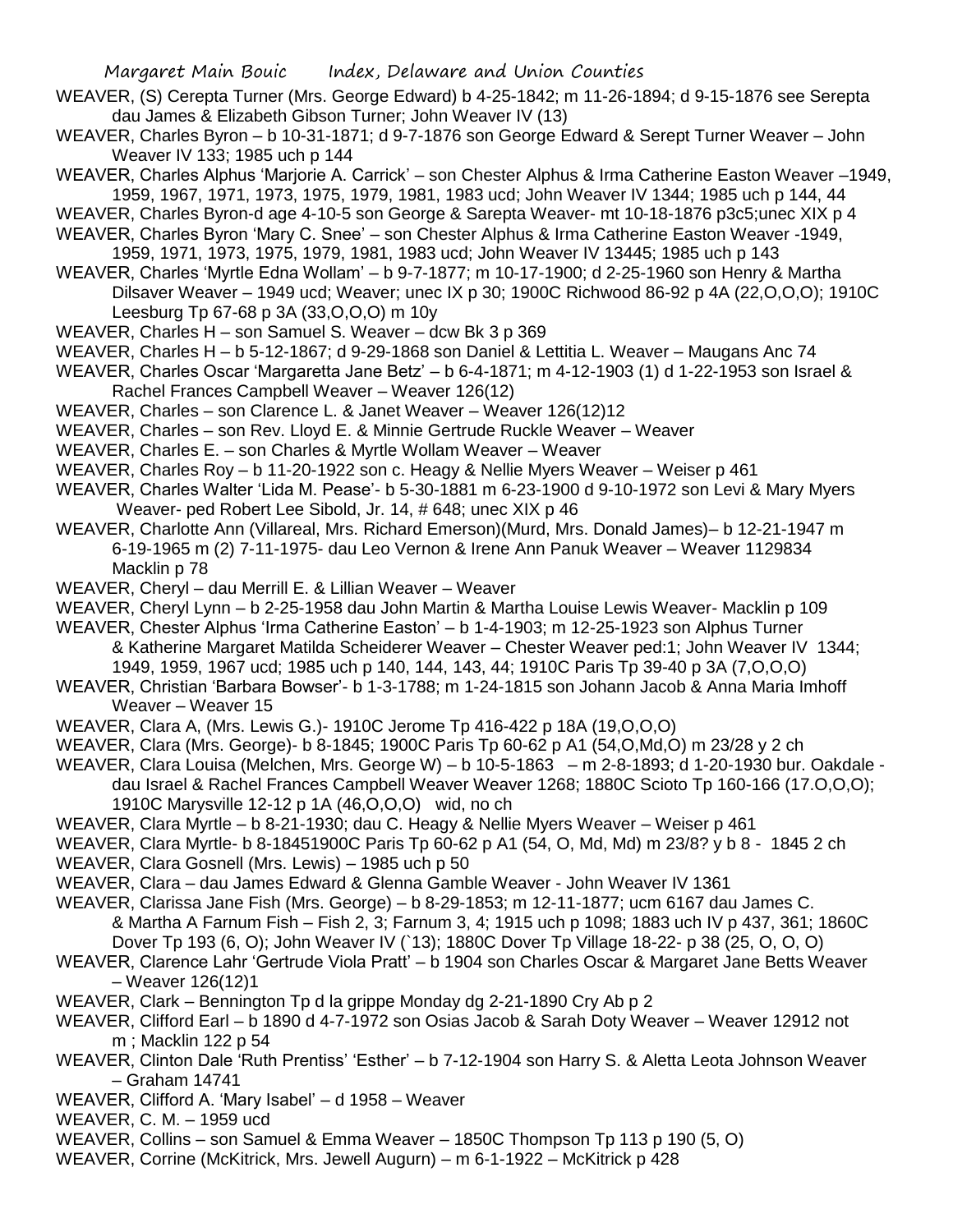- WEAVER, Cosmore Warrington 'Sarah Arabelle Gosling' b 2-29-1840 Cinc. M 1872 d 5-15-1917;
	- 1850C Sc Tp 2381-2392 p 145 (10, O); Warrington 3(5) p 12; Weaver 1212
- WEAVER, Craig Martin b 3-10-1946 son Merle & Elsie Ereland Weaver Weaver 1298211; Macklin p 77
- WEAVER, Crystal (Chrystal) dau Merrill e. & Lillian F. Weaver 1969, 1971, 1980 dcd
- WEAVER, Curtis Martin b 7-31-1961 son John Martin & Martha Louise Lewis Weaver- Macklin p 109
- WEAVER, Daisey (Cook, Mrs. John Franklin) b 8-29-1905; m 2-20-1939 Weiser p 301
- WEAVER, Dana Clair "Marcella'– b 4-16-1906 son Harry s. & Aletta Leota Johnson Graham 14742
- WEAVER, Daniel son Frederick II & Rebecca Weaver Maugans Anc p 74
- WEAVER, Daniel grandfather of son of Mr. & Mrs. F. A. DeWitt dg 7-24-1891 Cry Ab p 64
- WEAVER, Daniel d 7-25-1854 (3 yr) son Daniel & Letitia L. Weaver Maugans Anc p 74
- WEAVER, Daniel 'Catherine Vansickle' m 1-6-1847 dcm; 1850C Porter Tp 3082 p 166 (29, Md)
- WEAVER, Daniel 'Susannah' b 5-14-1823; d 11-1-1894 son Frederick & Elizabeth Maugans Weaver Maugans Anc p 74
- WEAVER, Daniel Porter Tp tax duplicate 1890 p 1 dege 1999 p 24
- WEAVER, Daniel 1870C Marysville Paris Tp 246-247 p 28 (4, O)
- WEAVER, Darius d 2-10-1858 (1 yr) Oakdale Cem 548 (45F)
- WEAVER, Dannie son John C. & Emma Weaver 1880C Marysville 477-524 p 37 (14, O, O, O)
- WEAVER, Daryl Emmett b 3-3-1959 son John Martin & Martha Louise Lewis Weaver Macklin p 109
- WEAVER, David J. b 9-28-1856; d 2-10-1858 bur. Oakdale son John IV & Lydia Borns Weaver Weaver 1 (12)
- WEAVER, David –son Arthur Sr. & Vina Horner Weaver Weaver
- WEAVER, David 'Mary' 1980 dcd
- WEAVER, David Vernon- b 1-24-1852 son Warren Vernon & Mary Weaver Weaver 1298421
- WEAVER, David son Harley G. & Delores Weaver Weaver
- WEAVER, David Edward 'Pauline Beach' m 8-10-1968 son Charles Byron & Mary C. Snell Weaver 1949, 1959 (13),1967, 1971, 1973, 1975, 1979, 1981, 1983 ucd; m 8-10-1968 John Weaver IV 134451
- WEAVER, ----Pinyerd (Mrs. David)- dg 3-15-1912, Cry Ab p 108
- WEAVER, Capt. David 'Sophia' dcga p 22 Del Patron & Franklin Chronicle
- WEAVER, Debeyana (Doty, Mrs. Timothy C.) m 11-29-1864 dcm
- WEAVER, Deborah (Decker, Mrs. Samuel A.) m 11-23-1855 dcm
- WEAVER, Della Violet (Pounds, Mrs. Jay) b 6-6-1901; m 2-3-1920 d 5-16-1982 bur. New Millcreek Cemdau Eugene Thomas Edward & Ethel Bell Weaver – Weaver 129(11)2; Graham 161152; Macklin 230 p 56, 79; 1985 uch p 147; dg 4-13-1915 Cry Ab p 40
- WEAVER, Delores (Mrs. Harley G.) Weaver
- WEAVER, Denise b 11-6-1952 dau Dana Clair & Marcella Weaver Graham 147421
- WEAVER, Denise b 8-8-1953 dau Kenneth & Julia Boerger Weaver Rausch 1633111, III p 300
- WEAVER, Denise b 1963 dau Merrill E. & Lillian F. Weaver 1969, 1971, 1980 dcd
- WEAVER, Dennis 'Eliza Robert' m 1-17-1843 dcm
- WEAVER, Dennis b 1-24-1952 son William & Edna Gramley Weaver Weiser p 588
- WEAVER, Diana Lynn b 2-7-1959 dau Charles Alphus & Marjorie a. Carrick Weaver 1959, 1967, 1971, 1973, 1975, 1979 ucd; John Weaver IV 134441
- WEAVER, Dollie Marie (Kile, Mrs.Allen) b 4-30-1923; m 4-2-1944 d 7-20/25-1982 (59); cremated –
- dau Eugene Thomas Edward & Lila V. Smith Weaver 129(11)6; Macklin 233 p 56, 79
- WEAVER, Donald son Gerald Weaver Weaver 126(12)31
- WEAVER, Donna Jean (Durrell, Mrs. Donald) b 9-12-1926; m 7- -1949 dau Clinton Dale & Ruth Prentiss Weaver – Graham 147411
- WEAVER, Doris Elizabeth b 4-9-1918 dau Martin Mussser & Fern Genevie Downin Weaver Maugans Anc p 60
- WEAVER, Doris Mary Elizabeth O'Neil (Swingle, Mrs. Earl W.) (Mrs. Merle Emmett) m 10-30-1972 d (83) Weaver (1298); Macklin (224) dau Dennis & Dora M. Huff O'Neel
- WEAVER, Dorothy dau Orville L. & Ruth I. Weaver b 1954- 1959, 1967, 1971, 1973 ucd
- WEAVER, Dorothy Louise b 12-17-1925 dau C. Heagy & Nellie Myers Weaver Weiser p 461
- WEAVER, Earl B.- 1910C Paris Tp 59-61 p 4B (20,O,O,O), laborer
- WEAVER, Earl son Rev. Lloyd E. & Ninnie Gertrude Ruckle Weaver Weaver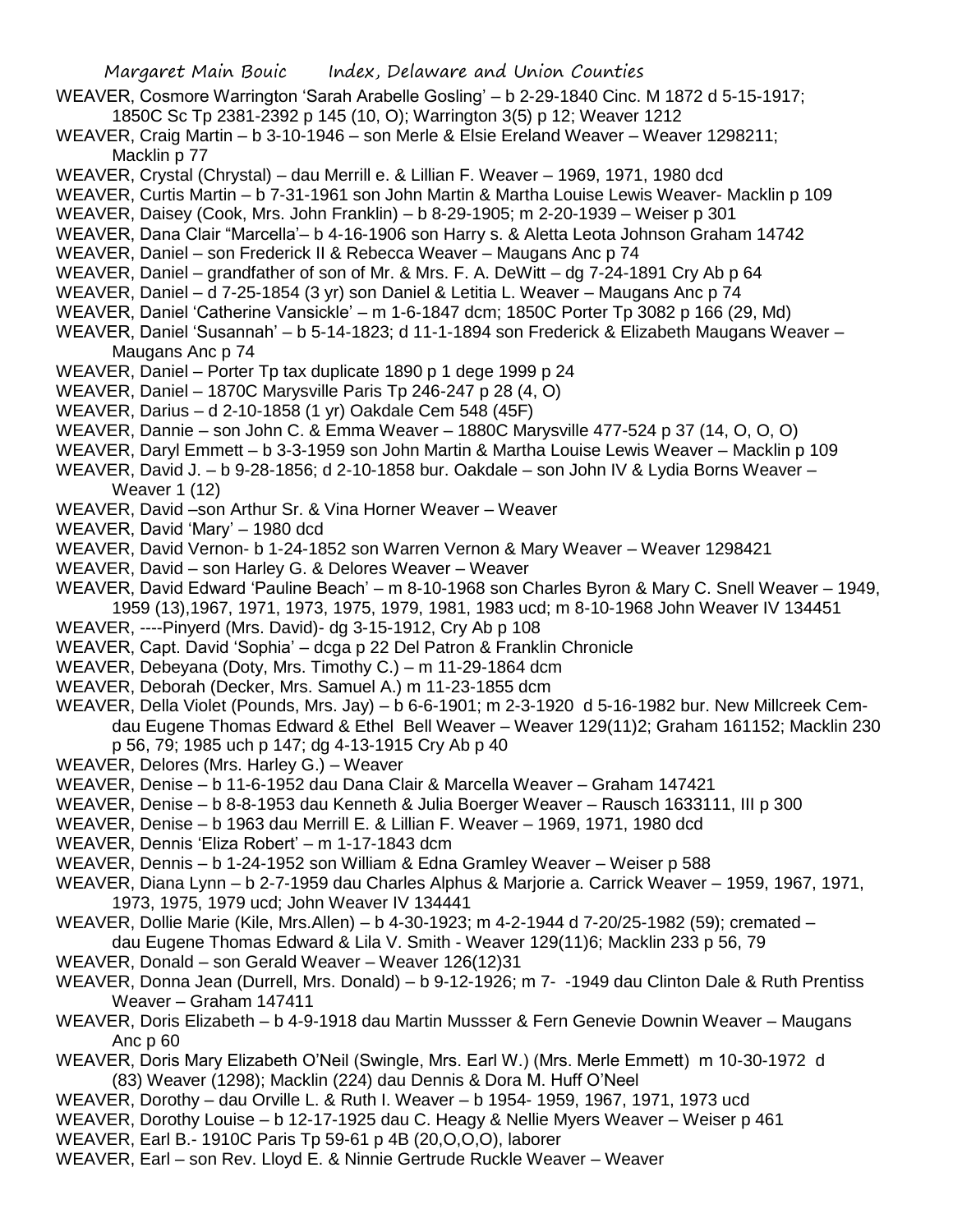WEAVER, Earl – b 1-11-1908 son John & Hattie Adamson Weaver; John Weaver IV 177; 1910C Jerome Tp 416-422 (2,O,O,O)

- WEAVER, Earl Raymond b 7-22-1927 son c. Heagy & Nellie Myers Weaver Weiser p 461
- WEAVER, Edith Hazel b 1-7-1929 dau C. Heagy & Nellie Myers Weaver Weiser p 461

WEAVER, Edith (Todd, Mrs. Arthur) – Maugans Anc p 206

WEAVER, Edith (First, Mrs. Tauren) –dau Rev. Lloyd E. & Minnie Gertrude Ruckle Weaver – Weaver

WEAVER, Edna Gramley (Mrs. William) – b 8-10-1918 dau Orvin & Carrie Emerick Gramley - Weiser p 588

WEAVER, Edna J.- step-dau Walter S. & Sarah Z. Mamahan- 1910C Taykloir Tp 102-106 p 4B (12,O,O,O)

WEAVER, Edward Cyrus 'Ellen Mary Durbin' b 8- -1891; m 1918; son Albert Israel & Martha Jane Hobbs

- Weaver Weaver 126(10)1 ; 1900C Marysville 3rd ward 190-195 p B7 (8, O, O, O)
- WEAVER, Edward L.- 1910C Claibourne North 147-147 p 6A (17,O,O,O) farm laborer

WEAVER, Edward Scott – b 6-25-1849; d 8-1-1849 Cincinnati – son Israel & Phebe Jane Smith Weaver – Weaver 1263

WEAVER, Edward Matthias 'Effie Brown Baum' – b 10-18-1898/7; m 6-30-1926 son Alpheus Turner & Katherine Margaret Matilda Scheiderer Weaver – John Weaver IV 1342; 1985 uch p 144; 1900C Darby Tp 216-224 p 11B (2,O,O,O); 1910C Paris Tp 39-40 p 3A (12,O,O,O)

WEAVER, Effa – Pabst 8 p 25

WEAVER, Effie – sister Emma Neil Weaver – d 4-13-1961 cremated – Weaver

WEAVER, Effie L. (Collins, Mrs. Raymond R.) b 9- -1859; d 9-27-1894 Newhouse Cem – dau Israel & Frances Campbell Weaver -– dg 10-5-1894 Salem Cem; dg 10-5-1894 Cry Ab p 131; Pabst 7 p 22; 1869 wsc p 12 – Weaver 1267; Un Co Probate Deaths, Vol 3

WEAVER, Effie Brown Baum (Mrs. Edward Matthias) – b 7-1-1891; d 4-13-1976 – John Weaver IV (1342)

WEAVER, Elaine Ann (Clark, Mrs. Mark) – dau Calvin Pearl & Caroline Bernice Wylie Weaver – John Weaver IV 17721

WEAVER, Elder – conducted funeral for Samuel E. Strauser – dg 2-7-1913 Cry Ab p 13

WEAVER, Elder George – conducted funeral for Rebecca Jane Biggs – dg 1-3-1913 Cry Ab p 1

WEAVER, Eleanor- research at Library, Hall, Parr- delge 1998, XIV p 12

WEAVER, Eliza – d 10-1-1852 (3-6-15) dau Daniel & Susannah Weaver – Maugans Anc p 74

WEAVER, Eliza V. (Mrs. Walter I) – 1961 dcd

WEAVER, Eliza Roberts (Mrs. Dennis) – m 1-17-1843 dcm; dau John & Roxanna Roberts; dcw Bk 4 p 303 (32)

WEAVER, Elizabeth (DeGood, Mrs. Philip) – m 6-29-1851 dg 7-6-1894 Cry Ab 172

WEAVER, Elizabeth A. (Mrs. Andrew P.) b 1847 Old Liberty Churchyard -Powell p 165

- WEAVER, Elizabeth Ellis (Mrs. Homer) dau Adam & Jessie Pancake Ellis Graham 183712
- WEAVER, Elizabeth (Mrs. James R.) 1850C Porter Tp 3069 p 166 (25, O)
- WEAVER, Elizabeth dau James R. & Elizabeth Weaver 1850C Porter Tp 3069 p 166 (3, O)
- WEAVER, Elizabeth (Sellers, Mrs. John) 1915 uch p 558
- WEAVER, Elizabeth (Mrs. Samuel) –dcw Bk 1 p 123
- WEAVER, Elizabeth dau Samuel & Emma Weaver 1850C Thompson Tp 113 p 190 (4, O)
- WEAVER, Elizabeth dau Frederick II & Rebecca Weaver Maugans Anc p 74
- WEAVER, Elizabeth dau Etta M. Weaver 1980 dcd
- WEAVER, Elizabeth Nottingham (Mrs. Floyd Fletcher) m 1-18-1911; d 9-20-1973 (88) bur. Oak Grove – Pabst 8 p 26, 28, 34, 36, 40, 42; 1961 dcd
- WEAVER, Elizabeth (Pool Mrs. Thomas) m 12-16-1837 dcm; delge 1993, IX p 12
- WEAVER, Elizabeth Roberts (Mrs. James R.) m 8-24-1846 dcm dau John & Roxanna Roberts dcw Bk 4 p 303 (32)
- WEAVER, Elizabeth Rosetta b 11-30-1861; d 11-2-1862 (11 mo, 2 d) Newhouse Cem p 8 dau Samuel Martin & Catherine Wagner Weaver – Weaver 1295; Macklin p 35
- WEAVER, Mary Elizabeth Snyder (Mrs. Merle Emmett) b 9-11-1895 Nelsonville d 9-6-1964; dau Nicholas H. & Ella M. Pierce Snyder; - Weaver (12982) – Macklin (224) p 77
- WEAVER, Elizabeth Maugans (Mrs. Frederick) b 10-29-1777; d 5-26-1858; m 1797 Maugans Anc p 73, 113
- WEAVER, Elizabeth Hatch, (Mrs. Samuel) m 11-22-1865 dcm
- WEAVER, Elizabeth Hutchisson (Mrs. Samuel D.) m 12-30-1856 dcm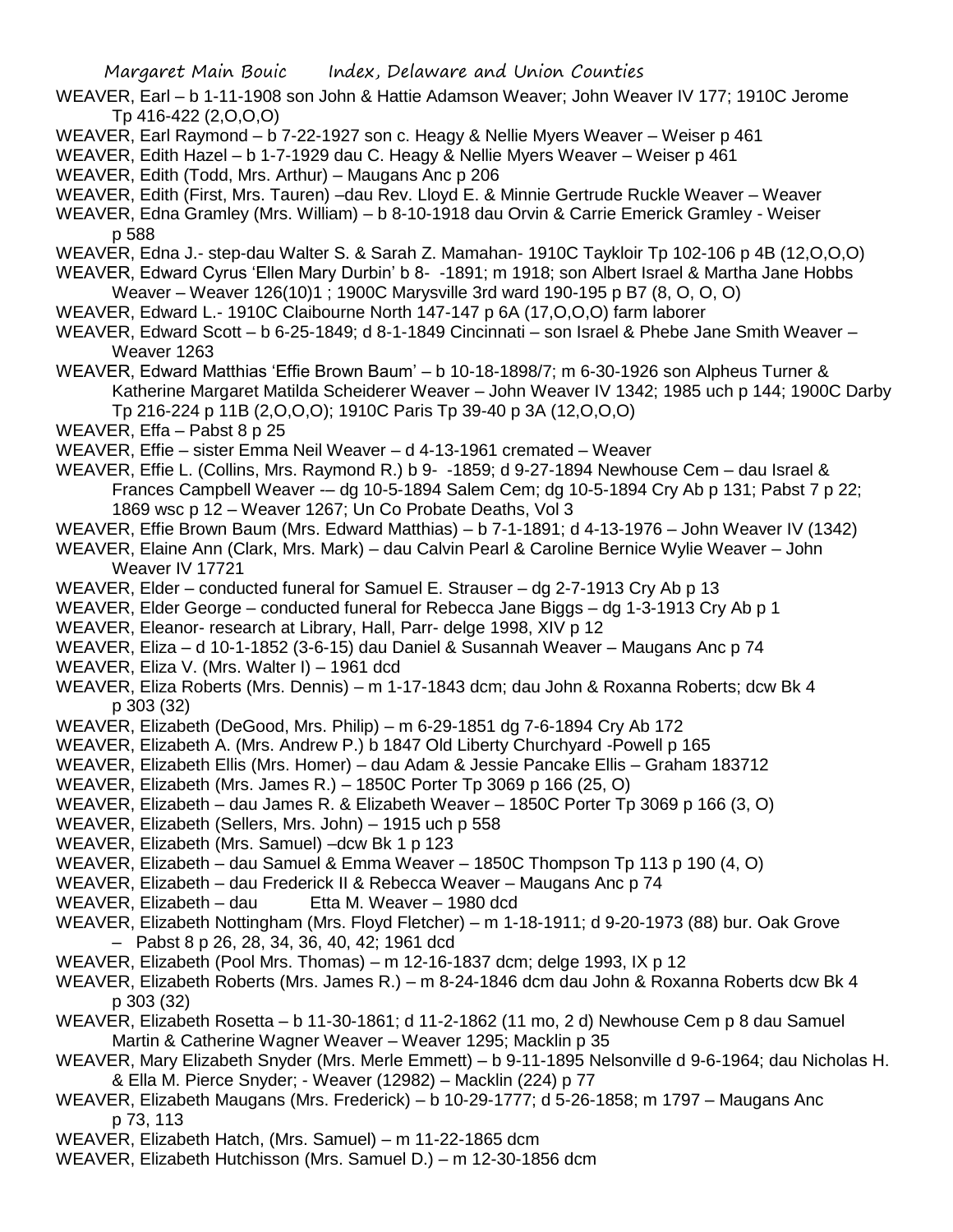- WEAVER, Elizabeth Grimsley (Mrs. Samuel) m 1836; Weaver (142)
- WEAVER, Elizabeth Spitler (Mrs. Jacob) b 3-4-1804; dau Martin & Catharine Mader Spitler Weiser p 493
- WEAVER, Ella Jane Hurlow (Mrs. Jonas Frederick) b 1-29-1870; m 11-27-1901 d 7-17-1939 bur. NM p 30 dau Charles & Hannah Parry Harlow – Weaver (1296)- Macklin (125) p 54
- WEAVER, Elma Frances (Thomas, Mrs. Eugene) b 3-22-1914; m 8-20-1934 dau Eugene Thomas Edward Ethel Bell Weaver – div. Weaver 129(11)3; Graham 161153, Thomas 153(1)2); 1961, 1969, 1971 dcd; Macklin p 79 231; dg 4-12-1916 Cry Ab p 40
- WEAVER, Elsie May Wamsley (Mrs. Ira Franklin, Jr.) b 5-15-1911; m 9-4-1931 Weiser p 721
- WEAVER, Elzie Virginia Ireland (Mrs. Mearl Vernon) b 1943 Weaver (129821); Macklin p 77
- WEAVER, Elva Elizabeth (Lenker, Mrs. Horner Jacob) b 8-8-1904; m 5-13-1927 Weiser 328
- WEAVER, Emerson son Maggie Weaver Weaver
- WEAVER, Emily Sue b 11-22-1977 dau Richard Eugene & Linda Kay Hockin Weaver Weaver 1298451; Macklin p 111
- WEAVER, Emily Turner (Mrs. John Jr) dau Thomas & Jane Turner ucm 3380; m 12-22/12-1862 ucm 3380; unec XX p 26; - John Weaver IV 92 (12); unec XVI p 52a
- WEAVER, Emma (Mrs. John C. Jr.) 1870C Marysville Paris Tp 246-247 p 28 (23, O); 1880C Marysville 477-524 p 37 (33, O, O, O)
- WEAVER, Emma L. Perfect (Mrs. W.)- b 3-24-1862 m 3-24-1885 d 8-17-1916 Oak Grove Cem- dg 8-18- 1916, dg 8-22-1916, dg 10-20-1916, Cry Ab p 85, 87 100
- WEAVER, Emma (Mrs. Samuel) 1869 wsc 13; Pabst 8 p 25; 1850C Thompson Tp 113 p 190 (31, NY)
- WEAVER, Emma, Miss d 12-5-1953 sister Effie Weaver Weaver
- WEAVER, Emma Elisa b 5-14-1855; d 7-16-1856 dau Israel & Rachel Frances Campbell Weaver Weaver 1264
- WEAVER, Emma McDonald (Mrs. W. M.) dau Caroline Perfect McDonald dg 11-3-1899 Cry Ab p 223, dg 11-17-1899 Cry Ab p 225; dg 11-17-1892 Cry Ab p 225
- WEAVER, Emmanuel b 2-26-1818; d 7-17-1823 son Jacob J. & Catherine Secrist Weaver bur. Fairfield Co – Weaver 124
- WEAVER, Emmanuel Secrist 'Mary Elizabeth Houtz' b 11-23-1855; m 11-14-1877 d 6-1-1917 NM p 33; Maugans Anc p 6; son Samuel Martin & Catharine Wagner Weaver – Weaver 1292; Macklin p 35, 54 123 RIN 4398
- WEAVER, Ernest C. 'Verna Parks' d 1-19-1963 (58) bur. Fairview son Maggie Weaver Weaver
- WEAVER, Erma Bosley (Mrs. Walter Earl) John Weaver IV (1771)
- WEAVER, Rev. E. S. 1915 uch p 217 conducted funeral for L. B. White dg 3-21-1913 Cry Ab p 36
- WEAVER, Esther (Mrs. Clinton Dale) Graham 14741
- WEAVER, Esther (Smith, Mrs. George W.) m 12-21-1847 dcm
- WEAVER, Ethel Leetta (or Lettie)Bell (Mrs. Eugene Thomas Edward) b 12-2-1880; m 12-20-1898 d 4-2- 1915 bur. New Millcreek Cem p 32; dau Phineas & Hannah Estella Graham Bell; Maugans Anc p 16; Weaver (129(11)) – Graham 16115; Macklin p 55 (129); dg 4-6-1915 Cry Ab p 35, 36; dg 4-13-1915 Cry Ab p 39; 1900C Dover Tp 136-138 p B6 (19,O,O,O) m 2y, 1 ch
- WEAVER, Mary Ethel Shaub (Mrs. John Martin) b 7-26- --Weaver (1298) m (2) 1914 Macklin p 55 (126) WEAVER, Etta M. (Mrs. Kenneth E) – 1971, 1980 dcd
- WEAVER, Eugene- son Charles & Myrtle Wollam Weaver- 1910C Leesburg Tp 67-68 p 3A (3,O,O,O)
- WEAVER, Eugene Thomas Edward 'Ethel Leetta Bell' 'Lila V. Smith' b 2-13-1875 m(1) 12-20-1898
	- (2) 1917 d 2-4-1961 son Samuel Martin & Catherine Wagner Weaver Weaver 129(11); Graham
	- (16115); Freshwater p 228; Maugans Anc p 16- Pabst 7 p 19- Macklin p 25, 55 129; dg 4-13-1915 Cry Ab p 39; 1900C Dover Tp 136-138 p B6 (25,O,O,O) m 2y
- WEAVER, Eugene Forrest b 10-1-1951 son Marvin Eugene & Vivian Jane Lamey Weaver Weiser p 590 WEAVER, Eva M.- dau John H. Weaver- 1910C Jerome Tp 219-225 p 10B (18,O,O,O)
- WEAVER, Faye Athalene (Phillips, Mrs. Ralph Edwin) b 4-14-1902; m 6-21-1924 dau William Henry & Carrie Valla Koppenheffer Weaver – Weiser p 356
- WEAVER, Fern Genevie Downin (Mrs. Martin Musser) b 12-12-1895 dau Otho Bruce & Cora L. Lewis Downin – Maugans Anc p 60
- WEAVER, Ferne b 1916 ch Samuel Hosias & Helen Amy Holter Weaver Weaver 126(14)2 WEAVER, Florence (James, Mrs. Thomas) dau Lewis & Clara Cosnell Weaver – Weaver 1985 uch p 80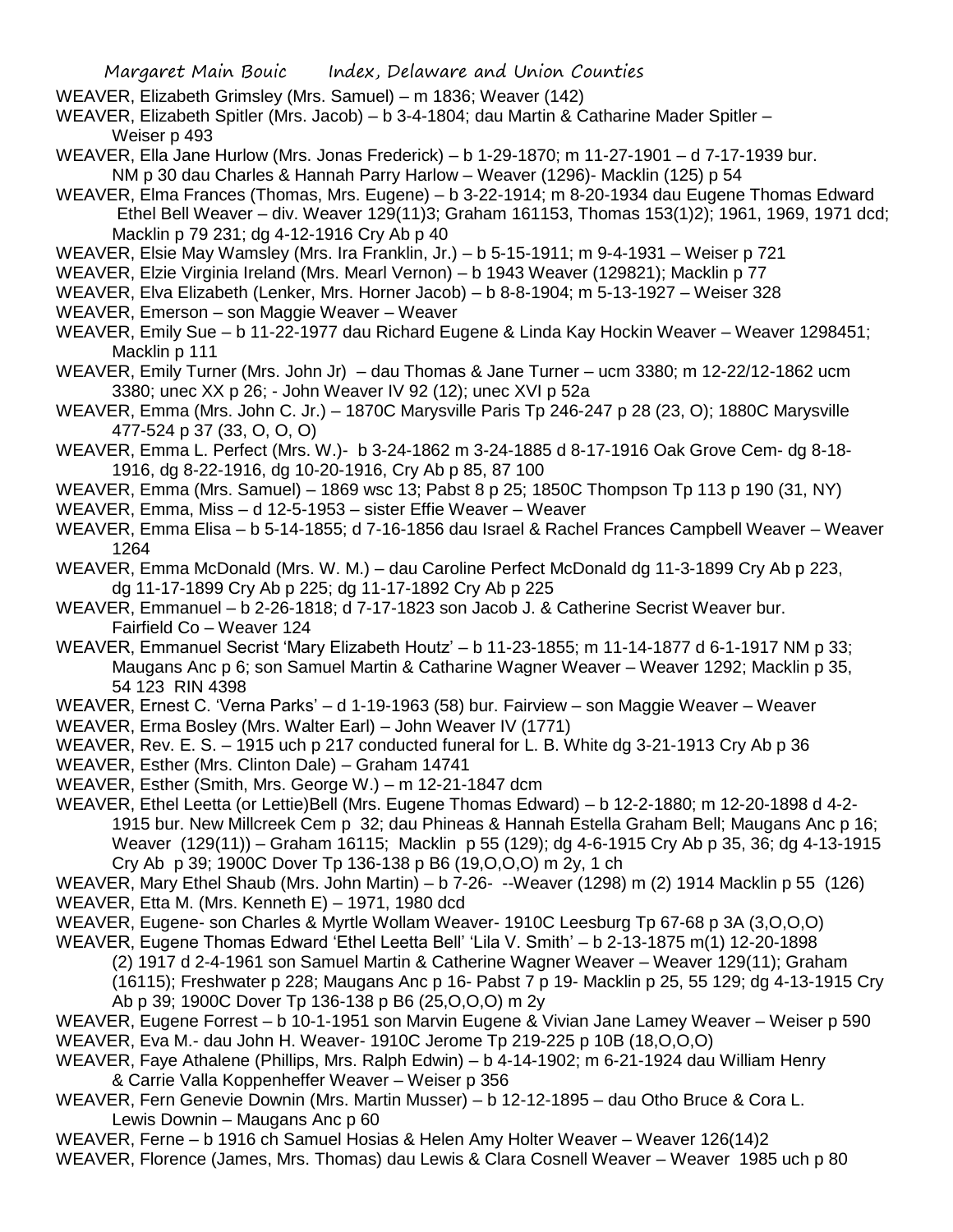- WEAVER, Florence Gerald 'Susan Lee Andrews' b 1906; m 1932 son Charles Oscar & Margaretta Jane Betz Weaver – Weaver 126(12)3
- WEAVER, Florence Mae (Stoner, Mrs. Kenneth) b 8-26-1915; m 6-19-1934 dau G. Heagy & Nellie Myers Weaver – Weiser p 461
- WEAVER, Florence Irene Smith (Mrs. Albert) dau Isaac H. & Isaac H. & Stella May Carroll Smith Weiser p 550
- WEAVER. Flossie Mae (Decker, Mrs. Cloyce Earl)- b 1882 d 1946 dau Peter & Deborah C. Worthington Weaver- ped Welthea M. Ellis #263 1985 uch p 51985 uch p ; unec XI p 18
- WEAVER, Floyd Fletcher 'Elizabeth Nottingham' m 1-18-1911; d 10-28-1962 (76) bur. Oak Grove 1961 dcd; Weaver
- WEAVER, Floyd pallbearer for Henry Russel dg 6-24-1913 Cry Ab p 44
- WEAVER, Floyd brother Richard Nottingham dg 10-8-1912 Cry Ab p 161
- WEAVER, Floyd- son W. W. & Emma Perfect Weaver- dg 8-18-1916, dg 10-20-1916, Cry Ab p 85, 100
- WEAVER, Frances Mildred (Shaffer, Mrs. Herbert E.)- b 1-3-1903 m 7-20-1922 d 6-30-1989 Lima, Ohio dau Charles Walter & Lida M. Pease Weaver- ped Robert Lee Sibold, Jr. 7; #648; unec XIV p 46
- WEAVER, Frances (Swick, Mrs. Aaron) b 1-7-1816; m 4-18-1839; d 7-2-1897, Newhouse Cem dau Jacob M. & Catherine Secrist Weaver – Weaver 123
- WEAVER, Frances Sudy (Bouic, Mrs. Frank Jacob) b 1-11-1873 m 8-23-1898; d 3-22-1952 bur. Marysville – dau Samuel Martin & Catherine Wagner Weaver – Weaver 129(10); Bouic (129); Graham (1819); opc 577; 1985 uch p 15; Turney 5, 6 Macklin p 35. 55 128; dcc Mary Bouic 9; ped Walter Fay Bouic #454A 5; unec XVI p 34
- WEAVER, Rachel Frances Campbell (Mrs. Israel) Weaver (126)
- WEAVER, Francis Riehl (Derr, Mrs. Franklin Geary) b 11-27-1895; m 6-26-1919 Weiser p 139
- WEAVER, Francis Emil 'Marie' b 9-5-1907 son Harry S. & Aletta Leota Johnson Weaver Graham 14743 WEAVER, Franklin – son Samuel S. & Lucy Weaver – 1850C Berkshire Tp 143 p 15 (18, NY)
- WEAVER, Fred 'Alice Blake' son Calvin Luther & Margaret Schoenbeb Weaver John Weaver IV 17(10); 1900C Paris Tp 222-228 p B12 (4, O, O, O)
- WEAVER, Frederick Mott 'Helen Kathryne Wallace' b 7-7-1910 son Jonas & Frederick & Ella Jane Hurlow Weaver – Weaver 12963 – Macklin 223, p 55, 77
- WEAVER, Frederick 'Elizabeth Maugans' b 7-10-1774; m 1797; d 8-30-1859 Maugans Anc p 73
- WEAVER, Frederick II 'Rebecca' b 7-4-1811; d 7-4-1811; d 5-28-1897 son Frederick & Elizabeth Maugans Weaver – Maugans Anc p 74
- WEAVER, Garnet (Mrs. John Alphus) John Weaver IV (13422), div
- WEAVER, Gary son Gerald Weaver Weaver 126(12)32
- WEAVER, Gene –son Merrill E. & Lillian Weaver Weaver 1961 dcd (15)
- WEAVER, Gene E. 'Bonnie L.' 1969, 1971, 1980 dcd
- WEAVER, George Tax duplicate Scioto Tp 1826, , Thompson Tp p 61; 1840C Thompson Tp (30-40) p 111; 1850C Thompson Tp 107 p 189 (50, Pa)
- WEAVER, George 'Betty' son James Edward & Glenna Gamble Weaver John Weaver IV 1365
- WEAVER, George son Charles & Myrtle Wollam Weaver Weaver
- WEAVER, George Edward C(S)erepta Turner' 'Clarissa Jane Fish' b 2-20-1838 Carrell Co. Md, m(1) 9-20- 1863 ucm 3473; m(2) 12-11-1877 ucm 6167 d 9-3-1909 bur. Oakdale Cem; 1915 uch p 1098; 1883 uch V p 437; 1850C Paris Tp 653-667 (11, Md) – 1860C Darby Tp 471-473 p 66 (22, Md) farm laborer for Peter Neybor; 1870C Paris Tp 35,36 p 5 (32, Md) farmer; 1880C Dover Village 18-22 p 38 (35, Md, Md, Md) tile maker; 1900C Paris Tp 60-62 p A4 (62, Md, Md, Md) m 23y; John Weaver IV 13; Chester Weaver ped:4; son John IV & Lydia Born Weaver; 1985 uch p 140, 141; unec XIX p 4, 6
- WEAVER, George son Frederick II & Rebecca Maugans Weaver Maugans Anc p 74
- WEAVER, George H son Samuel M. & Isabel Gabriel Weaver 1880 dch p 740; dcw Bk 1 p 123
- WEAVER, George 'Isabel McConnell' 1880 dch p 740
- WEAVER, George son John & Anna Mary Handsky Weaver Weaver 1433
- WEAVER, George W. 'Helen L.' 1967, 1971, 1973, 1975, 1979, 1981, 1983 ucd
- WEAVER, George 'Martha' m 8-30-1940 div 4- -1963; 1949, 1959 ucd
- WEAVER, George- Mary Catharine Neighbor (16) d at his home, unec XIX p 5
- WEAVER, George- 1860C Darby Tp 471-473 p 66 (22,Md) farm laborer for Peter Neighbor
- WEAVER, George brother Russell J. Weaver Weaver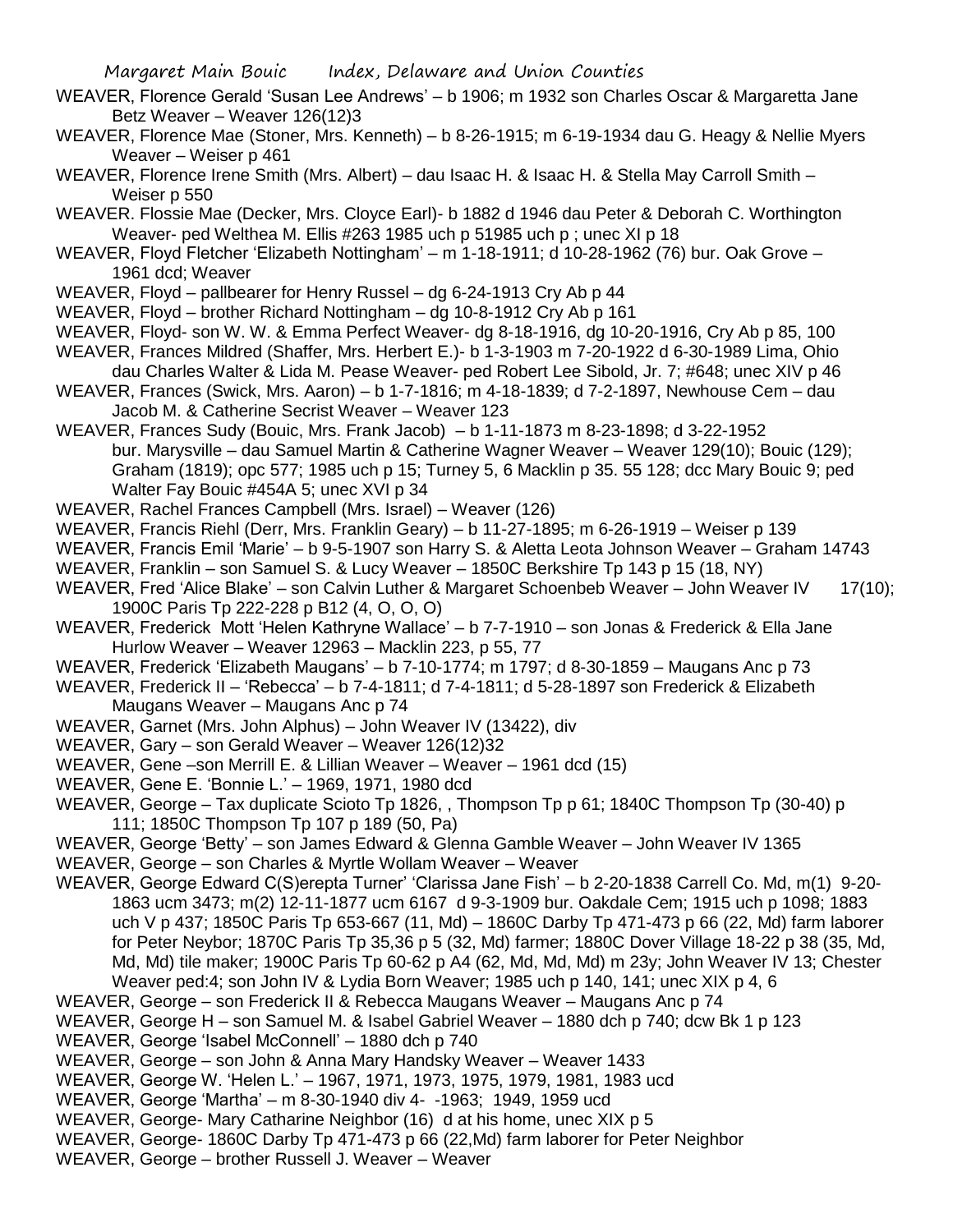- WEAVER, Rev. George L. conducted funeral of Mrs. Anna R. Bush dg 1-19-1915 Cry Ab p 6
- WEAVER, Elder G. L. conducted funeral of Anna Rebecca Main Bush dg 2-9-1915 Cry Ab p 15; assisted in funeral of Benjamin Martin dg 9-1-1899 Cry Ab p 214
- WEAVER, Rev. George of Galion conducted funeral of Mrs. Sarah Boyd dg 5-12-1911 Cry Ab p 34
- WEAVER, Rev. G. M. funeral of Mrs. Deemean Main (Mrs. J. C.) dg 1899 Cry Ab p 219
- WEAVER, George 'Helen Cramer' b 8-8-1917 m 12-18-1971; 1985 uch p 37
- WEAVER, Gerald Franklin 'Joyce Maureen Weaver' b 12-24-1932; m 9-25-1955 son John M. & Ardrenna M. Winkelblech Weaver – Weiser p 590
- WEAVER, Gerald –son Charles Oscar & Margaret Betts Weaver Weaver 126(12)3
- WEAVER, Gerald A. 1979, 1981 ucd
- WEAVER, Gerald 'Vera' twin son James Edward & Glenna Gamble Weaver John Weaver IV 1363
- WEAVER, Gerald 'Linda J.' 1983 ucd
- WEAVER, Geraldine dau Gerald Weaver Weaver 126(12)33
- WEAVER, Gertrude (Schepp, Mrs. ) sister John Robert Weaver Weaver
- WEAVER, Anna Gertrude (Taylor, Mrs. Harry) b 11-19-1885; d 2-19-1919 bur. Oakdale dau George Edward & Clarissa Jane Fish Weaver – 1915 uch p 1098; Fish 3, 4; Taylor (1143) Sbc p 47; Farnum 7, 8; Rittenhouse 7, 8; 1900C Paris Tp 60-62 p B4 (14, O, Md, O)
- WEAVER, Gertrude Viola Pratt (Mrs. Clarence Lahr) b 1904; m 1926 Weaver (126(12)1)
- WEAVER, Ginger Ramona b 7-4-1955 dau Glen Hoffman & Marla Joy Wolf Weaver Weiser p 710
- WEAVER, Glenna Gamble (Mrs. James Edward) b 1-12-1889; d 5-17-1975 John Weaver IV; 1985 uch p 80
- WEAVER, Gladys (Castle, Mrs. Elva) dau Rev. Lloyd E. & Minnie Gertrude Ruckle Weaver Weaver
- WEAVER, Glen Hoffman 'Marla Joy Wolf' b 8-6-1921; m 8-6-1948 Weiser p 710
- WEAVER, Grace Mildred b 12-12-1917; dau C. Heagy & Nellie Myers Weaver Weiser p 461
- WEAVER, Grace Catherine (Rhoades, Mrs. Curtis Daniel) b 3-22-1902; m 9-5-1936; dau Ira Franklin & Anna Elizabeth Gebhart Weaver – Weiser p 721
- WEAVER, Gregory William b 1-24-1957 son Gerald Franklin & Joyce Maureen Weaver Weaver Weiser p 590
- WEAVER, Gretchen Denise b 3-1-1964 dau Jerry Weaver– Weiser
- WEAVER, Gwenn dau Jerry Weaver (1½ , 1964) Weaver
- WEAVER, H. hadc p 40 (1849 Orange Tp)
- WEAVER, Hannah dau Daniel & Susannah Weaver Maugans Anc p 74
- WEAVER, Hannah (Dudley, Mrs. L.) adopted dau Wright & Lorinda Johnson Weaver Powell p 317
- WEAVER, Hannah Catherine (Brechtel, Mrs. S. Dale) b 2-16-1906; d 11-10-1971 NM; dau Jonas Frederick
- & Ella Jane Hurlow Weaver Weaver 12962; dg 10-19-1906 Cry Ab p 126- Brechtel 222, 125 p 55, 77
- WEAVER, Hannah Rebecca (Phillips, Mrs. Robert Grimm) b 8-20-1909; m 12-26-1933 dau William Henry & Carrie Vella Koppenheffer Weaver – Weiser p 356
- WEAVER, Harley G 'Delores' d 6-19-1981 (71) bur. Fargo Weaver
- WEAVER, Harley Jr. son Harley G. & Delores Weaver Weaver
- WEAVER, Harold 'Bertha' son James Edward & Glenna Gamble Weaver John Weaver IV 1362
- WEAVER, Harold son Rev. Lloyd E. & Minnie Gertrude Ruckle Weaver Weaver
- WEAVER, Harmon 'Sally Roberts' m 5-26-1838 dcm
- WEAVER, Harold 'Bessie' 1971 dcd
- WEAVER, Rev. Harold R wsc Grah p 59, 62
- WEAVER, Harriet Rebecca Ash (Mrs. Cecil Fulton) b 11-3-1853; m 5-20-1879; d 8-23-1933 dau Joseph Miles & Sarah Ann Boulding Ash – Nash p 111
- WEAVER, Harriett Poole (Mrs. Parry) m 1-7-1931 Weaver
- WEAVER, Harriet (Mrs. ) d Thursday (74) p 10-27 dg 2-7-1902 Cry Ab p 123
- WEAVER, Harriet (Hurren, Mrs. Edmond)- ped Homer Harding Hughes 21 delge 1999 p 26 (Weavers)
- WEAVER, Harry S. 'Aletta Leota Johnson' Graham (1474)
- WEAVER, Harry 'Brenda Wetherell' (19-1971) Weaver
- WEAVER, Harry Allen 'Ruth Olive Styers' b 1-3-1929; m 8-19-1950 son John A. & Ardrenna M. Winkelblech Weaver – Weiser p 590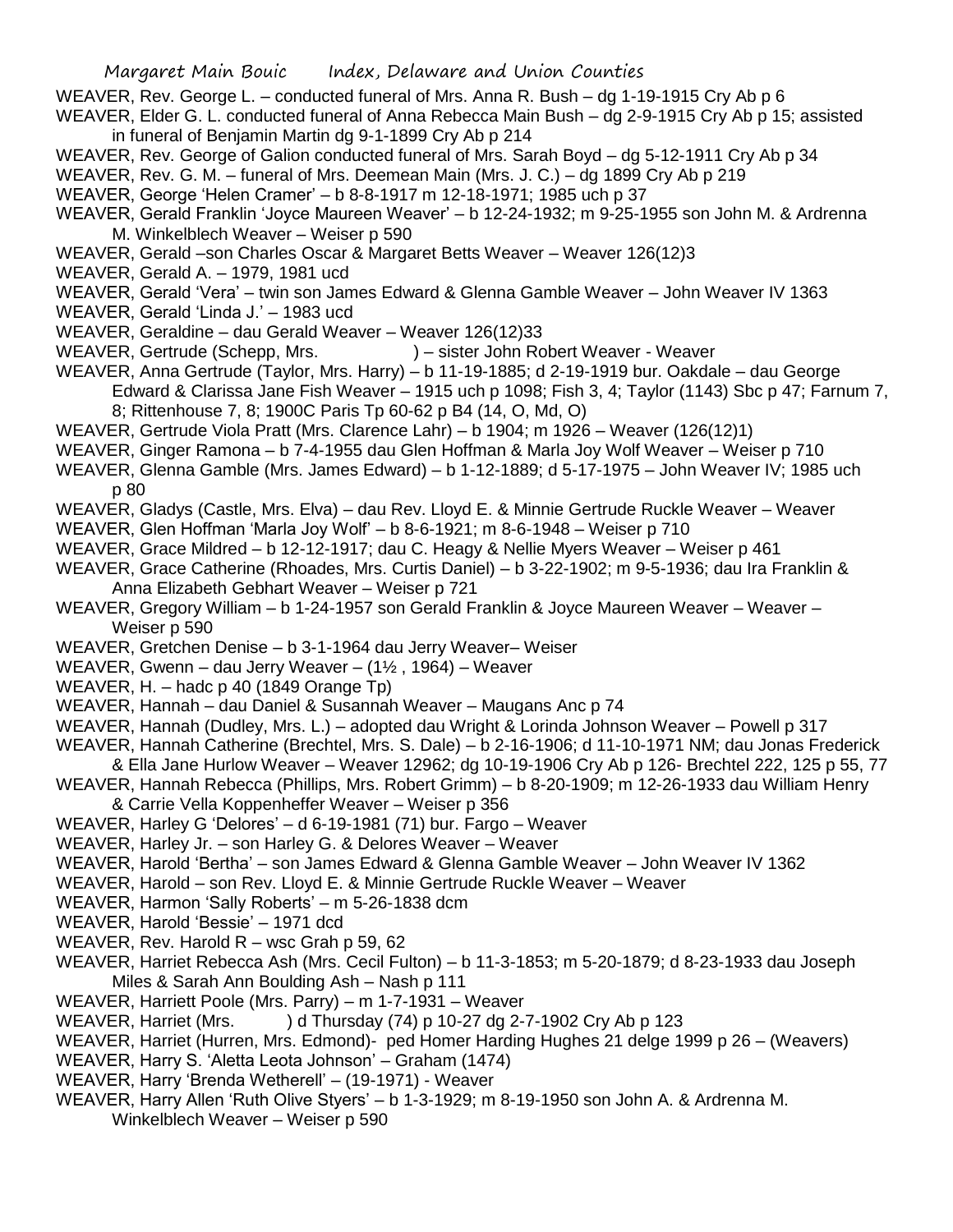WEAVER, Hattie Adamson (Mrs. John Andrew) – b 5-26-1886; d 2-20-1971 (84) bur. Oakdale – dau Pearl & Eliza Ebert Adamson– John Weaver IV (177);1910C Jerome Tp 416-422 p 18A (23,O,O,O) m 3y, 1 ch

- WEAVER, Hazel D. (Mrs.  $) d$  7-8-1975 (67) Weaver
- WEAVER, Hazel (Mrs. James E) 1961, 1969, 1971, 1980 dcd
- WEAVER, Hazel (Welch, Mrs. Richard) dau Rev. Lloyd E. & Minnie Gertrude Rackle Weaver Weaver
- WEAVER, Helen L. (Mrs. George W.) 1973, 1975, 1979, 1981, 1983 ucd
- WEAVER, Helen dau Orville L. & Ruth I. Weaver b 1952 1959, 1967 ucd
- WEAVER, Helen (Nicholson, Mrs. ) dau Merrill E. & Lillian F. Weaver Weaver b 1953 1961, 1969 dcd
- WEAVER, Helen Barbara 4-7-1924 dau G. Heagg & Nellie Myers Weaver Weiser p 461
- WEAVER, Helen (McKee, Mrs. ) sister Merrill E. Weaver Weaver
- WEAVER, Helen Kathryne Wallace (Mrs. Fredrederick Mott) b 3-4-1917 dau Joe & Hazel Marie Jackson Wallace - Weaver (12963); Macklin (223) p 77
- WEAVER, Helen Amy Halter (Mrs. Samuel Hosias) Weaver (126(14))
- WEAVER, Helen Cramer (Somerlot, Mrs. Raymond) Mrs. George b 2-1926 m(1) 11-22-1945 (2) 12-18- 1971 dau Clyde E. & Clara Moehn Cramer – 1985 uch p 37
- WEAVER, Henrietta McVay (Mrs. Samuel) –(Mrs. William Kightlinger) m 10-14-1866; ucm 4060; m(2) 10-5-1879; ucm 6134
- WEAVER, G. Heagy 'Nellie Myers' m 6-13-1912 Weiser p 461
- WEAVER, Helen Margaret (Queener, Mrs. Burl J.) b 8-19-1926; m 1-5-1957 dau Chester Alphus & Irma Catherine Easton Weaver – John Weaver IV 13442; 1985 uch p 144, 143, 44
- WEAVER, Helen Mitman (Mrs. Wayne Conrad) b 1-29-1955; m 2-4-1954 Weiser p 727
- WEAVER, Helen (Harton, Mrs. ) dau James Edward & Glenna Gamble Weaver- John Weaver IV 1364
- WEAVER, Henrietta McVay (Mrs. Samuel)- m 10-14-1866, ucm 4060; unec XXII p 68
- WEAVER, Henry Co. C 121st Ohio Inf Bokescreek Cem Powell p 237
- WEAVER, Henry- d 5-21-1883 (40y) Thompson Tp- dcdeaths
- WEAVER, Henry Lewis 'Virginia Turner' b 6-26-1850 son John IV & Lydia Borns Weaver- John Weaver IV 19; ucm 5853; m 3-9-1876; mt 3 p 23, 24; mt 10-26-1887, unec XVI p 51a; 1860C Paris Tp 1373-1364 p 181 (10, O); 1870C Paris Tp 34-35 p 5 (19, O)1880C Paris Tp 534-584 p 54 (30, O, Md, Md)
- WEAVER, Henry Co. C 121st Ohio Inf Bokescreek Cem Powell p 237
- WEAVER, Henry- d 5-21-1883 (40y) Thompson Tp- dcdeaths
- WEAVER, Henry D. son Daniel & Catherine Weaver 1850C Porter Tp 3082 p 166 (2, O)
- WEAVER, Henry son Samuel & Emma Weaver 1850C Thompson Tp 113 p 190 (11, O)
- WEAVER, Henry- son Johannes Jacob & Catherine Secrist Weaver –b 8-24-1827; d 11-27-1832 Fairfield Co – Weaver 128– 1850C Paris Tp 653-667 p 99 (1, O);
- WEAVER, Herbert brother Merrill E. Weaver Weaver
- WEAVER, Hershal Keith- d 10-23-1904 (7-5-8) Powell- son M. E. & Mary Weaver- dcdeaths
- WEAVER, Homer 'Elizabeth Ellis' Graham 183712
- WEAVER, Homer T. 'Sadie Mae Koppenhaver' b 1890; m 9-13-1913; d 1919 Weiser p 320
- WEAVER, Ida Ann Reef (Mrs. Walter Samuel) b 11-12-1872 or 12-18-1872; m 5-23-1899 d 12-7-1952
- dau John N. & Mary Wagner Reef; bur. Radnor Weaver 129- Macklin p 35
- WEAVER, Ida May adopted dau Wright & Lorinda Johnson Weaver Powell p 317
- WEAVER, Ira Franklin 'Anna Elizabeth Gebhart' b 8-5-1879; m 12-25-1901; d 8-19-1942 Weiser p 726
- WEAVER, Irene (Mrs. Kenneth J.) 1961, 1969, 1971 dcd; 1981 ucd
- WEAVER, Ira Franklin, Jr. 'Elsie May Womsley' –son Ira Franklin & Anna Elizabeth Gebhart Weaver Weiser p 727
- WEAVER, Irene Ann Horvath (Panuk, Mrs. Emery) (Mrs. Leo Vernon) b 10-11-1915 d 9-23-1963 dau James & Rose Fuleky Horvath – Weaver (12984)
- WEAVER, Irene Ann Budash (Mrs. Mark Raymond) b 11-15-1947; m 10-17-1970 John Weaver IV (134411); 1985 uch p 140 – dau Albin Budash & Lousie Gau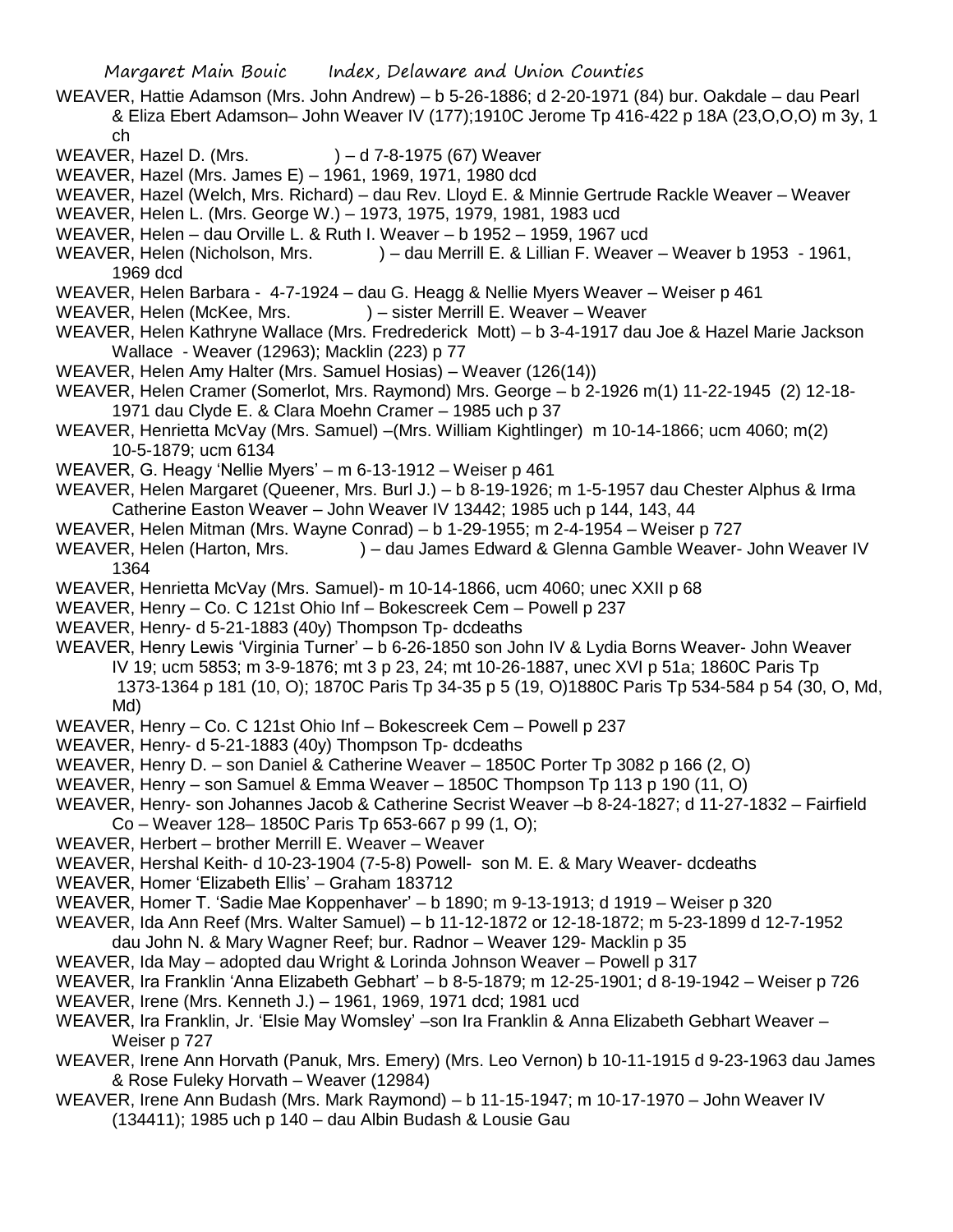WEAVER, Irma Catherine Easton (Mrs. Chester Alphus) –b 10-6-1903; m 12-25-1923; dau John & "Maggie" Catherine Margaret Amy Brown Easton; 1949, 1959, 1967 ucd; 1985 uch p 140, 144, 143, 44; John Weaver IV (1344)

WEAVER, Isabel Gabriel (Mrs. Samuel M.) opc 373; 1880 dch p 740

- WEAVER, Isabel McConnell (Mrs. George) 1880 dch p 740
- WEAVER, Israel 'Phoebe Jane Smith' 'Rachel Frances Campbell' b 4-17-1822; m (1) 9-21-1845 (2) 11-
	- 27-1853 Newhouse Cem d 8-1-1897 son Johann Jacob & Anna Catharine Secrist Weaver –Weaver 126; 1880C Scioto Tp 160-166 (58, Swit. Swit)
- WEAVER, Myrtle Ivadel (Pittman, Mrs. Aaron) b 7-26-1916; m 8-12-1933 d 2-8-1962 dau Robert Leroy & Minnie Artz Weaver– dcq RW:1; Maugans Anc p 6;Weaver 129212; Macklin 213 p 75, 105 345
- WEAVER, Iva G.- dau John H. Weaver- 1910C Jerome Tp 219-225 p 10B (15,O,O,O)
- WEAVER,Iva-step-dau Walter S. & Sarah Z. McMahan-1910C Taylor Tp 102-106 p 4B(15,O,O,O)
- WEAVER, Ivan- b 1-1888; son Martha Weaver- 1900C Richwood 86-92 p 4A (12,O,O,O); 1910C Richwood 18-18 p 1A (22,O,O,O)
- WEAVER, J. L. wrote obit of Catherine Drayer dg 2-19-1901 Cry Ab p 66
- WEAVER, Jack son Harley G. & Delores Weaver Weaver
- WEAVER, Jack son Fred & Alice Blake Weaver John Weaver 17(10)4
- WEAVER, Jacob- War of 1812, delge 1994, p 34
- WEAVER, Jacob Pabst 8 p 25
- WEAVER, Jacob A. son Israel & Rachel Frances Campbell Weaver b 1858 Weaver 1266
- WEAVER, Jacob 'Alice'- 1910C Jerome Tp 18-19 p 1B (45,O,Pa,O) m 16y, real estate agent
- WEAVER, Jacob Borns 'Kate' b 10-13-1851 son John IV & Lydia Borns Weaver John Weaver IV 1(10)-1860C Paris Tp 1373-1364 p 181 (8,O); 1870C Paris Tp 34-35 p 5 (17,O)
- WEAVER, Jacob 'Bell' b 2- -1858; 1900C Paris Tp 28-28 p B2 (42, O, O, Conn) m 9 y; farm labor
- WEAVER, Jacob 'Catherine' 1870C Jerome Tp 22 p 3 (40, Penn)
- WEAVER, Jacob, -father of Samuel Weaver dg 2-19-1901 Cry Ab p 66
- WEAVER, Jacob J. 'Catherine Secrist; b 1781 d 9-27-1874; dcc Kenneth Lee Davis 30
- WEAVER, Jacob 'Elizabeth Spitler' Weiser
- WEAVER, Jacob son John IV & Lydia Burns Weaver 1860C Paris Tp 1373-1364 p 181 (8, O); 1870C Paris Tp 34-35 p 5 (17, O)
- WEAVER, Jacob son Frederick & Elizabeth Maugans Weaver Maugans Anc p 74
- WEAVER, Jacob Elmer b 10-19-1924; d 10-22-1924 son Eugene Thomas Edward & Lila Smith Weaver – Weaver 129(11)7; Macklin p 56
- WEAVER, Jacob 'Mary Nagely'- m 12-7-1837 Madison Co, unec IX p 5
- WEAVER, James- 1939 Bonds; delge 1998, XIV p 12
- WEAVER, James- 1880C Marysville 5-5 p 1 (24, Wales, Wales, Wales)
- WEAVER, James B. son George Weaver 1850C Thompson Tp 107 p 189 (22, O)
- WEAVER, James B 1880 dch p 362; 1908 dch p 196
- WEAVER, James R. 'Elizabeth Roberts' m 8-24-1846 dcm; 1850C Porter Tp 3069 p 166 (25, NY)
- WEAVER, James son Nancy Weaver 1850C Thompson Tp 116 p 190 (14, O)
- WEAVER, James 'Lucy Fuller' m 5-17-1856 dcm- query, Russell Sage- delge 1991, VII p 52
- WEAVER, James E. 'Hazel' 1969, 1971, 1980 dcd
- WEAVER, James L. –b 2-24-1865 son Israel & Rachel Frances Campbell Weaver –-Weaver 1269
- WEAVER, James Jacob son Lawrence Weaver Weaver 126(12)22
- WEAVER, James inf son James Weaver d 8-11-1910 Oakdale Cem 2312 (51D)
- WEAVER, James son Etta M. Weaver 1980 dcd
- WEAVER, James Russell 'Mary Ellen Gheen' son Joseph & Minnie Mae Winkleman Weaver b 7-1-1909 m 1944 – Weiser p 758
- WEAVER, James J. b 7-5-1948 son James Russell & Mary Ellen Gheen Weaver Weiser 759
- WEAVER, James E. b 12-6-1955 son Marvin Eugene & Vivian Jane Lamey Weaver Weiser 590
- WEAVER, James 'Lillian' son James Edward & Glenna Gamble Weaver John Weaver IV 1366
- WEAVER, James Edward 'Glenna Gamble' b 7-4-1888 son George Edward & Clarissa Jane Fish Weaver; John Weaver IV 136; 1900C Paris Tp 606-621 p B4 (12, O, Md, O)
- WEAVER, James b Dec. son Henry & Virginia Weaver 1880C Paris Tp 534-584 p 54 (6/12, O, O, O)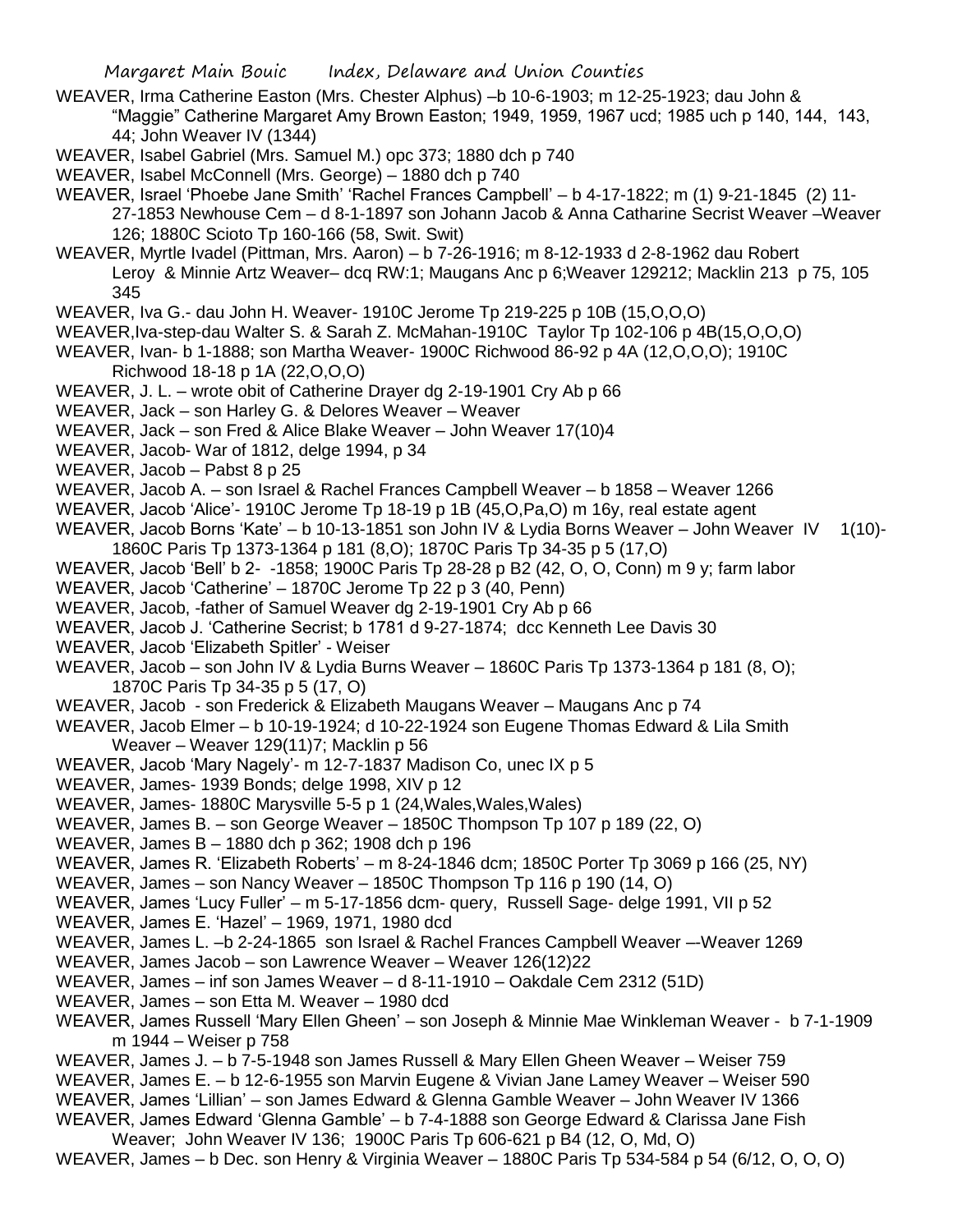- Margaret Main Bouic Index, Delaware and Union Counties
- WEAVER, child- d 11-9-1867 (7y) Delaware dau Sarah Weaver- dcdeaths
- WEAVER, Jane- dau 11-20-1867 (??) dcdeaths
- WEAVER, Jane Downin (Ries, Mrs. John Arthur) b 7-10-1915 dau Marlin Musser & Fern Genevie Downin Weaver – Maugans Anc p 60
- WEAVER, Janet E. b 1952, dau John Robert & Regina Weaver Weaver 1961, 1969dcd
- WEAVER, Jane Ellen (Balsamo, Mrs. Michael Charles) –b 5-17-1927; m 4-19-1952 dau Edward Matthias & Effie Brown Baum Weaver – Weaver 13421
- WEAVER, Janice Mary b 2-6-1954 dau Warren Vernon & Mary Mona Martin Weaver 12984221; Macklin p 111
- WEAVER, Janice Terry (O'Neil, Mrs. Michael) –dau Parry & Harriet Poole Weaver- Weaver
- WEAVER, Jared Matthew b 8-21-1977 son Jerry & Damon Weaver Weaver
- WEAVER, Jasper 1860C Claibourne Tp 609 (1, O) lived with Isaac Harris family
- WEAVER, Jennie (Gibson, Mrs. ) dau Mrs. Samuel B. Weaver dg 7-28-1903 Cry Ab p 193
- WEAVER, Jeffrey Allen b 3-8-1966 son Jerry Weaver Weaver
- WEAVER, Jerry ' Damron' son Bernard & Margaret Weaver Weaver
- WEAVER, Jerry son George V. & Martha Weaver 1949, 1959 ucd (17)
- WEAVER, Jesie (Gourtellot, Mrs. Herbert F.) dau Albert A. Weaver Warrington 4(1) p 13; Weaver 12131
- WEAVER, Jill Marie b 11-4-1980 dau Richard Eugene & Linda Kay Hocking Weaver Weaver 1298452 Macklin p 111
- WEAVER, Jared Matthew b 8-21-1977 son Jerry & Damron Weaver Weaver
- WEAVER, J. L.- wrote obit of Catherine Drayer- dg 2-19-1901; Cry Ab p 66
- WEAVER, Joel M. 'Barbara L.' 1980 dcd
- WEAVER, Johann Jacob 'Anna Maria Imhoff' b 4-13-1755; m 9-22-1778 d 1813- 1985 uch p 15- Weaver 1
- WEAVER, Johann Jacob d 1799 son Johann Jacob & Anna Maria Imhoff Weaver Weaver 11
- WEAVER, Johann Jacob 'Anna Catharine Secrist' b 4-15-1781; m 7-8-1811; d 9-27-1874 (93-5-12) son Johann Jacob & Anna Maria Imhoff Weaver – Weaver 12; 1850C Liberty Tp Fairfield Co. O (70, Germany); 1883 uch V p 448; Newhouse Cem Powell p 259; War 1812 –Macklin p 35; 1985 uch p 15; ped Walter Fay Bouic 20; unec XVI p 34
- WEAVER, Johannes d 1783 son Johan Jacob & Anna Maria Imhoff Weaver Weaver 13
- WEAVER, Johannes 'Mary Ann Walters' b 6-11-1785; m 9-10-1811 son Johann Jacob & Anna Marie Imhoff Weaver– Weaver 14
- WEAVER, John- War of 1812, delge 1994, p 34
- WEAVER, John d 10-10-1876 (12 y) Oakdale Cem 542 (51F)
- WEAVER, John Jr. 1915 uch p 263; 1883 uch V p 58
- WEAVER, John Sr. d 4-23-1880 (68); 1883 uch V p 63; unec XXII p 65; Un Co Probate Records, Vol I p 86 (1867-1886)
- WEAVER, John uccp p 20 sec JB 2 p 314, 3 p 153; uccp p 21 appr JB2 p 256; uccp p 33 gd JB 2 p 400; uccp p 34 appr JB 3 p 492; uccp p 38 adm JB 4 p 157
- WEAVER, John 1835 men p 56 #2 p 103 Thompson Tp; Tax duplicate Thompson Tp 1826; delge 1991, VII p 61
- WEAVER, John d 3-31-1839 (42-9-21) Shoup Cem Powell p 267
- WEAVER. John- Court of Common Pleas, delge 1992, VIII p 15, p 66
- WEAVER, John Adam b 1-21-1981 son Jerry & Damron Weaver Weaver
- WEAVER, John Allen b 5-22-1951 son Harry Allen & Ruth Olive Styer Weaver Weiser 590
- WEAVER, John Allen 'Mary Catherine Weaver' b 11-11-1925 son Raymond Henry Weaver- 'Jack' 1985 uch p 140
- WEAVER, John Alphus 'Garnet' div . b 6-27-1928 dau Edward Matthias & Effie Brown Baum Weaver John Weaver IV 13422
- WEAVER, John Andrew 'Hattie Adamson' b 9-26-1885/4 d 1969 son Calvin Luther & Margaret Schoenlab Weaver – John Weaver IV 177; 1900C Paris Tp 222-228 p B12 (15, O, O, O); 1910C Jerome Tp 416- 422 p 18A (24,O,O,O) m 3y
- WEAVER, John 'Anna Mary' –b 1757 d 9-25-1803; son John & Susanna Weaver to US ca Rev. War- 1985 uch p 144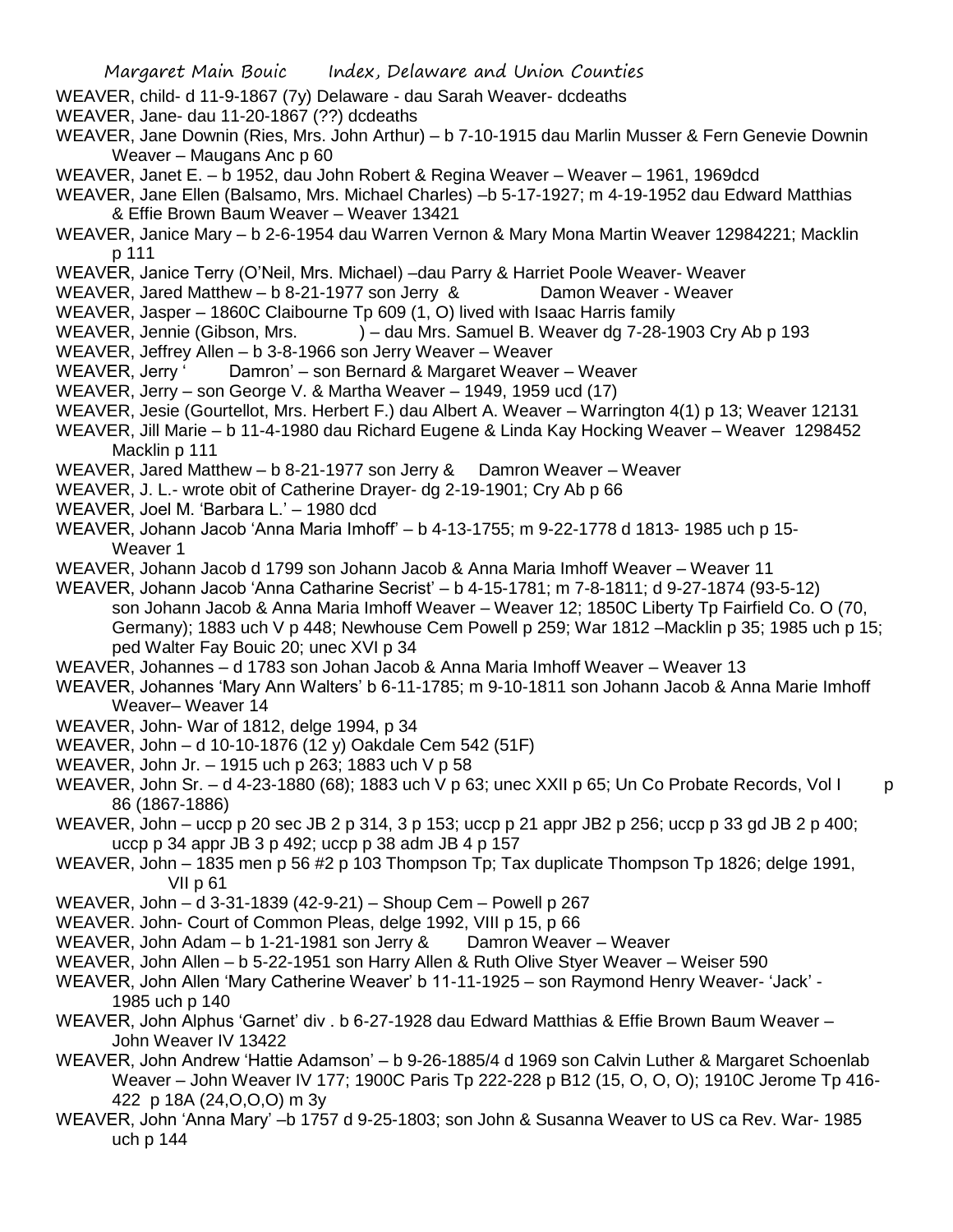- WEAVER, John 'Anna Catherine Schriver' b 177+; m 5-17-1830 Chester Alphus Weaver ped:16; 1985 uch p 144 – son John & Anna Mary Weaver
- WEAVER, John 'Anna Mary Handsky' –son Johannes & Mary Ann Walters Weaver b 1816 m 1836; d 1909 – Weaver 143
- WEAVER, John Bernard 'Margaret Elizabeth Spain' son John Andrew & Hattie Adamson Weaver- John Weaver IV 1774; 1985 uch p 131
- WEAVER, John brother Catherine Weaver 1883 uch V p 66, 141; mt 3-8-1854; 3-29-1854
- WEAVER, John C. 'Emma' 1870C Marysville Paris Tp 246-247 (34, Md); 1880C Marysville 477-524 p 37 (44, O, Md, Md)
- WEAVER, John Chester 'Susan Marie Bernadette Croce' b 8-3-1952 div.-son John Allen & Mary Catherine Weaver – John Weaver IV 134413- 1985 uch p 140
- WEAVER, John Edward- b 9-20-1864 d 10-10-1876 son George Edward & Serepta Turner Weav er- John Weaver 131; 1870C Paris Tp 35-36 p 5 (5,O)
- WEAVER, John Jr. –'Emily Turner' m 12-12-1862 ucm 3380, unec XX p 26- son John IV & Lydia Born Weaver-John Weaver IV 12; 1850C Paris Tp 653-667 p 99 (13,Md); 1860C Paris Tp 1373-1364 p 181 (18,O)
- WEAVER, John –son Frederick & Rebecca Weaver Maugans Anc p 74
- WEAVER, John son Harley G. & Delores Weaver –Weaver
- WEAVER, John H. 'Martha Ann Dilsaver' m 9-7-1865 dcm; 1883 uch IV p 507; 1908 dch 408
- WEAVER, John H.- 1910C Jerome Tp 219-225 p 10B (50,O,Pa,O) m 20y, farmer
- WEAVER, ---- (Mrs. John H.)- 1910C Jerome Tp 219-225 p 10B (42,O,O,Pa) m 20y, 3 ch, 2 living
- WEAVER, John b 1870 son Israel & Rachel Frances Campbell Weaver Newhouse Cem Weaver 126(11)
- WEAVER, John Jerrald son John Bernard & Margaret Elizabeth Spain 1985 uch p 131
- WEAVER, John J. ((80 b Germany) Scioto Tp 1870 delge 1999 p 51
- WEAVER, John b 1973 son Joel M. & Barbara L. Weaver 1980 dcd
- WEAVER, -----1 mo baby girl of Mr. & Mrs. John Weaver d Sunday Newhouse Cem dg 1-21-1902 Cry Ab p 119
- WEAVER, John 'Julia Ann Warrington' b 4-16-1812; m 6-30-1837; d 12-9-1908 bur. Iowa –son Johan Jacob & Ann Catherine Secrist Weaver – 1850C Sc Tp 2381-2393 p 145 (39, O); hadc p 50, 52; Weaver 121; Warrington (2(16)) p 12
- WEAVER, John IV 'Lydia Born' b 11-22-1811, Md; m 10-30-1832; d 4-23-1880 Oakdale Cem 544 (54F); 1985 uch p 144, mt 3 p 8; mt 10-18-1876, unec XIX p 4; 1840C Paris Tp 935 (20-30); 1850C Paris Tp 653-667 Paris Tp 99 (37, Md); 1860C Paris Tp 1373-1364 p 181 (50, Md) farmer; 1870C Paris Tp 34- 35 p 5 (58, Md); Un Co Probate Deaths, Vol I1 p 18 (1879-1886)
- WEAVER, John, vs Magdalene Bournes- unec XII p 56; Adm of John Bones- unec XII p 59
- WEAVER, John 'Julia Ann Warrington' b 4-16-1812; m 6-30-1837; d 12-9-1908 bur. Iowa –son Johan Jacob & Ann Catherine Secrist Weaver – 1850C Sc Tp 2381-2393 p 145 (39, O); hadc p 50, 52; Weaver 121; Warrington (2(16)) p 12
- WEAVER, John Martin 'Martha Louise Lewis' –b 5-28-1935; m 1956 son Merle Emmett & Elizabeth Snyder Weaver – Weaver 129823- Macklin 370 p 77, 109
- WEAVER, John Martin 'Bessie Estelle Beard' 'Ethel May Schaub' b 8-26-1868 m(1) 1-24-1893 (2); d 1-2-1945 son Samuel Martin & Catherine Wagner Weaver – Weaver 1298 bur. Maple Dell Cem – Macklin p 35, 55 36, 126- Macklin 370 p 77, 109
- WEAVER, John 'Mary Miller'- m 2-27-1838; Madison Co, unec IX p 6
- WEAVER, John M.'Ardrenna M. Winkelblech' b 4-9-1908 m 3-4-1928 Weiser p 590
- WEAVER, John ch Manley Weaver spinal meningitis Powell Cem dg 8-24-1906-Cry Ab p 117
- WEAVER, John Nicholas b 2-27-1984 son Roger Frederick & Teresa Lynn Lambdin Weaver 1985 uch p 140
- WEAVER, John Oliver 'Thelma Hazel Koppenhaver' b 8-8-1909; m 6-1-1933 Weiser 322
- WEAVER, John Robert 'Regina' d 11-10-1965 (53) bur. Galena son Addie Weaver 1961, 1969 dcd
- WEAVER, John & Sally account W. Little 1829 delge 1999 p 11
- WEAVER, John son Samuel Weaver dcw Bk 1 p 123
- WEAVER, John 'Susannah' –she came to US with John 1985 uch p 144
- WEAVER, John son William Warren & Beatrice Weaver John Weaver IV 17731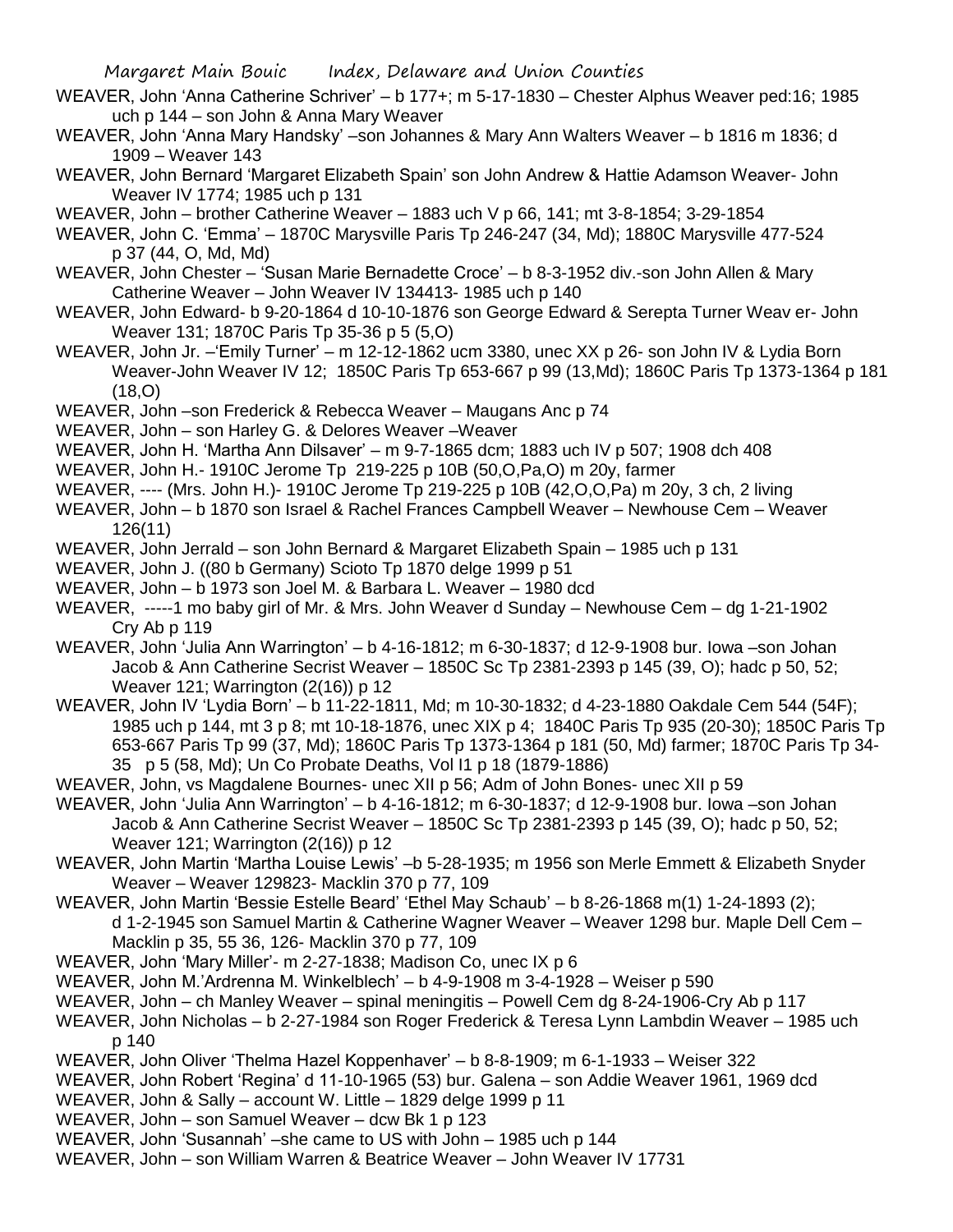- WEAVER, John William b 1-29-1936 son John M. & Ardrenna M. Winkelblech Weaver Weiser p 590 WEAVER, John Wood 'Lulu Windsor' – b 4-22-1874; m 1894; d 8-21-1942 son Cosmore Warrington
- & Sarah Arabelle Cosling Weaver Weaver 12121; Warrington 4 (1) p 12 WEAVER, Jonas Frederick 'Ella Jane Hurlow' – b 11-7-1863; m 11-27-1901; d 5-21-1936 New Millcreek Cem p 30; son Samuel Martin & Catharine Wagner Weaver –dg 10-19-1906 parents of Paul Aten
	- Weaver; dg 10-5-1906 p 123; Weaver 1296- Macklin p 35, 36m ,125
- WEAVER, Jonathan O. 'Betty Ann Jones' m 9-11-1836 dcm
- WEAVER, Jonathon b 1972 son Etta M. Weaver 1980 dcd
- WEAVER, Joseph 'Rebecca Ann Harris' ucm 2187; m 10-26-1854; unec XVI p 59a
- WEAVER, Joseph 'Minnie Mae Winkleman' b 10-2-1882; d 1955 Weiser p 758
- WEAVER, Joyce (Graham, Mrs. Wayne)–dau LeRoy & L. Marie Schwaderer Weaver –Weaver 1959 (15) ucd
- WEAVER, Joyce Maureen Weaver (Mrs. Gerald Franklin) Weiser p 590
- WEAVER, Sgt. J. P. Old Liberty Churchyard Powell p 151
- WEAVER, Judy S. (Mrs. William W.) 1980 dcd
- WEAVER, Julia Boerger (Mrs. Kenneth) b 7-21-1937; m 10-21-1952 dau Sinclair L. & Grace Ramsey Boerger – Rausch 163311
- WEAVER, Julia Ann Warrington (Mrs. John)(Fuller, Mrs. David) b 8-16-1806 Va m(1) 11-9-1828 (2) 6-29-1837 dau William & Nancy Holland Warrington; 1850C Scioto Tp 2381-2393 p 150 (44, Va); dcw Bk 3 p 36; Weaver (121) Warrington 2(1) p 12
- WEAVER, Julia (Myres, Mrs. Abraham) b 1-4-1857; m 10-12-1876; d 4-5-1941; dau Israel & Rachel Frances Campbell Weaver – Weaver 1265 bur Jerome 1OOF Cem
- WEAVER, Junie Longbrake (Mrs. Adam) dau Daniel & Malinda Dodge Longbrake (Jennie) m 3-9-1865; ucm 3692; 1883 uch V p 121
- WEAVER, Karen Kay (Parch, Mrs. James) dau Parry & Harriet Poole Weaver Weaver
- WEAVER, Keith son Merrill E. & Lillian Weaver b 1962 Weaver; 1969, 1971, 1980 dcd
- WEAVER, Keith son William Weaver Weaver
- WEAVER, Kate (Cunningham, Mrs. ) dau Mrs. Samuel B Weaver dg 7-28-1903 –Cry Ab p 193
- WEAVER, Katherine Margaret Matilda Scheiderer (Mrs. Alphus Turner) b 9-20-1871; m 11-26-1894; d 3-2-1961 dau George & Barbara Magdalena Stierhoff Scheiderer – Oakdale – Chester Weaver ped:3; John Weaver IV (134) -1985 uch p 140, 144; 1900C Darby Tp 216-224 p 11A ((27,O,O,O) m 6y 3 ch
- WEAVER, Kathryn (Colwell, Mrs. John) dau Calvin Luther & Margaret Schoenleb Weaver John Weaver IV 174
- WEAVER, Kathryn Madeline b 9-1-1905; d 8-2-1921 dau Joseph & Minnie Mac Winkleman Weaver Weiser p 758
- WEAVER, Katie 1900C Marysville 3rd Ward 62-65 p A3 (19, O, O, O) servant for William & Ella Shearer
- WEAVER, Katy (Guy, Mrs. Cadwallader)- delge 2003, XX p A 10
- WEAVER, Kenneth son William W. & Judy S. Weaver 1980 dcd
- WEAVER, Kenneth son Clarence Lahr & Gertrude Viola Pratt Weaver Weaver 126(1)11
- WEAVER, Kenneth b 1952 son Kenneth & Irene Weaver 1961, 1969, 1980 dcd
- WEAVER, Kenneth E. 'Etta' 1971 dcd
- WEAVER, Kenneth son Hazel D. Weaver Weaver
- WEAVER, Kenneth 'Julia Boerger' Rausch (163311), III p 300
- WEAVER, Kenneth E. b 1885; d 2-14-1887 (1-8-0)-Liberty Tp- son Andrew P. & Elizabeth A. Weaver – Powell Cem – dcdeaths Powell p 165
- WEAVER, Kenneth –son Merrill E. & Lillian F. Weaver b 1957 Weaver; 1969, 1981 dcd
- WEAVER, Kenneth J. 'Irene' 1961, 1969, 1971 dcd
- WEAVER, Kevin J. b 10-27-1957 son Kenneth & Julia Boerger Weaver Rausch 1633113 IV p 300
- WEAVER, Kevin Scott b 4-27-1958 son Glen Hoffman & Marla Joy Wolf Weaver Weiser p 710
- WEAVER, Larry son Lawrence Weaver Weaver 126(12)23
- WEAVER, Larry 'Lynn' 1969 dcd
- WEAVER, Laura (Brungart, Mrs. Harry Cleve) Weiser p 606
- WEAVER, Laura Moore (Mrs. Lorenzo D.) m 10-8-1840 dcm
- WEAVER, Laura b 1975 Joel M. & Barbara L. Weaver 1980 dcd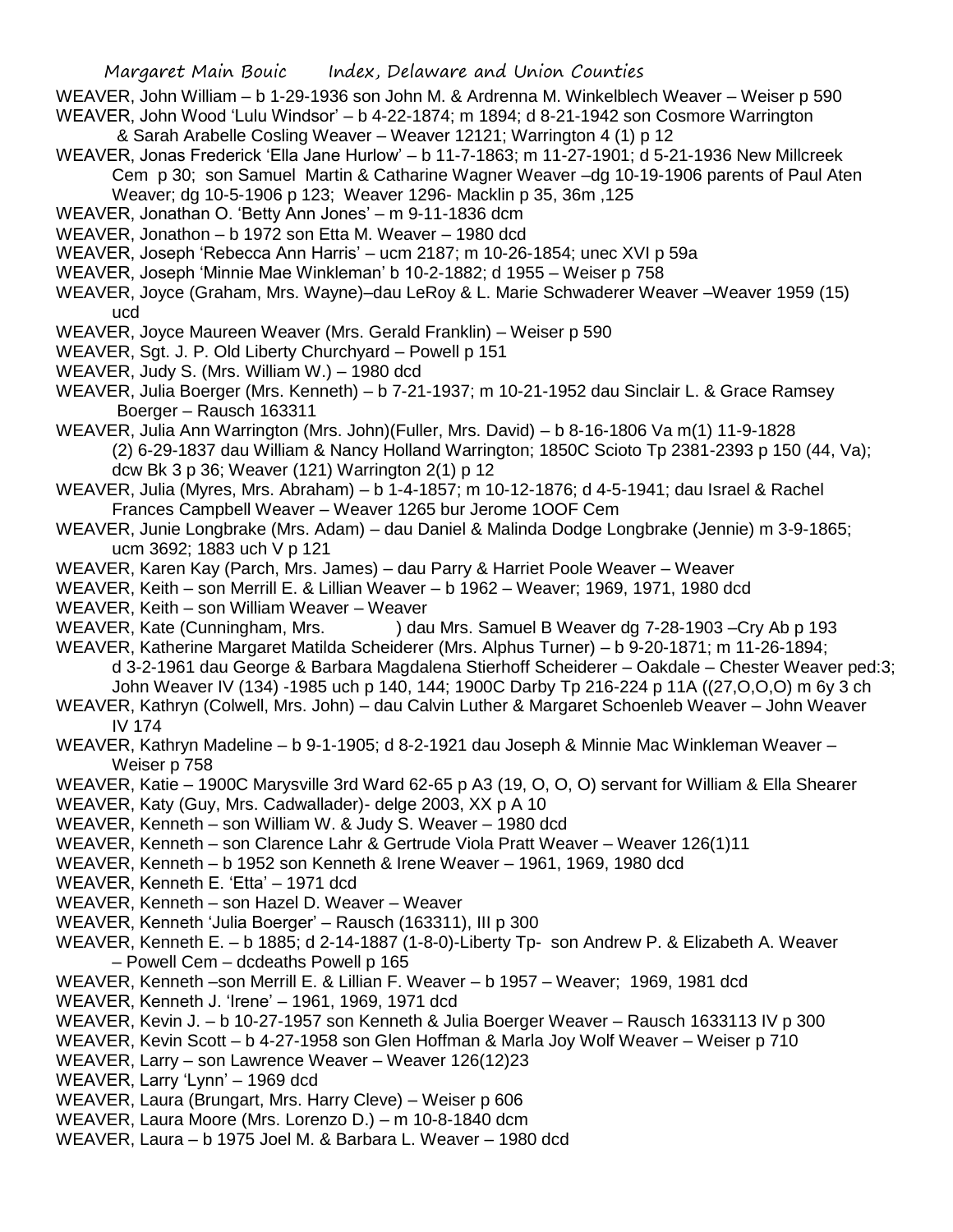Margaret Main Bouic Index, Delaware and Union Counties WEAVER, Laurence Harold 'Lillian Myrtle Gray' – b 1906; m 1940 son Charles Oscar & Margaretta Jane Betz Weaver – Weaver 126(12)2 WEAVER, Lawrence – brother Merrill E. Weaver – Weaver WEAVER, Lelia M.- dau Jacob & Alice Weaver- 1910C Jerome Tp Plain City 16-19 p 1B (7,O,O,O) WEAVER, Lena – dau John C. & Emma Weaver – 1880C Marysville3 477-524 p 37 (6, O, O, O) WEAVER, Leonard 'Mary Zent' 'Harriet Larrison' b Va 3-31-1803 m(1) 8-28-1823 m(2) 4-27-1876 d 1-20-1898 (95) – Oak Grove Cem dg 1-28-1898 Cry Ab p 142 WEAVER, Leota – see Aletta Leota WEAVER, Leo Vernon 'Maybelle Butler' 'Estyl, Mamie' Irene Ann Panuk' – b 9-12-1897 d 2-22-1952 son John Martin & Bessie E. Beard Weaver – Weaver 12984- Macklin 226 p 77, 78, 55 WEAVER, LeRoy 'Martha Reed' –b 5-1848 m 6-30-1870 ucm 4737; 1915 uch p 735; 1900C Jerome Tp 80- 86 p 4A (52,O,O,O) WEAVER, LeRoy 'L. Marie Schwaderer' – 1959, 1967, 1973, 1975, 1979, 1981 ucd son Frank & Susie M. Burkhardt Weaver – Weaver WEAVER, Letitia L. (Mrs. Daniel) – b 1-22-1834; d 11-24-1920 – Maugans Anc p 74 WEAVER, Levi 'Mary Myers'- ped Robert Lee Sibold, Jr. 28 #648, unec XIX p 46 WEAVER, Lewis 'Clara Cosnell' – b 3-14-1891; d 3-20-1973 son Calvin Luther & Margaret Schalip Weaver – John Weaver IV 179 – 1985 uch p 80; 1910C Jerome Tp 416-422 p 18A (20,O,O,O) WEAVER, Lida/Lydia – dau John IV & Lydia Burns Weaver – 1860C Paris Tp 1373-1364 p 181 (12, O); 1870C Paris Tp 34-35 p 5 (21, O) WEAVER, Lida M. Pease (Mrs. Charles Walter)- m 6-23-1900 d 10-27-1913, ped Robert Lee Sibold, Jr. 1 # 648, unec XIX p 46 WEAVER, Lila Violet Smith (Freshwater, Mrs. George)(Mrs. Eugene Thomas Edward) b 11-30-1883; m(1) 1- 1-1900 (2) 2-21-1917; d 6-5-1958 dau Jacob Elmer & Ida Mitchell Smith – Weaver 129(11)) – Freshwater p 228 bur. NM – Macklin (129) p 55 WEAVER, Lillie – dau John C. & Emma Weaver –1870C Marysville Paris Tp 246-247 p 28 (6, O); 1880C Marysville 477-524 p 37 (16, O, O, O) WEAVER, Lillian F. – 1980 dcd WEAVER, Lillian Myrtle Gray – b 1918; m 1940; Weaver (126(12)2) WEAVER, Lillian (Mrs. James) – John Weaver IV (1366) WEAVER, Lillian F. (Mrs. Merrill E.) – 1961, 1969, 1971, dcd; Weaver WEAVER, Linda Allen (Mrs. Robert James) –b 9-28-1947; m 2-28-1970 – Weaver (129843) Macklin (376A) p 111 WEAVER, Linda Kay Hocking (Mrs. Richard Eugene) – b 4-7-1952; m 7-14-1973 – Weaver 129845; Macklin (376B) p 111 WEAVER, Linda J. (Mrs. Gerald A) – 1983 ucd WEAVER, Linda (Wilson, Mrs. ) – dau Merrill E. & Lillian F. Weaver – 1961 dcd (14) WEAVER, Linda - b 7-30-1947 dau William & Edna Gramley Weaver – Weiser p 588 WEAVER, Linda – b 9-28-1950 dau James Russell & Mary Ellen Gheen Weaver – Weiser p 759 WEAVER, Linnie (Brungart, Mrs. Harry Cleve) – b 1-29-1881; m 11-18-1908 d 5-31-1913 – Weiser p 606 WEAVER, Rev. Lloyd E. 'Minnie Gertrude Ruckle' – m 1910; d 1967; Weaver WEAVER, L. Marie Schwaderer (Mrs. LeRoy) – b 11-15-1913; d 3-28-1977 bur. Hopewell Cem – Weaver WEAVER, Lizzie – dau Henry & Virginia Turner Weaver – 1880C Paris Tp 534-584 p 54 (3, O, O, O) WEAVER, Lora Wolf (Mrs. Robert James) b 1-6-1952 m 7-10-1974- Macklin p 111 (376A) WEAVER, Lori Marie – b 9-18-1956 dau Jarvin & Ruth Arlene Bowes Weaver – Weiser p 582 WEAVER, Louis – b 3-1891 son Calvin & Margaret Schlaenleb Weaver; 1900C Paris Tp 222-228 p B12 (9, O, O, O) WEAVER, Lois Ann – b 10-19-1963 dau Charles Alphus & Marjorie A. Carrick Weaver 1967, 1971, 1973, 1975, 1979, 1981, 1983 ucd; John Weaver IV 134443 WEAVER, Lois (Clark, Mrs. ) – sister Harley G. Weaver – Weaver WEAVER, Lois – Weaver WEAVER, Lois Irene (Skraback, Mrs. Edwin Norman) – McKitrick p 144 WEAVER, Lois (Chevalier, Mrs. David) – b 7-2-1934; m 4-17-1943 – Weiser p 768

WEAVER, Lora Wolfe (Mrs. Robert J.) – b 1-6-1952; m 7-10-1974 – Weaver (129843) – Macklin (376A)–

p 111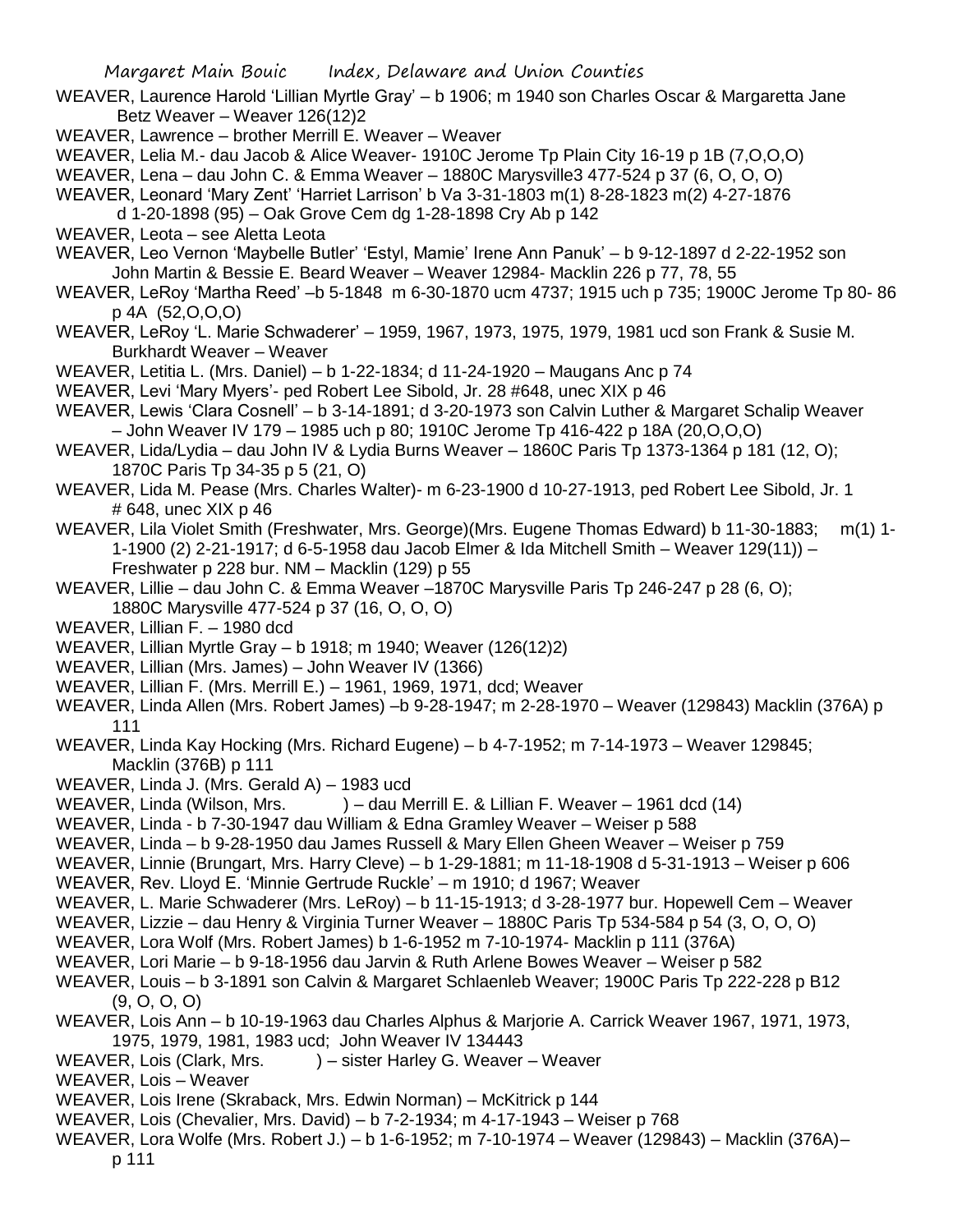- WEAVER, Lodemia Marguerite b 1908 dau Charles Oscar & Margaretta Jane Betz Weaver Weaver 126(12)3
- WEAVER, Lorenzo D. 'Laura Moore' m 10-8-1840 dcm
- WEAVER, Lorinda Johnson (Mrs. Wright) m 10-29-1846 dcm Powell p 317

WEAVER, Louise Bernice Haddix, Mrs. Robert J.) – b 4-25-1928; m 11-11-1950 dau Chester Alphus & Irma Catherine Easton Weaver – Weaver 13443; 1985 uch p 144, 143, 44

- WEAVER, Lucy Ann d 2-8-1849 (30-8-16) Sunbury Cem Powell p 43
- WEAVER, Lulu B.- d 3-25-1893, Un Co Probate Deaths, Vol 3
- WEAVER, Lucy B. (Mrs. Samuel S.) 1850C Berkshire Tp 143 p 15 (52, NY)
- WEAVER, Lucy Fuller (Mrs. James)– m 5-17-1856 dcm dau Amos & Mary Jarvis Fuller- delge 1991, VII p 52
- WEAVER, Lucretia (Adams, Mrs. Allen) m 1-12-1841 dcm
- WEAVER, Lulu Windsor (Mrs. John Wood) b 1873; d 5-2-1951 Cinc. –Weaver (12121)- Warrington (4(1)) p 12
- WEAVER, Lydia L. A. (Brady, Mrs. Edwin Washington) b 4-13-1838; m 2-22-1860 d 4-6-1923 bur. Iowa dau John & Julia Ann Warrington Weaver – 1850C Sc Tp 2393 p 145 (12, O); Weaver 1211; Warrington 3(4) p 12
- WEAVER, Lydia dau Frederick II & Rebecca Weaver Maugans Anc p 74
- WEAVER, Lydia (Turner, Mrs. Allen M.) –ucm 4940; m 7-2-1871
- WEAVER, Lydia Ellen (Wolford, Mrs. ) (Berger, Mrs. Kelton F.) b 8-28-1869; d 3-31-1958 dau George Edward & Serepta Turner Weaver – John Weaver IV 132; 1985 uch p 139, 144 sister George Weaver; 1870C Paris Tp 35-36 p 5 (1, O)
- WEAVER, Lydia dau George & Clara Weaver 1880C Dover Village 18-22 p 38 (10, O, Md, O)
- WEAVER, Lydia Born (Burns)(Mrs. John IV) b 1-30-1816; m 10-30-1832; d 1-21-1891 dau John & Mary Magdalena Batchman Born – ped Chester Weaver9; 1850C Paris Tp 653-667 p 99 (33, Md); 1860C Paris Tp 1373-1364 p 181 (46, Md); 1870C Paris Tp 34-35 p 5 (54, Md); uccp p 20JB 3 p 153; Un Co Probate Deaths Vol 3 d 1-25-1891
- WEAVER, Lydia (Poling, Mrs. Albert) (Watts, Mrs. Harry) b 9-16-1881 m(1) 1901 (2) 1951 Calvin Luther& Margaret Schlaenleb Weaver – John Weaver IV 175; 1900C Paris Tp 222-228 p B12 (18, O, O, O)
- WEAVER, Lydia Eva (Fish, Mrs. John) b 11-17-1870; m 9-7-1897; d 1-28-1956 NM p 42 dau Samuel Martin & Catherine Wagner Weaver – Weaver 1299; Wells 2,3; Fish 2,, 3 opc 714; Macklin 127 p 35, 55
- WEAVER, Lydia mother Henry Weaver 1880C Paris Tp 534-584 p 54 (65, Md, Md, Md)
- WEAVER, Lynn (Mrs. Larry) 1969 ucd
- WEAVER, M. pallbearer for Mrs. Lucinda Patten dg 10-22-1912 Cry Ab p 164
- WEAVER, Mae (Mrs. ) step sister of Charles M. Lott dg 6-16-1914 Cry Ab p 129
- WEAVER, Mae (Browning, Mrs. ) dau Merrill E. & Lillian F. Weaver b 1955; 1961 dcd (6); 1969, 1971 dcd
- WEAVER, Mae B. Glass (Mrs. Walter Frederick) b 2-11-1901; John Weaver IV (1343)
- WEAVER, Malinda Catharine (Speese, Mrs. Elmer) dau Emmanuel Secrist & Mary E. Houtz Weaver b 9-29-1880; d 6-29-1971 NM – Maugans Anc p 6 – Weaver 12922; Macklin 123, 214 p 54, 75 rin 4400
- WEAVER, Malissa Almada (Jennings, Mrs. John M.) dau John & Julia Ann Warrington Weaver -b 5-21- 1844; m 12-24-1865; d 4-12-1947 – 1850C Scioto Tp 2393 p 145 (6, O)- Weaver 1214; Warrington 3(7) p 13
- WEAVER, Mamie Estyl Potts (Mrs. Leo Vernon) b 4-28-1899 Madison Co d 7-7-1945 dau Walter & Ida Manuel Potts- Weaver (129841)- Macklin (226) p 78
- WEAVER, Manley parent of child John dg 8-24-1906 Cry Ab p 117
- WEAVER, Marah heir of John Weaver, Andrew Heminger dcw Bk 3 p 4
- WEAVER, Marcella (Mrs. Dana Clair) Graham (14742)
- WEAVER, Margaret Elizabeth Spain (Mrs. John Bernard)- b 12-29-1910 d 7-27-1957 dau Perry Samuel & Florence Adale Epps Spain – 1985 uch p 131 – John Weaver IV (1774)
- WEAVER,Margaret Jane (Monneh, Mrs. Charles) dau Fred & Alice Blake Weaver John Weaver IV 7(10)1 WEAVER, Margaret (Morris, Mrs. Henry)- m 8-29-1832, Madison Co, unec VII p 9
- WEAVER, Margaret Schoenleb (Mrs. Calvin Luther) b 2-1853; ucm 5195; m 12-22-1872; 1915 uch p 871, -John Weaver IV 17; 1900C Paris Tp 222-228 p B12 (47,O, Ger, Ger) m 26 y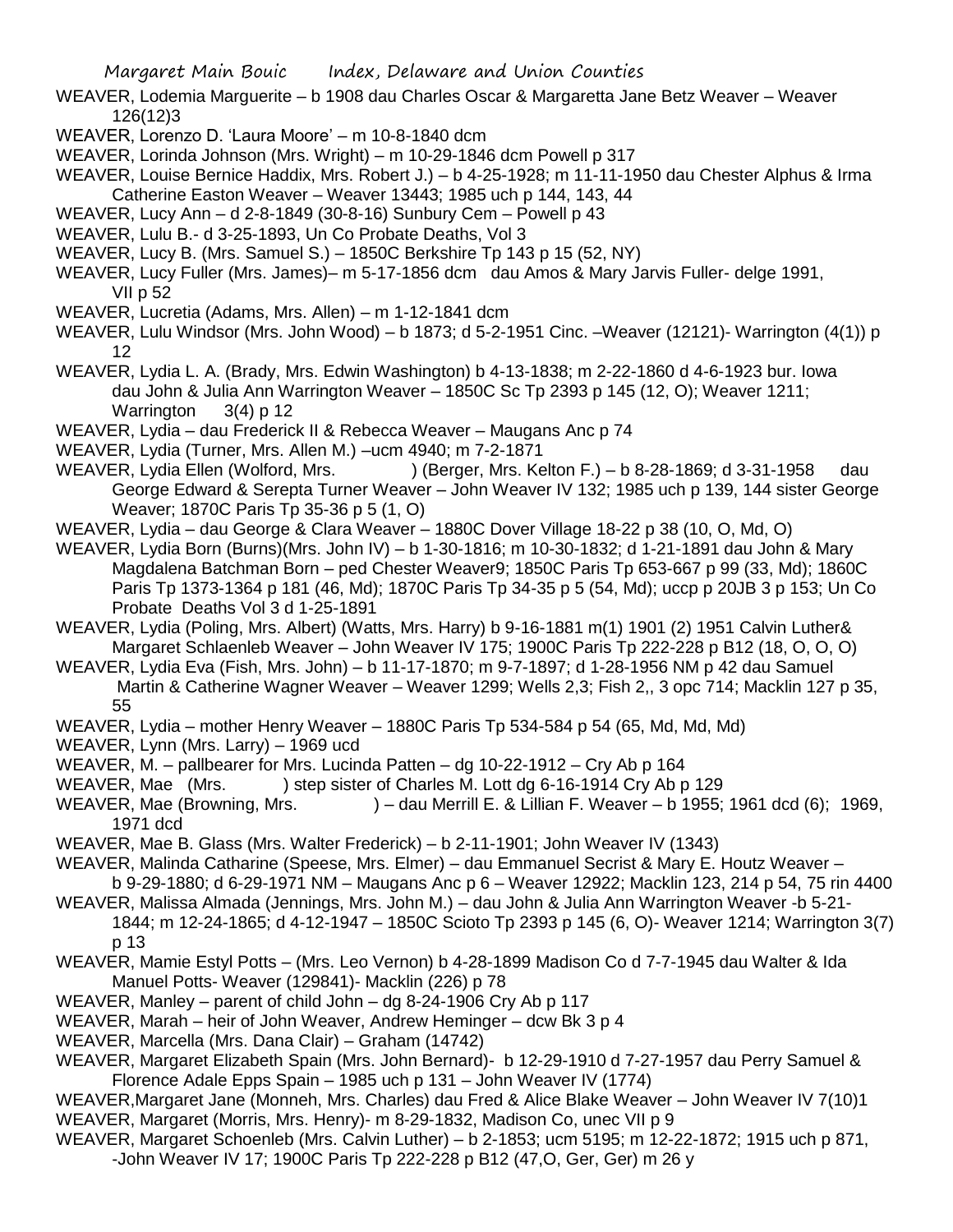- WEAVER, Margaret Viola b 8-31-1905; d 10-19-1909 dau Ira Franklin & Anna Elizabeth Gebhart Weaver – Weiser p 726
- WEAVER, Margaret Jane Betts (Mrs. Charles Oscar) b 1869; m 1903; d 1940 Weaver (126(12))
- WEAVER, Margaret (Maggie)(Coleman, Mrs. John Martin) (Emmert, Mrs. George) b 1873 m 12-24-1893; d 7-24-1946; 1916 uch p 871; John Weaver IV 171
- WEAVER, Margaret (Dicks, Mrs. James) 1883 uch V p 616
- WEAVER, Maria b 2-1-1859 dau John IV & Lydia Borns Weaver John Weaver IV 1(13); 1860C Paris Tp 1373-1364 p 181 (1, O)
- WEAVER, Marie Elaine (Herman, Mrs. Clarence Leroy) b 2-14-1939; m 7-27-1957 Weiser p 307
- WEAVER, Maria Scott (Mrs. Solomon) ucm 2291; m 5-30-1855
- WEAVER, Maria (Martin, Mrs. Jacob) b 7-8-1799; dau Johann Jacob & Anna Maria Imhoff Weaver Weaver 16
- WEAVER, Marie (Mrs. Francis Emil) Graham 14743
- WEAVER, Marie Louise (Branson, Mrs. Edward Parke) b 10-21-1921 dau Martin Musser & Fern Genevie Downin Weaver – Maugans Anc p 60
- WEAVER, Marie Schwaderer (Mrs. Leroy) 1959, 1967, 1971, 1973, 1975 ucd
- WEAVER, Marie b 10-1888 dau Calvin & Margaret Schaenleb Weaver 1900C Paris Tp 222-228 p B12 (11, O, O, O)
- WEAVER, Marjorie A. Carrick (Mrs. Charles Alphus) b 9-1-1931; m 3-14-1958 1959, 1967, 1971, 1973, 1975, 1979, 1981, 1983 ucd; John Weaver IV (13444)
- WEAVER, Mark Raymond 'Irene Ann Budash' b 3-19-1947; m 10-17-1950 son John Allen & Mary Catherine Weaver – 1985 uch p 110 -John Weaver IV 134411
- WEAVER, Marla Joy Wolf (Mrs. Glen Hoffman) b 2-22-1930; m 8-6-1948 dau Russell Elmer & Glenna Frances Rabold Wolf – Weiser p 710
- WEAVER, Marlin R. b 5-22-1957 son Harry Allen & Ruth Olive Styers Weaver Weiser p 590
- WEAVER, Martha- b12-1843 1900C Richwood 86-92 p 4A (56,O,O,O) wid, 4 ch; 1910C Richwood 18-18 p 1A (63,O,O,Va) wid, 4 ch
- WEAVER, Marsha Ann b 11-11-1946 dau James Russell & Mary Ellen Gheen Weaver Weiser p 758
- WEAVER, Martha Etta Aston (Mrs. Samuel) m 8-10-1854 dcm
- WEAVER, Martha Ann Dilsaver (Mrs. John H.) m 9-7-1865 dcm
- WEAVER, Martha Ann (Sabins, Mrs. Francis Marion) b 1-24-1860; m 10-19-1881; d 7-7-1943 bur. Marion – dau Samuel Martin & Catherine Wagner Weaver – Weaver 1294; Macklin 35, 54; 124
- WEAVER, Martha B b 7-2-1860; d 10-4-1868 dau Daniel & Letitia L. Weaver Maugans Anc 74
- WEAVER, Martha Catherine Pounds (Mrs. Ralph)– dau Ray Clark & Jessie Russell Pounds Pounds 5, 6
- WEAVER, Martha K.(Mrs. Roy)- 910C Jerome Tp Plain City 96-101 p 4B (60,Pa,Va,Pa) m 39y, 1 ch, 0 liv
- WEAVER, Martha Louise Lewis (Mrs. John Martin) b 5-6-1937 Weaver (129823) Macklin (370) p 109
- WEAVER, Martha Reed (Mrs. Le Roy) b 6-1850 m 6-30-1870 ucm 4737 dau William & Catherine
- Harding Reed 1915 uch p 735; 1900C Jerome Tp 80-86 p 4A (49, Pa, Va.Va) m 30y
- WEAVER, Martha Jane Hobbs (Mrs. Albert Israel) div Weaver (126(10))
- WEAVER, Martha A. (Fleming, Mrs. John Matthew) Powers p 132
- WEAVER, Martha (Mrs. George) m 8-30-1941 div 4- -1963; 1949, 1959, ucd
- WEAVER, Martha b 2-1866; 1900C Marysville 3rd Ward 190-195 p B7 (34, O, O, O) wid 1 ch washwoman
- WEAVER, Martin Musser 'Fern Genevie Downin' b 2-28-1889 Maugans Anc p 60
- WEAVER, Rev. Martin Sunbury p 46 conducted funeral of Miss Sadie Feasel dg 2-8-1901 Cry Ab p 63
- WEAVER, Marvin Jr. b 11-23-1952 son Marvin Eugene & Vivian Jane Lamey Weaver Weiser p 590
- WEAVER, Marvin Eugene 'Vivian Jane Lamey' b 11-6-1930; m 8-3-1950 son John & Ardrenna M. Winkelblech – Weiser p 590
- WEAVER, Marvin 'Ruth Arlene Bowes' m 10-8-1955 Weiser p 581
- WEAVER, Mary Ellen Gheen (Mrs. James Russell) m 1944 Weiser p 758
- WEAVER, Mary Ann (Abbott, Mrs. ) dau Arthur Sr. & Vina Horner Weaver Weaver
- WEAVER, Mary (Mrs. Warren Vernon) Weaver (129832)
- WEAVER, Mary Elizabeth Houtz (Mrs. Emmanuel Secrist) b 6-23-1851; m 11-14-1877; d 2-16-1943 dau David & Melinda Maugans Houtz – dcq Roy Weaver 3; Maugans Anc p 6 bur. Newhouse Cem – 1880 dch p 726; Weaver (1292)- Macklin (123) p 54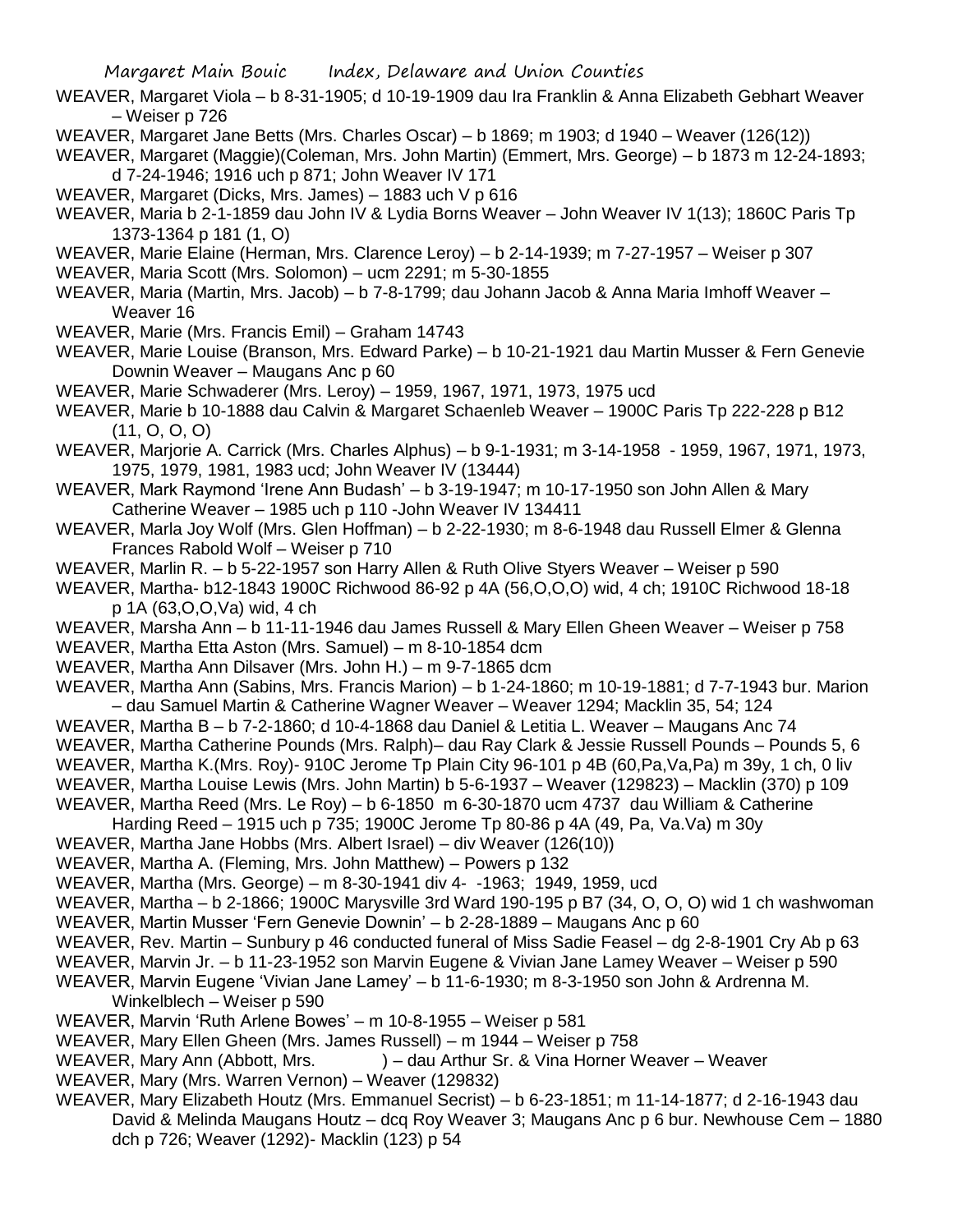- WEAVER, Mary Catharine b 10-25-1857; d 5-13-1868 (10-6-19) dau Samuel Martin & Catharine Wagner Weaver – bur. Newhouse Cem – Weaver 1293 – Macklin p 35
- WEAVER, Mary E. (Swick, Mrs. Samuel Elijah) b 3-22- or 4-5-1814 m 11-19-1833 d 10-12-1845 dau Jacob J. & Anna Catharine Secrist Weaver – Weaver 122
- WEAVER, Mary Louise (Dutcher, Mrs. William) b 1912; m 1947 dau Samuel Hosias & Helen Holter \Weaver – Weaver 126(14)1
- WEAVER, Mary F. dau Samuel M. & Isabel Gabriel Weaver 1880 dch p 740
- WEAVER, Mary Louise (Vincent, Mrs. Robert) (Flores, Mrs. Albert) b 3-28-1951 m(1) 7-23-1971 (2) 1-21- 1979 dau Leo Vernon & Irene Ann Panuk Weaver – Weaver 129846 – Macklin p 78
- WEAVER, Mary Elizabeth b 1873; d 8-12-1894 dau Israel & Rachel Frances Campbell Weaver Weaver 126(13) (Mollie) bur. Newhouse Cem
- WEAVER, Mary Jeanette (Kelly, Mrs. Knox K.) b 2-23-1912 dau Harry S. & Aletta Leota Johnson Weaver – Graham 14744
- WEAVER, Mary (Grossnickle, Mrs. David) m 10-29-1822 dau Frederick & Elizabeth Maugans Weaver Maugans Anc p 74
- WEAVER, Mary dau Frederick II & Rebecca Weaver Maugans Anc p 74
- WEAVER, Mary dau Samuel Weaver dcw Bk 1 p 123; 1850C Berkshire Tp 143 p 15 (16, NY)
- WEAVER, Mary dau Daniel & Catherine Weaver 1850C Porter Tp 3082 p 166 (8/12, O)
- WEAVER, Mary Ann Walters (Mrs. Johannes) b 1794; d 1870 Weaver (14)
- WEAVER, Mary (Maria)(Martin, Mrs. Jacob) b 1793; m 1817 dau Johann Jacob & Anna Maria Imhoff Weaver – Weaver 16
- WEAVER, Mary dau Frederick II & Rebecca Weaver Maugans Anc p 74
- WEAVER, Mary Ruth (Penn, Mrs. ) dau Merrill E. & Lillian Weaver 1961 dcd (17) Weaver WEAVER, Mary Catherine (Nickels, Mrs. Cloyd) 3-5-1887; m 11-15-1906; d 1956 dau Ozias Jacob & Sarah Doty Weaver – Weaver 12911 – Macklin 212 p 54, 74
- WEAVER, Mary Catherine b 6-4-1846 dau Israel & Phebe Jane Smith Weaver d 6-18-1846 Cincinnati – Weaver 1261
- WEAVER, Mary Ann b 1841 dau Samuel & Elizabeth Grimsley Weaver Weaver 1421
- WEAVER, Mary Isabel (Mrs. Clifford A.) d 10-21-1975 (93) bur. Mt. Vernon Weaver
- WEAVER, Mary Lou (Bushong, Mrs. Cloyce) –dau Rev. Lloyd & Minnie Gertrude Ruckle Weaver Weaver
- WEAVER, Mary C. Snell (Mrs. Charles Byron) –- John Weaver IV 13445 1949, 1959, 1967, 1971, 1973, 1975, 1979, 1983 ucd
- WEAVER, Mary B. dau Caloriah & Anna M. Weaver 1880C Paris Tp 113-128 p 52 (4, O, O, O)
- WEAVER, Mary dau Caloriah & Anna M. Weaver -1880C Paris Tp 113-128 p 52 (2, O, O, O)
- WEAVER, Mary (Mrs. David) 1980 dcd
- WEAVER, Mary Catherine b 11-17-1971 dau David E. & Pauline B. Weaver 1973, 1975, 1979, 1981, 1983 ucd; John Weaver IV 1344512
- WEAVER, Mary Elizabeth b 10-30-1913 dau C. Heagy & Nellie Myers Weaver Weiser p 461
- WEAVER, Mary Catherine (Weaver, Mrs. John Allen) b 11-3-1924; m 11-25-1945 dau Chester Alphus &
- Irma Catherine Easton Weaver John Weaver IV 13441- 1985 uch p 140, 143, 144, 44
- WEAVER, Mary Louise b 4-16-1934; d 2-20-1935 dau John M. & Ardrenne M. Winkelblech Weaver Weiser p 590
- WEAVER, Mary Magdalene (Wollam, Mrs. Baltzer)- b 1-31-1752- unec IX p 28, 29
- WEAVER, Mary Miller (Mrs. John)- m 2-27-1838 Madison Co, unec IX p 6
- WEAVER, Mary Myers (Mrs. Levi)- ped Robert Lee Sibold, Jr. 29 #648; unec XIX p 46
- WEAVER, Mary 1860C Claibourne Tp p 609 (4, O) lived with Isaac Harris family
- WEAVER, Mary Mona Martin (Mrs. Warren Vernon) b 2-8-1926 m 4-14-1951 Macklin (376) p 111
- WEAVER, Mary Nagely (Mrs. Jacob)- m 12-7-1837 Madison Co, unec IX p 5
- WEAVER, Mary (Root, Mrs. Comodore C.)- m 7-21-1836 Madison Co, unec VII p 24
- WEAVER, Mary R. Wells (Mrs. )-dau Joshua & Mary Semans Wells- dg 7-18-1893 Cry Ab p
- WEAVER, Mary Ruth- county band, picture, delge 2004 p 37
- WEAVER, Mary Semans, (Mrs. ) sister Prof William O. Semans dg 10-18-1904 Cry Ab p 268
- WEAVER, Matilda Jay Siegfried (Mrs. Samuel Martin)(Siegfried, Mrs. Nathan) b 9-15-1845; m(2) 11-4- 1903; d 7-23-1912 bur. Oak Grove – Weaver (129)
- WEAVER, Matilda Katherine- 1910C Paris Tp 39-40 p 3A (38,O,O,O) m 15y, 4 ch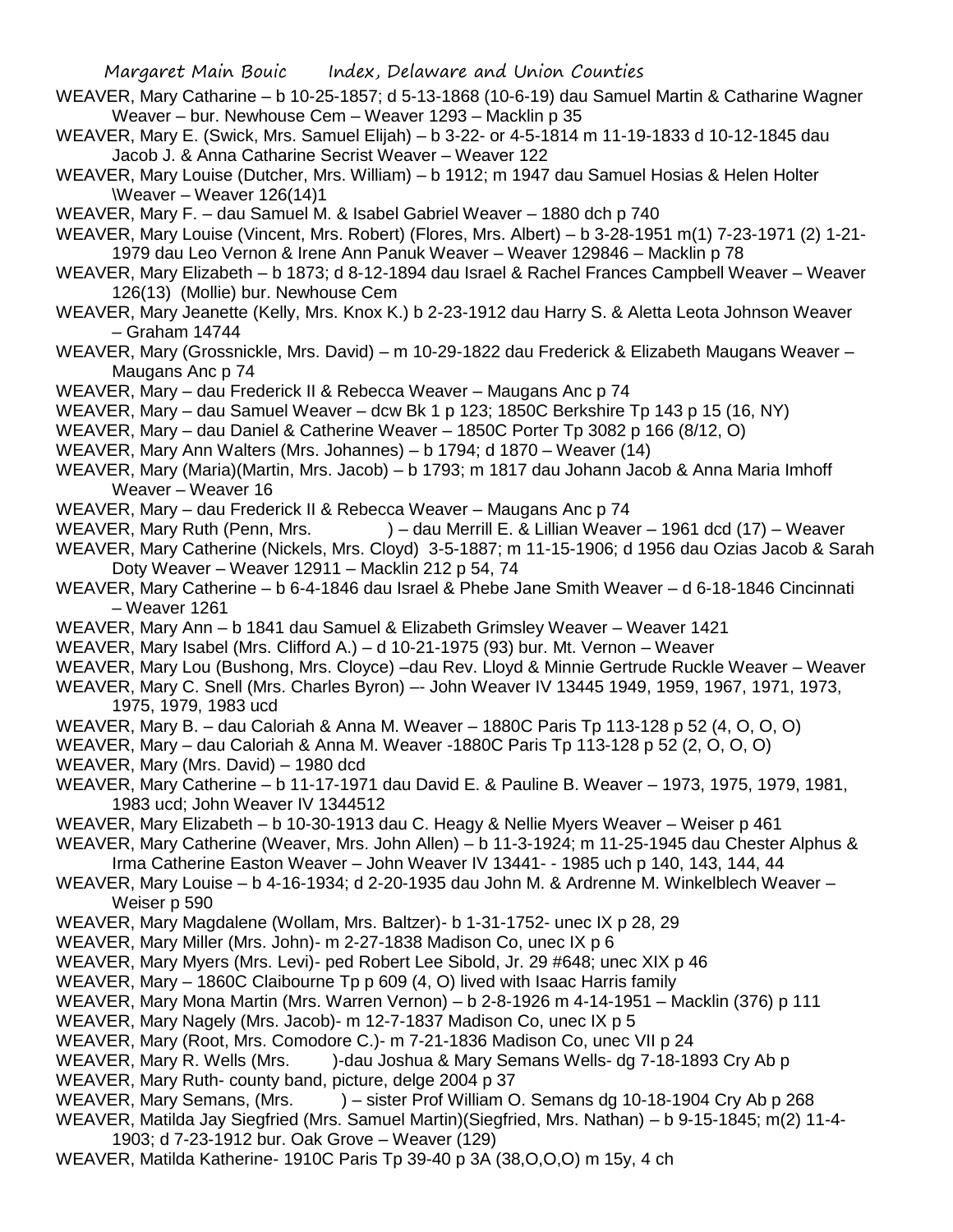WEAVER, May I. (Mrs. Verner) – 1961, 1969, 1971, 1980 dcd

WEAVER, May (Hamilton, Mrs. Clarence Grover) – b 10-10-1888; m 10-4-1911 d 6-21-1973 dau Calvin Luther & Margaret Schoenleb Weaver – Hamilton (1551)- Graham (14551); John Weaver IV 178; 1959, 1967 ucd

WEAVER, Maybelle Butler (Mrs. Leo Vernon) – b 2-10-1896 Madison Co- dau Thurman & Lettie Rawlins Butler; m 1918 div – Weaver (12984)- Macklin (226) p 78

WEAVER, M. E. – 1908 dch p 469

WEAVER, Mearl Emmett 'Elizabeth Snyder' 'Doris May Elizabeth O'Neil Swingle' b 2-26-1894 m(1) 1916; d 9-24-1982 bur. Sunset Cem – son John Martin & Bessie Estelle Beard Weaver – m(2) 1972 – Weaver 12981- Macklin 224 p 55, 77

WEAVER, Mearl Vernon 'Elsie Virginia Ireland' – b 2-25-1917; m 1943- d 11-21-1984 (67) bur. Sunset Cem son Mearl Emmett & Elizabeth Snyder Weaver – Weaver 1129811- Macklin p 77

WEAVER, Melvin – son Maggie Weaver – Weaver

WEAVER, Merhle – son Samuel & Lucy Weaver – 1850C Berkshire Tp 43 p 15 (16, NY)

WEAVER, Merrill E. 'Lillian F.' – d 12-23-1974 (69) bur. near Fargo – brother Herbert & Lawrence Weaver – 1961, 1969, 1971 dcd

WEAVER, Michael Frederick – b 1-4-1944 – son Fred Mott & Helen Wallace Weaver – Weaver 129631 – Macklin p 77

WEAVER, Michael James – b 5-11-1961 son Warren Vernon & Mary Mona Martin Weaver – Macklin p 111

WEAVER, Mildred Estelle (McClusky, Mrs. Ralph Powell) – b 9-7-1921 – dau Leo Vernon & Mamie Estyl Potts Weaver – Weaver 129841 – Macklin p 78

WEAVER, Minnie Olive Artz (Mrs. Robert Leroy) – b 9-24-1879; m 5-7-1902; d 12-9-1940 dau Benjamin Murray & Leanna Sands Artz- Weaver (12921); dcq RW:1; Maugans Anc p 6 – Macklin (213) p 74; 1985 uch p 94

WEAVER, Minnie Gertrude Ruckle (Mrs. Rev. Lloyd E.) – b 4-11-1887; m 1910; d 5-18-1968 dau George & Catherine Plumb Ruckle – bur. Maple Grove - Weaver

WEAVER, Minnie Mae Winkleman (Mrs. Joseph) – b 6-5-1887 dau James Buchanan & Sarah Catharine Neese Winlkeman – Weiser p 758

WEAVER, Mollie (Thomas, Mrs. Orlando) – ucm 5074; m 4-28-1872 dau Jacob & Catherine Weaver; 1870C Jerome Tp 22 p 3 (17, O)

WEAVER, Myrtle Edna Wollam (Mrs. Charles) –b 2-16-1879 m 10-17-1900; d 3-2- 1957; twin dau Joseph & Eunice Hinkle Wollam- unec IX p 30; Sbc p 48; 1949 ucd; 1910C Leesburg Tp 67-68 p 3A (31,O,O,O) m 10y, 1 ch

WEAVER, Nancy J. (Anderson, Mrs. Erwin) – m 6-24-1863 dcm

WEAVER, Nancy (Reed, Mrs. William) – m 5-13-1832 dau Frederick & Elizabeth Maugans Weaver – Maugans Anc p 74

WEAVER, Nancy – 1840C Thompson Tp p 110 (30-40); 1850C Thompson Tp 116 p 190 (45, Canada)

WEAVER, Nancy Lee (Lyons, Mrs. Don) – dau Parry & Harriett Poole Weaver – Weaver

WEAVER, Nancy Lee – b 7-5-1942 dau John Oliver & Thelma Hazel Koppenhaver Weaver – Weiser p 322

WEAVER, Nannie B. – 1975 ucd

WEAVER, Naomi C. (Mrs. Ray D.) – 1969 dcd

WEAVER, Naomi Lynn – b 6-4-1972 dau John Chester & Susan Marie Bernadette Croce Weaver – John Weaver IV 1344131; 1985 uch p 140

WEAVER, Nathaniel – d 5-31-1834 (15m 28d) Shoup Cem – son John & Nancy Weaver – Powell p 267

WEAVER, Nelle (Herrell, Mrs. ) – sister John Robert Weaver – Weaver

WEAVER, Nellie Myers (Mrs. C. Heagy) – m 6-13-1912; dau S. H. & Myrtle Ellen Shettel Myers – Weiser p 461

WEAVER, Nioma (Nina Iona) Ida (Banks, Mrs. George)(Brunson, Mrs. George Ray) – b 11-11-1895; m(1) 8-19-1916 m(2) 8-29-1952 d 1964 dau John Martin & Bessie Estelle Beard Weaver – Weaver 12983 – Macklin (225) p 43, 77

WEAVER, Noah- b 12-1879 son Martha Weaver- 1900C Richwood 86-92 (20,O,O,O); 1910C Richwood 18-18 (27,O,O,O) conductor at railway

WEAVER, Noyes – son Samuel S. Weaver – dcw Bk 3 p 367

WEAVER, Od.- d Sunday- dg 5-22-1903, Cry Ab p 185

WEAVER, Ola Margaret – dau Lawrence Weaver – Weaver 126(12)21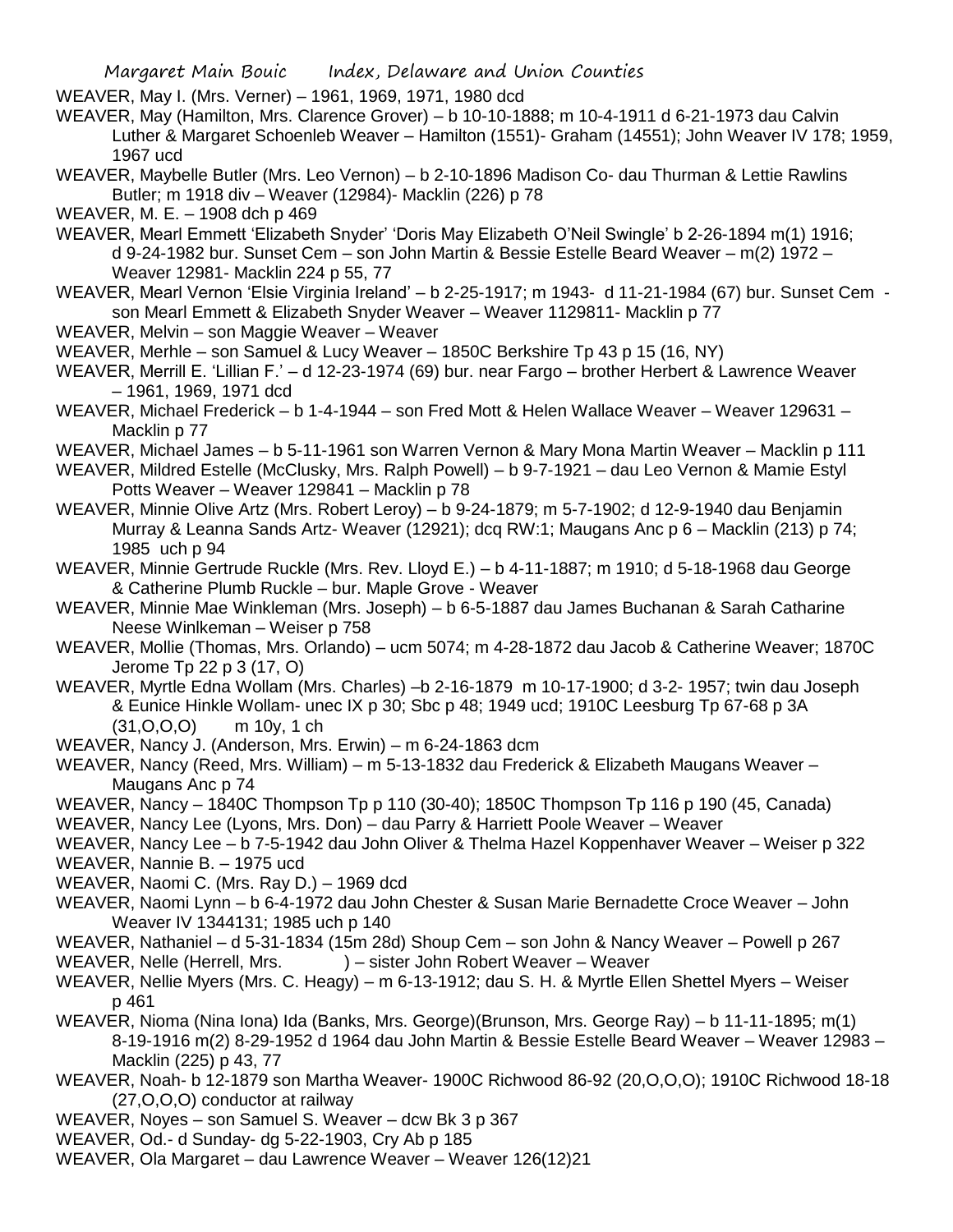- WEAVER, Opal Pabst 7 p 27
- WEAVER, Orville L. 'Ruth I.' 1959, 1967, 1971, 1973, 1975 ucd
- WEAVER, -----(Mrs. Orvil) d Thursday dg 2-1-1895 Cry Ab p 5
- WEAVER, Osias/Osis- 1910C Marysville 12-12 p 1A (33,O,O,O) laborer livery stable; brother Clara Weaver **Melching**
- WEAVER, Ozias Jacob 'Sarah Frances Doty' b 5-10-1854; m 3-18-1885; d 1-17-1936 NM p 32 son Samuel Martin & Catharine Wagner Weaver – Weaver 1291- Macklin (122) p 35, 54; O. J. Weaver, father-in-law of Josiah Doty dg 6-16-1893 - Cry Ab p 124
- WEAVER, Pamelia Stark (Mrs. Samuel S) m 11-4-1852 dcm
- WEAVER, Parry 'Harriett Poole' m 1-7-1931 Weaver
- WEAVER, Paul Milton b 6-13-1919 son C. Heagy & Nellie Myers Weaver Weiser p 461
- WEAVER, Paul Aten b 10-4-1902; d 9-28-1906 NM p 30 son Jonas Frederick & Ella Jane Hurlow Weaver – Weaver 12961-Macklin 125 p 55 dg 10-19-1906 Cry Ab p 126; dg 10-5-1906 Cry Ab p 123
- WEAVER, Pauline Beach (Mrs. David E.) m 8-10-1968 dau Robert Beach 1971, 1973, 1975, 1979, 1981,
- 1983 ucd; John Weaver IV (134451); in Library, research, Moffitt, Beach- unec XXIII p 51
- WEAVER, Pauline Margaret (Warner, Mrs. Marlin, George) b 3-31-1913 m 10-17-1931 Weiser p 338
- WEAVER, Pearl Aletha (Mrs. Russell James) 1961, 1969, 1971 dcd; Weaver- dg 10-22-1918 Cry Ab p 82
- WEAVER, Mrs. Pearl. dau Henry Martin & Isadore Vicena Davenport Allison Pabst 1 p 30
- WEAVER. Peter 'Deborah C. Worthington'- b 1811 d 1874 son Alexander \$ Margaret Piffer Weaver- ped Welthea M. Ellis #263 10, unec XI p 18
- WEAVER, Phebe Pabst 8 p 22
- WEAVER, Phebe (Phoebe) Jane Smith (Mrs. Israel) b 7-31-1822; m 9-21-1845 d 7-23-1849 Cincinnati dau Mathew & Nancy Smith – Weaver (126)
- WEAVER, Phebe Faulkner Oak Grove Cem Powell p 443
- WEAVER, Philip John d 2-12-1858 (93y) Oakdale Cem 547 (45F) son John IV & Lydia Borns Weaver John Weaver IV 1(11)
- WEAVER, Phyllis (Dill, Mrs. ) dau Russell J. & Pearl Weaver Weaver
- WEAVER, Phyllis Jeanne Thomas (Mrs. Robert Lee) b 11-5-1937; m 2-8-1959- Weiser 727
- WEAVER, Rachel Frances Campbell (Mrs. Israel) b 9-26-1835; m 11-27-1853 d 11-16-1890 bur.
- Newhouse Cem dau James & Nancy Peasley Campbell Weaver (126); dg 12-5-1890 Cry Ab p 40; Un Co Probate Death Records, Vol 3; 1880C Scioto T[ 160-166 (O,O,Ky)
- WEAVER, Ralph Donald b 4-19-1934 son C. Heagy & Nellie Myers Weaver Weiser p 461
- WEAVER, Ralph 'Martha Catherine Pounds' son Alsamina Weaver Mallow Pounds 5, 6
- WEAVER, Ray son Merrill e. & Lillian F. Weaver 1961 dcd (11) Weaver
- WEAVER, Ray D. 'Naomi C.' 1969 dcd
- WEAVER, Raymond Henry Weaver son James E. & Susan Jemima Block b 2-16-1890 d 3-11-1936 1985 uch p 140
- WEAVER, Rebecca (Jones, Mrs. Solomon) m 1-16-1848 dcm
- WEAVER, Rebecca Lackey Cann (Mrs. Cecil Wooley) m 10-27-1911 Nash p 111
- WEAVER, Rebecca (Mrs. Frederick) b 1914 Maugans Anc p 74
- WEAVER, Rebecca Ann Harris (Mrs. Joseph) ucm 2187; m 10-26-1854; unec XVI p 59a
- WEAVER, Rebecca dau Frederick & Elizabeth Maugans Maugans Anc p 74
- WEAVER, Regina (Mrs. John Robert) Weaver 1961, 1969, 1980 dcd
- WEAVER, Reuben son Jacob & Elizabeth Spitler Weaver Weiser p 493
- WEAVER, Rev. official at funeral of Charley Murphy, Sr dg 12-31-1897 dg 12-31-1897 Cry Ab 13 official at funeral of Mrs. Hettie McLeod – dg 12-9-1898 dg p 175; official at funeral of G. M. Blackford – dg 3- 14-1899 p 191; official at funeral of Mrs. Michael Haas dg 3-22-1901 Cry Ab p 7; official at funeral of Mr.Mullin dg 8-2-1901 Cry Ab p 92; baptized Pearl Rider Longwell – dg 4-21-1903 p 181; performed marriage 6-22-1900, delge 1992, VIII p 22; 1615, unec XIV p 47
- WEAVER, Richard Alan son Parry & Harriett Poole Weaver Weaver
- WEAVER, Richard Martin b 9-7-1942 son Robert Musser & Bernice Sanders Weaver Maugans Anc p 60
- WEAVER, Richard Eugene 'Linda Kay Hocking' b 12925 1948 m 7-14-1973 son Leo Vernon & Irene Ann Panuk Weaver – Weaver 129845 – Macklin 376B p 111, 78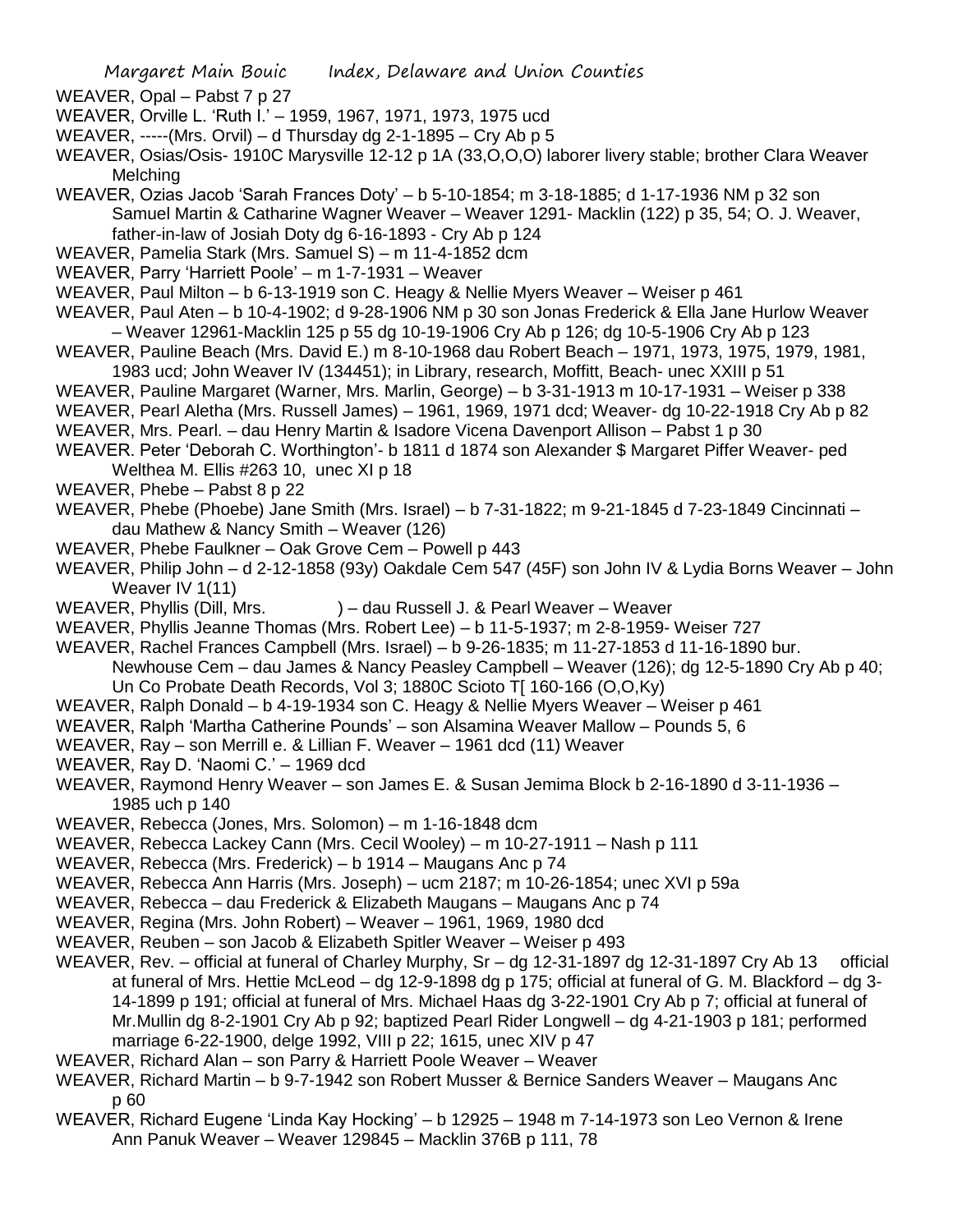- WEAVER, Robert Leroy 'Minnie Artz' b 8-1-1878; m 5-7-1902; d 9-27-1964 NM son Emmanuel Secrist & Mary E. Houtz Weaver – Weaver 12921; dcq RW:1- Maugans Anc p 6- Macklin 213 p 54, 74- 1985 uch p 94
- WEAVER, Robert Musser 'Bernice Sanders' b 8-27-1916 son Martin Musser & Fern Genevie Downin Weaver – Maugans Anc p 60
- WEAVER, Robert Sbc p 27; 1959 ucd
- WEAVER, Robert- grandson M. W. & Emma Perfect Weaver- perhaps son Floyd Weaver- dg 10-20-1916, Cry Ab p 100
- WEAVER, Rev Robert son Floyd Fretcher & Elizabeth Nottingham Weaver Weaver
- WEAVER, Robert Eugene b 12-24-1933 son John Oliver & Thelma Hazel Koppenhaver Weaver Weiser p 322
- WEAVER, Robert James 'Linda Allen' Lora Wolfe' b 2-22-1946 m(1) 2-28-1970 m(2) 7-10-1974 son Leo Vernon & Mamie Estyl Weaver – Weaver 129843- Macklin 376A p 78, 111
- WEAVER, Robert M. son Marvin Eugene & Vivian Jane Lamey Weaver Weiser p 590
- WEAVER, Robert Lee 'Phyllis Jeanne Thomas' b 9-3-1934; m 2-8-1959 son Ira Franklin & Elsie May Wamsley Weaver – Weiser p 727
- WEAVER, Robin Sue b 11-23-1951 dau Glen Hoffman & Marla Joy Wolf Weaver Weiser p 710
- WEAVER, Roger Frederick 'Teresa Lynn Lambdin' -b 7-18-1957 son John Allen & Mary Catherine Weaver – Weaver – John Weaver IV 134414- 1985 uch p 140
- WEAVER, Ronald b 10-3-1952 son James Russell & Mary Ellen Gheen Weaver Weiser p 759
- WEAVER, Roodie (?) 1870 Jerome Tp 22 p 3 (1, O) son Jacob & Catherine Weaver
- WEAVER, Rose Ann dau Hazel D. Weaver Weaver
- WEAVER, Rose A. (Winkleman, Mrs. Irvin Holloway) b 10-14-1862 d 4-16-1944 Weiser 761
- WEAVER, Rosella –b 9-29-1824; (Rupp, Mrs. Henry) (Thomen, Mrs. Jacob John) m (2) 3-6-1859 d 10-31-
- 1864 Fairfield Co, Ohio dau John Jacob & Ann Catharine Secrist Weaver Weaver 127
- WEAVER, Rosetta (Miller, Mrs. Harold) m 5-5-1956 dau Ernest & Verna Parks Weaver Weaver
- WEAVER, Rosetta May (Sipes, Mrs. Robert) b 3-22-1921; m 9-1-1941 dau Eugene Thomas Edward & Lila Violet Smith Weaver – Weaver 129(11)5; - Macklin 232 p 56, 79
- WEAVER, Rosemary b 11-9-1945 dau James Russell & Mary Ellen Gheen Weaver Weiser o 758
- WEAVER, Roy 'Martha K."- 1910C Jerome Tp,Plain City 96-101 p 4B (61,O,Va,O); concrete mason
- WEAVER, J. Roy 'Ruth Stockton' b 6-10-1887; m 10-21-1944 Weiser p 224
- WEAVER, Roy- pallbearer for Willis Decker- dg 6-30-1916 Cry Ab p 72
- WEAVER, Ruby M. dau Orville L. & Ruth I. Weaver 1959 ucd (11) 1967 ucd
- WEAVER, Russell 1976 dch p 181
- WEAVER, Russell James b 4-13-1917 d 10-12-1918 Oak Grove son Russell James & Pearl Alletha Weaver – dg 10-22-1918 Cry Ab p 82
- WEAVER, Russell James 'Pearl Alletha' d 7-16-1967 (74) bur. Green Mound 1961, 1969, 1971 dcd Weaver- dg 10-22-1918 Cry Ab p 82
- WEAVER, Ruth Ann b 3-14-1932 dau C. Heagey & Nellie Myers Weaver Weiser p 461
- WEAVER, Ruth I. (Mrs. Orville L.) 1959, 1967, 1971, 1973, 1975 ucd
- WEAVER, Ruth (Wright, Mrs. Gene) dau Rev. Lloyd E. & Minnie Gertrude Ruckle Weaver Weaver
- WEAVER, Ruth Prentise (Mrs. Clinton Dale) Graham (14741)
- WEAVER, Ruth (Luter, Mrs. ) dau Arthur Sr. & Vina Horner Weaver Weaver
- WEAVER, Ruth Stockton (Mrs. J. Roy) b 6-7-1897; m 10-21-1944 dau David Reeves & Mary McConaughy Richards Stockton – Weiser p 224
- WEAVER, Ruth Arlene Bowes (Mrs. Marvin\_ b 1934; m 10-8-1955 dau Thomas McKibben & Hazel Rovena Helsleg Bowes – Weiser p 581
- WEAVER, Ruth Olive Styers (Mrs. Harry Allen) Weiser p 590
- WEAVER, Sadie Mae Koppenhaver (Mrs. Homer T.) (Messner, Mrs. Lloyd) b 1897; m (1) 9-13-1913 dau Charles Milton & Agnes Cathren Kratzer Koppenhaver – Weiser p 320
- WEAVER, Sally (Johnand) account W. Little 1829 delge 1999 p 11
- WEAVER, Sally Roberts (Mrs. Harmon) m 5-26-1838 dcm
- WEAVER, Sally (Larkum, Mrs. Edward) m 6-22-1842 dcm
- WEAVER, Salome (Shettel, Mrs. John D.) b 8-24-1839; d 1916 Weiser p 459
- WEAVER, Samuel- resident Va Military District- delge 1994, p 74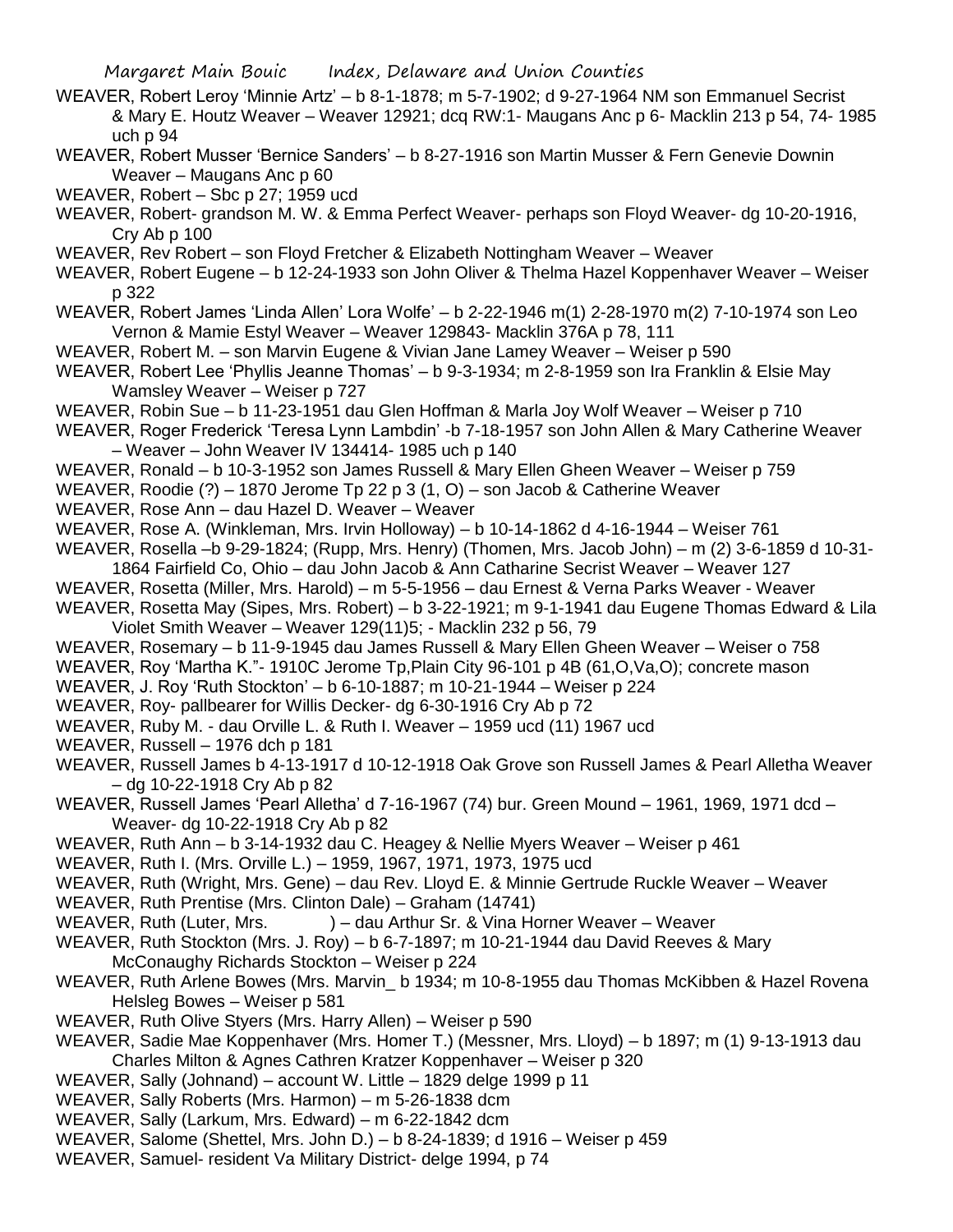WEAVER, Samuel – Lamb & Little Day Book 7-20-1814 delge 1999 p 29; Court of Common pleas, delge 66, 67, 1847

- WEAVER, Samuel d 6-10-1865; 1883 uch IV p 457; 1915 uch p 278
- WEAVER, Samuel 'Anna Larcum' m 4-11-1839 dcm

WEAVER, Samuel B. – committed suicide Monday bur. Greenlawn Cem Columbus dg 7-28-1903 Cry Ab p 193

WEAVER, Samuel Christmas – d 10-6-1876 (36y 9m) Oakdale Cem 545 (45 F) son John & Lydia Borns Weaver – mt 10-18-1876 p3c5; unec XIX p 4; 1850C Paris Tp 657-667 p 99 (10, O) John Weaver IV 14; 1860C Paris Tp 1373-1364 p 181 (20, O); Un Co Probate deaths, Vol I, (1867-1878

- WEAVER, Samuel D. 'Elizabeth Hutchison' m 12-30-1856 dcm
- WEAVER, Samuel Eugene d 12-30-1918 son Eugene Thomas Edward & Violet Smith Weaver Weaver 129(11)4 – Macklin p 56
- WEAVER, Samuel 'Elizabeth Grimsley' b 1815; m 1836 d 1894 son Johannes & Mary Ann Walters Weaver Weaver 142
- WEAVER, Samuel 'Elizabeth' will dcw Bk 1 p 123
- WEAVER, Samuel 'Emma' 1850C Thompson Tp 116 p 190 (32, O)
- WEAVER, Samuel 'Henrietta McVay' m 10-14-1866 ucm 4060; unec XXII p 68

WEAVER, Samuel Hosias 'Helen Any Holter' – b 10-15-1878; m 4-11-1911; d 4-2-1952 son Israel & Rachel Frances Campbell Weaver – bur. Marion – Weaver 126(14)

WEAVER, Samuel H. 'Sarah Fulton' – m 3-31-1847 son Cecil Fulton & Rebecca Lackey Cann Weaver – Nash p 111

- WEAVER, Samuel son Jacob & Elizabeth Spitler Weaver Weiser p 493
- WEAVER, Samuel Lester b 3-21-1921 son C. Heagy & Nellie Myers Weaver Weiser p 461
- WEAVER, Samuel 'Martha Etta Aston' m 8-10-1854 dcm

WEAVER, Samuel Martin 'Catharine Wagner' 'Matilda Jay Siegfried' – b 6-20-1829 m(1) 8-14-1853 (2) 11-4-1903; d 3-19-1907 New Millcreek Cem p 32; 1850C Liberty Tp, Fairfield Co (21, O) – Macklin

- (36) p 35 ; 1985 uch p 15; ped Walter Fay Bouic 10, unec XVI p 34; dg 2-19-1901 Cry Ab p 96. Dec 3-
	- 28-1902. Cry Ab p 132; dcc Mary Bouic 18- dg 2-19-1901 Cry Ab p 96; dg 3-28-1902 Cry Ab p 132

WEAVER, Samuel M. 'Isabel Gabriel' – son George & Isabel McConnell Weaver – 1880 dch p 740, 196, 544, 546; 1880C Sc Tp 139 hadc p 50, 52; Powell p 269; 1820C:16 Pabst Pion II p 168, 170; 1840C Thompson Tp p 110 (20-30); delge 1991, VII p 61, 63

- WEAVER, Samuel son Samuel M. & Isabel Gabriel Weaver 1880 dch p 740
- WEAVER, Samuel S. 'Lucy' d 7-27-1857 (64-4-15) Sunbury Cem Powell p 43; 1850C Berkshire Tp 143 p 15 (57, Conn) will dcw Bk 3 p 369
- WEAVER, Samuel R. hadc p 16; CCC p 52; (1849 Berkshire Tp)
- WEAVER, Samuel son Nancy Weaver 1850C Thompson Tp 116 p 190 (14, O)
- WEAVER, Samuel son Merrill E. & Lillian F. Weaver b 1959; 1961, 1969, 1971, 1980 dcd
- WEAVER, Samuel S. 'Pamelia Stark' m 11-4-1852 dcm son George Weaver 1850C Thompson Tp 107 p 189 (17, O)
- WEAVER, Sandra (Johnson, Mrs. ) dau Arthur Sr. & Vina Horner Weaver Weaver
- WEAVER, Sandra Stricker (Purdy, Mrs. William)(Mrs. Al) m (2) 3-13-1982 dau Dr. Harold & Maxine Stricker – Weaver; 1985 uch p 136
- WEAVER, Sarah (Ackley, Mrs. George Edward) query from Lee Ackley delge 1999 p 16
- WEAVER, Sarah E. (Mrs. Benjamin F.) 1880C Leesburg Tp 63-63 p B177 (17, O, O, O)
- WEAVER, Sarah Cunningham (Mrs. ) sister John W. Cunningham dg 4-12-1912 –Cry Ab p 114
- WEAVER, Sarah Frances Doty (Mrs. Ozias Jacob) b 1-20-1856; m 3-18-1885; d 2-16-1942 NM p 32 Weaver (1291) – Macklin p 54 (122) dau Josiah & Mary Paugh Doty
- WEAVER, Sarah (Smith, Mrs. Henry) m 10-5-1857 dcm
- WEAVER, Sarah (Ankins, Mrs. Adison) m 5-23-1858 dcm
- WEAVER, Sarah (Alexander, Mrs. Allen) m 9-19-1858 dcm
- WEAVER, Sarah dau Samuel & Emma Weaver 1850C Thompson Tp 113 p 190 (9, O)
- WEAVER, Sarah J. dau George Weaver 1850C Thompson Tp 107 p 189 (16, O)
- WEAVER, Sarah Fulton (Mrs. Samuel H.) m 3-31-1847 Nash p 111
- WEAVER, Sarah dau Samuel Weaver dcw Bk 1 p 123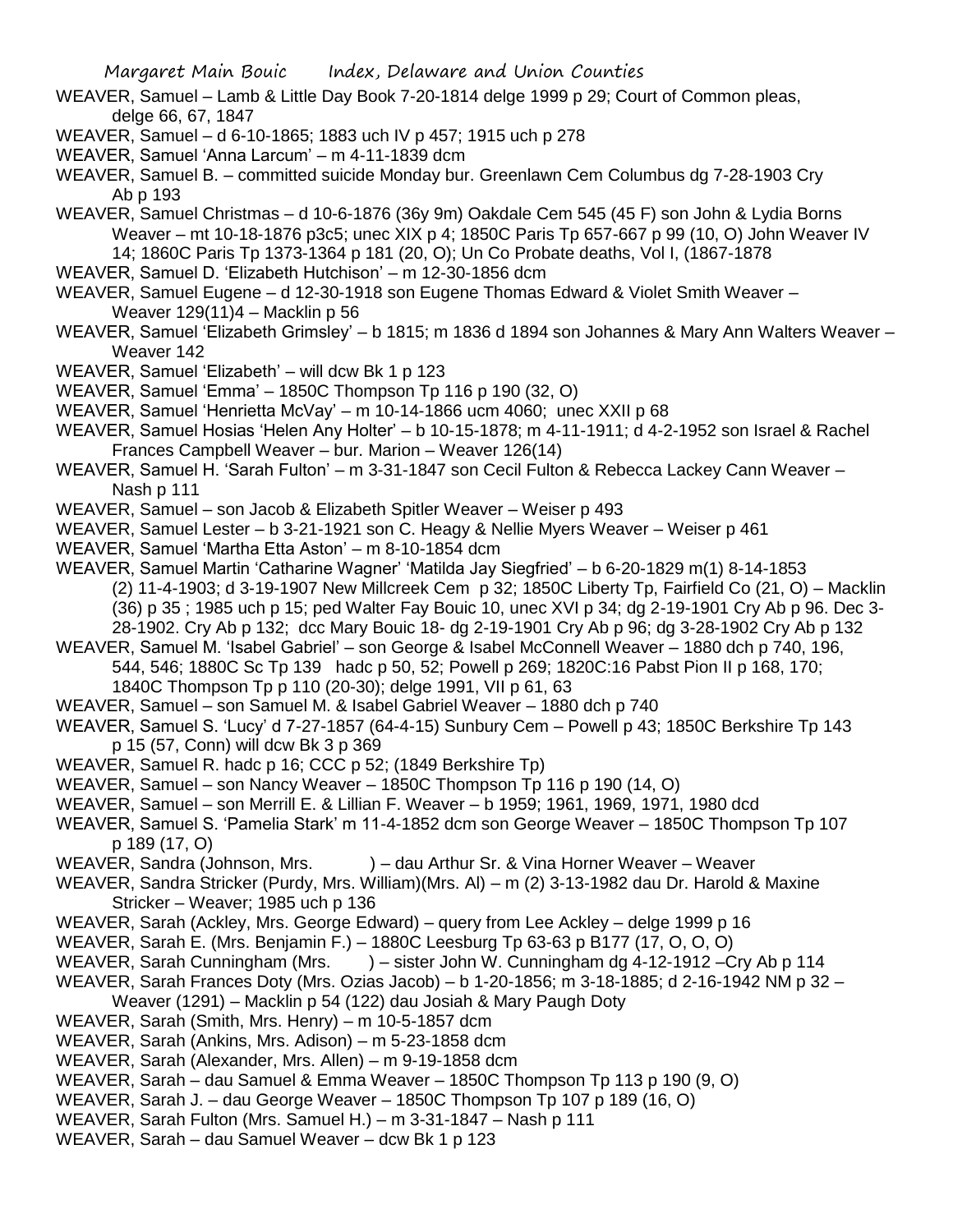- WEAVER, Sarah Arabelle Gosling (Mrs. Cosmore Warrington) dau John Wood & Sarah BuGoslin– b 8-10- 1847; m 1872; d 3-2-1926 – Weaver (1212)- Warrington 3(5) p 12
- WEAVER, Sarah Marie b 10-20-1976 dau David E. & Pauline Beach Weaver John Weaver IV 1344514 1979, 1981, 1983 ucd
- WEAVER, Sarah (Morris, Mrs. David)- m 1-13-1830 Madison Co- unec V p 47
- WEAVER, Sarah E. Cunningham (Mrs. Benjamin T.) ucm 6280; m 6-27-1878
- WEAVER, Sarepta Turner (Mrs. George Edward) b 4-25-1842 m 9-20-1863; d 9-15-1876 (34- 4-20) Oakdale Cem 541Chester Weaver ped:5 John Weaver IV (13) see Carepta dau James & Elizabeth GibsonTurner; 1985 uch p 140, 144; unec XIX p 4; 1870C Paris Tp 35-36 p 5 (28, O)
- WEAVER, Scott b 1969 son Arnold E. & Bettie L. Weaver 1979, 1981, 1983 ucd
- WEAVER, Sharon b 7-5-1955 dau Dana Clair & Marcella Weaver Graham 147422
- WEAVER, Silas son Frederick II & Rebecca Weaver Maugans Anc p 74
- WEAVER, Solomon 'Maria Scott' ucm 2291; m 5-30-1855
- WEAVER, Sophia heir John Weaver, Andrew Heminger dcw Bk 3 p 4; d 11-8-1872 (61-11-24) Stark Cem Powell p 202
- WEAVER, Sophia (Mrs. Capt. David) d 11-28-1823 Lib. Tp dcga p 22- Del Patron & Franklin Chronicle
- WEAVER, Stephen b 8- -1950 son Fred Mott & Helen Wallace Weaver Weaver 129632 Macklin p 77
- WEAVER, Susan Croce (Mrs. John Chesta) b 12-12-1954 div. dau Donald Croce & Erma Baim 1985 uch p 140
- WEAVER, Susan Jemima Block (Mrs. James E.) b 11-17-1861 d 1-31-1903 gr grandmother of Mary Catherine Weaver – Weaver – 1985 uch p 140
- WEAVER, Susan Lee (Veres, Mrs. Norman) b 5-17-1952; m 2-9-1973 dau Leo Vernon & Irene Ann Panuk Weaver – Weaver 129847 – Macklin p 78<br>WEAVER, Susan (Gerlack, Mrs. ) – dau A
- ) dau Arthur Sr. & Vina Horner Weaver Weaver
- WEAVER, Susan Lee Andrews (Mrs. Florence Gerald) b 1911; m 1932 Weaver (126(12)3)
- WEAVER, Susan Elaine (Ringham, Mrs. Jon Michael) b 7-23-1950; m 5-5-1973 dau John Allen & Mary
- Catherine Weaver Weaver, John IV 134412; 1985 uch p 140
- WEAVER, Susanna (Clements, Mrs. Ransom) 1880 dch p 655
- WEAVER, Susanna (Mrs. Daniel) b 1829; d 10-25-1857 Maugans Anc p 74
- WEAVER, Susannah (Mrs. John) b 1730 d 12-14-1816 to US about Rev War 1985 uch p 144
- WEAVER, Susie M. Burkhardt (Mrs. Frank W.) b 5-6-1882; m 11-18-1863 dau George & Susan Kern Burkhardt Bur. Jackson Center – Weaver
- WEAVER, Suzanne (Weddell, Mrs. Peter Mathias)- ped George Washington Conrad 15; unec XVIII p 46
- WEAVER, Teresa Lynn Lambdon (Mrs. Roger Frederick) b 4-3-1959 dau Gordon Keith Lambdin & Patsy Ruth McDaniel – 1985 uch p 140
- WEAVER, Thelma Hazel Koppenhaver (Mrs. John Oliver) b 12-21-1912; m 6-1-1933 dau Charles Milton & Agnes Cathren Kratzer Koppenhaver – Weiser o 322
- WEAVER, Thomas Allen son Thomas & Betty Ellen Ridgeway Weaver Weaver 1298221 b 5-10-1957- Macklin p 109
- WEAVER, Thomas- researched Byxbe, Cowles, Gessner- delge 2004, p 55
- WEAVER, Thomas son John C. Jr. & Emma Weaver 1870C Marysville Paris Tp 246-247 p 28 (1, O)
- WEAVER, Thomas Edward– b 5-6-1959 son Warren Vernon & Mary Mona Martin Weaver Macklin p 111 WEAVER, Thomas – 1908 dch p 489; Pabst Pion II p 152
- WEAVER, Thomas Marion 'Betty Ellen Ridgeway' b 7-7-1928 son Mearle Emmett & Mary Elizabeth Snyder Weaver – m 5-20-1956 – Weaver 129822 – Macklin 369 p 77, 109
- WEAVER, Thomas son Russell J. & Pearl Weaver Weaver
- WEAVER, Todd David b 2-20-1971 son Robert J. & Linda Allen Weaver Weaver Weaver 129843 Macklin p 111
- WEAVER, Tom son Homer & Elizabeth Elias Weaver Graham 1837121
- WEAVER, Travis (Zeto, Mrs. Ned) dau Fred & Alice Blake Weaver John Weaver IV 17(1)3
- WEAVER, Uremus son John C. & Emma Weaver 1880C Marysville 477-524 p 37 (12, O, O, O)
- WEAVER, Vera (Mrs. Gerald) John Weaver IV (1363)
- WEAVER, Verena b 8-21-1797 dau Johan Jacob & Anna Maria Imhoff Weaver Weaver 17
- WEAVER, Verna- b 5-1896 1900C Darby Tp 216-224 p AH (4,O,O,O); 1910C Paris Tp 39-40 p 3A  $(13,0,0,0)$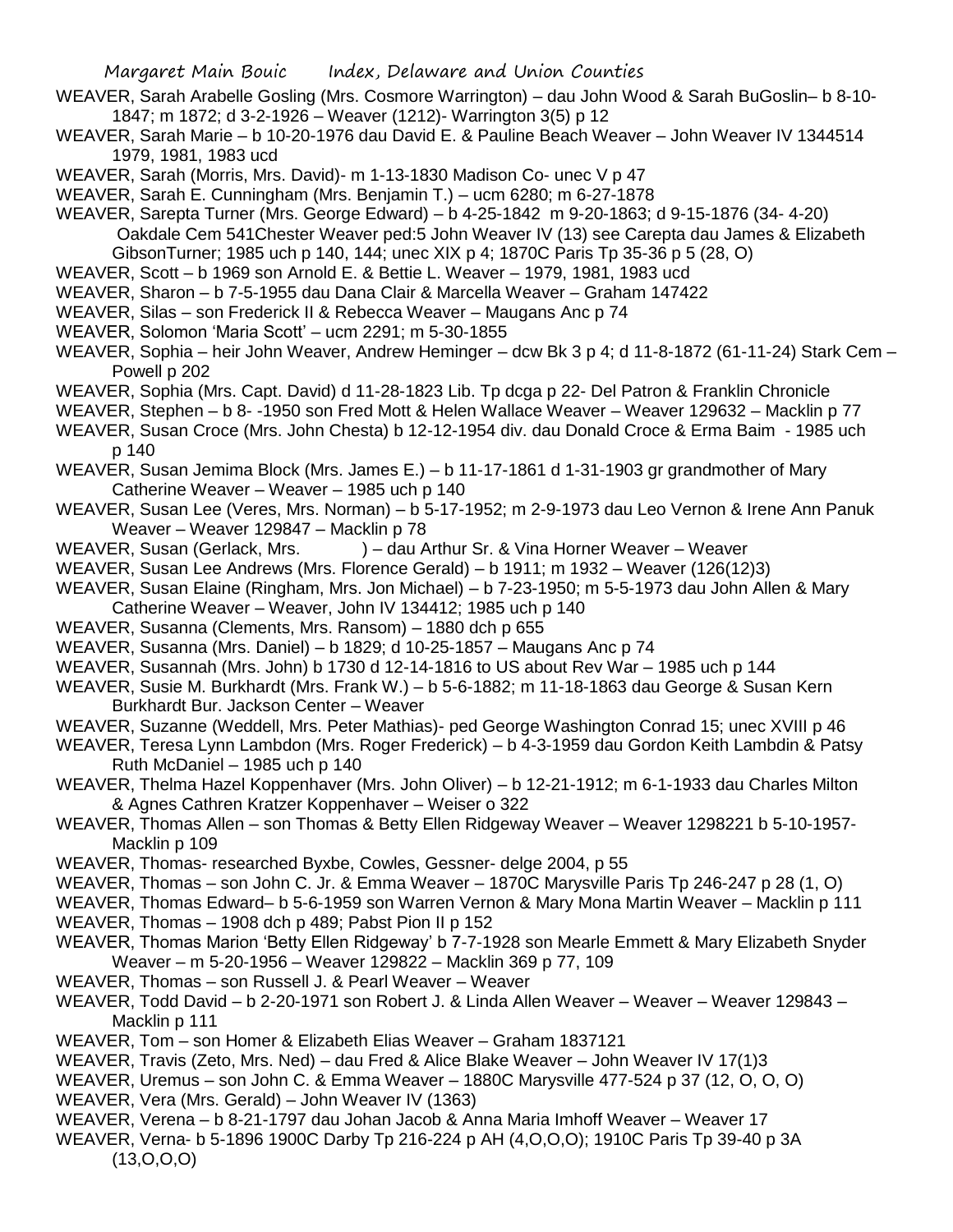WEAVER, Verna Parks (Mrs. Ernest C.) – d 11-12-1979 (65) bur. Fairview – sister Clayton Parks – Weaver WEAVER, Verne – son Samuel Hosias & Helen Amy Holter Weaver – b 1961 – Weaver 1216(14)2 WEAVER, Verna Katherine (Jones, Mrs. John)(Guiler, Mrs. J. Fletcher) – b 5-25-1896 m(2) 1937 dau

Alpheus Turner & Katherine Margaret Matilda Scheiderer Weaver – John Weaver IV 1341; 1985 uch p 144

WEAVER, Verner A. 'May I.' – d 5-7-1968 (80) bur. Rich Hill – 1961 dcd; Weaver – Sunbury p 63

WEAVER, Vicki – b 4-23-1955 dau Kenneth & Julia Boerger Weaver – Rausch 1633112 III p 300 WEAVER, Vina Horner (Mrs. Arthur Sr) – m 11-29-1932 – Weaver

WEAVER, Virginia (Fannin, Mrs. ) – dau Arthur Sr. & Vina Harner Weaver – Weaver

WEAVER, Virginia I. – dau Samuel M. & Isabel Gabriel Weaver – 1880 dch p 740; 1880C Sc Tp 139

WEAVER, Virginia Mae – dau Chester Alphus & Irma Catherine Easton Weaver (Greenbaun, Mrs. Edgar Edward Frederick) – b 11-2-1933; m 6-14-1952; John Weaver IV 13445 Easton; 1949 ucd; 1985 uch p 144, 143, 44

WEAVER, Virginia Turner (Mrs. Henry) – ucm 5853; m 3-9-1876; John Weaver IV 19; mt 3 p 23, 24; 1880C Paris Tp 534-594 p 54 (24, O, Pa, Va)

WEAVER, Vivian Jane Lamey (Mrs. Marvin Eugene) – Weiser p 590

WEAVER, Wade – b 1968 son Larry & Lynn Weaver – 1969 dcd

WEAVER, Walter F.- b 4-1898 1900C Darby Tp 216-224 p 11B (1,O,O,O); 1910C Paris Tp 30-40 p 3A (10,O,O,O)

WEAVER, Walter Frederick 'Mae B. Glass' – b 4-16-1900; m 1952 son Alpheus Turner & Katherine Margaret Matilda Scheiderer Weaver – John Weaver IV 1343; 1985 uch p 144

WEAVER, Walter Earl 'Erma Bosley' – b 1-11-1908 d 9-8-1979 bur. Oakdale – son John & Hattie Adamson Weaver – John Weaver IV 1771

WEAVER, Walter Samuel 'Ida Ann Reef' – b 11-14-1866; m 5-23-1899; d 5-16-1941 bur. Radnor Cem – son Samuel Martin & Catherine Wagner Weaver – Weaver 1297 – Macklin p 35

WEAVER, Walter I. 'Eliza V' – 1961 dcd

WEAVER, Wanda – dau James Edward & Glenna Gamble Weaver – John Weaver IV 1367

WEAVER, Wanton – Powell p 317

WEAVER, Warren Vernon 'Mary' – b 10-22-1925 son Lee Vernon & Mamie Estyl Weaver – Weaver 129832 - Macklin 376 p 78, 111

WEAVER, Warren – son John & Hattie Adamson Weaver – Weaver

WEAVER, Wayne Conrad 'Helen Mitman''Bernadene Margaret Jernee' – b 7-28-1933; m (1) 2-4-1954 (2) 3-14-1955 – son Ira Franklin Jr. & Elsie May Wamsley Weaver – Weiser p 727

WEAVER, Wayne Conrad Jr. – b 11-24-1954 son Wayne Conrad & Helen Mitman Weaver – Weiser p 727

WEAVER, William Daniel – b 9-15-1981 son Roger Frederick & Teresa Lynn Lambdin Weaver – 1985 uch p 140

WEAVER, William Edgar – son Ralph & Martha Catherine Pounds Weaver – Pounds 6

WEAVER, William – son Merrill E. & Lillian F. Weaver – 1961 dcd (9) – Weaver

WEAVER, William R.- Un Co Probate Deaths, Vol I p 44 (1867-1878)

WEAVER, Willie – b 1973 son William W. & Judy S. Weaver – 1980 dcd

WEAVER, William W. 'Judy S.' – 1980 dcd

WEAVER, William Warren 'Beatrice' – John Weaver IV 1773

WEAVER, William – son Henry & Martha Dilsaver Weaver – Weaver

WEAVER, William Henry 'Carrie Vella Koppenheffer' b 3-26-1877 m 11-31-1901; d 8-14-1943 – Weiser p 355

WEAVER, William 'Edna Gramley' – b 5-16-1914 – Weiser p 588

WEAVER, William – b 1951 son Merrill E. & Lillian F. Weaver – 1969 dcd

WEAVER, Wilma Monneata (Ferguson, Mrs. Jud) – b 7-13-1904; m 11-30-1933; dau Robert Leroy & Minnie

Artz Weaver – opc 687; Weaver 129211; Maugans Anc p 6 – Macklin 213, 344 p 75, 105

WEAVER, Winton – 1835 men p 11 #58 p 13 Bennington Tp

WEAVER, Wright 'Lorinda Johnson' – m 10-29-1846 dcm son Wanton Weaver – Powell p 317

WEAVER, Yvonne (Sines, Mrs. ) – dau Ernest & Verna Parks Weaver – Weaver

WEAVER, Yvonne Marie – b 1-15-1942 dau John M. & Ardrenna M. Winklebech Weaver p 590

WEAVER, Zelia J. (Fuller, Mrs. Hiram G) – m 11-9-1846 dcm

WEBB, Mrs. – 1880 dch p 393; 1908 dch p 242; dpc p 90; 1976 dch p 153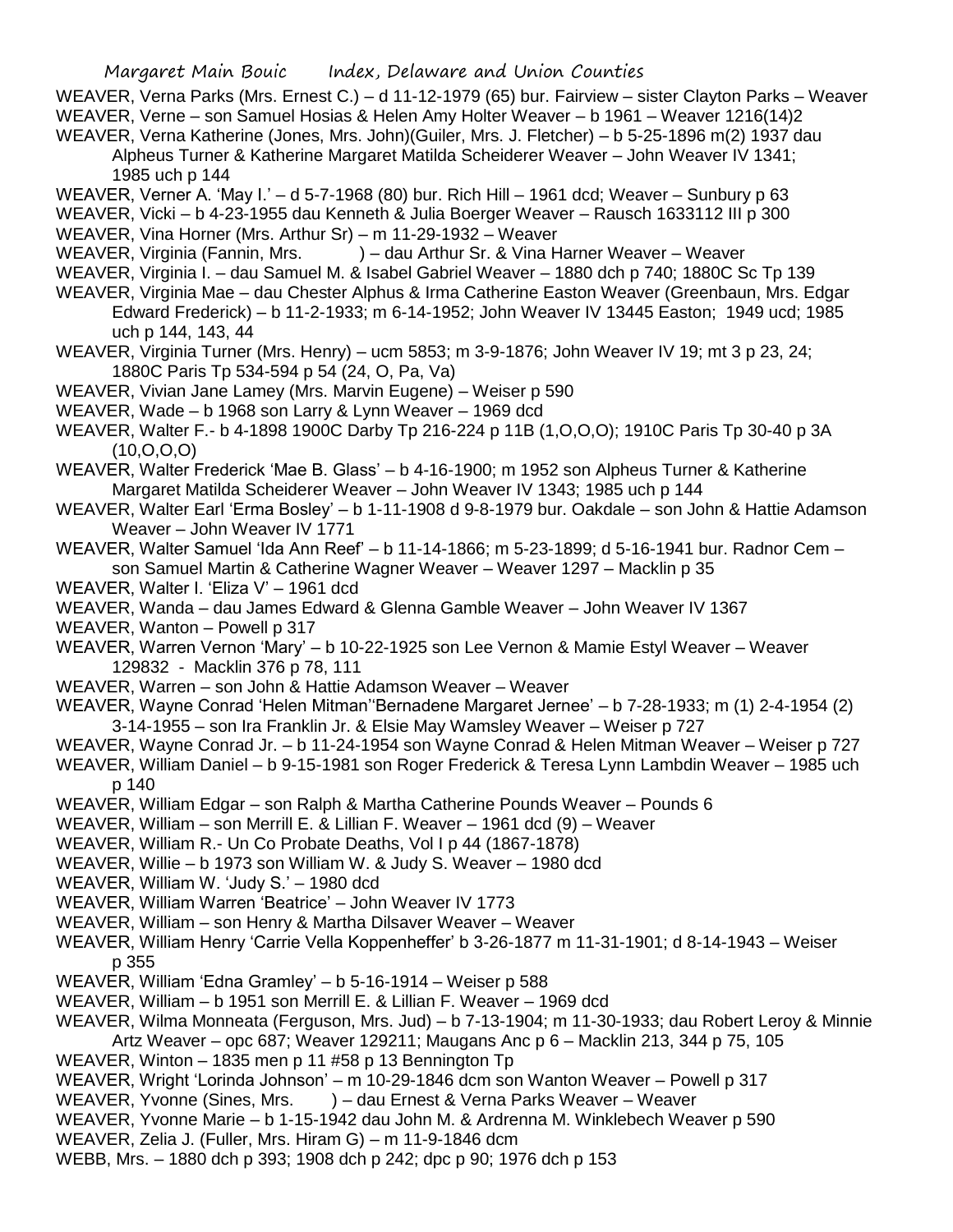- WEBB, ----K,- b 7-1841 1900C Marysville 4th ward 410-424 p B16 (58,O,Vt,Can,Eng) 3 ch 2 living
- WEBB, —(Mrs. A.)- dau William & Philena Tallman- dg 3-20-1896 Cry Ab p 66
- WEBB, Aaron- dg 2-14-1908, delge 1992, VIII p 28
- WEBB, Ada O'Dell (Mrs. Albert E.) b 3-26-1897; d 12-29-1978 dau Oliver & Mary Benedict O'Dell; bur. Raymond – 1949, 1959 ucd; Webb
- WEBB, Albert E. 'Ada O'Dell' d 1958 1949 ucd; Webb
- WEBB, Alexander son Joseph & Mary Webb New Millcreek Cem p 11; Powell p 255; 1850C Millcreek Tp 1975-1966 p 288 (14, O)
- WEBB, Alice Keeler (Mrs. Elson) Webb
- WEBB, Alice (Warren, Mrs. Christopher)- dau Thomas Webb- dcc Helen Wornstaff Kern 5357
- WEBB, Aline Ruth Bettilyon (Mrs. Kenneth Thomas) b 7-17-1916; m 6-2-1939 dau Verden Allen & Sarah Janet Winward Bettilyon – Weiser p 415
- WEBB, Allen J. son Joseph & Mary Webb 1850C Mil Tp 1975-1996 p 288 (12, O)
- WEBB, Almira (Fowler, Mrs. John) ucm 2807; m 11-24-1858 mt 12-1-1858; unec XVIII p 66 m slip, unec V p 10
- WEBB, Amelia (Kirkland, Mrs. John) –ucm 2150; m 7-30-1854; unec VIII p 19
- WEBB, Anita C. (Mrs. Terry R.)- 1983 ucd
- WEBB, Ann (McGlothling, Mrs. ) dau Lonzo Webb Webb
- WEBB, Ann (Hauck, Mrs. ) dau W. T. & Bernice Utley Webb Webb
- WEBB, Anna (Borne, Mrs. John)- parents of Josiah Borne, 1912; unec VIII p 70
- WEBB. Anne (McGlothin, Mrs. )- sister Virgil E. Webb- Webb
- WEBB, April Kaye dau Robert Webb Webb
- WEBB, Rev. Aquilla- funeral of John F. Butt- dg 2-21-1896, Cry Ab p 60; of Bowen Evans- dg 6-19-1896, Cry Ab p 74
- WEBB, Ardis Webb
- WEBB, Arline N. Mather (Mrs. Don L.) d 1-27-1981 (77) bur. Claibourne dau Merle & Ida Smiley Mather – Webb; Mather 1949, 1967, 1971, 1973 ucd
- WEBB, Arley B. 'Sarah A' son Norman & Theoma Holbrook Webb 1949, 1967, 1971, 1973, 1975, 1979, 1981, 1983 ucd
- WEBB, Arthur A/R 'Cassie M. McIlroy' m 11-18-1880, ucm 6833 –son William R. & Harriet W. Clark Webb – 1883 uch V p 215; 1860C Union Tp 502-506 p 71 (2, O); 1870C Allen Tp 1 (12, O); 1880 Allen Tp 5 (22, O, Conn, Conn); 1910C Marysville 229-197 p 8A (52,O,Ct.Ct); Jan Alper chartt; researched by Jack & Fred Webb- unec XXIII p 51; commisioner, Union County
- WEBB, Arthur citizen of England father Dr. Don Webb Webb
- WEBB, Arthur 'Hattie Mills' (26-1893)- parents of Mabel Estella Webb- dcb correction
- WEBB, Arthur H. 'Ethel Louise' Webb
- WEBB, Arvilla A.- dau Isaac & Rebecca Webb- 1870C York Tp 267-261 p 33 (2,O)
- WEBB, Austin O. 'Vadie' son James & Onia Chadwick Webb 1949, 1959, 1967, 1971, 1973, 19751979, 1981, 1983 ucd
- WEBB, Barbara Lea dau James Webb- Webb
- WEBB, Belle (Mrs. Joseph) opc 217; 1880C Sc Tp 323 (32,O,O,O)
- WEBB, Benjamin L. –d 6-19-1863 (60) buried New York, dg 7-10-1863 Cry Ab p 33' 1880 dch p 443, 444; 1908 dch p 437; Pabst 6 p 38; Pabst Pion II p 187, 189, 191, 192, 193, 194, 195, 196, 198 dcga p 49 Sunbury p 154; 1835 men p 9 #196 p 9 Berkshire Tp
- WEBB, Bernice Utley (Mrs. W. T.) dau Milton & Grace Shaver Utley– dcq BUW:1; Webb- Sunbury p 137
- WEBB, Beth Ann b 1974 dau Carl G. & Carolyn S. Webb 1980 dcd
- WEBB , Beth- b 1967 lived with Roberet O. & Helen L. Edwards- 1975 ucd
- WEBB, Betsey Elizabeth Maine (Mrs. Joshua) b 1809; dau Job & Comfort Billings Maine Asp 812
- WEBB, Betty Rush (Mrs. Leonard) b 6-13-1923; m 3-20-1943 d 10-16-1959 (36)- dau Charles & Clara Schlect Rush – Webb; 1949 ucd
- WEBB, Betty Jean dau Austin & Wadie Webb 1949 ucd
- WEBB, Bonnie L. (Mrs. Edward L.) 19969, 1971 dcd
- WEBB, Bonnie Grace (Hatcher, Mrs. Terry) b 7-5-1945 dau Paul & Virginia Orahood Webb Weaver 1292212; 1961 dcd (16)
- WEBB, Bowman 'Sophia Cramer' m 8-10-1893; div 10-4-1901 McKitrick p 317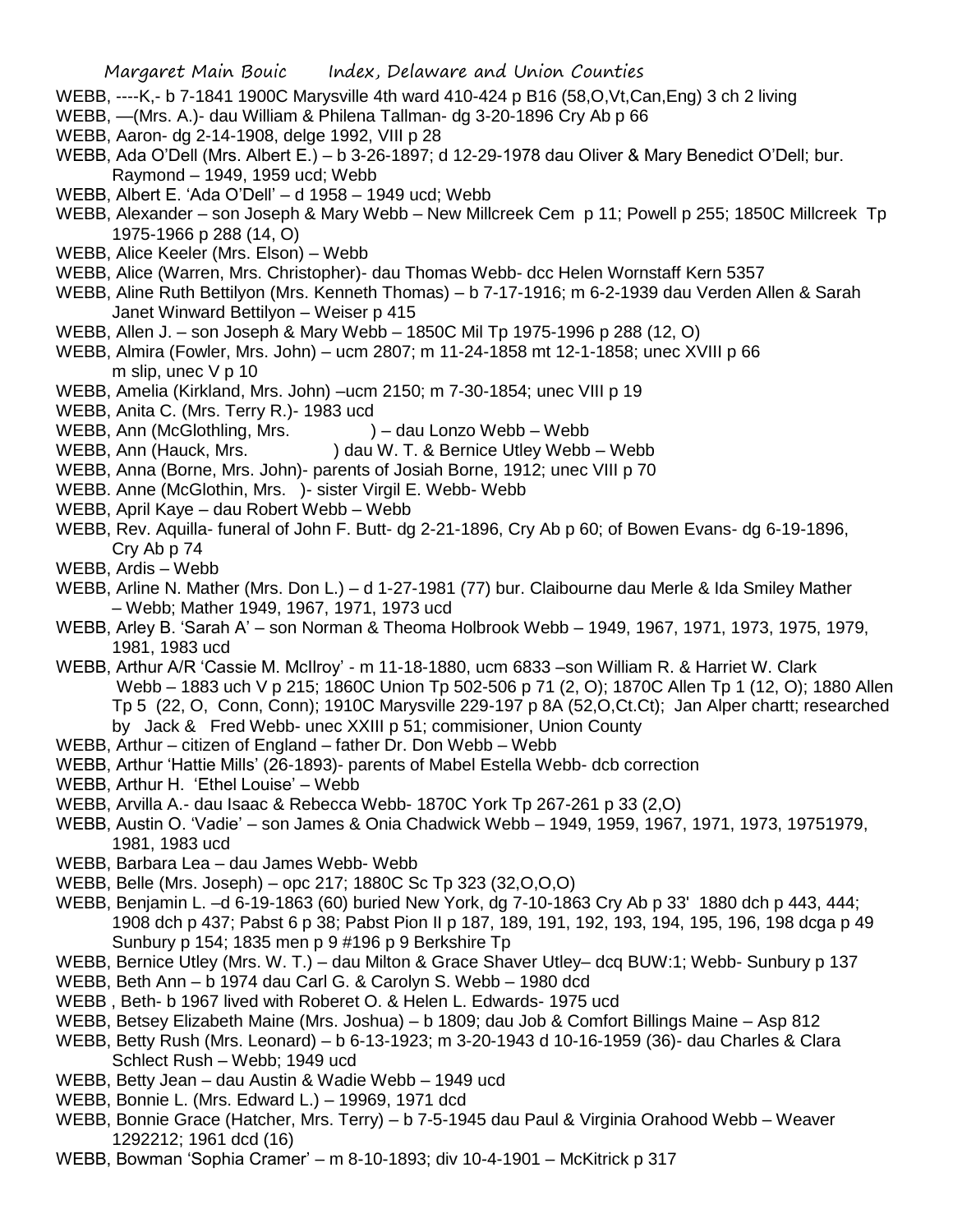- WEBB, Bradley- son Robert M. & Vicki Bender Webb- 1985 uch p 145
- WEBB, Brandon Caleb- b 7-17-1989 son Leslie I. Webb- Webb
- WEBB, Brenda Kay (Coleman, Mrs. )b 3-2-1960 dau Paul E. & Virginia Orahood Webb 1961, 1969, 1971 dcd; Weaver 129
- WEBB, Brent b 1970 son Ronald R. & Irene V. Webb 1971, 1980dcd
- WEBB, Brian b 9-6-1967 twin son Keith & Judith Herd Webb bur. Oakdale Webb
- WEBB, Callie Mae Crete b 1877 d 3-6-1953 York Cem B45 p 65
- WEBB, Callie Long (Mrs. Elson A.) 1949 ucd; Webb; 1910C York Tp 116-116 m 3y, 1 ch
- WEBB, Dr. Calvin- Dr. W. T. Ropp was a pupil, dg 10-20-1899, Cry Ab p 222
- WEBB, Carl G. 'Carolyn S.' son Lonzo & Cora Holbrook Webb 1961, 1969, 1980 dcd
- WEBB, Carl son Don L. & Arline Mater Webb 1949 ucd; Webb
- WEBB, Carol (Mrs. Gary) 1980 dcd
- WEBB, Carolyn S. (Mrs. Carl G.) 1980 dcd
- WEBB, Carrie J. d 1-26-1974 (69) bur. Oak Grove 1969, 1971 dcd
- WEBB, Cassie M. McIlroy (Mrs. Arthur R.) b 8-1862 m 11-18-1880 ucm 6833 ; 1900C Union Tp 201-208 p 10B (37,O,O,O); 1910C Marysville 229-197 p 80 (57,O,O,O) m 29y, 2 ch
- WEBB, Catharine 1870C Millcreek Tp 40-40 p 5(10, O) lived with Hannah Myers
- WEBB, Catharine (Shindollar, Mrs. Reuben) ucm 3550; m 2-25-1864 dau Joseph & Mary Webb 1850C Millcreek Tp 1975-19996 p 287 (9, O)
- WEBB, Catherine Furman (Mrs. Glen Columbus) Margery Webb letter
- WEBB, Catherine Cooper (Mrs. James) Margery Webb letter
- WEBB, Catharine Theadora- b 6-7-1860; Myers Bible; delge 1993, X p 73
- WEBB, C. E. (Mrs.) dau John & Mercy Ann Lodwig dg 7-28-1911 Cry Ab p 54
- WEBB, Celia (Ratcliff, Mrs. ) sister Clyde Webb Webb
- WEBB, Chad b 1982 ch Terry & Anita Webb 1983 ucd
- WEBB, Charles D. 1915 uch p 623
- WEBB, Charles son David Webb Webb
- WEBB, Charles 1870C Dover Tp 187-189 p 23 (87, NJ) lived with Jacob & Mary Baughman
- WEBB, Charles C. son Capt William S. & Elizabeth Kelley Webb –dg 11-1-1901 Cry Ab p 105
- WEBB, Charles D. 'Ellen'- 1910C Marysville 4th ward 17-19 (40,ILL,Pa,O); m 10y
- WEBB, Cheryl son Donald A. Webb Webb
- WEBB, Chester brother Lonzo Webb Webb
- WEBB, Chris (Mrs. Dennis) 1979, 1981 ucd
- WEBB, Christie P. d 11-7-1973 (80) bur. Va; 1967, 1971, 1973 ucd
- WEBB, Christina Ann Sabins (Mrs. Ted L.) b 3-22-1961; m 3-15-1980 dau Ronald Lee & Carol Ann Garlinghouse Sabins – Graham 14474411; Weaver 12946411; Tossey
- WEBB, Christopher son Donald A. & Renee Webb Webb
- WEBB, Christine E. (Mrs. Harold D.) 1961, 1969, 1971, 1980 dcd
- WEBB, Clara A. –b Sept. 1869 dau Dwight & Daphne Keyes Webb 1883 uch V p 148; 1870C Milford 57- 56 p 6 (9/12, O) ; 1880C Marysville 311-342 p 22 (11,O,O,O)
- WEBB, Clarence (Dick) 'Nora Belle Groves' b 12-21-1888; m 1913; d 7-22-1971; bur. Oakdale son John & Mattie Wagner Webb – Webb
- WEBB, Clarence J.- son Dennis B. & Sylvia M. Webb- 1910C Claibourne South 34-34 p 2A (8,O,O,O)
- WEBB, Clariet H.- b 6-1889 dau Arthur & Cassie Webb- 1900C Union Tp 201-206 p 10B (10,O,O,O)
- WEBB, Clyde 'Grace Hazel' d 2-2-1964 Webb
- WEBB, Constance b 1956 dau Royal O. & Maxine G. Webb 1959, 1971, 1973 ucd
- WEBB, Cora Holbrook (Mrs. Lonzo) d 11-14-1967 (63) bur. Sunbury dau Minnie W. Holbrook Webb
- WEBB, Courtland R. b 7-3-1903 son Arthur & Hattie M. Webb
- WEBB, Cynthia b 1962 dau Paul E. & Virginia R. Orahood Webb 1969, 1971 dcd; b 7-4-1962; Weaver 12922125
- WEBB, Cynthia dau William & Elizabeth McKitrick Webb d 5-22-1853 (13-2-22) Powell p 74; Rill Cem p 4; 1850C Millcreek Tp 2006-2007 p 292 (11, O)
- WEBB, Daisy J. dau Joseph & Belle Webb 1880C Scioto Tp 323 (11,O,O,O)
- WEBB, Daisy (Mrs. Jesse)- 1910C Taylor Tp 189-194 p 8A (32,O,W VA,NY) m 4y, 1 ch
- WEBB, Daniel 'Emeline Hill' ucm 2568; m 6-14-1857; unec XVIII p 19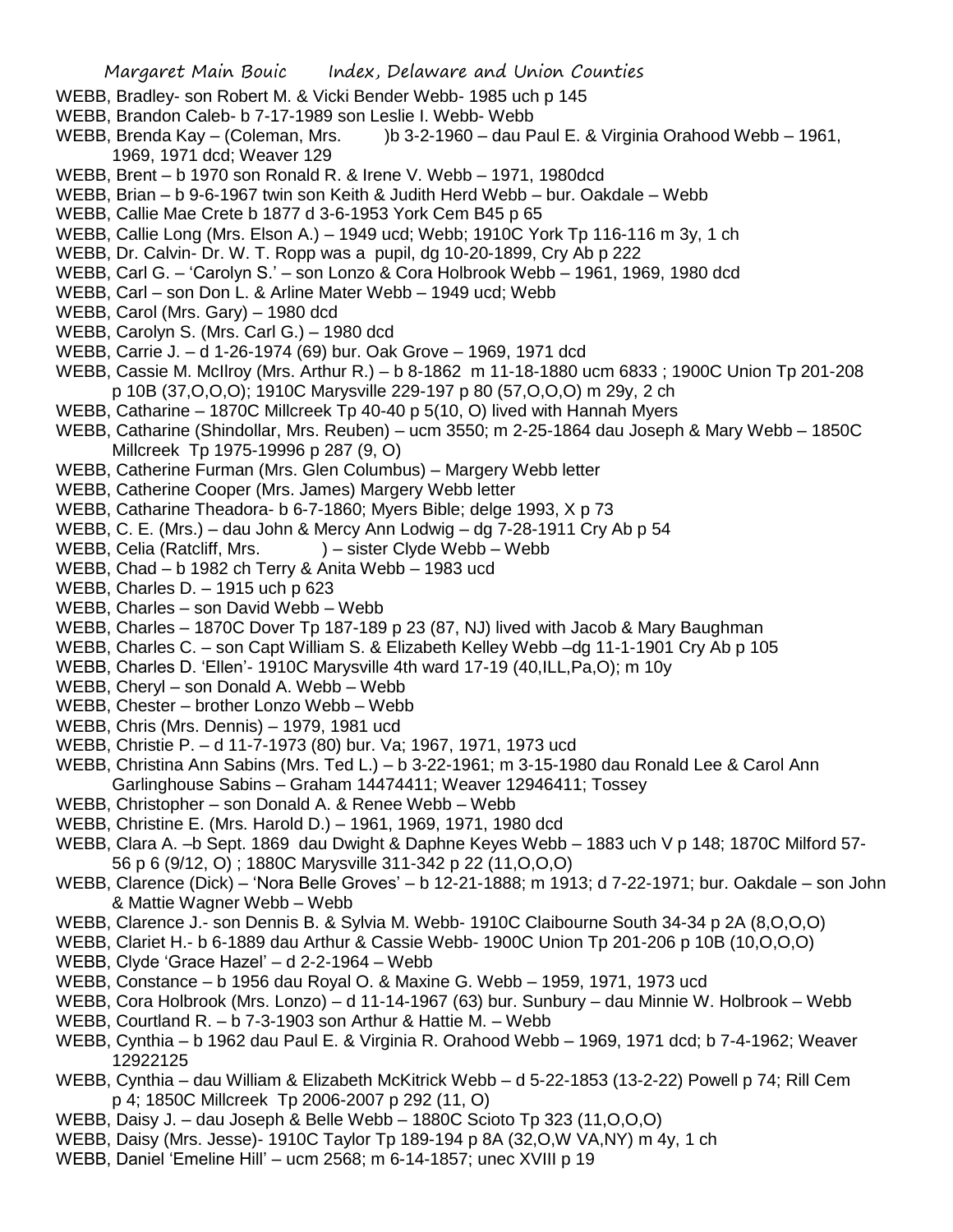- WEBB, Daniel D. Son Harold D. & Christine E. Webb 1965, 1961, 1969, 1971 dcd
- WEBB, Daniel b 1966 son Herb & Mary C. Webb 1969 dcd
- WEBB, Danille (Mrs. Jeff) Nurses training together Webb
- WEBB, Danny E. b 1956 son John E. & Dorothy M. Webb 1959, 1967, 1971, 1973, 1975, 1979, 1981, 1983 ucd
- WEBB, Darrell D. 'Linda S.' son David Jr. & Mary Webb 1961 dcd (11), 1969, 1971 dcd
- WEBB, David son Joseph & Mary Webb 1850C Mill Creek Tp 1975-1996 p 288 (17, O)
- WEBB, David son Joseph & Isabelle Joslin Webb dg 9-30-1898 Cry Ab 168
- WEBB, David J. 'Mary J' 1961, 1969, 1971 dcd
- WEBB, David b 4-13-1905 d age 58 son Elson & Alice Keller Webb Webb; 1910C York Tp 116-116 p 5B (6,O,O,O)
- WEBB, David son David Webb Webb
- WEBB, Dean son Ray E. & Rachel Webb 1961 dcd (4)
- WEBB, Dee Ann Lynn b 1963 dau David J. & Mary J. Webb 1969 dcd; Webb
- WEBB, Deborah b 1955 dau Royal O. & Gloria Maxine Webb 1959, 1971, 1973 ucd
- WEBB, Delores (McFadden, Mrs. Victor) dau Edward G. & Garnet Fay Webb 1949 ucd; Webb
- WEBB, Delphene Keyes (Mrs. Dwight) ucm 3553; m 5-3-1864; d 3-19-1924 (85 y) Oakdale Cem 3627 (C136); dau Andrew Keyes; mt 1-1-1896; 1883 uch V p 148; 1870C Milford 57-56p 6 (28, O); 1880C Marysville 311-342 p 22 (38,O,Vt.Vt)
- WEBB, Dempsey 'Erma L.' son Lonzo Webb 1961 dcd
- WEBB, Dennis B 'Sylvia M.'– b 8-1878 brother Louis Webb 1900C Taylor Tp 141-145 p 7(21, O, O, O) Farm laborer; 1910C Claibourne Tp 34-34 p 2A (32,O,O,O) m 7y, salesman, medicine
- WEBB, Dennis 'Chris' b 1958 son Royal O. & Gloria Maxine Webb 1959, 1971, 1973, 1975, 1979, 1981 ucd
- WEBB, Dewey bother Clyde Webb Webb
- WEBB, D. J. son Clyde & Grace Hazel Webb Webb
- WEBB, Dolly (Galloway, Mrs. Frank) MR- DAR p 7
- WEBB, Dolly R.- b 10-1883 1900C Union Tp 201-208 p 10B (16,O,O,O)
- WEBB, Dolly Ripley (Mrs. James) 1883 uch V p 215
- WEBB, Donald son Albert & Ada Webb Webb; 1900C Claibourne . South (6,O,Missouri,O)
- WEBB, Donald- 1910C Marysville 4th ward 13-18 p 1A (-, ILL, ILL, O)
- WEBB, Dr. Don A. 'Renee' son Arthur Webb Webb
- WEBB, Don L. 'Arline Mather' b 8-30-1903 d 1-20-1981 bur. Claibourne; son Albert & Ada O'Dell Webb 1949, 1967, 1971, 1973, 1975 ucd; Webb
- WEBB, Donald Frederic Jr. 'Karen Denise Barr' m 12-20-1975 son Donald Frederick Webb Webb
- WEBB, Donna Mae (Andrews, Mrs. Dwight) dau Don L. & Arline Mather Webb Andrews 3, 4; Webb
- WEBB, Dora M. dau William R. & Harriet Clark Webb 1860C Union Tp 502-506 p 75 (11, O)
- WEBB, Dorothy H.– dau Austin & Vadie Webb 1949, 1959, 1967, 1971, 1973, 1975, 1979, 1981, 1983 ucd
- WEBB, Dorothy M. (Mrs. John E.) 1959, 1967, 1971, 1973, 1975, 1979, 1981, 1983 ucd
- WEBB, Dosia- b 6-7-1860 d 1-31-1877 Myers Bible- delge 1993, IX p 74
- WEBB, Douglas Eugene n 1964 son Virgil Eugene Webb & Rosalie J. ; Webb; 1969, 1971, 1980 dcd
- WEBB, Douglas son Wendel & Irene Webb 1959 ucd (1); Webb
- WEBB, Duane b 1970 son Virgil E. & Rosalie J. Webb 1971, 1980 dcd
- WEBB, Dwight 'Delphene Keyes' b 11-2-1841; m 3-3-1864 ucm 3553 d 1-4-1901 (60) ; Marysville p 21; 1883 uch IV p 472, 536, 554, 555; 1915 uch p 328, 399, 538 1883 uch V p 33, 52, 148, 215, son R. & Harriet Clark Webb; Jan Alpert chart; unec XIV p 65; 1870C Milford 57-56 p 6 (28, O); 1880C Marysville 3 11-342 p 22 (38,O,Conn,Conn) postmaster
- WEBB, E. A. 'Callie' 1949 ucd
- WEBB, Earl 'Emma'- 1910C Union Tp 47-47 p 3A (25,O,O,O) m 4y, sorking out
- WEBB, Earl b 1964 son John E. & Dorothy M. Webb 1967, 1971, 1973, 1975, 1979, 1981 ucd
- WEBB, E. G. brother Lonzo Webb Webb
- WEBB, Eddie son Joseph A. & Isabelle Joslin Webb dg 9-30-1898 Cry Ab p 168
- WEBB, Edgar M.- b 6-1894 son Oren W. & Etna J. Webb- 1900C Richwood 233-246 p 9B (5,O,O,O)
- WEBB, Edward G. 'Garnet Fry' b 11-28-1908; m 1927; d 1-4-1976 son Albert & Ada O'Dell Webb 1959, 1967, 1973, 1975 ucd/ Edwin, 1910C Claibourne South 8-8 p 1A (1 4/10,O,Miss,O)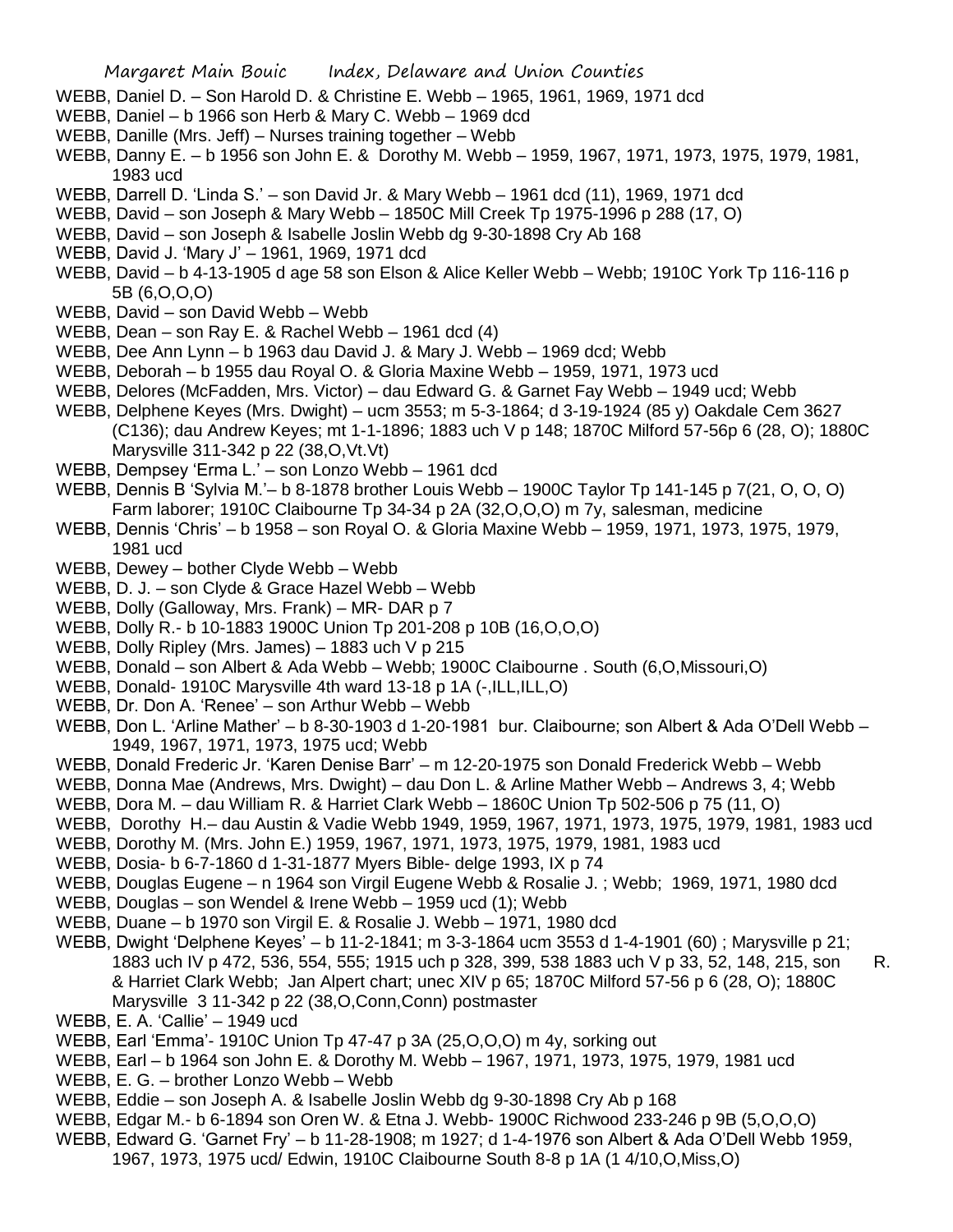WEBB, Edward – son Lonzo Webb – Webb

- WEBB, Edward L. 'Bonnie L.' 1961, 1969, 1980 dcd
- WEBB, Elaine Louise Taynor (Mrs. Elton L. Sr.)- b 8-20-1924 m 5-26-1941 d 6-25-2006 (81) Oakdale Cemdau Kenneth & Eva Buzzard Taybor- Webb; 1959 ucd
- WEBB, Eleanor Joyce Howison (Mrs. Robert) b 10-10-1935 m 8-30-1959 dau Arlington & Elizabeth Eastman Howison – 1985 uch p 44
- WEBB, Eli son Joseph & Mary Taynor Webb m 5-26-1941; 1850C Mil Tp 1975-1996 (1, O)
- WEBB, Eliza- d 3-30-1901, Un Co Probate Deaths, Vol 3
- WEBB, Eliza b 9-1809 1880C Millcreek Tp 106-111 p 12 (70, O, Pa, O) farmer; 1900C Millcreek Tp 109- 112 (90, ) 12 ch 4 living –mother of George
- WEBB, Eliza Jane Black (Mrs. Tom) b 11-10-1852 dau Robert & Mary Freshwater Black Freshwater p 110
- WEBB, Elizabeth dau William & Elizabeth McKitrick Webb 1850C Millcreek Tp 40 (17, O)
- WEBB, Elizabeth Kelley (Mrs. Capt. William S.) m 9-16-1845 dg 11-1-1901 Cry Ab p 105
- WEBB, Elizabeth Gordon (Mrs. Roy) m 6-11-1964 Webb; 1967 ucd
- WEBB, Elizabeth J. (Mrs. Nelson) d 12-1-1887 (24y 7m) Trenton Cem; Powell p 274
- WEBB, Elizabeth (Mrs. Zimri) d 12-15-1884 (88-1-5) Trenton Cem Powell p 275
- WEBB, Elizabeth McKitrick (Mrs. William S.) dau James & Mary Smith McKitrick Hill Cem 1850C Mil Tp 17 (50, O); d 3-30-1901 (91-6-24)- Powell p 74; McKitrick p 262
- WEBB, Elizabeth (Fettro, Mrs. John) ucm 2250; m 3-6-1855; unec VIII p 35 (slip)
- WEBB, Ellen (Mrs. Charles D.)- 1910C Marysville 4th ward 17-19 p 1B (38,O,Ger,O) m 10y, 1 ch
- WEBB, Ellen (Vanbrimmer, Mrs. Jacob) m 4-5-1860 dcm
- WEBB, Elnora (Mrs. Ira D) b 1-1879 1900C Taylor Tp 136-140 p A7 (20, O, O, O) 2 ch 0 living m 2 y
- WEBB, Elson A. 'Callie Long' b 4-1872 d 8-26-1951 York Cem B45 p 65 Webb; 1900C York Tp 229-229 p 10A (28,Neb,O,O) farm laborer' 1910C York Tp 116-116 o 5B (38, Missouri, O.OP
- WEBB, Elson 'Alice Keller' Webb
- WEBB, Elsie (Lockwood, Mrs. ) dau Elson & Callie Long Webb Webb
- WEBB, Elton L.Sr. 'Elaine Louise Taynor' b 1-21-1918 m 5-26-1941 d 3-9-1993 (75) bur. Oakdale son Clarence & Nora Bell Groves Webb – Webb; 1959 ucd; WWII
- WEBB, Elton Jr. 'Sharon' -son Elton L.. Sr. & Elaine Louise Taynor Webb Webb; 1959 ucd (15)
- WEBB, Elwood brother Lonzo Webb Webb
- WEBB, Emiline Hill (Mrs. Daniel) ucm 2568; m 6-14-1857; unec XVIII p 19
- WEBB, Emily (Meredith, Mrs. Andrew J.) m 9-28-1865 dcm
- WEBB, Emily dau William & Elizabeth McKitrick Webb 1850C Millcreek Tp 40 (9, O); 1860C Millcreek Tp (18, O)
- WEBB, Emily dau David Webb Webb
- WEBB, Emily (Orr, Mrs. Albert) ucm 4050; m 10-7-1866; unec XXII p 68
- WEBB, Emma (Mrs. Earl)- 1910C Union Tp 47-47 p 3A (-,O,O,O)
- WEBB, Erma L. (Mrs. Dempsey) 1971 dcd
- WEBB, Emmett 1883 uch IV p 541 bur. Milford Webb
- WEBB, Erastus 1880 dch p 411
- WEBB, Erica Lynn b 2-8-1982 dau Ted L. & Christina Ann Sabins Webb Graham 144744111 Weaver 12946111; Tossey
- WEBB, Ernest ' ''Florence Hayes' m 5-6-1966 Webb son Luther Webb d 11-7-1970 (69) bur. Oller Cem – Webb
- WEBB, Ernest 'Grace Furman' Webb
- WEBB, Errawana K. 1973 ucd
- WEBB, Esta E. b 7-1891 dau George & Susan Webb 1900C Millcreek Tp 109-112 p A6 (8, O, O, O)
- WEBB, Ethel Louise (Mrs. Arthur H.) d 4-24-1975 (75) bur. Grand Prairie Cm Webb
- WEBB, Etna Jane Orahood (Mrs. Oren W.) b 8-14-1864 Raymond d 4-11-1944 Lima dau John & Mary Ellen Dillon Webb – Margery Webb letter; 1900C Richwood 233-246 p 9A (36,O,O,O) m 10y, 2 ch
- WEBB, Etta E. (Dunlap, Mrs. Lewis) m 7-25-1909 dau Luther Webb Webb; delge 2003 p C35
- WEBB, Virgil Eugene 1961 dcd; son Lonzo Webb
- WEBB, Frank A. b Concord Tp d 10-18-1882 (2-9-4)Scioto Tp dcdeath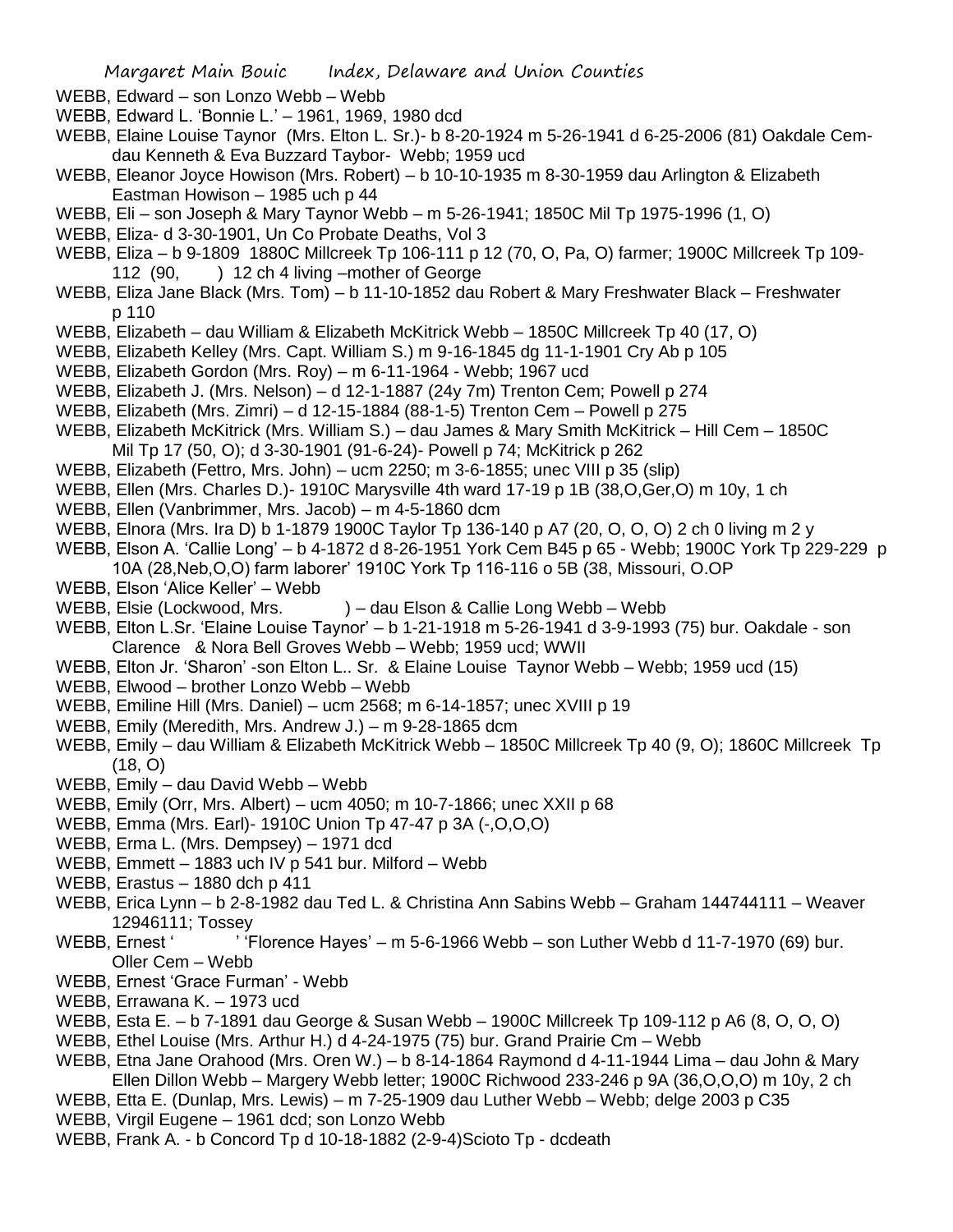- WEBB, Frank, son of Samuel & Mary Clayton Webb b 3-16-1875 d 3-8-1939 m. Minnie Borden dcc Owen Tagg 6
- WEBB, Florence M. (Hayes, Mrs. )(Mrs. Ernest)- m (2) 5-6-1966 Webb
- WEBB, Dr. Frank ' Palmete' Webb
- WEBB, --------- Palmeter (Mrs. Dr. Frank) d 3-23-1979 bur. Ky sister Mary Palmeter Webb
- WEBB, Fred- researched Arthur & William R. Webb- unec XXIII
- WEBB, Garnet (Mrs. Edward) m 1927 1949, 1959, 1967, 1975, 1979, 1981, 1983 ucd; Webb
- WEBB, Garrett son Joseph & Mary Webb d 12-26-1852 (21-9-3) NM p 11; 1850C Millcreek Tp 1975- 1996 p 287 (19, O)
- WEBB, Gary Eugene b 9-4-1947 son Percy Albert & Pauline Frances Haas Webb Weiser p 491
- WEBB, Gary 'Carol' 1980 dcd
- WEBB, George A. 'Susan Brown' b 8-1852; m 3-29-1877; ucm 6046; son William & Eliza Webb; 1860C Mil Tp 17 p 2 (8, O); 1880C Millcreek Tp 106-111 p 12 (26, O, Pa, O); 1900C Millcreek Tp 109-112 p B5 (47, O, Pa, O) m 23 y; - 1985 uch p 19; W. Brown IV p 471
- WEBB, George son William & Louisa Webb 1870C Millcreek Tp 119-119 p 15 (17, O)
- WEBB, George W. son Joseph & Mary Webb 1850C Mil Tp 1975-1996 p 287 (6, O); 1860C Mil Tp 44-43 p 7 (16, O)
- WEBB, George W. 'Lucille' son Clyde & Grace Hazel Webb 1961, 1969, 1971, 1980 dcd
- WEBB, George 1883 uch IV p 477, 536
- WEBB, George E. b 1952 son David J. & Mary Webb 1961, 1969, 1971, 1980 dcd
- WEBB, George b 1959 son George W. & Lucille Webb 1961, 1969, 1971dcd
- WEBB, Georgia Jaccaud (Mrs. Vernie) m 8-19-1932 Webb
- WEBB, Georgiana -b 4-1880- dau George A. & Susan Webb–1880C Millcreek Tp 106-111 (1/12, O, O, O)
- WEBB, Giles gr-grandfather of Lucy Webb Hayes– Sunbury p 142
- WEBB, Gladys Lucille (Mrs. ) (Ducky) d 9-12-1968 bur. Green Lawn dau Emeline Nafus Webb
- WEBB, Glen C. J. 'Margery' b 5-26-1925 son Glen Columbus & Catherine Furman Webb M Webb letter
- WEBB, Glen Columbus 'Catherine Furman' b 4-6-1892 Marysville d 11-1-1979 Lima; son Oren & Etna
	- Jane Orahood Webb- Magery Webb letter; 1900C Richwood 233-246 p 9B (8,O,O,O)
- WEBB, Gloria (Mrs. Royal O.) 1949, 1975 ucd
- WEBB, Goldie E. 1980 dcd
- WEBB, Grace Hazel (Mrs. Clyde) d 7-18-1980 (80) bur. Sunbury Memorial 1970 dcd
- WEBB, Grace Gearhart (Mrs. Stanley) dau Clayton & Leona G. Klinger Gearhart Weiser p 374
- WEBB, Grace Irene Firman (Mrs. Ernest) d 12-2-1964 (59) sister Henry Firman bur. Oller Cem Webb
- WEBB, Hannah A. dau Isaac & Rebecca Webb 1870C York Tp 267-261 p 33 (4, O)
- WEBB, Hannah Marie- d 9-17-1902 (6m27d) dcdeaths. Delaware Tp
- WEBB, Harold D. 'Christine E.' 1961, 1969, 1971, 1980 dcd
- WEBB, Harold R. 1969 dcd
- WEBB, Harp pallbearer for Mrs. Joseph Collins dg 10-1-1915 Cry Ab p 80
- WEBB, Harriet M. Clark (Mrs. William R) m 1840; 1883 uch V p 215; 1870C Allen Tp 1 p 1 (44); 1860C Union Tp 502-506 p 71 (35, Conn)
- WEBB, Harriet (Black, Mrs. Thomas) ucm 2307; m 7-7-1855 dau William R. & Harriet M. Clark Webb; 1870C Allen Tp 1 p 1 (6, O); 1880C Union Tp 5 (16, O, Conn, Conn)
- WEBB, Harriet dau William & Elizabeth McKitrick Webb- 1850C Millcreek Tp 2006-2027 (13, O)
- WEBB, Harry –d 3-9-1853 (2-5-12) son William & Elizabeth Webb Hill Cem , Powell p 74
- WEBB, Harry M.- b 10-1881 1900C Union Tp 201-208 p 10B (18,O,O,O)
- WEBB, Hattie Wagner (Mrs. John) Webb
- WEBB, Hattie Mills (Mrs. Arthur)- parents of Mabel Estella- (21-1893) dcbirths correction
- WEBB, Hattie Odell dau Z. & J. d 2-28-1863 (?) age 7 m Trenton Cem Powell p 274
- WEBB, Hays son Joseph & Belle Webb 1880C Sc Tp 323
- WEBB, H. Dean 1980 dcd
- WEBB, Helen (Disbennett, Mrs. Everett) dau Arthur H. & Ethel Louise Webb Webb
- WEBB, Helen (Mrs. Virgil J.) (Smith, Mrs. ) Webb
- WEBB, Helen A. (Nutter, Mrs. Joseph Frank) ucm 5431; m 2-5-1874 dau William R. & Harriet M. Clark
- Webb 1870C Allen Tp 1 p 1; Jan Alpert Chart; 1860C Union Tp 502-506 p 71 (4, O); query, Jan Alpert m 2- 1874; unec VIII p 14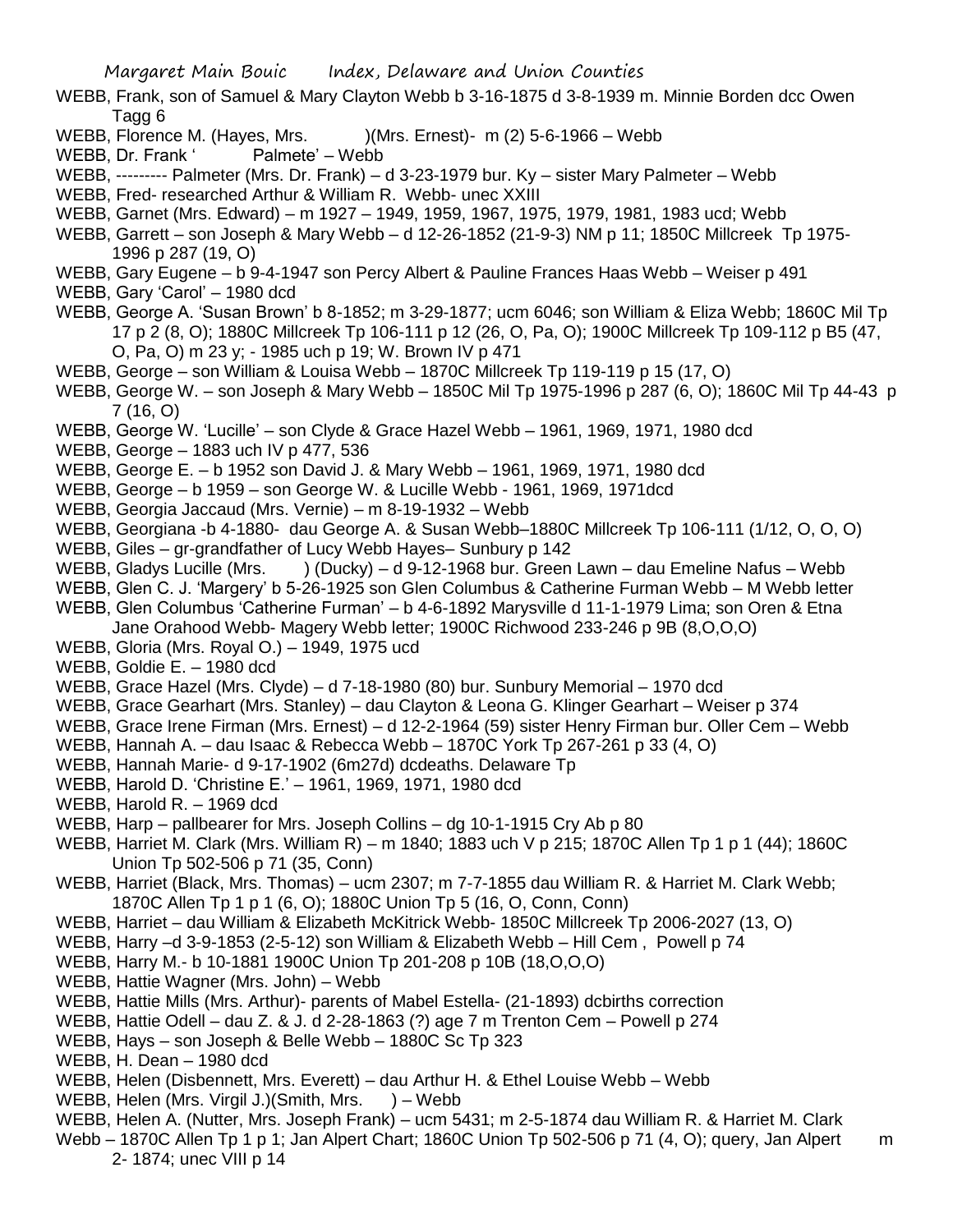- WEBB, Henry L. will, uccp p 44 JB4 p 357; Estate, CP 306; unec III p 49
- WEBB, Herbert b 1961 (2) son Herbert & Mary C. Webb 1969, 1971 dcd
- WEBB, Herbert 'Mary C' son Clyde & Grace Hazel Webb 1961, 1969, 1971, 1980 dcd
- WEBB, Herma (Bryant, Mrs. Ed)- d 1-27-1987 dau Lonzo Webb Bryant ; Webb
- WEBB, Hillard brother Clyde Webb Webb
- WEBB, Holly (Juett, Mrs. ) sister W. T. Webb Webb
- WEBB, Indiana- d 11-15-1908, Un Co Probate Deaths, Vol 3
- WEBB, Ira D. 'Elnora' b 1- -1879; 1900C Taylor Tp 136-140 p A7 (21, O, Unk, Missouri) m 2 y
- WEBB, Irene V. (Mrs. Ronald R.) 1969, 1971, 1980 dcd
- WEBB, Irene (Mrs. Wendel) 1959 ucd
- WEBB, Isaac 'Rebecca Balliner' b 5-7-1843 m 5-25-1865 ucm 3731 d 9-6-1902 York Cem A31 p 49; son James & Catherine Cooper Webb; – 17th Reg O,V,I.; 1883 uch IV p 463;Un Co Probate Deaths, Vol 3; Margery Webb letter; 1870C York Tp 267-261 p 33 (26, O);; 1900C York Tp 316-316 p 14A (57,O,Va,Va)
- WEBB,Isabella W.(Parks, Mrs. )dau Capt William S. & Elizabeth Kelley Webb dg 11-1-1901 Cry Ab p 105
- WEBB, Isabella B. (Pickett, Mrs. Dr. Charles H) m July 1832 dcga p 58 Ohio State Gazette
- WEBB, Isabella B. (Mrs. Joseph L.) (Chamberlin, Mrs. Charles E.) b 11-23-1816 NYC m 2-18-1834 dcm m(2) 9-27-1873 dau Joseph Webb ; dcga p 63 Ohio State Gazette; dg 9-30-1898 Cry Ab p 168; dg 1- 30-1906 Cry Ab p 77

WEBB, Iva Tossey (Mrs. Luther) – d 7-9-1955; Oller Cem p 21; sister Walter Tossey – Webb – Tossey

- WEBB, Jack- researched Arthur & William Webb- unec XXIII p 51
- WEBB, James Webb
- WEBB, James 'Catherine Cooper' Margery Webb letter
- WEBB, James 'Millie' b Sept 1866; 1900C Claibourne Tp 282-298 p 12A (33, O, O, O) m 5yr
- WEBB, James 'Onia Chadwick' Webb
- WEBB, James W. 'Naomi Lea Weiker' m 9-8-1979 son Ardis Webb Webb
- WEBB, James E. d 9-14-1862 son William R. & Harriet Clark Webb 1883 uch IV p 471, 474, V p 148; -Jan Alpert Chart; 1860C Union Tp 502-506 p 71 (16, O)
- WEBB, James 'Dolly Ripley' 1883 uch V p 215
- WEBB, James son William & Elizabeth McKitrick Webb d 2-3-1853 (21-11-20); Powell p 74; 1850C Millcreek Tp 2006-2027 p 292 (19, O)
- WEBB, Jane (Mrs. Zimri) d 4-9-1887 (49y 6m 6d) Trenton Cem Powell p 279
- WEBB, Janelle Coleman (Mrs. Leonard Jr.) 1985 uch p 145
- WEBB, Janet (Mrs. Ray S.) -1971, 1973, 1975, 1979, 1981, 1983 ucd
- WEBB, Jarrod Paul b 6-16-1978 son Lonnie & Rebecca Lynn Fickle' Webb Weaver 129221221
- WEBB, J. E. brother W. T. Webb Webb
- WEBB, Jeff 'Danielle' nurses training together Webb
- WEBB, Jeffrey b 1965 son Edward L. & Bonnie L. Webb 1969, 1971 dcd
- WEBB, Jeffery b 1961 son s. Ray & Janet I. Webb 1971, 1973, 1975 ucd
- WEBB, Jennie dau Joseph A. & Isabella Joslin Myers Webb– dg 9-30-1898 Cry Ab p 168
- WEBB, Jerry E. 'Peggy A.' 1961 dcd
- WEBB, Jerry son Joshua & Betsy Elizabeth Maine Webb Asp 1666
- WEBB, Jeffrey 'Paula' 1979, 1981, 1983 ucd
- WEBB, Jerry son Vernie & Georgia Jaccaud Webb b 7-15- -Webb
- WEBB, Jesse E. 'Daisy' b 7-1882 son Louis & Sarah L. Webb 1900C Taylor Tp 141-145 p A7 (17, O, O, O) farm labor; 1910C Taylor Tp 189-194 p 8A (29,O,O,O) m 4y
- WEBB, Jewell Maxine dau Clyde & Grace Hazel Webb Webb
- WEBB, Jo Ann Lenly dau Mr. & Mrs. Harold Atwell Webb
- WEBB, Joellen Sue Whiteside (Mrs. Leslie Lamar) m 6-24-1978 dau James H. Whiteside 1979 ucd; Webb
- WEBB, J. L. brother W. T. Webb Webb
- WEBB, Jody b 1971 dau Darrel D. & Linda S. Webb 1971 dcd
- WEBB, John- Un Co Probate Deaths Vol I p 18 (1867-1878)
- WEBB, John Nash p 69, 105
- WEBB, John E. 'Mary G'- 1975 ucd
- WEBB, John R. 1959, 1975, 1979, 1981, 1983 ucd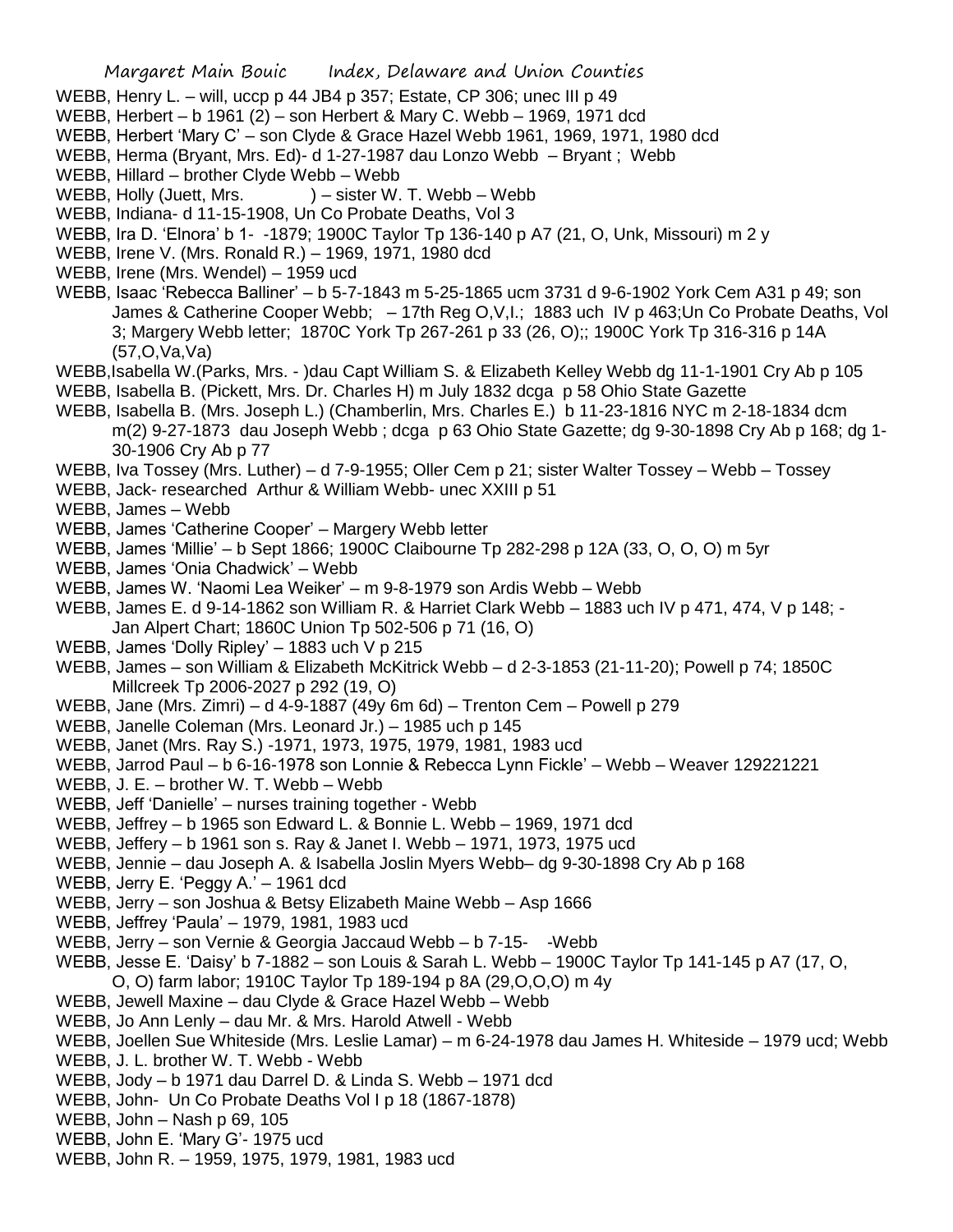- WEBB, John E. 'Dorothy M' 1959, 1967, 1971, 1975, 1979, 1981, 1983 ucd
- WEBB, John b 1952 son John E. & Dorothy Webb 1959, 1967, 1971, 1973 ucd
- WEBB, John d 5-25-1902 (63y, 3m) b Old Virginia Oakdale Cem 1537 (171C)
- WEBB, John F. son William Sr. & Eliza Webb 1860C Millcreek Tp 17 (5, O); 1870C Mil Tp 119-119 p 15 (15,O)
- WEBB, John 'Martha Jane Rainey' b 8-10-1826 Md d May 1902, obit unec XIV p 44; 1880C Paris Tp 99- 114 p 50 (55, Pa, Md, Pa)
- WEBB, John son Joseph & Mary Webb d 12-5-1852 (20-6-25) New Millcreek Cem p 11; 1850C Millcreek Tp 1975-1996 p 287 (18, O)
- WEBB, John G. 1908 dch p 129
- WEBB, John son Joshua & Betsy Elizabeth Maine Webb Asp 1665
- WEBB, John son Austin & Vadie Webb 1949 ucd
- WEBB, John 'Hattie Wagner' Webb John M. son David Webb Webb
- WEBB, John (James) 'Onia Chadwick' b 3-19-1870; d 12-17-1959 son Andrew & Jane Thompson Webb – bur. Ky – Webb
- WEBB, John son Edward & Garnet Webb 1949 ucd
- WEBB, John –son Edward G. & Garnet Fry Webb Webb
- WEBB, John d 3-8- -Hill Cem Powell p 74
- WEBB, J. B. (Mrs. Joseph L.) (Pickett, Mrs. Dr. C. H.) b 12-8-1798 m(1) 1815 m(2) 1833 dg 11-19-1874 Cry Ab p 121, 122
- WEBB, Joseph- merchant, Delaware Co Pioneers Assoc.- delge 1993, IX p 53
- WEBB, Joseph L.- merchant, Delaware Co. Pioneers Assoc- delge 1993, X p 53
- WEBB, Joseph A. 'Marinda Myers' 'Isabelle Joslin' d Tues (Crushed at Big Four Round House)- m (1) 7-14- 1859 ucm 2902 , unec XIX p 17, m (2) 9-27-1873 dg 9-30-1898 Cry Ab p 168; 1850C Mil Tp 1975 - 1996 p 288 (15, O); 1860C Mil Tp 90 (23, O); 1870C Millcreek Tp 56-56 p 7 (30, O)
- WEBB, Joseph L. b 1792; d 1829- Oak Grove Cem Powell p 443; 1976 dch p 12
- WEBB, Joseph L. d 1829 father of Joseph P. Webb dg 4-4-1862 Cry Ab p 21
- WEBB, Joseph L. 'Isabella'- d 10-23- 1829 (36); ; 1880 dch p 319, 328, 392; 1908 dch p 108; Pabst 2 p 5, 9; dcga p 47 Del Patron & Franklin Chronicle 148, 163; delge 1994, X p 11
- WEBB, Joseph P.(Sergeant Major) b 1829 d Winchester, Va 3-27-1862 (33) –wounded Winchester 3-23-1862 son Joseph L. Webb dg 4-4-1862 Cry Ab p 21-Oak Grove Cem – Powell p 443; 1908 dch p 407 delge 1992, VIII p 25
- WEBB, -Joseph ucpp 34 appr J33 p 476
- WEBB, Joseph father of Isabelle Webb Chamberlain dg 1-30-1906 Cry Ab p 77
- WEBB, Joseph 'Belle' 1880C Scioto Tp 323
- WEBB, Joseph 'Sarah Ann Batch' m 8-26-1856 dcm
- WEBB, Joshua 'Betsey Elizabeth Maine' Asp (812)
- WEBB, Joseph 'Mary' 1850C Millcreek Tp 1975-1996 (43, Pa)
- WEBB, Joyce Ann (Clements, Mrs. Kim Mitchell)– b 1957 dau George W. & Lucille Webb m 6-30-1979 1961, 1969 dcd – 1971 dcd ; Webb
- WEBB, Joyce Ann b 1957 dau Warren L. & Leona M. Rucker Webb 1969 dcd; Webb
- WEBB, Joyce Applefeller (Mrs. Leonard Jr.) 1985 uch p 145
- WEBB, Juanita (Cornelius, Mrs. ) sister W. T. Webb Webb
- WEBB, Judith Herd (Mrs. Keith) m 6-15-1967 dau William Herd Webb
- WEBB, Judith Ann b 1968 dau Virgil Eugene & Rosalie J. Webb Webb; 1969, 1971, 1980 dcd
- WEBB, Julia Ann (Fessinger, Mrs. Adam Frederick) m 9-29-1886; d 7-5-1934 Mo Weiser p 293
- WEBB, Julius Dwight. d 1-5-1901 Un Co Probate Deaths, Vol 3- son William R. & Harriet Clark Webb 1860C Union Tp 502-506 p 71 (18, O)
- WEBB, June b 1977 dau Carl G. & Carolyn S. Cook 1980 dcd
- WEBB, Karen Denise Barr (Mrs. Donald Frederick, Jr.) m 12-20-1975 dau James M. Barr Webb
- WEBB, Kathleen Susan b 12-1-1942 dau Kenneth Thomas & Alice Ruth Bettilyon Webb Weiser p 415
- WEBB, Kathy (Hines, Mrs. Tony) parents of Rachel Diane Hines Webb
- WEBB, Keith Maurice 'Vivian Ruth Crump' m 9-15-1950 McKitrick p 166
- WEBB, Keith 'Judith Herd' m 6-15-1967 son Royal & Maxine Webb 1959 ucd; Webb
- WEBB, Kenneth Thomas 'Aline Ruth Bettilyon' b 2-14-1909; m 6-2-1939 Weiser p 415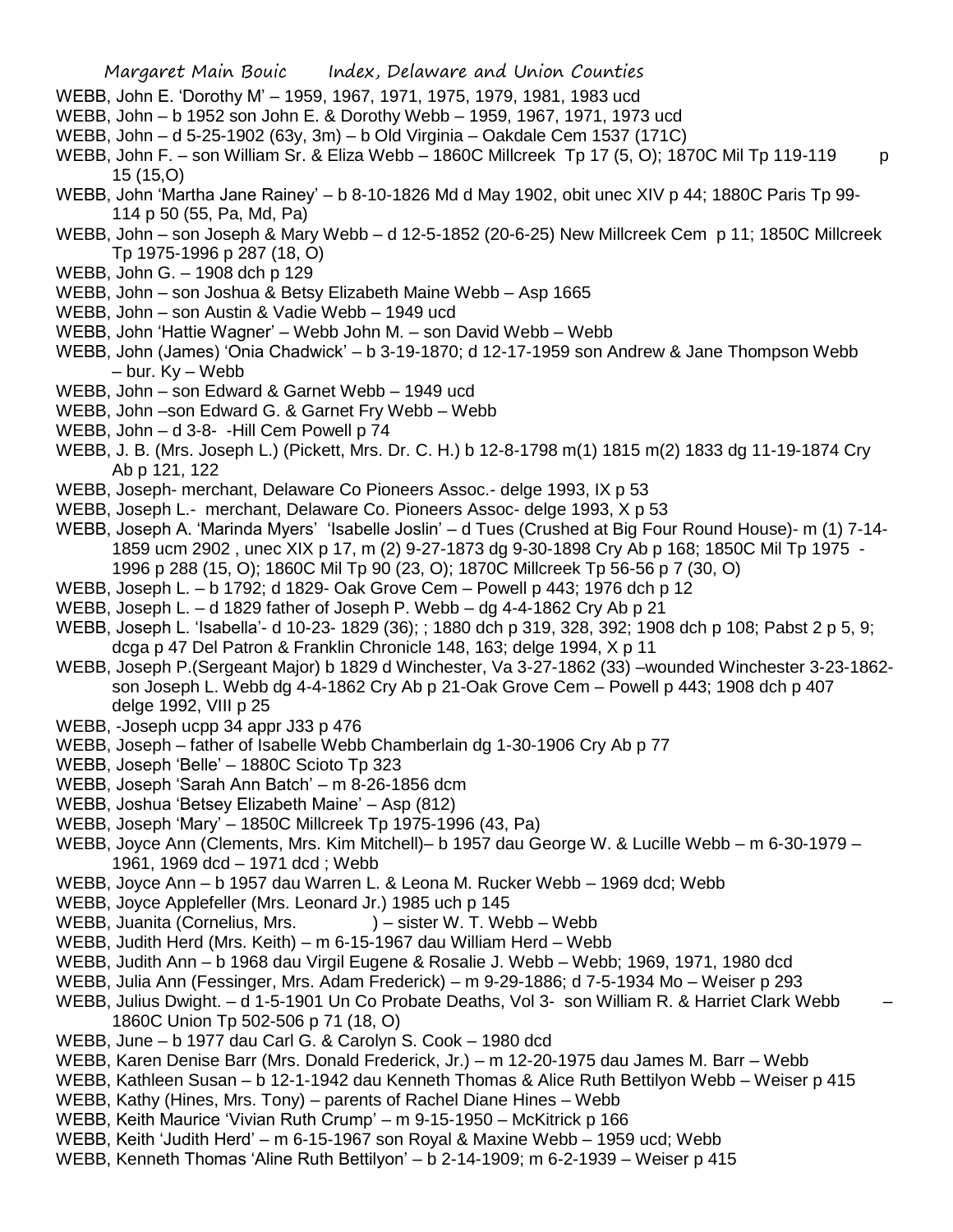WEBB, Kenneth - d 9-6-1967 twin son Keith & Judith Herd Webb – bur. Oakdale Cem – Webb WEBB, Kenneth Lee – brother Lonzo Webb – Webb WEBB, Kevin – son Robert & Eleanor Joyce Howison Webb – 1985 uch p 44 WEBB, Kevin Lee – b 5-5-1954 son Percy Albert & Pauline frances Haas Webb – Weiser 491 WEBB, Kevin Roger – b 4-12-1970 son Jerry & Webb – Graham WEBB, Kimberlly – ch Wendell W. & Irene Webb (20-1980) – Webb WEBB, Lana O. b 3-1888 – dau Louis & Sarah L. Webb – 1900C Taylor Tp 141-145 p A7 (12, O, O, O) WEBB, Larry G. 'Letitia' b 1954 son John E. & Dorothy M. Webb – 1959, 1967, 1971, 1973, 1981, 1983 ucd WEBB, Larry – b 1974 son Larry G. & Letitia Webb – 1981, 1983 ucd WEBB, Laura (Hock, Mrs. ) – dau Robert & Eleanor Joyce Howison Webb – 1985 uch p 46 WEBB, Laura M. (Harris, Mrs. Benjamin F.) – ucm 3960; m 4-26-1866 dau William R. & Harriet Clark Webb – 1883 uch V p 215; imec XXII p 43 – Jan Alpert Chart WEBB, Laura (Sawyer, Mrs. Chester) – dau James & Onia Chadwick Webb – Webb WEBB, Laura (Moore, Mrs. ) – sister Lonzo Webb – Webb WEBB, Lawrence- son Earl & Emma Webb- 1910C Union Tp 47-47 p 3A (2,O,O,O) WEBB, Leona M. Rucker (Mrs. Warren L.) – m 6-18-1955; 1969 dcd – Webb WEBB, Leoria – dau John & Martha Webb – 1880C Paris Tp 99-114 p 50 (9, O, Pa, Va) WEBB, Leonard 'Betty Rush' – m 3-20-1943 – 1949, 1959, 1967 ucd WEBB, Leonard Jr. 'Ruth' –son Leonard & Betty Rush Webb – 1949, 1959 (15), 1971, 1973, 1975, 1979, 1981, 1983 ucd WEBB, Leonard J. ' ' 'Ruth Shields' –m(2) 11-1970 – 1985 uch p 144, 145 WEBB, Leonard Jr. 'Janelle Coleman' 'Joyce Applefeller' – son Leonard J. Webb – 1985 uch p 145 WEBB, Leonard J. III adopted son of Leonard Jr. & Joyce Applefeller Webb – 1985 uch p 145 WEBB, Leslie 'Jo Ellen' – b 1959 son Royal O. & Maxine Gloria Webb – 1973, 1975, 1979, 1981 ucd WEBB, Leslie Lamar 'Joellen Sue Whiteside' – m 6-24-1978 son Robert Webb – Webb WEBB, Letitia (Mrs. Larry G.) – 1979, 1981, 1983 ucd WEBB, Letha (Mrs. Ralph) – 1980 dcd WEBB, Levi – b Sept 1869 – son Mary Webb, div.;1900C Claibourne Tp 281-297 p 12A (30, Miss, Md, O) WEBB, Linda S. (Mrs. Darrel D.) – 1969, 1971 dcd WEBB, Lois (Grooms, Mrs. Louis) – dau Vernie & Georgia Jaccaud Webb – Webb WEBB, Lonnie Paul 'Rebecca Lynn Fickle' – b 2-20-1956; m 12-14-1974 son Paul & Virginia Orahood Webb – 1961 dcd; Weaver 12922122 WEBB, Lonzo – 'Cora Holbrook' – d 11-15-1973 (73) bur. Sunbury – 1961 dcd; Webb WEBB, Lori – dau Jerry E. & Peggy A. Webb – 1961 dcd (3) WEBB, Lorinda – dau Joseph & Mary Webb – d 12-10-1852 (11m 20 d) New Millcreek Cem p 11 WEBB, Louella – dau Zimri & June Webb – d 6-7-1890 (20 y, 15 d) Trenton Cem – Powell 279 WEBB, Louis 'Sarah L.' b July 1859; 1900C Taylor Tp 141-145 p A7 (40, O, O, O) m 20 yr; 1910C Taylor Tp 189-194 p AA (50,O,O,O) m 31y, horse trainer WEBB, Louisa (Mrs. William) – 1870C Millcreek Tp 119-119 p 15 (59, O) WEBB, Lucinda (Mrs. Martin) – 1870C Millcreek Tp 120-120 p 15 (23, O) WEBB, Lucinda A. Latham (Mrs. Samuel) – m 12-20-1859 dcm WEBB, Lucille (Mrs. George W.) – 1961, 1969, 1971, 1980 dcd WEBB, Lucy (Hayes, Mrs. Rutherford B.) –d 1887; dbg p 61; 1976 dch p 8, 66, 67, 78; delge 1993, IX p 40 WEBB, Lucy (Caldwell, Mrs. ) – sister Lonzo Webb – Webb WEBB, Lulu (Tagg, Mrs. Virgil)- b 5-19-1896 m 2-26-1914 d 5-29-1945 dau Frank & Minnie Border Webbdcc Owen Tagg 3 WEBB, Luther – son John & Martha Webb – 1880C Paris Tp 99-114 p 50 (23, Va, Pa, Va) WEBB, Luther – b 9-24-1882 d 1-23-1962 Oller Cem p 21; 1915 uch p 328 (Tossey, Mrs. William E.) – dau Luther Webb – Webb (Billingsley, Mrs. Lee) – dau Luther Webb – Webb

- WEBB, Luther 1880C Dover Tp 65-70 p 26 (22, WVa, WVa, WVa) farm laborer for Lewis Filler
- WEBB, Luther b 9-1882 1900C Millcreek Tp 109-112 pA6 (17, O, O, O) farm laborer son George & Susan Wells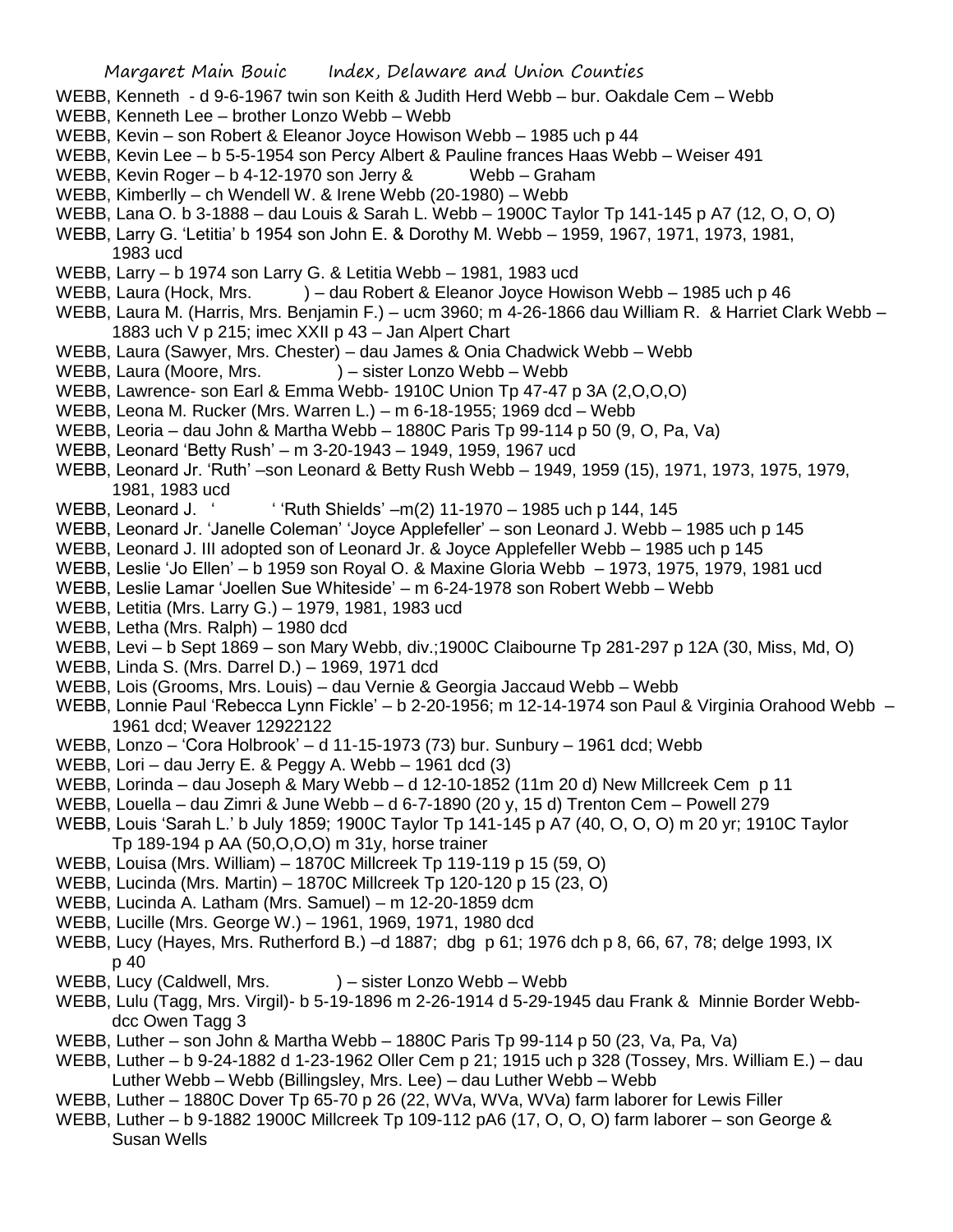- WEBB, Lydia Born (Mrs. John IV) b 1-30-1816 d 1-21-1891 dau John & Mary Magdalena Born 1985 uch p 144
- WEBB, Mabel E. b 9-25-1894 dau Arthur & \_ Webb Children's Home Tape p ?
- WEBB, Mabel R. Johnson (Tackett, Mrs. ) (Mrs. Tom A.) b 10-6-1913; d 1-29-1975 dau Fisher & Daisy Mae Ford Johnson – Webb
- WEBB, Mabel d 4-24-1877 Oakdale Cem 112 ; Un Co Probate Deaths, Vol I p 86 (1867-1878)
- WEBB, Mabel Estella (Faulkinbury, Mrs. )- dau Arthur & Hattie Mills Webb- dcbirths correction
- WEBB, Maggie librarian delge 1998 p 14 XIV
- WEBB, Malesia (Akers, Mrs. ) sister Christie P. Webb Webb
- WEBB, Mamela Jean dau Royal O. & Gloria M. Webb 1949 ucd
- WEBB, Marcia dau Robert & Eleanor Joyce Harrison Webb 1985 uch p 44
- WEBB, Margaret E. McCullough (Mrs. ) dau John & Margaret Flanegin opc 107 McCullough
- WEBB, Margaret L.- dau Jesse & Daisy Webb- 1910C Taylor Tp 189-194 p 8A (1,O,O,O)
- WEBB, Margaret dau William & Mary Jenkins Webb 1860C Mil Tp 52-51 p 8 (1, O)
- WEBB, Margery (Mrs. Glen C. Jr.) Margery Webb letter
- WEBB, Margery (Lockwood, Mrs. Joseph)- b 1663 d 1736/7 ped William Otis Lockwood 17; bur Philip Lockwood # 124
- WEBB, Marian Grace Welsh (Mrs. Richard) b 1-23-1912 m 9-14-1934, d 5-19-1994-York Cem- dau Edmond & Iva Dunlap Welsh; Webb; 1949, 1959, 1967 ucd
- WEBB, Marian b 1-23-1912 m 9-14-1934 d 5-19-1994 dau Don A. & Renee Webb Webb
- WEBB, Maria Tobitha (McKittrick, Mrs. George) b 1858; d 1934 McKitrick p 475
- WEBB, Marie (Eubanks, Mrs. Raymond "Bob") d 3-27-1984 dau Clarence & Nora Bell Groves Webb Webb
- WEBB, Marinda Myers (Mrs. Joseph) b 3-20-1840; m 7-14-1859; ucm 2902 d 5-6-1867; Graham 187 – dau Christian & Hannah Graham Myers – Myers Bible, delge 1993, IX p 74; 1860C Mil Tp 90 (20, O) dg 9-30-1898 Cry Ab p 168
- WEBB, Marinda?(Mrs. T/Fenner) 1900C York Tp 69-69 p 3B (21,O,o,O) m 3y 1 ch
- WEBB, Marjorie- dau Earl & Emma Webb- 1910C Union Tp 47-47 p 3A (1,O,O,O)
- WEBB, Mark son Robert & Eleanor Joyce Harrison Webb 1985 uch p 44
- WEBB, Mark Charles b 6-23-1949 son Percy Albert & Pauline Frances Haas Webb Weiser p 491
- WEBB, Martha (Graves, Mrs. Benjamin Jr.) m 4-4-1820 dau Thomas Smith Webb dcga p 10 Fr.Chron
- WEBB, Martha Jane Rainy (Mrs. John) unec XIV p 44; 1880C Paris Tp 99-114 p 50 (45, Va, Va, Va )
- WEBB, Martha V. dau William & Elizabeth Webb 1850C Millcreek Tp 2006-2027 p 292 (7, O)
- WEBB, Martin son Leonard & Betty Rush Webb 1949 ucd
- WEBB, Martin Leroy b 10-3-1957 son Paul E. & Virginia R. Orahood Webb Weaver 12922123 ; 1961, 1969, 1971, 1980 dcd; engaged to Christine Ann Knott
- WEBB, Martin F. 'Lucinda'-1908 dch p 408; 1883 uch IV p 486 son William Sr. & Eliza Webb; 1860C Millcreek Tp 17 (16, O); 1870C Millcreek Tp 120-120 p 14 (28, O)
- WEBB, Marvin son Christie P. Webb Webb
- WEBB, Mary E. dau George A. & Susan Webb 1880C Millcreek Tp 106-111 p 12 (2, O, O, O)
- WEBB, Mary (Mrs. Joseph) 1850C Millcreek Tp 1975- 1996 (42, Va)
- WEBB, Mary (Mrs. ) b April 1841; 1900C Clark Tp 281-297 p 12A (59, O, Md, Penn) 5 ch 4 liv
- WEBB, Mary Ellen Clayton (Mrs. Samuel)– b 2-8-1844 d 1914- ; dcc Owen Tagg 13
- WEBB, Mary (Andrews, Mrs. Byron) ucm 5920; m 9-3-1876
- WEBB, Mary Jenkins (Mrs. William) ucm 2459; m 9-13-1856; 1860C Mil Tp 52-51 p 8 (21, O)
- WEBB, Mary Alice (Kenney, Mrs. ) dau David Webb Webb
- WEBB, Mary J. dau Joseph & Mary Webb 1850C Millcreek Tp 1975-1996 p 288 (3, O)
- WEBB, Mary dau William & Elizabeth McKitrick- 1850C Millcreek Tp 2006-2027 p 292 (18, O)
- WEBB, Mary (Hagan, Mrs. Earl) dau Arthur H. & Ethel Louise Webb Webb
- WEBB, Mary A. dau John & Martha Webb 1880C Paris Tp 99-114 p 50 (19, Va, Pa, Va)
- WEBB, Mary C. (Mrs. Herbert) 1961, 1969, 1971, 1980 dcd
- WEBB, Mary J. (Mrs. David J.) 1961, 1969, 1971 dcd
- WEBB, Mary (Mrs. William) 1860C Millcreek l Tp 52-51 (21, O)
- WEBB, Mary J. (E) d 6-1-1866 (1-8-16) dau Joseph & Marinda Myers Webb OH p 3- Graham 187 Powell p 78; dg 9-30-1898 Cry Ab p 1898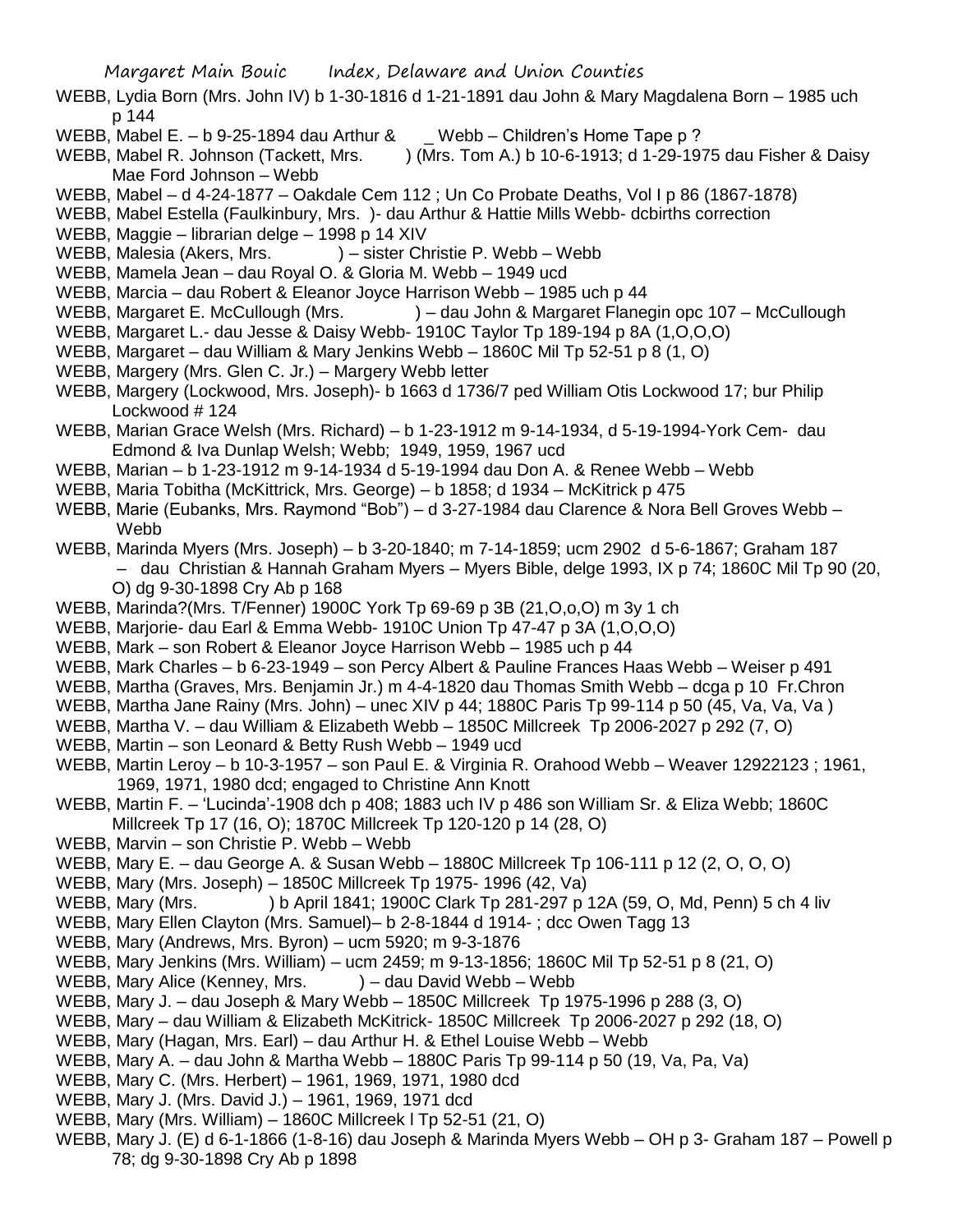Margaret Main Bouic Index, Delaware and Union Counties WEBB, Mary (Mrs. Joseph) – d 2-25-1852 (44-2-9) Powell p 255; New Millcreek Cem p 11 WEBB, Mary (Mrs. Nathan) – d 9-9-1864 (38y, 22d) – Trenton Cem – Powell p 276 WEBB, Mary E. (Doane, Mrs. Jesse) – dau Clyde & Grace Hazel Webb – Webb WEBB, Mary C (Mrs. John E.) – 1975 ucd WEBB, Mason – brother Christie P. Webb- Webb WEBB, Matthew – son Joseph & Mary Webb – 1883 uch IV p 501; 1850C Mil Tp 1975-1996 p 288 (5, O) WEBB, Maxine Gloria (Mrs. Royal) – 1959, 1967, 1971, 1973, 1981, 1983 ucd WEBB, Magan – dau Dennis & Chris Webb – 1979, 1981 ucd WEBB, Melanie – b 1960 dau Edward L. & Bonnie L. Webb – 1969, 1971 dcd WEBB, Melissa – b 1973 dau Virgil E. & Rosalie J. Webb – Webb; 1980 dcd WEBB, Melissa – b 1977 dau Larry G. & Letitia Webb – 1979, 1981, 1983 ucd WEBB, Mendell – d 8-9-1982 (57) brother Monna Strausbaugh – Webb WEBB, Mertie (Shively, Mrs. B. M.) – dau Luther Webb – Webb WEBB, Michael – b 1972 son Errawanna K. Webb – 1973 ucd WEBB, Michael – b 1955 son Harold D. & Christine E. Webb – 1961, 1969, 1971 dcd WEBB, Michael- son Roy & Elizabeth Gordon Webb- Webb WEBB, Mike – b 1961 –lived with Robert O. & Helen L. Edwards – 1975 ucd WEBB, Millie J. (Mrs. James) – b Nov 1860- 1900C Clark Tp 282-298 p 12B (39, O, Penn, O) m 5 y 1 ch WEBB, Millie L. – 1971, 1975, 1981, 1983 ucd WEBB, Millie Shank (Mrs. ) d 6-21-1959 (83) bur. Cheshire Cem – sister Willard W. Shank – Webb WEBB, Millie (Mrs. William A.)- 1910C Marysville 4th ward 177-195 p 7A (24) m 6y, 3 ch WEBB, Minnie Abigail (Powell, Mrs. Charles Edgar) – b 11-21-1874 Weiser p 232 WEBB, Minnie Borden (Mrs. Frank) b 6-12-1877 d 2-23-1904 dau Allen & Hattie Budd Borden dcc Owen Tagg 7 WEBB, Mollie (Gibson, Mrs. )- dau John & Mary Jane Rainey Webb- unec XIV p 44 WEBB, — (Wolford, Mrs. W.)- dau John & Mary Jane Rainey Webb- unec XIV p 44 WEBB, Monica Lee – b 9-30-1975 dau Monty L. Webb – Webb WEBB, Monna W. (Strausbaugh, Mrs. Robert N. ) – sister Myron T. Webb – Webb WEBB, Monty L. – son Royal O. Webb – 1971, 1973, 1983 ucd WEBB, Muriel (Moyer, Mrs. Donald Robert) – m 6-7-1958 – Weiser p 407 WEBB, Myron T. 'Ardeen' – d 5- -1979 (60) Webb WEBB, Myrtle (Bower, Mrs. ) – dau James & Onia Chadwick Webb – Webb WEBB, Myrtle – b 12-1895 dau George & Susan Wells – 1900C Millcreek Tp 109-112 p A6 (4, O, O, O) WEBB, Nancy Lee (Canode, Mrs. Charles) – m 8-18-1963 dau Vernie & Georgia Jaccaud Webb – Webb WEBB, Nancy (Eaton, Mrs. Bernard) – dau Vernie & Georgia Jaccaud Webb – Webb WEBB, Nancy (Orr, Mrs. Oliver) – ucm 3655; m 12-25-1864; W. Brown II p 151, VI p 768 WEBB,Nancy–dau William Sr. & Eliza Webb –1850C Millcreek Tp 2006-2027 p 191 (4, O); 1860C Mil Tp 1(14,O) WEBB, Naomi Lea Weiker (Mrs. James W.) – m 9-8-1979 dau Rev. Nelson Weiker – Webb- Weiker WEBB, Nathan – 'Susanna Richeson or Chickeson''Mary' – b 9-22-1824; m 12-3 -1846 dcm d 7-2-1908 (83y, 9m 10d) Trenton Cem; Powell p 276; dcc Owen Tagg 24; Un Co Probate Deaths, Vol 3 conflict??? WEBB, Nett (Mrs. Eldon A.) – d 4-15-1904 York Cem B45 p 65 WEBB, Ney (Kuechle, Mrs. Roland) – m 7-13-1940; Rausch (16611), III p 299 WEBB, Nicola- dau Robert Webb- Webb- engaged to Shane Guenther WEBB, Nola – dau Joseph A. & Isabelle Joslin Webb – dg 9-30-1898 Cry Ab p 168 WEBB, Nona- d 2-4-1898 Un Co Probate Deaths- Vol 3 WEBB, Nora Bell Groves (Mrs. Clarence) (Dick) – b 12-25-1891; m 1913; d 1-9-1969 bur Oakdale; sister Noah Groves – Webb WEBB, Norman S. 'Thelma Holbrook' – b 4-16-1903; m 3-31-1931; d 7-23-1979 bur. Price Cem – 1949, 1959, 1967, 1971, 1973, 1975, 1979, 1981 ucd WEBB, Norma Jean (Dean, Mrs. ) – dau Clarence & Nora Bell Groves Webb- Webb WEBB, Odra (Patterson, Mrs. ) –dau Lonzo Webb, sister Virgil Webb– Webb

- WEBB, Onia Chadwick (Mrs. James) Webb
- WEBB, Ora (Bolt, Mrs. ) dau Lonzo Webb sister Virgil Webb- Webb
- WEBB, Ora (Billingslely ) dau Luther Webb Webb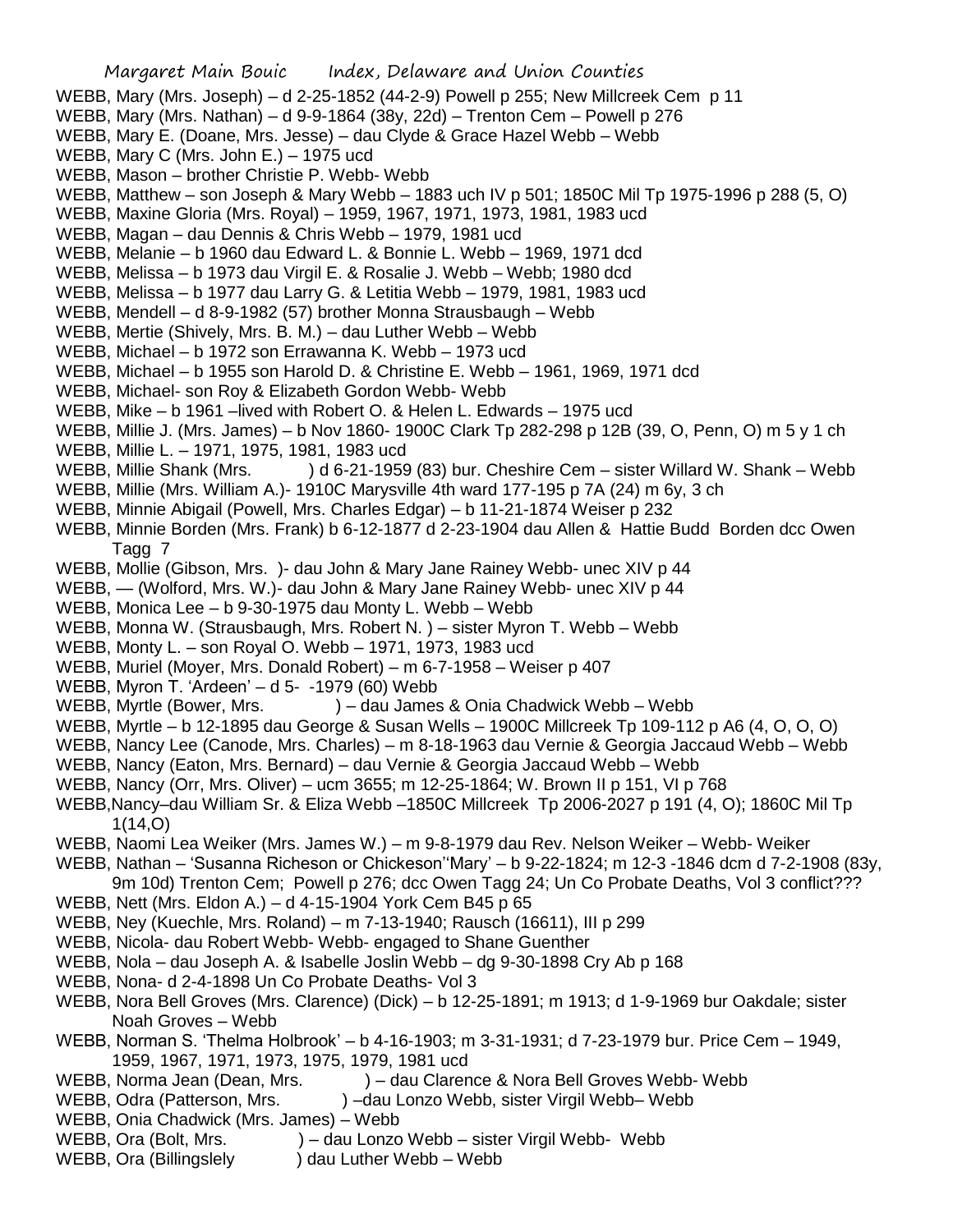- WEBB, Ora C b June 1881 dau Mary Webb 1900C Claibourne Tp 281-296 p 12A (18, O, Md, O)
- WEBB, Oren 'Etna Jane Orahood' b 10-22-1869 York Tp d 1-1-1930 Lima Margery Webb letter; 1900C Richwood 233-246 p 9B (30,O,O,O) m 10y, bookseller
- WEBB, Orrel W. son Isaac & Rebecca Webb 1870C York Tp 269-261(8/12, O) b October
- WEBB, Otto son Ernest & Grace Firman Webb Webb
- WEBB, Owen b 1959 son Royal O. & Gloria M. Webb 1971 ucd
- WEBB, Owen A. 'Waneda Wycoff' b 12-5-1901; d 6-15-1970 bur. Claibourne son Albert & Ada O'Dell Webb – Webb; 1910C Claibourne South 8-8 p 1A (9,O,Missouri,O)
- WEBB, Pamela 1967 ucd
- WEBB, Patricia (Osborne, Mrs. ) dau Owen A. Webb Webb
- WEBB. Patricia Sue- dau Roy & Elizabeth Gordon Webb- Webb
- WEBB, Patty (Brown, Mrs. Jerry) dau Elton L. Sr. & Elaine Louise Taynor Webb Webb
- WEBB, Paul 'Virginia Orahood' b 2-2-1923 d 1-8-1994 Allen Cem- son Ernest & Grace Firman Webb - Weaver (1292212); 1961, 1969, 1971, 1980 dcd- Webb
- WEBB, -------(Wolfe, Mrs. Robert) dau Ernest Webb Webb
- WEBB, Paula (Mrs. Jeffrey) 1981 ucd
- WEBB, Pauline Frances Haas (Mrs. Percy Albert) b 8-1-1914 dau Ezra & Cora Mader Haas Weiser p 491
- WEBB, Pearl son Joseph & Isabelle Webb 1880C Scioto Tp 323 dg 9-30-1898 Cry Ab p 168
- WEBB, Peggy (Owens, Mrs. Noah) –dau Clyde & Grace Hazel Webb Webb
- WEBB, Peggy Ann b 2-1-1945 dau Percy Albert & Pauline Frances Haas Webb Weiser 491
- WEBB, Peggy A. (Mrs. Jerry E.) 1961 dcd
- WEBB, Percy Albert ' Pauline Frances Haas' b 10- -1918 Weiser p 491
- WEBB, Percy E.- son Dennis B. & Sylvia Webb- 1910C Claibourne South 34-34 p 2A (12,O,O,O)
- WEBB, Perry Ray 1975 ucd
- WEBB, Polly, (Bucher, Mrs. George)- m 12-13-1825 Madison Co, unec V p 15
- WEBB, Rachel (Mrs. Ray E.) 1961 dcd
- WEBB, Rachel Mae Dean (Mrs. Roy Eugene) dau Donald Dean Webb
- WEBB, Ralph 'Letha' 1980 dcd
- WEBB, Ralph son Gladys Lucille Webb Webb
- WEBB, Randy b 1979 son Larry G. & Letitia Webb 1981, 1983 ucd
- WEBB, Raymond son Clarence & Nora Bell Groves Webb Webb
- WEBB, S. Ray 'Janet' son Norman S. & Thelma Holbrook Webb 1949, 1971, 1973, 1975, 1979, 1983 ucd
- WEBB, Ray E. 'Rachel' 1961 dcd
- WEBB, Ray 'Elizabeth' 1967 ucd
- WEBB, Reba (Durban, Mrs. Earl) dau Christie P. Webb- Webb
- WEBB, Rebecca Lynn Fickle (Mrs. Lonnie Paul) m 12-14-1974 dau Walter E. Fickle Weaver (12922122)
- WEBB, Rebecca (Mitovich, Mrs.  $) -$  dau David Webb Webb
- WEBB, Rebecca Ballinger (Mrs. Isaac) –b 2-14-1849 d 3-28-1935 York Cem A31 p 49 ucm 3731; m 5-25- 1865 –- Margery Webb letter 1870C York Tp 267-261 p 33 (21, O); 1900C York Tp 316-316 p 14A (35,O,O,Canada) m 35y, 7 ch 6 living
- WEBB, --------(Mrs. R. C.) d paralytic stroke p 601 dg 11-29-1898 Cry Ab p 174
- WEBB, Rev. funeral of John F. Butts dg 2-28-1896 Cry Ab p 61
- WEBB, Renee (Mrs. Dr. Donald A.) Webb
- WEBB, Richard C. 'Marian Grace Welsh'- b 2-7-1908; m 9-14-1934; d 12-25-1982 son Elson & Callie Long Webb – Webb; 1949 ucd; 1910C York Tp 116-116 p 5A (2,O,O,O)
- WEBB, Richard son David Webb Webb
- WEBB, Richard Curtis b 10-20-1941 son Percy Albert & Pauline Frances Haas Webb Weiser p 491
- WEBB, Robert 'Eleanor Joyce Harrison' m 8-30-1959, 1985 uch p 44
- WEBB, Robert L.- son Dennis B. & Sylvia Webb- 1910C Claibourne Couth 34-34 p 2A (6,O,O,O)
- WEBB, Robert M. 'Vicki Bender' –son Leonard Jr. Webb 1985 uch p 145
- WEBB, Robert Martin son Leonard & Betty rush Webb 1949, 1959, (11), 1967 ucd; Webb
- WEBB, Robert M. son don L. & Arline Mather Webb Webb; 1949 ucd
- WEBB, Robert father Leslie Lamar Webb Webb
- WEBB, Roger Allen d 8-24-1969 son Virgil Eugene Webb; bur. Sunbury; Webb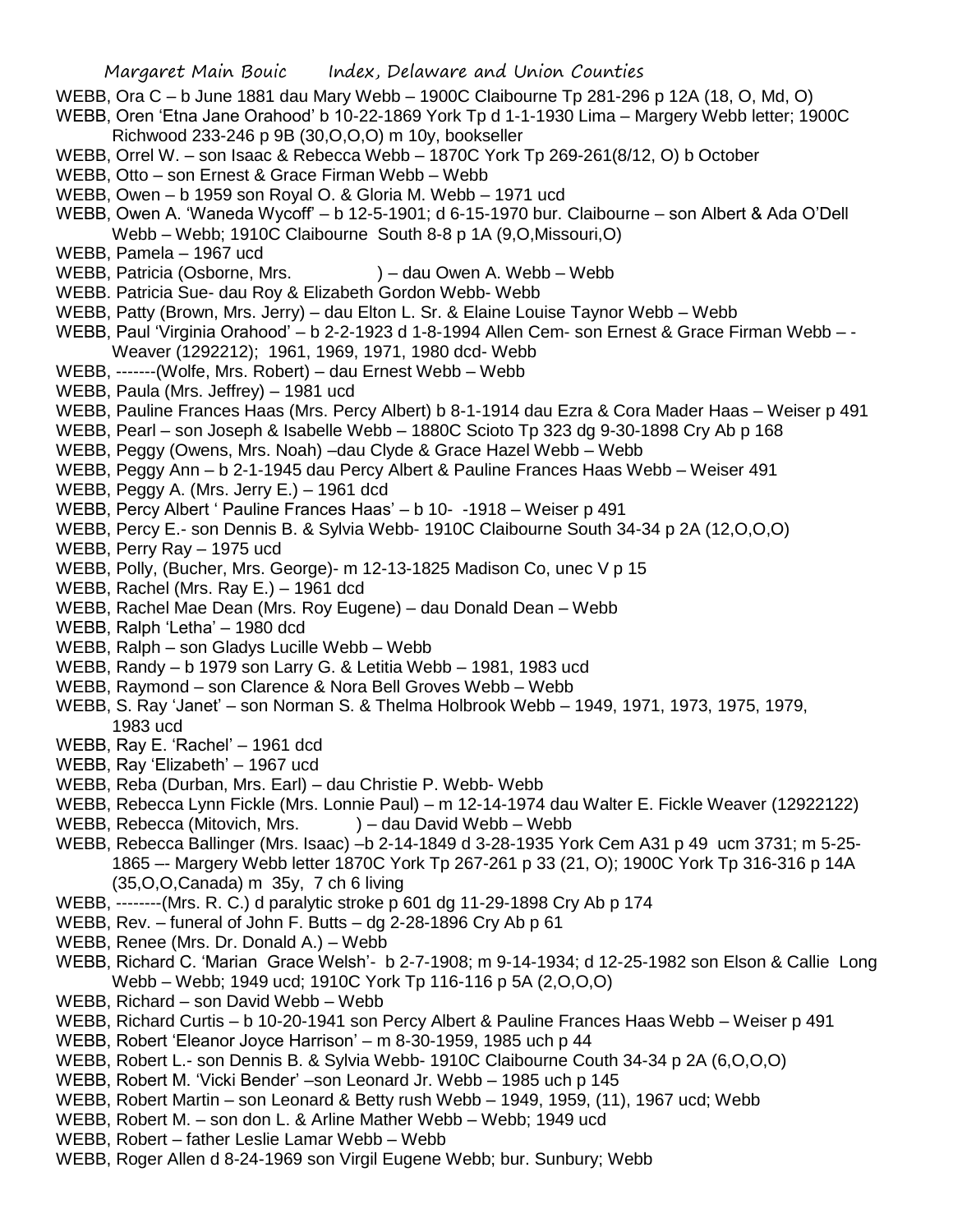- WEBB, Roger b 1953 son Harold D. & Christine E. Webb 1961, 1969, 1971 dcd
- WEBB, Ronald R. 'Irene V' 1969, 1971, 1980 dcd
- WEBB, Ronald son Lonzo Webb Webb
- WEBB, Rosa (Webb, Mrs. ) sister Clyde Webb Webb
- WEBB, Rosalie J. (Mrs. Virgil E.) Webb; 1969, 1971, 1980 dcd
- WEBB, Rosetta A,. (Mrs. Zimri)- 1910C Claibourne South 43-43 p 2B (55,O,O,O) 4ch, 2 liv, m 0yr
- WEBB, Ross son Christie P. Webb
- WEBB, Roxanna b 1957 dau David J. & Mary Webb 1961, 1969, 1971 dcd
- WEBB, Roy 'Elizabeth Gordon'- m 6-12-1964- Webb
- WEBB, Roy Eugene 'Rachel Mae Dean' son Vernie & Georgia Jaccaud Webb Webb m 7-15-
- WEBB, Royal 'Gloria Maxine' son Owen A. Webb 1959, 1967, 1971, 1973, 1975, 1979, 1981, 1983 ucd WEBB, Russell – brother Christie P. Webb – Webb
- WEBB, Ruth Shields (Ransome, Mrs. Abram W.)(Mrs. Leonard J.)- m(1) 1944 (2) 11-1970. dau Charles
- McKay & Celia Eva Knapp Shields; 1985 uch p 144-145 picture uch p 1261971, 1975, 1979, 1981, 1983 ucd
- WEBB, Samuel son Joseph & Mary Webb 1850C Millcreek Tp 1975- 1996 (16, O)
- WEBB, Samuel 1883 uch IV p 501
- WEBB, Samuel 'Lucinda A. Lathan' m 12-20-1859 dcm
- WEBB, Samuel 'Mary Ellen Clayton' son of Nathan & Susan Chickeson Webb ; dcc Owen Tagg 12
- WEBB, Sandra b 1954 dau Royal O. & Gloria Maxine Webb 1959, 1971 ucd
- WEBB, Sandra (Kestella, Mrs. Joe)(Braden, Mrs. Ken) dau Elton L. & Elaine Louise Taynor. Webb Webb; 1959 ucd (13)
- WEBB, Sandra b 1964 dau Edward L. & Bonnie L. Webb 1969, 1971 dcd
- WEBB, Sarah A. (Mrs. Arley B.) 1967, 1971, 1973, 1975, 1979, 1981, 1983 ucd
- WEBB, Sarah Ann Batch (Mrs. Joseph) m 8-26-1856 dcm
- WEBB, Sarah L. (Mrs. Louis) b 9-1858; 1900C Taylor Tp 141-145 p A7 (41, O, O, O) m 20y 3 ch, 2 living; 1910C Taylor Tp 189-194 p 8A (51,O,O,O) m 31y, 6 ch; paper hanger
- WEBB, Sarah W. (Rush, Mrs. ) dau Capt William S. & Elizabeth Kelley Webb- dg 11-1-1901 Cry Ab p 105
- WEBB, ----(Mrs. Scott) dau of Mrs. Martha Bailey- dg 8-1-1911, Cry Ab p 57
- WEBB, Sharon (Mrs. Elton, Jr.) Webb
- WEBB, Sharon b 1959 dau John E. & Dorothy M. Webb 1967, 1971, 1973, 1975, 1979 ucd
- WEBB, Shelly Lynn d 6-4-1969 dau Darrell D. & Linda S. Scott Webb bur. Sunbury- Webb
- WEBB, Shirley (Levings, Mrs. Warren) dau Edward & Garnet Fry Webb 1949 ucd; Webb
- WEBB, Shirley Jean (Norman, Mrs. Roy Alan) b 1960; m 1980 dau Herbert & Mary C. Webb 1969, 1971 dcd
- WEBB, Sonja Yvonne –(Horn, Mrs. Douglas Paul) b 1961, m 10-3-1981 dau Royal O. & Gloria Maxine Webb – 1971, 1973, 1975, 1979 ucd
- WEBB, Sophia Cramer (Mrs. McKitrick, Mrs. John) (Mrs. Bowman) m(1) 8-19-1854 m(2) 8-10-1893; div 10-4-1901; d 11-16-1912 bur. In. McKitrick p 317, 318
- WEBB, S. P. 1883 uch IV p 468
- WEBB, Stacy dau Leonard Jr. & Janelle Coleman Webb 1985 uch p 145
- WEBB, Stanley 'Grace Gearhart' Weiser p 374
- WEBB, Stephanie b 1963 dau Gary & Carol Webb 1980 dcd
- WEBB, Steve b 1962 son Ronald & Irene Webb 1969, 1971, 1980 dcd
- WEBB, Susan b 1964 dau Harold D. & Christine E. Webb 1969 dcd
- WEBB, Susan Brown (Mrs. George A.) or Susanna– b 3-1838; m 3-29-1877 ucm 6046; dau John E. & Margaret Cooperider Brown; 1985 uch p 19; 1880C Millcreek Tp 106-711 p 12 (22, O, O, O); 1900C Millcreek 109-112 p A61 (42, O, O, O) 5 ch- W. Brown IV p 469, 477
- WEBB, Susan Brown (Mrs. Kevin) dau Jim & Joann Brown Webb parents of Tyler McLean
- WEBB, Susan C d 4-19-1856 (7-9-4) Powell p 74; Hill Cem p 4 dau William & Elizabeth McKitrick; 1850C Millcreek Tp 2006-2027 p 292 (2, O) – Webb
- WEBB, Susan dau Robert M. & Vicki Bender Webb- 1985 uch p 145
- WEBB, Susan Chiskeson or Richeson (Mrs. Nathan) m 12-3-1846 -dcm; d 8-16-1855 (30-10-29)- Trenton Cem – Powell p 276; dcc Owen Tagg 25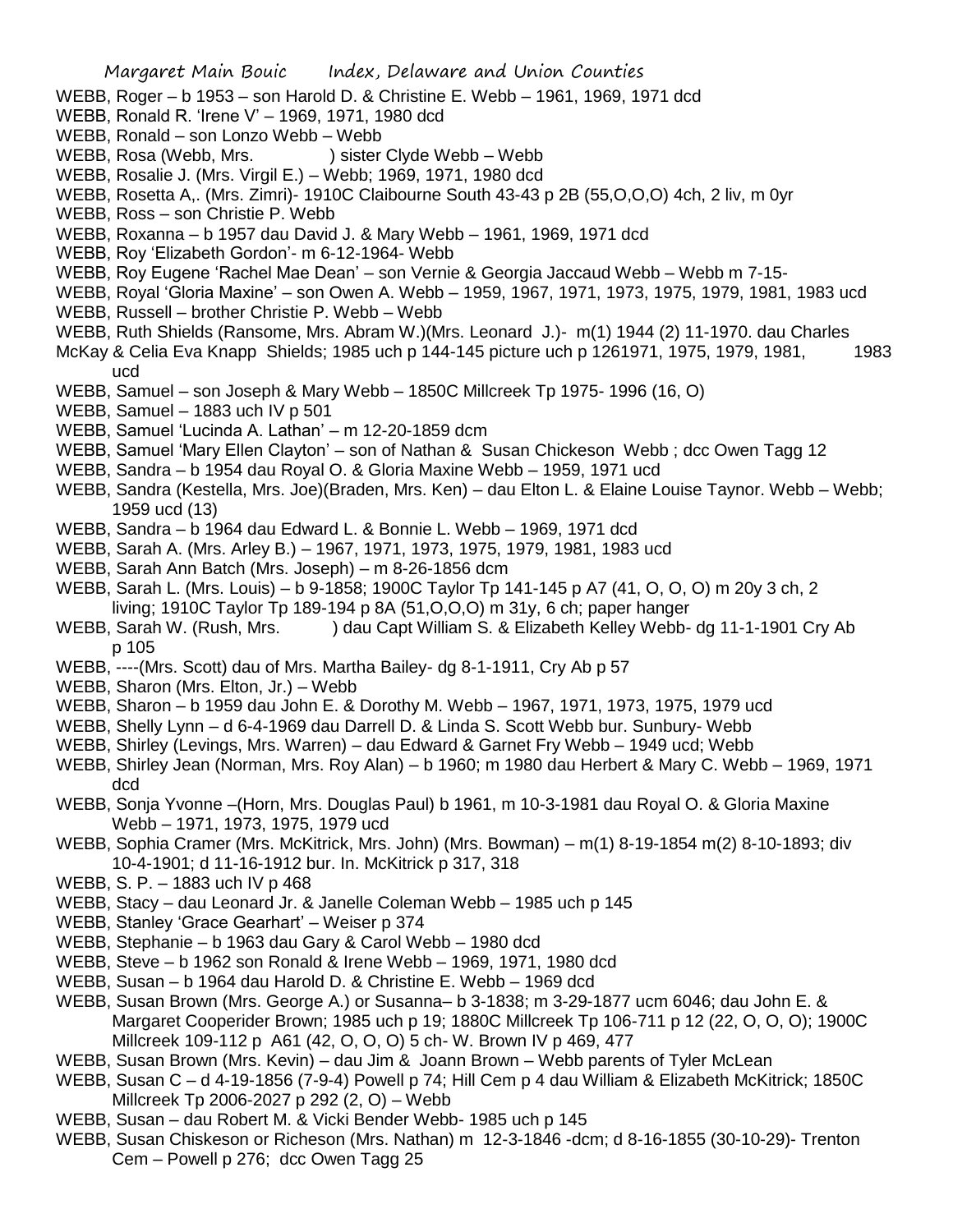WEBB, Susie – 1961, 1969, 1971 dcd

- WEBB, --------(Mrs. Scott) dau of Mrs. Martha Bailey dg 8-1-1911 Cry Ab p 57
- WEBB, Sylvia (Mrs. Dennis B.)- 1910C Claibourne Tp South 34-34 p 2A (33,O,O,O) m 9y, 3 ch
- WEBB, Tamara ch Wendell W. & Irene Webb (16-1980) Webb
- WEBB, Tammy ch Pamela Webb 1967 ucd
- WEBB, Tammy b 1968 dau Gary Carol Webb 1980 dcd
- WEBB, Tedd L. ' Chrisina Ann Sabins' son Helen Edwards –b 1959; m 3-15-1980 Graham (14474411)- Weaver (129464111)' Tossey – 1975 uch lived with Robert O. & Helen Edwards
- WEBB, Terry R. 'Anita C.'-b 1957 ch Ray & Janet Webb 1971, 1973, 1983 ucd
- WEBB, Teri (Jones, Mrs. Rod) dau Elton L. Sr. & Elaine Louise Taynor Webb Webb
- WEBB, R.Fenner 'Marinda'- b 3-1874; 1900C York Tp 69-69 p 3B (26,O,O,O) m 3y, farmer
- WEBB, Thelma Holbrook (Mrs. Norman S.) m 3-31-1931; 1949, 1959, 1971, 1973, 1975, 1979, 1981, 1983 ucd
- WEBB, Theodozia b 6-7-1860; d 1-31-1877 dau Joseph & Marinda Myers Webb Graham 1871 dg 9- 30-1898 Cry Ab p168; Myers Bible, delge 1993, IX p 73
- WEBB, Thomas- m Helen Wornstaff Kern dcc 10714
- WEBB, Thomas S. Fowler p 19
- WEBB, Thomas Smith dcga p 10 Franklin Chronicle
- WEBB, Thomas 1880C Dover Tp 128-136 p 32 (16, O, Eng, Eng) farm work for John Edwards
- WEBB, Timmy b 1982 son Larry G. & Letitia Webb 1983 ucd
- WEBB, Timothy son David Webb Webb
- WEBB, Tina B. (Doane, Mrs. Raymond) dau Clyde & Grace Hazel Webb Webb
- WEBB, Tina (Jordan, Mrs. ) sister Clyde Webb Webb
- WEBB, Tom 'Eliza Jane Black' Freshwater p 110
- WEBB, Tom A. 'Mabel B. Johnson' Webb
- WEBB, Tony brother Clyde Webb Webb
- WEBB, Tracy L. b 1969 lived with Robert O. & Helen Edwards Webb; 1975 ucd; engaged to Tyler E. **Mathys**
- WEBB, Troy brother Christie P. Webb Webb
- WEBB, Tyler McLean b 3-9-1993 son Kevin & Susan Webb Webb
- WEBB, Vadie (Mrs. Austin O.) 1949, 1959, 1967, 1971, 1973, 1975, 1979, 1981, 1983 ucd
- WEBB, Verlin S. 1980 dcd
- WEBB, Verna M. 1969 dcd
- WEBB, Vernie 'Georgia Jaccaud' –b 4-22-1909 d 2-27-1989; m 8-19-1932 son Luther Webb Webb bur. Oller Cem - Tossey
- WEBB, Vernon son William Webb Graham 4
- WEBB, Vicki Bender (Mrs. Robert M.) 1985 uch p 145
- WEBB, Vivian Ruth Crump (Mrs. Keith Maurice) b 1-15-1932; m 9-15-1950 dau Reynold Wilford & Myrtle Almira Frost Crump – McKitrick p 166
- WEBB, Virgil E.'Rosalie J.' –b 6-29-1931 d 1-6-1990 (58) Sunbury Mem. Pk- Webb; 1969, 1971, 1980 dcd
- WEBB, Virgil J. 'Helen' d 1944 son Albert & Ada O'Dell Webb Webb
- WEBB, Virgil J. b 9-5-1942; d 9-27-1968 Vietnam son Virgil J. & Helen Webb Webb
- WEBB, Virginia Orahood (Mrs. Paul) d 1991 dau Ray & Esther Speese Orahood Weaver 1961, 1969, 1971, 1980 dcd; Weaver 1292212
- WEBB, Virginia (Points, Mrs. ) sister W. T. Webb Webb
- WEBB, Virginia Lee b 3-27-1943 dau Perry Albert & Pauline Frances Haas Webb Weiser p 491
- WEBB, W. L. son Joseph L. &---Webb dg 11-19-1874 Cry Ab p 121
- WEBB, Warren 'Leona Rucker'– m 6-18-1955 son Vernie & Georgia Jaccaud Webb–Webb- 1969, 1971 dcd
- WEBB, Wendell Wayne 'Irene' son Richard & Marian Grace Welsh Webb 1949, 1959 ucd Webb
- WEBB, William 'Mary Jenkins' m 9-13-1856 ucm 2459; 1860C Millcreek Tp 52-51 (30, O)
- WEBB, William 1883 uch IV p 493, V p 177
- WEBB, ---- mother of William A. Webb- 1910C Marysville 4th ward 177-195 p 7A (68,O,Vt,Ct) widow, 3 ch, 2 living
- WEBB, William A. 'Millie'- 1910C Marysville 4th ward 177-195 p 7A (34,o,o,O) m 6y, proprietor,, laundry
- WEBB, William- son Dwight & Daphne/Delphine Wibb- 1880C Marysville 311-342 p 22 (4,O,O,O)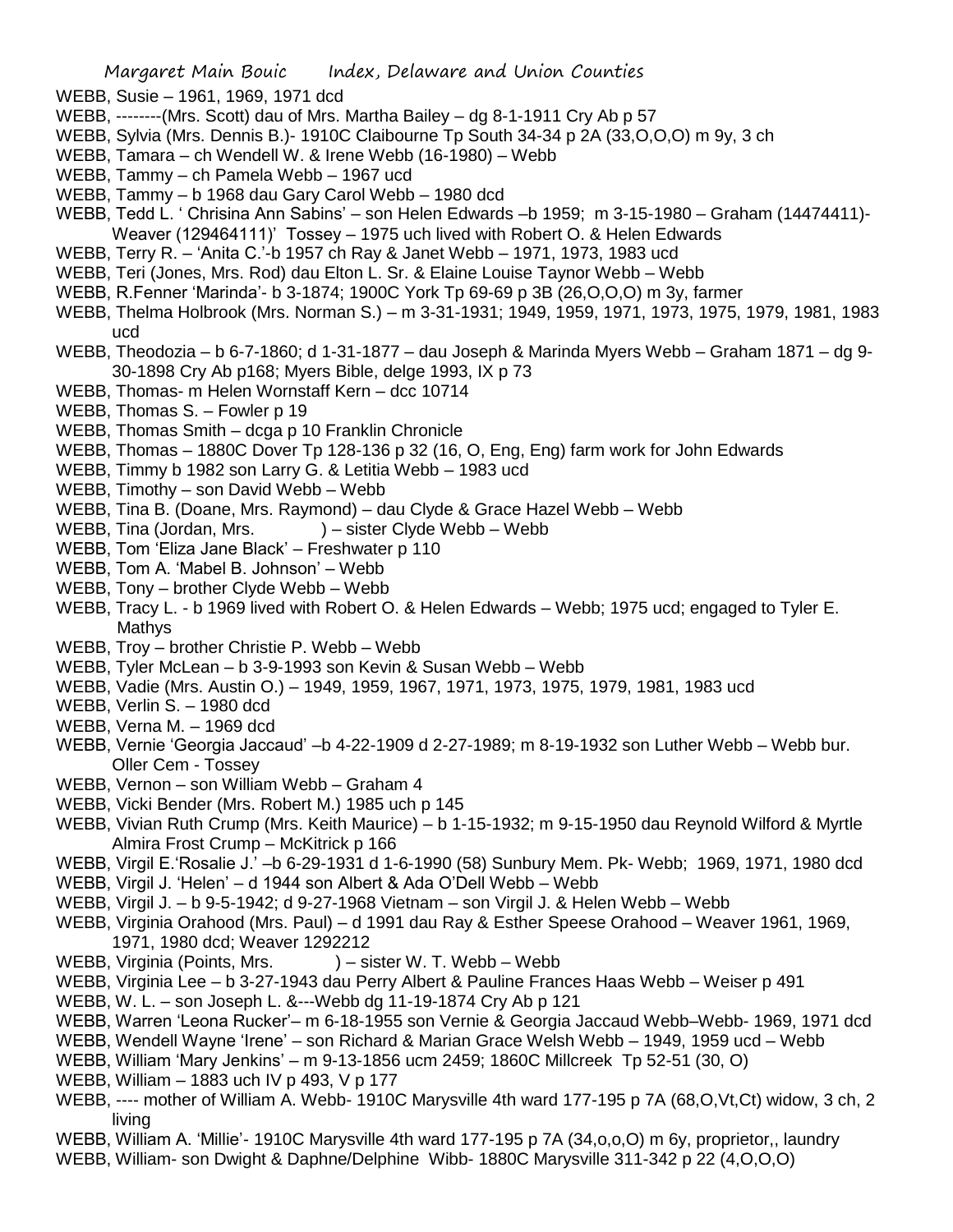- WEBB, William son N. & B. d 5-19-1854 (4m, 26d) Trenton Cem Powell p 276
- WEBB, Elder William 1883 uch V p 398
- WEBB, William son Joseph & Marinda Myers Webb Graham 1872; dg 9-30-1898 Cry Ab p 168
- WEBB, William H. Sr. 'Eliza' d 1-18-1878 (72-3-10) Powell p 74; McKitrick p 262; 1850C Millcreek Tp 2006- 2027 p 292 (45, Pa); 1883 uch IV p 521; 1860C Mil Tp 17 (55, Pa); Un Co Probate Deaths, Vol I (1867- 1878)
- WEBB, William –son William & Elizabeth McKitrick Webb 1850C Mil Tp 2006-2027 p 292 (15, O); 1860C Millcreek Tp (27, O)
- WEBB, William R. 'Harriet M. Clark' b 7-29-1818; 1883 uch III p 329, 331, 372 V p 198, 215 son James & Dolly Ripley Webb – 1915 uch p 133, 144; 1860C Union Tp 502-506 p 71 (39, Conn); 1870C Allen Tp 1 (51, Ct) ; 1880C Union Tp 5 p 1 (61, Conn, Conn, Conn)- Jan Alpert Chart; unec XXIII
- WEBB, William R.- d 5-11-1887 Un Co Probate Deaths, Vol 3
- WEBB, William 1850C Millcreek Tp 1975- 1996 p 288 (8, O)
- WEBB, William A. b 12-3-1900 son Arthur & Hattie Webb
- WEBB, William 'Louisa' 1870C Millcreek Tp 119-119 p 15 (64, Penn) farmer
- WEBB, William son Martin & Lucinda Webb 1870C Millcreek Tp 120-120 p 15 (1, O)
- WEBB, William R.- researched by Jack & Fred Webb- unec XXIII
- WEBB, Capt. William S. 'Elizabeth Kelley' b 6-16-1823 m 9-16-1845 d Monday dg 11-1-1901 Cry Ab p 105 Civil War
- WEBB, Rev. William –1915 uch p 234, 135; 1883 uch V p 680, 236, 238, 431, 680; performed marriages, delge 1998, XIV p 17. 30
- WEBB, Willis Arthur d 4-3-1980 (80) bur. Sunbury Memorial Park son Richard & Marian Grace Welsh Webb – Webb; 1949, 1959 ucd (15);
- WEBB W. T. 'Bernice Utley '— dcq Bernice Utley Webb:1 Webb
- WEBB, Rev. William performed m #648 delge 1998, XIV p 30
- WEBB, Elder William performed m # 569 delge 1998, XIV p 17; Long's Chapel, Millcreek Tp unc XVIII p 4, 52, marriage 4161 unec XXIII p 16
- WEBB. Zadie Nancy (Haggard, Mrs. Albert S.)- b 1860 d 1945, ped Jon Francis Davis #89, unec VI p 63
- WEBB, Zimri 'Rosetta A.'– b 1840; d 1916 Powell- p 279 Trenton Cem; 1910C Claibourne Sout 43-43 p 2B (69,O,O,O) m 20 yrs.
- WEBB, Zimri, Sr. 'Elizabeth' d 6-22-1877 (77-11-16) Trenton Cem Powell p 275
- WEBBER, Able 'Susan' son John & Hannah Webber dumch p 262
- WEBBER, Albert B. 'Frances C. Main' Asp (1904)
- WEBBER, Alison J. (Mrs. William L.) 1980 dcd
- WEBBER, Arnot 'Sarah' son Wolfort & Graticia Webber dumch p 262
- WEBBER, Bessie Mae (y) (Liggett, Mrs. Don) m 9-8-1926; Maugans Anc p 108; Rittenhouse; Liggett (13117); Bean 114237
- WEBBER, Bess (Barlup, Mrs. ) dau William H. & Sarah Prince Webb Webber
- WEBBER, Blanche (Johnston, Mrs. ) dau Albert B. & Frances C. Main Webber Asp 2399
- WEBBER, Carrie (Jones, Mrs. Douglas) m 6-22-1925; Giffen (168241)
- WEBBER, Craig b 1-5-1955 son Martin & Shirley Anla Bartholomew Webber Weiser 443
- WEBBER, Cynthia (Phillbrook, Mrs. David C.(P))(Wood, Mrs. Richard) b 7-28-1840 m 9-20-1871; m 10-2- 1862 dcm; dau Lyman J. & Mary A. Goodnow Webber- dumch p 262
- WEBBER, Danny son William Clark & Darlene Galyk Webber Webber
- WEBBER, Darlene Galyk (Mrs. William Clark) Webber
- WEBBER, Doris (O'Neil, Mrs. Clyde) dau Elza C. & Ethel Bell Webber Webber
- WEBBER, Edith (Whitehead, Mrs. ) dau Albert B. & Frances C. Maine Webber Asp 2398
- WEBBER. Edward (or Weller?)- d 7-27-1889 Deaths Union Co Probate Vol 3
- WEBBER, Elza C. 'Ethel or Martha Belle' b 12-7-1886; m 1919; d 10-10-1970 bur. near Bellefontaine son William H. & Sarah Prince Webber – Webber
- WEBBER, Ethel (Martha) Bell (Mrs. Elza C.) m 1919 Webber
- WEBBER, Frances C. Maine (Mrs. Albert B.) dau Hortimer P. & Sarah Drummond Maine Asp 1904
- WEBBER, George- d 7-17-1888 Deaths Union Co Probate, Vol 3
- WEBBER, Graticia (Mrs. Walfort) dumch p 262
- WEBBER, Hannah (Mrs. John) dumch p 262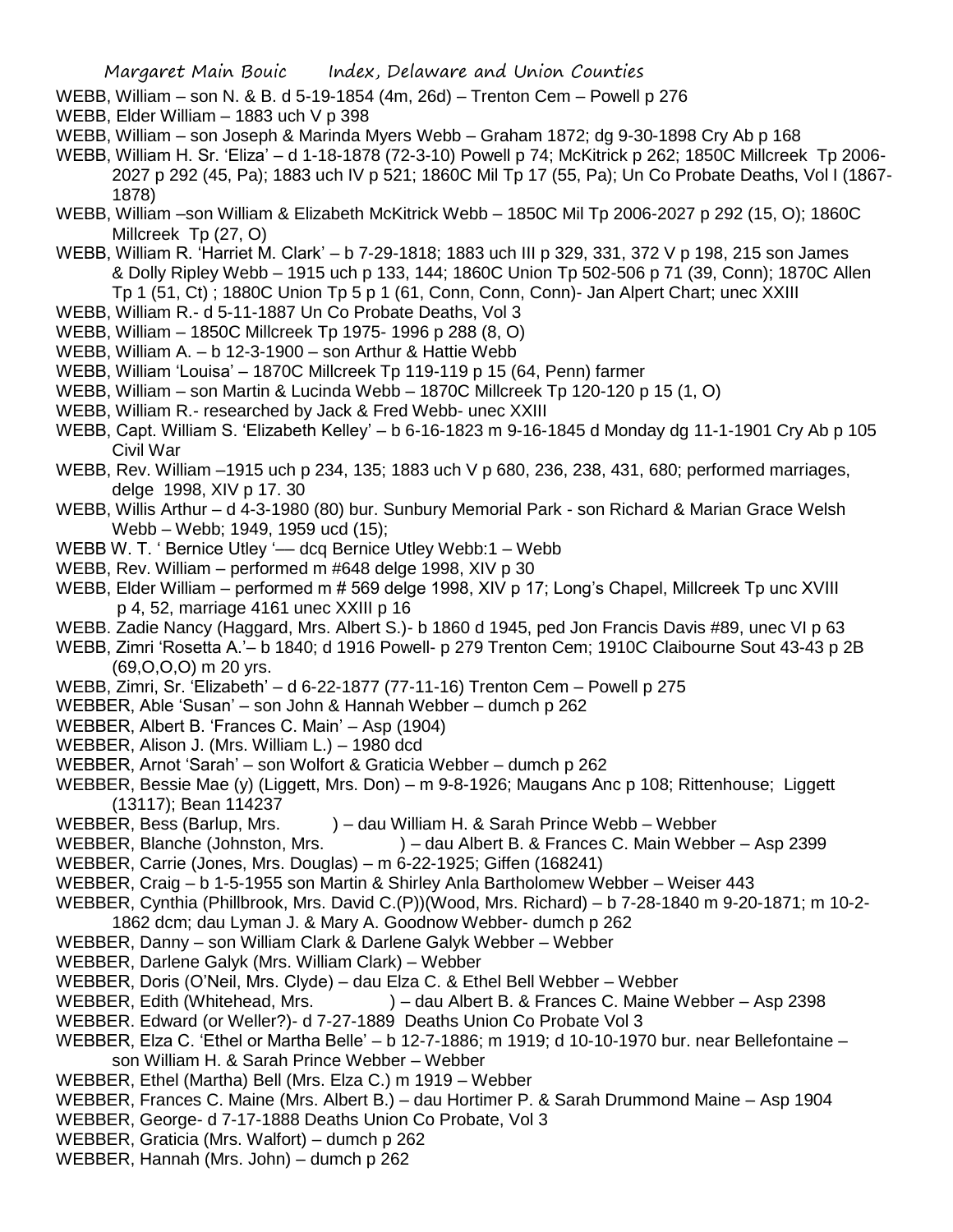- Margaret Main Bouic Index, Delaware and Union Counties WEBBER, Hiram – son Able & Susan Webber – dumch p 262 WEBBER, Jacob – pallbearer for Mrs. Emma Whitman – dg 12-24-1915 –Cry Ab p 102 WEBBER, Joe – son William Clark & Darlene Galyk Webber – Webber WEBBER, John 'Hannah' – son William & Mary Webber – dumch p 262 WEBBER, Karl – son William H. & Sarah Prince Webber- Webber WEBBER, Judge L. J. –gave tribute at funeral of G. W. Barry dg 2-25-1913 Cry Ab p 19 WEBBER, Lydia (Mrs. Richard) – dumch p 262 WEBBER, Lyman Daniel – b 8-8-1872 – dumch p 262 WEBBER, Lyman J. 'Mary A. Goodnow' b Vt. 4-20-1810; d 2-26-1889 – son Richard & Lydia Webber – dumch p 262 WEBBER, Mark – b 4-6-1956 son Martin & Shirley Anla Bartholomew Webber – Weiser p 443 WEBBER, Martin 'Shirley Anla Bartholomew' – m 7-5-1949 – Weiser p 443 WEBBER, Mary A. Goodnow (Mrs. Lyman J.) – dumch p 261 WEBBER, Mary A. (Clark, Mrs. John W.) – 1880 dch p 655 WEBBER, Mary (Mrs. William) – dumch p 262 WEBBER, Michael – son William Clark & Darlene Galyk Webber – Webber WEBBER, Oscar – son William H. & Sarah Prince Webber – Webber WEBBER, Richard 'Lydia' – son Hiram Webber – dumch p 262 WEBBER, Ruby (Elderback, Mrs. ) – dau William H. & Sarah Prince Webber – Webber WEBBER, Sarah (Mrs. Arnot) – dumch p 262 WEBBER, Sarah Prince (Mrs. William H.) – Webber WEBBER, Shirley Anla Bartholomew (Mrs. Martin) – b 7-21-1930; m 7-5-1949 dau Frank Edward & Julia Clark Bartholomew – Weiser p 443 WEBBER, Susan (Mrs. Able) – dumch p 262 WEBBER, Susan – b 1965 dau William L. & Alison J. Webber – 1980 dcd WEBBER, Terry – b 11-1-1951 ch Martin & Shirley Anla Bartholomew Webber – Webber WEBBER, Walford 'Gratitia' – dumch p 262 WEBBER, W. E. - 1880 dch p 302 WEBBER, William 'Mary' - son Arnot & Sarah Webber; dumch p 262 WEBBER, William Clark 'Darlene Galyk' - b 3-14-1920; d 12-18-1969 son Elza & Martha Bell Webber; Webber WEBBER, William H 'Sarah Prince' - Webber WEBBER, William L 'Alison J' - 1980 dcd WEBBER, William L Jr. - son William L & Alison J. Webber - 1980 dcd WEBBER, William- 1860C Marysville 1576-1571 p 207 (25,Ger) WEBBER, William - d 2-4-1896 (56) Mt 2-5-1896 WEBER, Ada (Bierly, Mrs. Charles C) - b 4-24-1877; m 1-28-1897 - Weiser p 615 WEBER, Afra (Egger, Mrs. Jakob)- b 8-3-1809 m 2-9-1832 d 1855; dcc James Fathbruckner 49 WEBER, Ailine Drayer (Mrs. ) - dau Joseph H. Drayer - Hutchisson p 51 WEBER, Albert G 'Emma E Eichemeyer' - b 9-30-1887; d 1-12-1969 bur Trinity Luth Cem - son Peter & Anna Strunkenburg Weber - Weber; 1900C Jerome Tp 173-182 p 8A (12,O,O,O); 1910C Paris Tp 25- 25 p 2A (22,O,O,O) farmer, home farm WEBER, Alfred Jacob 'Helen Dorothy Oppelt'- m 1-23-1933; Weiser p 465 WEBER, Allison - b 1962 ch Robert F. & Bobbie I Weber; 1967 ucd WEBER, Alma (Schwartzkopf, Mrs. August C) - b 8-25-1894; d 4-11-1963; dau Peter & Anna Strunkenberg Weber; bur St John's; Weber; Swartzkopf
	- WEBER, Andrew E 'Bertha Wolpert' b 6-1-1884; m 1940; d 7-11-1967; bur Trinity Luth Cem; son & Anna

Strunkenburg Weber; Weber; 1900C Jerome Tp 173-182 p 8A (15,O,O,O); 1910C Paris Tp 25-25 p 2A (24,O,O,O) farmer, home farm

- WEBER, Anna Lois Bale (Mrs. Fred) dau Forrest L & Florence Marie Ritchie Bale; dcq FBa:1; 1976 dch p 367
- WEBER, Anna Maria (Mrs. John William) see Margaret Turney
- WEBER, Anna (Mrs. Martin) Weber
- WEBER, Anna Struckenburg (Mrs. Peter)- b 7-1859; 1900C Jerome Tp 173-182 p 8A (40,O,O,O) m 20y, 8 ch, 7 living; 1910C Paris Tp 25-25 p 2A (50,O,Ger,Ger) m 30y, 8 ch 7 living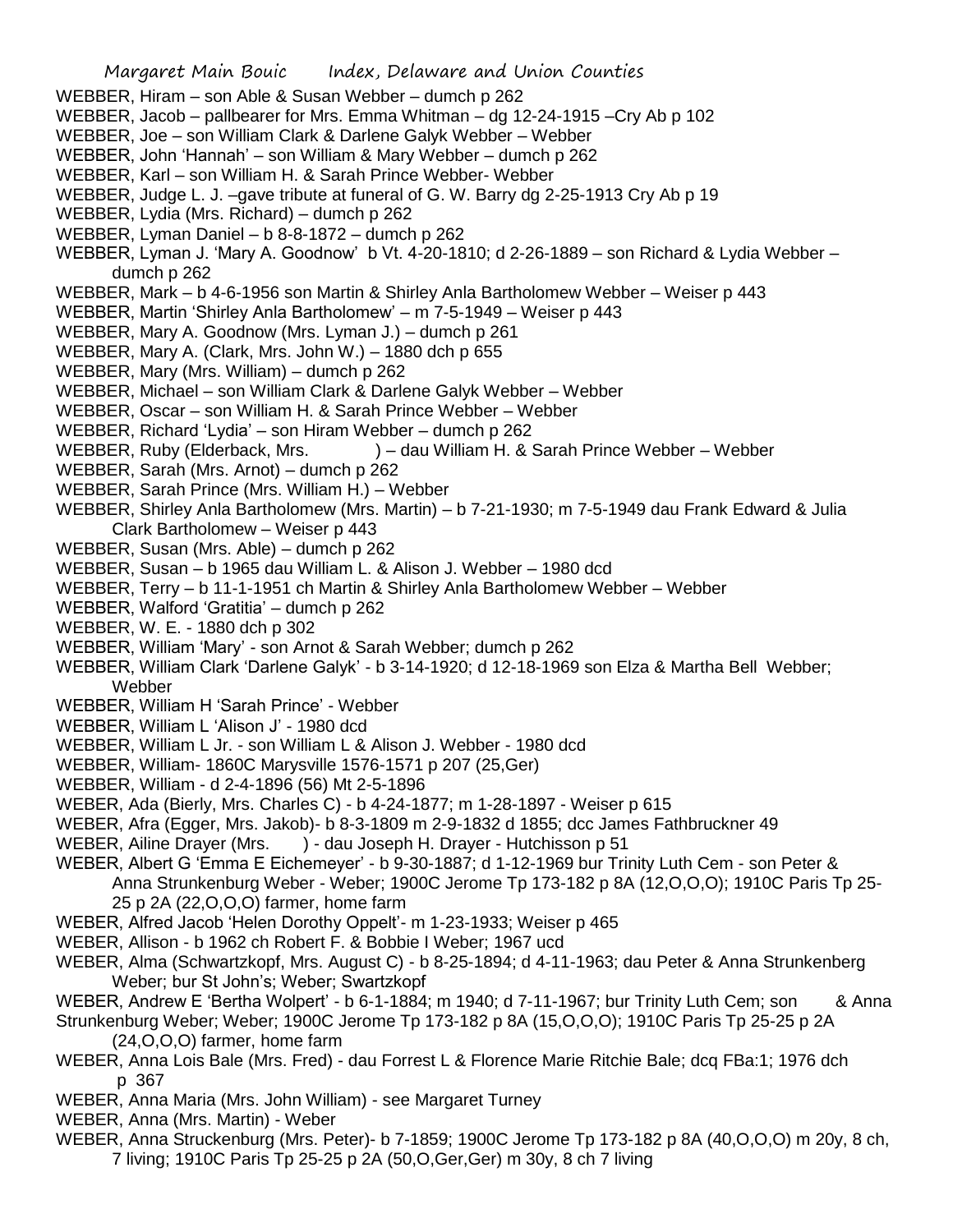- WEBER, Anthony son Leon P & Susan Weber 1979 ucd
- WEBER, Archie 'Clara' 1973, 1975, 1979, 1981, 1983 ucd
- WEBER, Benton b 1962 son Edward W & Rose M Weber 1971, 1973 ucd
- WEBER, Bertha Wolpert (Mrs. Andrew E) m 1940; Weber
- WEBER, Betty E M dau Francis & Lois Wood Weber; Weber; 1980 dcd
- WEBER, Beverly b 1965 ch Edward W. & Rose M. Weber; 1971, 1973 ucd; unec VI p 33, #179, research Jolly, Cook, Hamilton
- WEBER, Billy Marysville p 60
- WEBER, Bobbie L (Mrs Robert R) 1967 ucd
- WEBER, C.- while helping cut a tree, Christian Mecktley was killed- delge IX 1993 p 28
- WEBER, Carl 'Lean' Weber
- WEBER, Caroline E.- d 6-19-1895, Deaths, Un Co Probate
- WEBER, Caroline Julia (Weiser, Mrs. George Wilson) m 7-21-1932; Weiser p 506
- WEBER, Catharine Delp (Mrs. William) ucm 3707; m 3-28-1865
- WEBER, Catharine 1973 ucd
- WEBER, Catharine Hope (Mrs. Walter C) Weber
- WEBER, Catherine- b 1-1846; 1900C Marysville 3rd ward 43-46 p A2 (54,O,Ger,Ger) 9 ch, 3 living; 1910C Marysville 57-52 (64,O,Ger,Ger) wid, 9 ch, 2 living
- WEBER, Catherine- dau William & Elizabeth C. Weber- 1880C Marysville 320-353 p 23 (4,O,Ger,O)
- WEBER, Charles- 1870C Marysville Paris Tp 125-123 p 14 (11,O) lived with William & Katy
- WEBER, Charles H.- b 3-1881 son Peter & Anna Struckenberg Weber- 1900C Jerome Tp 173-182 p 8A  $(19,0,0,0)$
- WEBER, Charlotte E.- b 7-1886 dau Catherine Weber- 1900C Marysville 3rd ward 43-46 p A2 (13,O,Ger,O)
- WEBER, Christian W 1883 uch IV p 457
- WEBER, Christopher b 1968 son Henry & Deanna Weber 1969 dcd
- WEBER, Clara (Brauh, Mrs. Charles) dau William & Katherine Doelph Weber; 1915 uch p 601; 1870C Marysville Paris Tp 123-123 p 14 (3,0)
- WEBER, Clara (Doellinger, Mrs. Jartin) b 9-21-1891; m 1912; d 12-21-1965; bur St John's; dau Peter & Anna Strunkenberg Weber; Weber, Doellinger; 1900C Jerome Tp 172-182 p 8A (8,O,O,O); 1910C Paris Tp 25-25 p 2A (18,O,O,O)
- WEBER, Clara (Mrs. Archie) 1973, 1981, 1983 ucd
- WEBER, Clara- dau William & Elizabeth c. Weber- 1880C Marysville 320-353 p 23 (13,O,Ger,O)
- WEBER, Cliff 1973 ucd
- WEBER, Clyde b 1964; son Edward W & Rose M Weber 1971, 1973 ucd
- WEBER, Conneth son George J Weber; Weber
- WEBER, Courtney Elizabeth (L2-1980); dau Everett P Jr & Patricia Weber; Weber
- WEBER, Cynthia b 1963 dau Henry & Deanna Weber 1969 dcd
- WEBER, David 'Dianna' 1981, 1983 ucd
- WEBER, Deanna (Mrs. Henry) 1969 dcd, 1983 ucd
- WEBER, Dianna (Mrs. David) 1981 ucd
- WEBER, Don 'Doris Cochran' Weber
- WEBER, Donald J 'Jeanne M Elliott' b 6-27-1917; m 1944; d 10-29-1978; bur Claibourne; son Walter C. & Catharine Hope Weber; 1949, 1967, 1971, 1973 ucd
- WEBER, Doris Cochran (Mrs. don) d 4-14-1981 (84); bur Oak Grove; Weber
- WEBER, Edna Mae Mullen (Mrs. George J) b 7-10-1900; m 1918; d 7-12-1962; bur Oller Cem; dau Will & Mattie Wooley Mullen Weber; 1959 ucd
- WEBER, Edward W 'Rose M' 1970, 1973 ucd
- WEBER, Edward grandson Flora Ann Weber; Weber
- WEBER, Eileen Elnora Rager (Mrs William Woodrow) b 1-6-1921; m 12-15-1941; dau Bryan Whittier & Gladys Opal Weiser Rager; Weiser p 650
- WEBER, Elise b 1960; dau William E & Eunice H Weber 1971 dcd
- WEBER, Elizabeth C. (Mrs. William)- 1880C Marysville 320-353 p 23 (34,O,Ger,Ger)
- WEBER, Elizabeth dau William & Katy Weber; 1870C Marysville, Paris Tp 123-123 p 14 (7/12, 0) b. Nov
- WEBER, Elizabeth Williams (Mrs. William) d 11-12-1982 (55) cremated, bur Cin; Weber
- WEBER, Elizabeth (Postle, Mrs ) sister John J Weber; Weber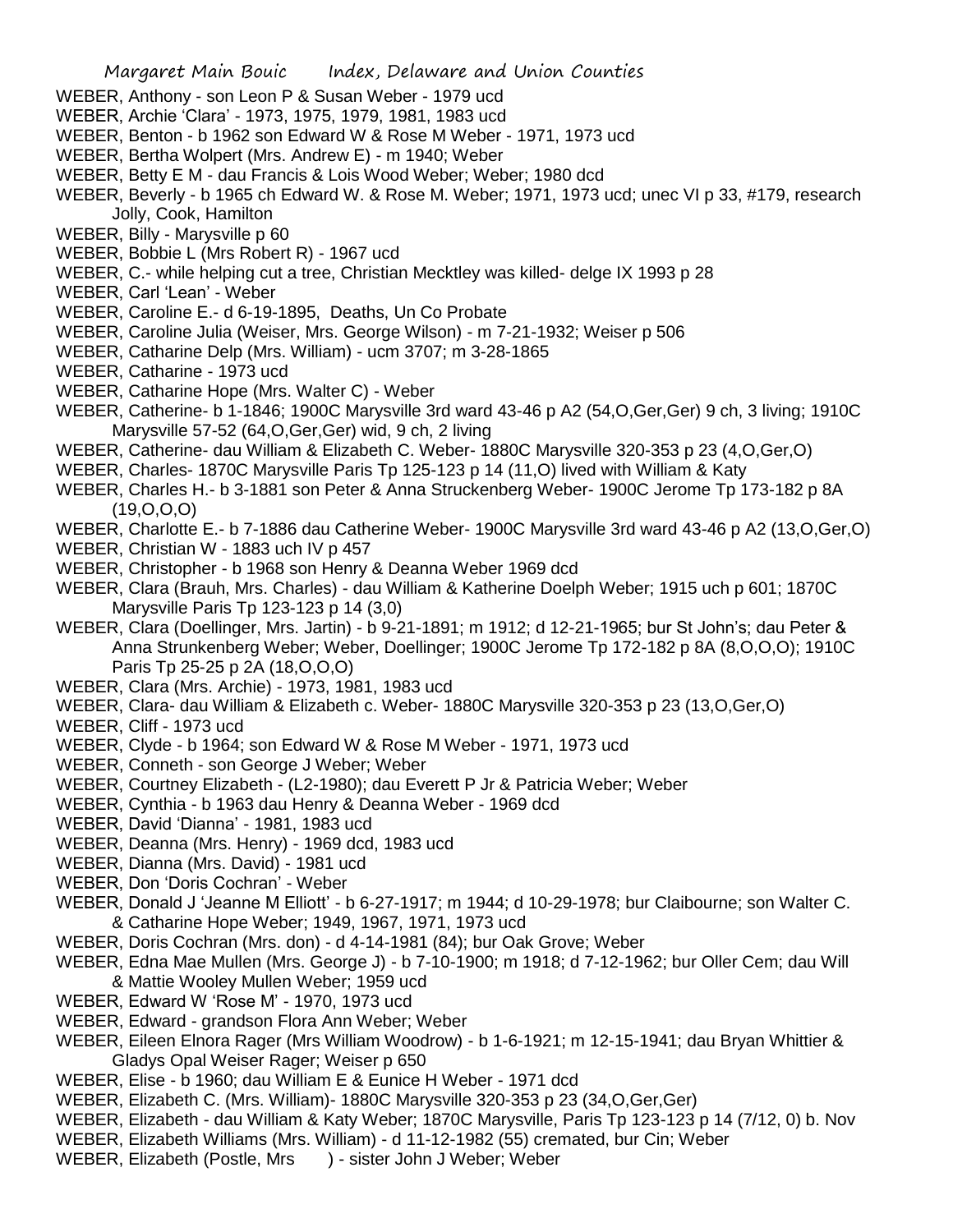WEBER, Ella Davis (Mrs. John J) - dau Harmon & Harriet Dickerman Davis - dcq EDW:1 WEBER, Ella (Powers, Mrs. Montford) - dau William & Katherine Delph Weber; 1915 uch p 601 WEBER, Elmer- b 8-1894 son Peter & Anna Stnkenberg Weber- 1900C Jerome Tp 173-182 8A (5,O,O,O) WEBER, Emma - 1971 dcd WEBER, Emma - (Campbell, Mrs ) - sister John J Weber; Weber WEBER, Eugene - Weber WEBER, Eunice H (Mrs. William E) - 1971 dcd WEBER, Everett P Jr (33-1980) 'Patricia' - Weber WEBER, Fannie (Heimlich, Mrs. Richard) - dau Joseph H & Muriel Elizabeth Weber; Weber WEBER, Flora Ann (Mrs. Wesley A) - d 8-6-1967 (85); bur Cheshire Cem; Weber WEBER, Francis Walter 'Lois Wood' - d 5-15-1969 (68); bur Oak Grove; son Mrs. Margaret Weber; Weber WEBER, Frederick - brother Francis Walter Weber; Weber WEBER, Fred 'Anna Lois Bale' dcq Forrest Bale 1 WEBER, Fritz, Minnlli Banquet- delge 2004 p 36 WEBER, George J 'Edna Mae Mullen' 'Opal' - d 3-2-1965 (69) bur Oller Cem; 1959 ucd WEBER, \_\_\_\_\_, (Willison, Mrs. Earl) - dau George J & Edna Mae Mullen Weber; Weber WEBER, \_\_\_\_\_, (Wilson, Mrs. John) - dau George J & Edna Mae Mullen Weber; Weber WEBER, \_\_\_\_\_, (Harrington, Mrs. Leon) - dau George J & Edna Mae Mullen Weber; Weber WEBER, \_\_\_\_\_, (Daum, Mrs. Robert) - dau George J & Edna Mae Mullen Weber; Weber WEBER, Gerald M - son George J & Edna Mae Mullen Weber; Weber; 1971 dcd WEBER, Dr. Gustav C. E - d 'Friday', pneumonia (57), b Ky dg 4-16-1912 Cry Ab p 116; 1908 dch p 226 WEBER, Helen Dorothy Oppelt (Mrs. Alfred Jacob) - b 7-29-1910; m 1-23-1933; Weiser p 463 WEBER, Henry P 'Anna' - b 3-25-1883; d 6-23-1962; son Peter & Anna Strunkenburg Weber; Weber; 1900C Jerome Tp 173-182 p 8A (17,O,O,O) WEBER, Henry 'Deanna' - 1969 dcd WEBER, Herbert - son Walter C & Catherine Hope Weber; Weber WEBER, Rev H. H. - Pabst 2 p 104 WEBER, Jacob W.- son William M. & Elizabeth C. Weber- 1880C Marysville 320-353 p 23 (2,O,Ger,O) WEBER, James K P 'Caledonia' - d 'Saturday' (40), supt Caledonia schools at one time, from Marion Star dg 1-23-1891 Cry Ab p 44 WEBER, James M 'Roxanna' - 1980 dcd WEBER, Jane (Rittman, Mrs. F. R.) - dau Don & Doris Cochran Weber; Weber WEBER, Jimmy - b 1971; osn James M & Roxanna Weber - 1980 dcd WEBER, Jeanne M Elliott (Mrs. Donald) - m 1944, 1949, 1967, 1971, 1973, 1975, 1979 ucd; Weber WEBER, Jennifer - b 1964; dau Robert F & Bobbie I Weber - 1967 ucd WEBER, Jennifer - b 1964 dau Henry & Deanna Weber - 1969 dcd WEBER, John uccp p 30 NAT - JB3 p 263 WEBER, John - son David & Dianna Weber - 1981, 1983 ucd WEBER, John J 'Ella Davis' - d 5-15-1962 (82); bur Galena; dcq EDW:1; Weber WEBER, John William 'Anna Marie' - see Margaret Turner WEBER, Joseph H 'Muriel Elizabeth' - d 8-24-1975; bur Chesterville; Weber WEBER, Judith Lorene Killion #91- dau Harold Leslie & Bertha Matilda Bruner Killion , ped unec VI p 64 WEBER, Julia Ann Blymer (Mrs. Philip B) - m 11-10-1857 dcm WEBER, Karl Dean - son Fred & Anna Lois Dale Weber - dcq Forrest Bale:1 WEBER, Katherine Dolph (Mrs. William) - 1915 uch p 601 WEBER, K. C. - (5-1980) dau Everett P Jr & Patricia Weber - Weber WEBER, Kathryn (Cornell, Mrs. ) - sister John J. Weber - Weber WEBER, Katy (Mrs. William) - 1870C Marysville, Paris Tp 123-123 p 14 (24, 0) WEBER, Kenneth D - son John J Weber; Weber WEBER, Kevin - b 1969; son Edward W & Rose M Weber; 1971, 1973 ucd WEBER, Lauramae (Cutler, Mrs. Frank A) - dau Joseph H. o. & Muriel E. Weber; Weber WEBER, Leah (Mrs. Carl) - d 6-17-1965 (67) mother of Mrs. Paul Fox; Weber WEBER, Leon P 'Susan' - 1979 ucd WEBER, Leroy - son Albert G & Emma Eickemeyer Weber; Weber WEBER, Lily (Shaw, Mrs. ) - sister John J Weber; Weber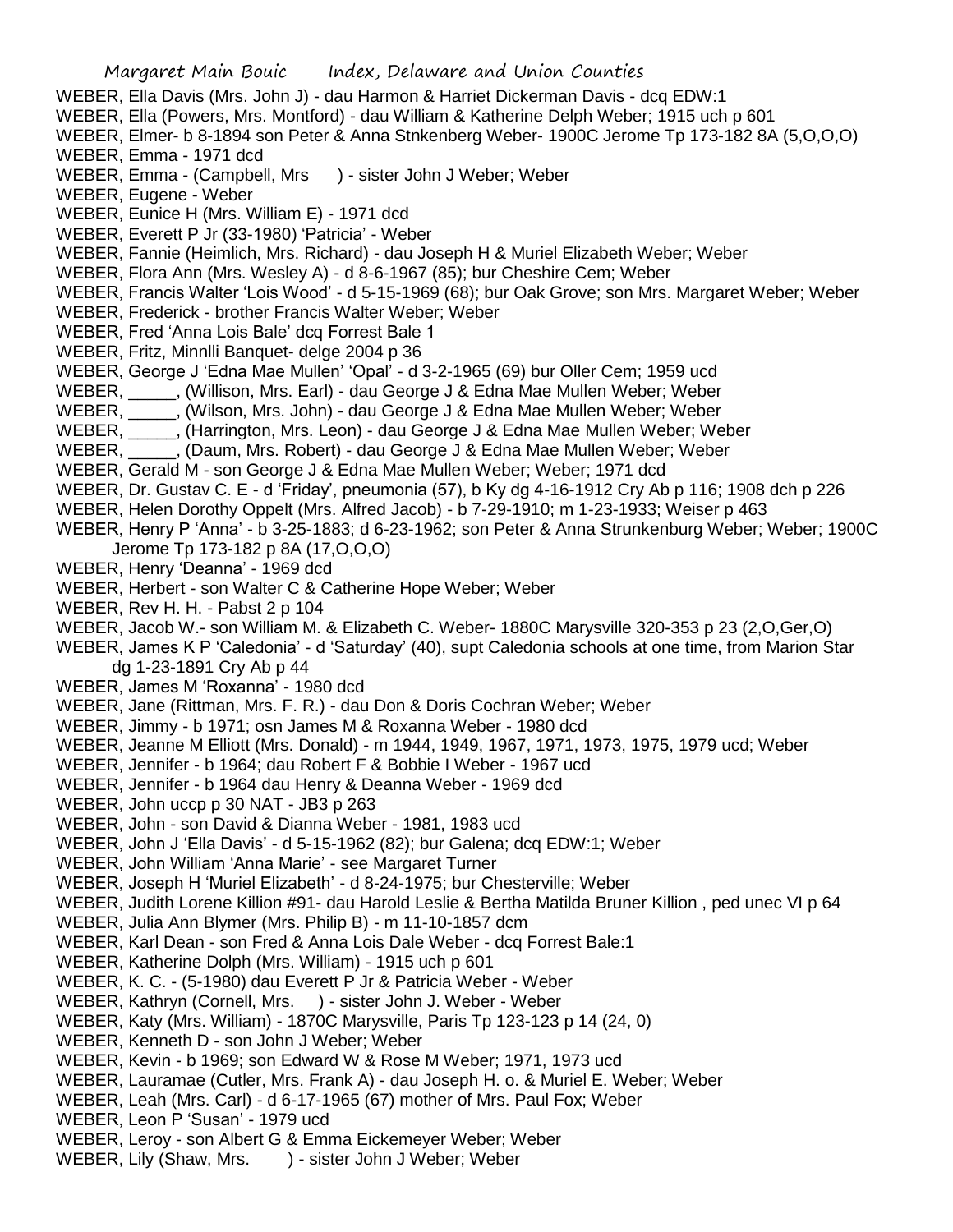- WEBER, Linda Lou b 9-1-1942; dau William Woodrow & Eileen Elnora Rager Weber; Weiser p 650
- WEBER, Lizzie 2nd dau William Weber; d 7-1876 (7 yrs); mt 7-12-1876 mt3 ; 27
- WEBER, Lois E Wood (Mrs. Francis Walter) d 6-16-1965 (61) bur Oak Grove; sister of Kenneth Wood; Weber
- WEBER, Loyonna b 1958; ch William E & Eunice H Weber; 1971 dcd
- WEBER, Marcella Kay dau Donald J & Jeanne M Elliott Weber; 1949 ucd
- WEBER, Marcy (Mackey, Mrs. C. L.) dau Donald J & Jeanne M Elliott Weber; Weber
- WEBER, Margaret E (Mrs. ) d 10-26-1964; bur St Mary's; Weber
- WEBER, Margaret E (Mrs. Walter J) b 3-1873; 1900C Marysville 4th ward 258-266, (27,0,Ireland, Ireland); no children
- WEBER, Margaret (Wilcox, Mrs. Rev John) 1915 uch p 1060
- WEBER, Margaret (Turner, Mrs. Joseph) b 6-20-1793 d 1860 ; dau John William & Anna Maria Weber, 1880 dch p 736; Bouic Cem - Turney 2,3; Powell p 247; Hutchisson p 51, 52;
- WEBER, Maria (Schoneberger, Mrs. William) 1915 uch p 616
- WEBER, Mark son David & Dianna Weber; 1981 ucd
- WEBER, Martha Elizabeth (Eppley, Mrs David Roy) b 5-19-1920; m 5-17-1942; Weiser p 474
- WEBER, Martin 'Anna' Weber
- WEBER, Mary E Morehouse (Mrs. Samuel C) m 7-19-1860 dcm
- WEBER, Mary b 1973 dau James M & Roxanna Weber; 1980 dcd
- WEBER, Mary b 1966 dau Edward W & Rose M Weber; 1971, 1973 ucd
- WEBER, Mary Movus (Mrs. ) dau Dr. John Tingley Lincald Movus; dg 12-8-1916 Cry Ab p 112
- WEBER, Matilda (Zacharias, Mrs. Henry) b 10-1898 dau Peter & Anna Strunkenburg Weber; Weber; 1900C
- Jerome Tp 173-182 p 8A (1,O,O,O); 1910C Paris Tp 25-25 p 2A (11,O,O,O)
- WEBER, Matthew Eric b 8-24-1981; son Michael Weber; Weber
- WEBER, Matthew Thomas b 7-9-1979; son Ned Weber; Weber
- WEBER, Michael son Eugene Weber; Weber
- WEBER, Michael b 1960; son Edward W & Rose M Weber; 1971, 1973 ucd
- WEBER, Michael- d 1-15-1897 (7days) Paulding Co- son John Weber- dceaths
- WEBER, Minnie (Moss, Mrs. ) sister of John J. Weber; Weber
- WEBER, Muriel (Clark, Mrs. Roy E) dau Joseph H. O. & Muriel Elizabeth Weber; Weber
- WEBER, Muriel Elizabeth (Mrs. Joseph H. O) d 8-17-1972; bur Chesterville; Weber
- WEBER, Ned Weber
- WEBER, Norma (Hollingshead, Mrs.) dau Albert G & Emma Eichemeyer Weber; Weber
- WEBER, Norma Jean (Fulmer, Mrs. Willis C) m 6-29-1949; Weber
- WEBER, Patricia (Mrs. Everett P Jr) Weber
- WEBER, Patricia A 1959 ucd
- WEBER, Peter- stable burned Sept. 22, 1880 Madison Col Democrat- unec XIV p 53
- WEBER, Peter 'Anna Strunkenburg' b 6-1855 Weber ; 1900C Jerome Tp 173-182 p 8A (44,O,O,O) m 20y; 1910C Paris Tp 25-25 p 2A (54,O,Ger,Ger) m 30y
- WEBER, Philip 'Twila Mayer' m 8-11-1979 son Martin & Anna Weber; Weber
- WEBER, Philip B 'Julia Ann Blymer' m 11-10-1857 dcm
- WEBER, Phillip G b 1834; d 1887; Oak Grove Cem; Powell p 443
- WEBER, Renee b 1962 ch William E & Eunice H. Weber 1971 dcd
- WEBER, Rhett (14-1980) son Everett P Jr & Patricia Weber; Weber
- WEBER, Richard Alfred b 7-23-1935 son Alfred Jacob & Helen Dorothy Oppelt Weber; Weiser p 463
- WEBER, Robert b 1958; son Edward & Rose M Weber; 1971, 1973 ucd
- WEBER, Robert b 1967 son Robert F & Robbie I Weber; 1967 ucd
- WEBER, Robert grandson of Flora Ann Weber; Weber
- WEBER, Robert F 'Bobbie L' 1959, 1967 ucd
- WEBER, Robert L 'Ruby P' 1969, 1971, 1980 dcd;
- WEBER, Rose M. (Mrs. Edward W) 1971, 1973 ucd
- WEBER, Roxana (Mrs. James M) 1980 dcd
- WEBER, Ruby P (Mrs. Robert L) 1969, 1971, 1980 dcd
- WEBER, Ruth b 1969; dau James M & Roxana Weber; 1980 dcd
- WEBER, Samuel C 'Mary E Morehouse' m 7-19-1860 dcm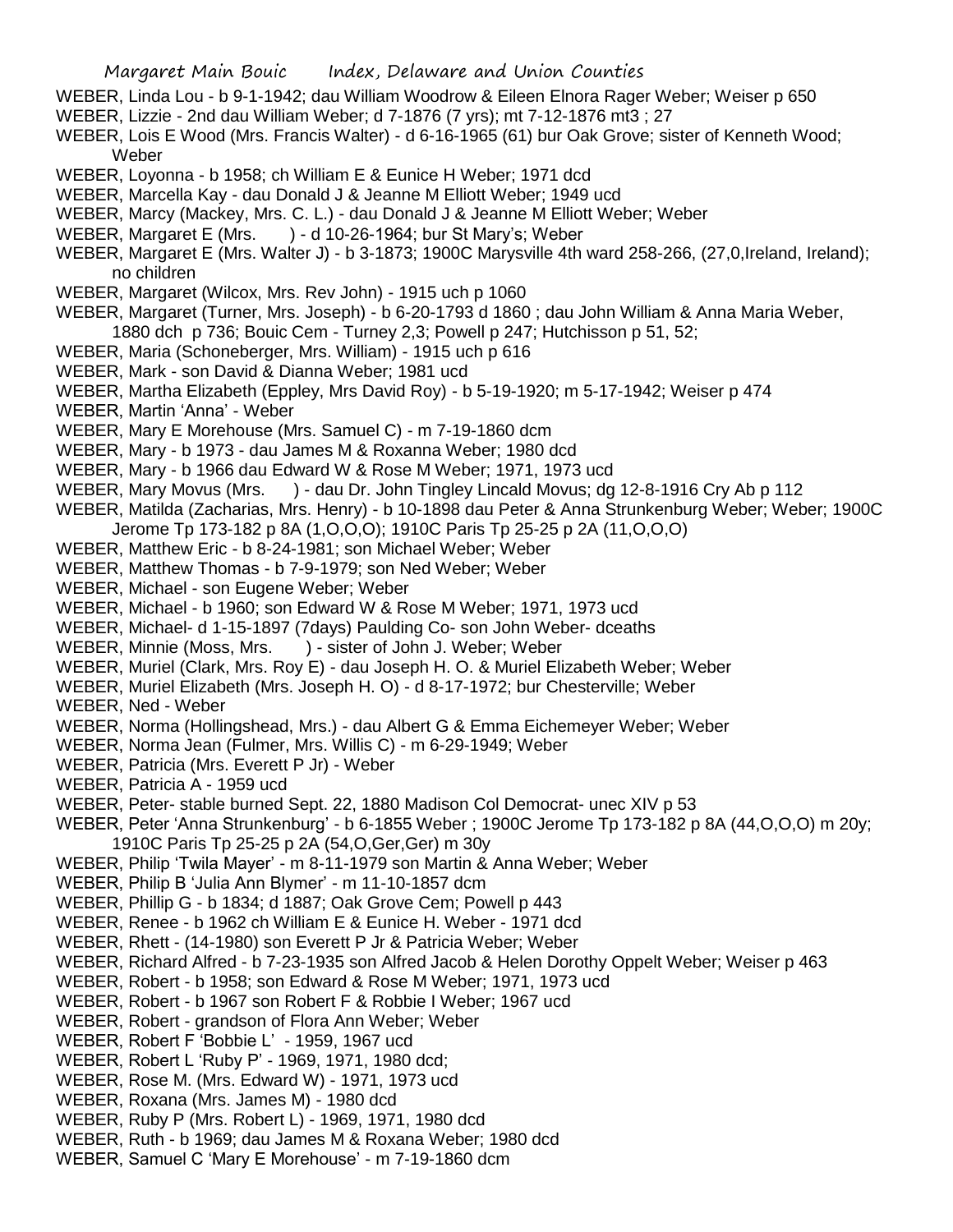- WEBER, Stephen W 1980 dcd
- WEBER, Steven b 1982; son David & Deanna Weber; 1983 ucd
- WEBER, Susan (Mrs. Leon P) 1979 ucd
- WEBER, Twila Mayer (Mrs. Philip) m 8-11-1979 dau Willard & Esther Mayer Weber; Weber
- WEBER, Verlene Vaughn (Mrs. ) query Josiah Sherman, Polly Brown, delge XIV p38; 1993 IX p 65
- WEBER, Vickie b 1957; dau Edward W & Rose M Wever; 1971, 1973 ucd
- WEBER, Walter pallbearer for John Jackson; dg 6-1-1915 Cry Ab p 55
- WEBER, Walter d 'Monday' bur St Mary's Cem, dg 1-4-1916 Cry Ab p1; 1-7-1916 Cry Ab p 4
- WEBER, \_\_\_\_\_ Kaley (Mrs. Walter) sister Richard, Ann, Ember Kaley; dg 8-31-1900 Cry Ab p 33
- WEBER, Kealey (Mrs. Walter) dau John Kealey Sr, dg 2-27-1900 Cry Ab p 9
- WEBER, Walter C 'Catherine Hope'- Weber
- WEBER, Walter J 'Margaret E' b 2-1878; 1900C Marysville 4th Ward 258-266 p B10 (22,0,Germany, Germany), clothing salesman
- WEBER, Walter J son William & Katherin Doelph; Weber; 1915 uch p 328, 601
- WEBER, William mt 3 p 27
- WEBER. William A.- Un Co Probate Deaths- Vol I p 44 (1867-1878)
- WEBER, William 'Elizabeth Williams' Weber
- WEBER, William 'Katy' 1870C Marysville Pane Tp 128-123 p 14 (29,Prussian), grocer
- WEBER, William 'Katherine Doelph' 1915 uch p 601; 1883 uch IV p 458
- WEBER, William E 'Eunice H' 1971 dcd
- WEBER, William F son Francis & Lois Wood Weber; Weber; 1983 ucd
- WEBER, William M. 'Elizabeth C.'- 1880C Marysville 320-353 p 23 (34,O,Ger,Ger)
- WEBER, William Woodrow 'Eileen Elnora Rager' b 5-18-1918; m 12-15-1941; W p 650
- WEBLE, David Weble
- WEBLE, Rebecca- d 9-26-1878 (10y) Scioto Tp- dcdeaths
- WEBLE, Rox Anne dau David Weble; Weble
- WEBLEY, Cecil 'Donna Bossa' m 3-11-1955; Maugans Anc p 90
- WEBLEY, Donna Bossa (Mrs. Cecil) m 3-11-1955; dau Donald H & Margaret Shuster Bossa; Maugans Anc p 90
- WEBLEY, John Freshwater p 11, 14
- WEBLEY, Richard Freshwater p 16
- WEBNER, Frank E 1980 dcd
- WEBSTEAD, Elizabeth (Bill, Mrs. Samuel) McKitrick p 137
- WEBSTER, Rev. \_\_\_\_\_ 1883 uch V p 396
- WEBSTER, \_\_\_\_\_ (Rutherford, Mrs. Gorman)- dau William & Aurilla Webster; dg 3-16-1915 Cry Ab p 28
- WEBSTER, \_\_\_\_\_ (Sperrow, Mrs. Edward)
- WEBSTER, Mr. Pabst 8 p 73
- WEBSTER. History, Library- delge 2004 p 24
- WEBSTER, A 1883 uch IV p 501
- WEBSTER, Ada (Laird, Mrs. ) dau Cather C & Nellie Hall Webster; Webster; 1959 ucd
- WEBSTER, Adelia dau Rev Ebenezer T & Sarah S. Webster 1870C Claibourne Tp 83-81 (28,0)
- WEBSTER, Adeline E b 8-10-1837, d 9-5-1857, dau Joseph Perry & Mary Shaffer Webster; W Webster p 230.45
- WEBSTER, Adeline E. (Oller, Mrs. George W.)- b 5-24-1838 m 8-16-1860 d 8-6-1920 dau William & Sarah Holden Webster - W Webster p 10; 1850C Concord Tp 2121 p 126 (12,O); dcw Bk 4 p 39(5)
- WEBSTER, Alex Nash p 62
- WEBSTER, Alice Warren Pryke (Mrs. Lewis Peter) W Webster .115 p 14, 74
- WEBSTER, Allie (Langstaff, Mrs. William A) b 1859; d 5-1912; Maugans Anc p 217
- WEBSTER, Annie A (Langstaff, Mrs. William A) lic 11-5-1873 ucm 5371
- WEBSTER, Alva dau L. C. & Angaline Webster 1880C Richwood 319-336 p B 305 (13,0,0,0)
- WEBSTER, Alvira dau Lester & Mercy Dee Webster 1870C union Tp 168-167 (13,0)
- WEBSTER, Angeline (Mrs. L C) 1880C Richwood 319-336 p B305 (45,0,0,0)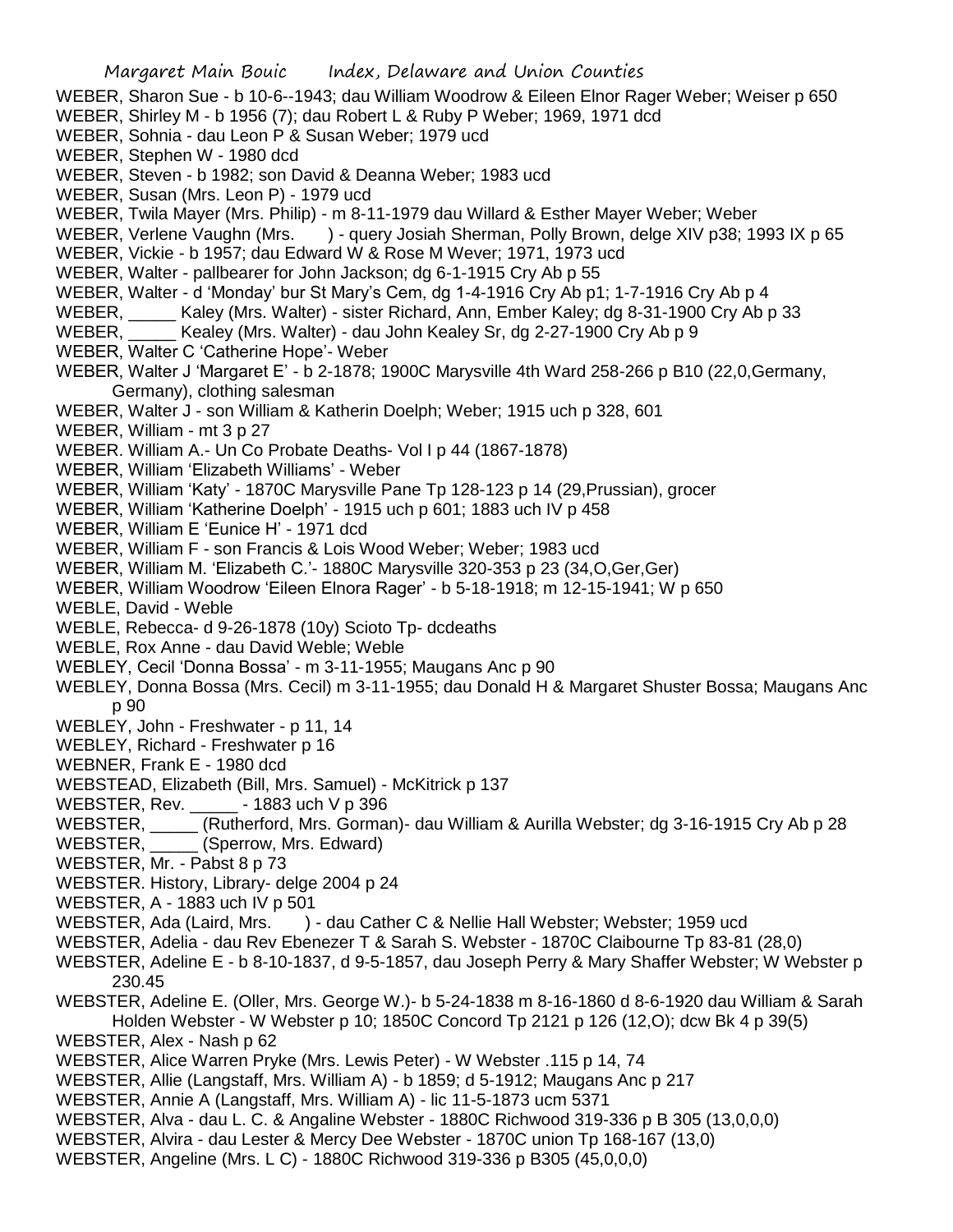- WEBSTER, Ann S Packer (Mrs. Calvary M) m 6-8-1853 dcm
- WEBSTER, Anna- d 3-3-1894 Deaths, Un Co Probate Vol 3
- WEBSTER, Annie A dau Lester & Mercy Dee Webster; 1860C Union Tp 576-580 p 81 (3,0)
- WEBSTER, Annie A (Langstaff, Mrs. William A) lic 11-5-1873 ucm 5371 (see also Allie)
- WEBSTER, Ariel 'Mary' 1850C Liberty Tp Union Co 865-882 p 130 (30,0)
- WEBSTER, Avery (15-1831) ran away dcga p 55 Ohio State Gazette
- WEBSTER, Asiah 1860C York Tp 1214-1224 p 163 (39,0)
- WEBSTER, Barry 'Elvira' b 3-21-1964; son Delbert L & Marcena Snyder Webster 1969, 1974, 1980 dcd; .63523 W Webster p 380
- WEBSTER, Barton A 'Mary E Burroughs' m 5-28-1851 dcm
- WEBSTER, Benjamin Harrison 'Edna Anna Lauer' b 2-28-1889 Delaware; d 3-20-1939 Illinois; son George Perry & Melissa Eugenia Zimmerman Webster; W Webster.11A p 14
- WEBSTER, Bernice dau William Jr & Iva Freese Webster; 1908 dch p 772
- WEBSTER, Bertha (Tom, Mrs. Fred Agon) m 1915; Freshwater p 102
- WEBSTER, Bessie H. b 6-1893 dau Cheley & Marian Webster- 1900C York Tp 156-156 p 7B (6,O,O,O)
- WEBSTER, Betty Jane (Studer, Mrs. John Frances) b 5-7-1923, dau Oliver Perry & Emma Ethel Snedeker Webster; W Webster .116 6 p 89, 90
- WEBSTER, Betty Joe gr ch of Fred & Mary Webster; 1949 ucd
- WEBSTER, Beulah Brubaker (Mrs. David) b 1898; d 5-22-1981; Webster
- WEBSTER, Brad William b 12-19-1954; son James Byron & Joan Elizabeth Jackson Webster;
- 1961 dcd (6); 1969, 1971, 1980 dcd; W Webster .63A1 p 386
- WEBSTER, C. M. 1850C Delaware Town 1014 p 80 (18,0)
- WEBSTER, C. R. 'Mila Fowler' 1880 dch p 696
- WEBSTER, C. W. 'Libbie Smith' son C. R. & Mila Fowler Webster 1880 dch p 696; hadc p 85, 86
- WEBSTER, Calvary M 'Ann S. Packer' m 6-8-1853 dcm
- WEBSTER, Carmene (Harvey, Mrs. Raymond Homer) m 9-16-1939; Graham (127242) (1325321)
- WEBSTER, Caroline Le Roy (Mrs. Hon. Daniel) m 12-1829; dau Herman Le Roy; dcga p 48 Del Pat & Frank. Chronicle
- WEBSTER, Caroline V dau Isaiah & Maria M. Webster; 1860C Union Tp 580-584 p 81 (1,0)
- WEBSTER, C. H. son Joseph Perry & Mary Shafer Webster; dg 1-18-1898 Cry Ab p 140
- WEBSTER, —Slough (Mrs. C. H.) sister John W Slough; dg 4-25-1902 Cry Ab p 135
- WEBSTER, Chancy Hezekiah 'Mary Elizabeth Hutchison' b 12-25-1852; m 12-25-1897; d 1-22-1943; son Joseph Perry & Mary Shaffer Webster; W Webster p .43, p 229, 247
- WEBSTER, Charles Pabst 1 p 9
- WEBSTER, Charles son Lester & Mercy Dun Webster; 1870C Union Tp 168-167 (8,0)
- WEBSTER, Charles 1880C Union Tp 73 p 13 (23,0,0,0)
- WEBSTER, Charles son Mila Fowler Webster; dg 4-8-1890 Cry Ab p 12
- WEBSTER, Charles H 1883 uch IV p 518
- WEBSTER, Charles H son Isaiah & Maria M Webster; 1860C Union Tp 580-584 p 81 (3,0); 1880C Leesburg Tp 12-12 p B175 (18,0,0,0)
- WEBSTER, Charles H 'Emma J Jones' ucm 6896; m 1-16-1881
- WEBSTER, Charles H 'Rachel; Childrens Home Tape p 20
- WEBSTER, Charles M 1860C Claibourne Tp 840 p 111 (22,0)
- WEBSTER, Charles P 'Lucy Powers' Powers Pat p 177, 178, 159
- WEBSTER, Charles Roy- b NY d 2-4-1885 (78-8-9) Berkshire Tp, dcdeaths
- WEBSTER, Charles Wesley 'Elizabeth Hannah Smith'- (30-1875)- dcbirths Katherine Elkins
- WEBSTER, Charles W 'Harriet E Slough' m 8-29-1864 dcm; 1908 dch p 102, 408, IV p 519
- WEBSTER, Charles W d 1-15-1918, bur Sunbury Cem; Del Co auditor; Co F 121st OVI; dg 1-25-1918 Cry Ab p 10
- WEBSTER, \_\_\_\_\_\_ (Armstrong, Mrs. Bert) dau Charles W Webster; dg 1-18-1918 Cry Ab p 7
- WEBSTER, (Elkins, Mrs. A. F.) dau Charles W Webster; dg 1-18-1918 Cry Ab p 7
- WEBSTER, Charlotte Staley (Mrs. Elwin) dau Frank Vincent & Ida Jones Staley; dcq CSW:1; 1961, 1969, 1971 dcd
- WEBSTER, Cheever L son James H Webster; 1870C Taylor Tp 129-121 p 15 (4,0)
- WEBSTER, Cheley 'Marian'- b 2-1862 1900C York Tp 156-156 p 7B (38,O,O,O) m 15y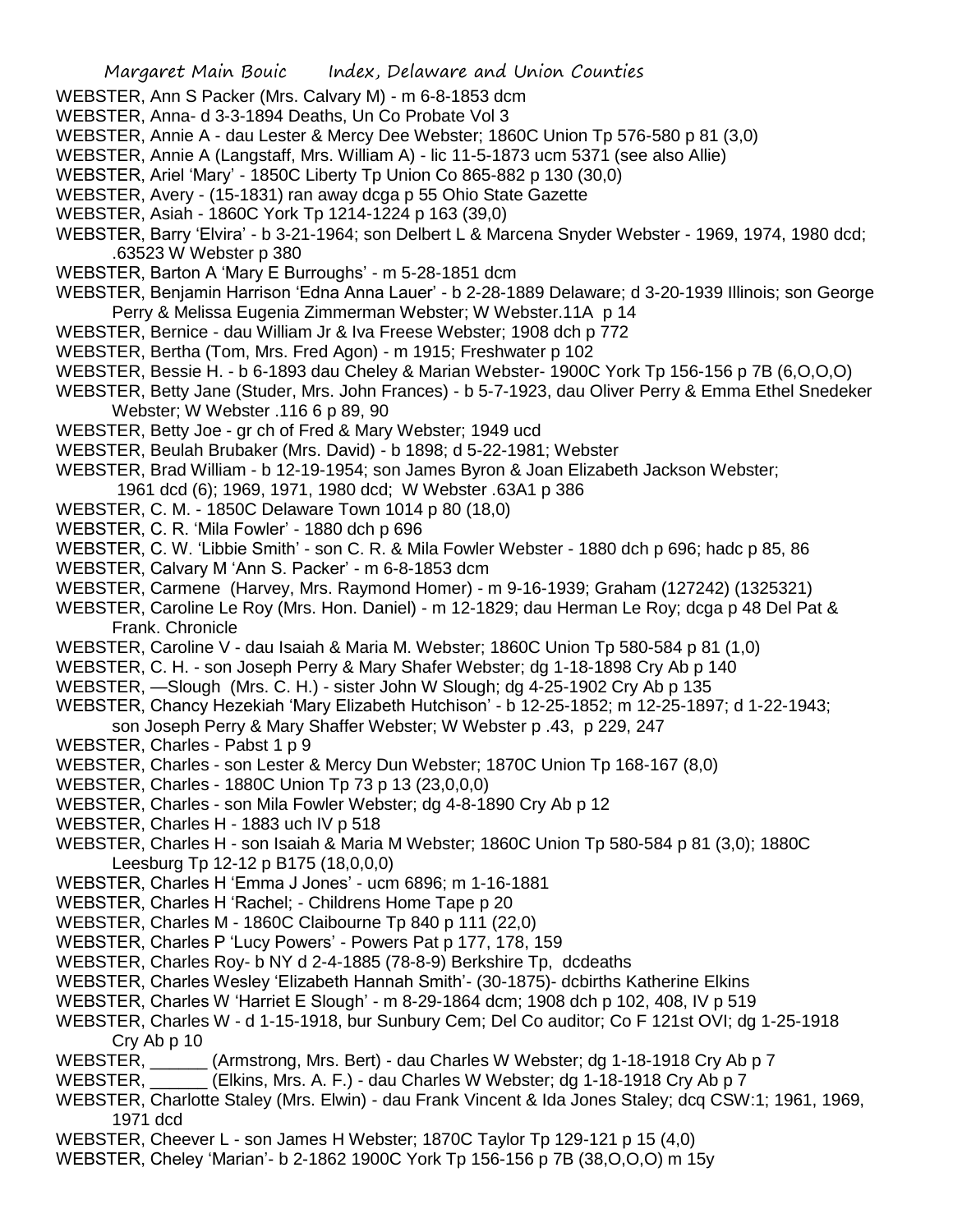WEBSTER, Cheryl Elaine (Wilgus, Mrs. Dale Max) (Stickman, Mrs. Jack Frederick) - m(1)2-10-1963; m(2) 6-7-1975; d 4-4-19??; dau Elwin & Charlotte Staley Webster; dcq CSW:1; 1961 dcd (16)

- WEBSTER, Chloe (Warner, Mrs. Charles) ucm 4156; m 3-7-1867; unec XXIII p 16
- WEBSTER, Chloe Belle (Tossey, Mrs. Kenneth Mac) b 6-4-1939 W Webster .6351 p 379; m 11-25-1959; dau Elwin & Charlotte Staley Webster; dcq CSW:1; Graham (144212); Wells 4,5; Tossey 5,6
- WEBSTER, Rev. C. L.- performed marriage 3236 in 1861, unec XX p 19
- WEBSTER, Clara (McIlvain, Mrs. Alfred W) ucm 6440; m 2-27-1879
- WEBSTER, Clara Bernice (Wardell, Mrs Gerald Bryce) b 6-22-1904; m 4-7-1928; dau William Gorman & Iva Marian Freese Webster; W Webster .631 p 373
- WEBSTER, Clarabel dau William & Corilla Webster 1880C Concord Tp 18
- WEBSTER, Clarissa A dau Asiah Webster; 1860C York Tp 1214-1224 p 163 (15,0)
- WEBSTER, Cloe dau Isaiah & Maria M Webster 1860C Union Tp 580-584 p 81 (13,0)
- WEBSTER, Cloe dau Ariel & Mary Webster 1850C Liberty Tp Un Co 865-882 p 130 (2,0)
- WEBSTER, Clyde 1969, 1971 dcd
- WEBSTER, Clyde Kenneth 'Virginia Anne Farquhar'- b 8-3-1910; son Oliver Perry & Emma Ethel Snedeker Webster; m(1) 11-16-1946, div 1959; W Webster .1163 p 88, 89
- WEBSTER, Col dg 12-10-1913 Cry Ab p 80
- WEBSTER, Corilla also Curilla, (Mrs. William H) b 2-9-1845; d 'Thursday'3-11-1915 (70) dg 3-16-1915 p 26, 28; bur Delaware Mausoleum; dg 3-16-1915 Cry Ab p 31; dg 4-13-1915 Cry Ab p 40; 1880C Concord Tp 18
- WEBSTER, Daisy dau Minnie Clementine Zimmerman Webster dg 9-22-1911 Cry Ab p 64
- WEBSTER, Senator Daniel 'Grace' 'Caroline Le Roy' m 12-1829 dcga p 41; dcga p 48 Delaware Patron & Franklin Chronicle
- WEBSTER, David 'Beulah Brubaker' Webster
- WEBSTER, David C 'Heidi P' 1975 ucd
- WEBSTER, Delbert Lawson 'Marcena Lucille Snyder' 'Margaret Ann Trigg' son Elwin & Charlotte Staley Webster; dcq CSW:1; 1961, 1969, 1971, 1980 dcd; W Webster p 379, 380
- WEBSTER. D. H.- performed marriage 1016, unec VI p 16
- WEBSTER, Don son L. C. & Angaline Webster; 1880C Richwood 319-336 p B305 (20,0,0,0)
- WEBSTER, E. (Mrs ) memorial dg 2-21-1890 Cry Ab p 7
- WEBSTER, E. L. 1860C Claibourne Tp 838-819 p 110 (64, NY)
- WEBSTER, Earnest Allen 'Melissa Eugenia Zimmerman' 'Mary Ellen Statler' b 7-24-1872; d 9-3-1945; son of George Perry Webster; Webster; W Webster .114 p 14
- WEBSTER, Earnest George Perry 'Alice Lorraine Ransdell' b 6-10-1913; m 6-1-1940; d 5-5-1981; son Earnest Allen & Mary Ellen Statler Webster; W Webster .1141 p 72
- WEBSTER, Rev Ebenezer T 'Sarah S'- 1880 dch p 398, 547; 1908 dch p 245, 290; 1869 wsc p 1; wsc Grah p 24, 61; 1915 uch p 219; 1883 uch IV p 575, 532; Pabst 8 p 12; 1870C Claibourne Tp 83-81 (74, NY); performed marriage 2585, unec XVIII p 19, 3112, 3245, 3360 unec XX p 19, 56
- WEBSTER, Eddie J son Rev Peletiah & Elizabeth Webster; 1880C York Tp 55 p6 (15,0,0,Pa); see also possibly Edwin
- WEBSTER, Edgar 1870C Claibourne Tp 83-81 (10,0)
- WEBSTER, Edith Melvina (Huston, Mrs. Sherman Smith)- b 8-31-1866 Del Co; m 9-23-1885 Hyatts; d 3-27- 1942; dau George Perry & Melissa Eugenia Zimmerman; W Webster .111 p 13, 16
- WEBSTER, Edna dau C W Webster & Libbie Smith Webster; 1880 dch p 696
- WEBSTER, Edna (Blair, Mrs. ) dau Charles W. Webster dg 1-18-1918 Cry Ab p 7
- WEBSTER, Edna McKitrick (Mrs. G C) dau Robert James & Mary Elizabeth Parsons McKitrick; McKitrick p 452
- WEBSTER, Edna A Irwin (Mrs. James H) m 9-12-1869 ucm 4598; 1870C Taylor Tp p 129-121 p 15 (34,0)
- WEBSTER, Edward son Oather C & Nellie Hall Webster; Webster
- WEBSTER, Edwin 1870C York Tp 77-76 p 10 (8,0)
- WEBSTER, Eileen (Macklin, Mrs. William Merle) b 12-30-1920; m 4-29-1945; sister Elwin Webster; dau William Gorman & Iva Marian Freese Webster; W Webster p 373, 384 and .63X
- WEBSTER, E.L.- 1860C Claibourne Tp 838-819 p 110 (64,NY)
- WEBSTER, Eleanor Scott Smith (Mrs. ) dau Edward Luther & Mildred Louise Rahm Smith; Weiser p 809
- WEBSTER, Elias W.- b 4-1856 son Elizabeth Webster- 1900C 117-117 p 6A (50, O,O,Pa) wid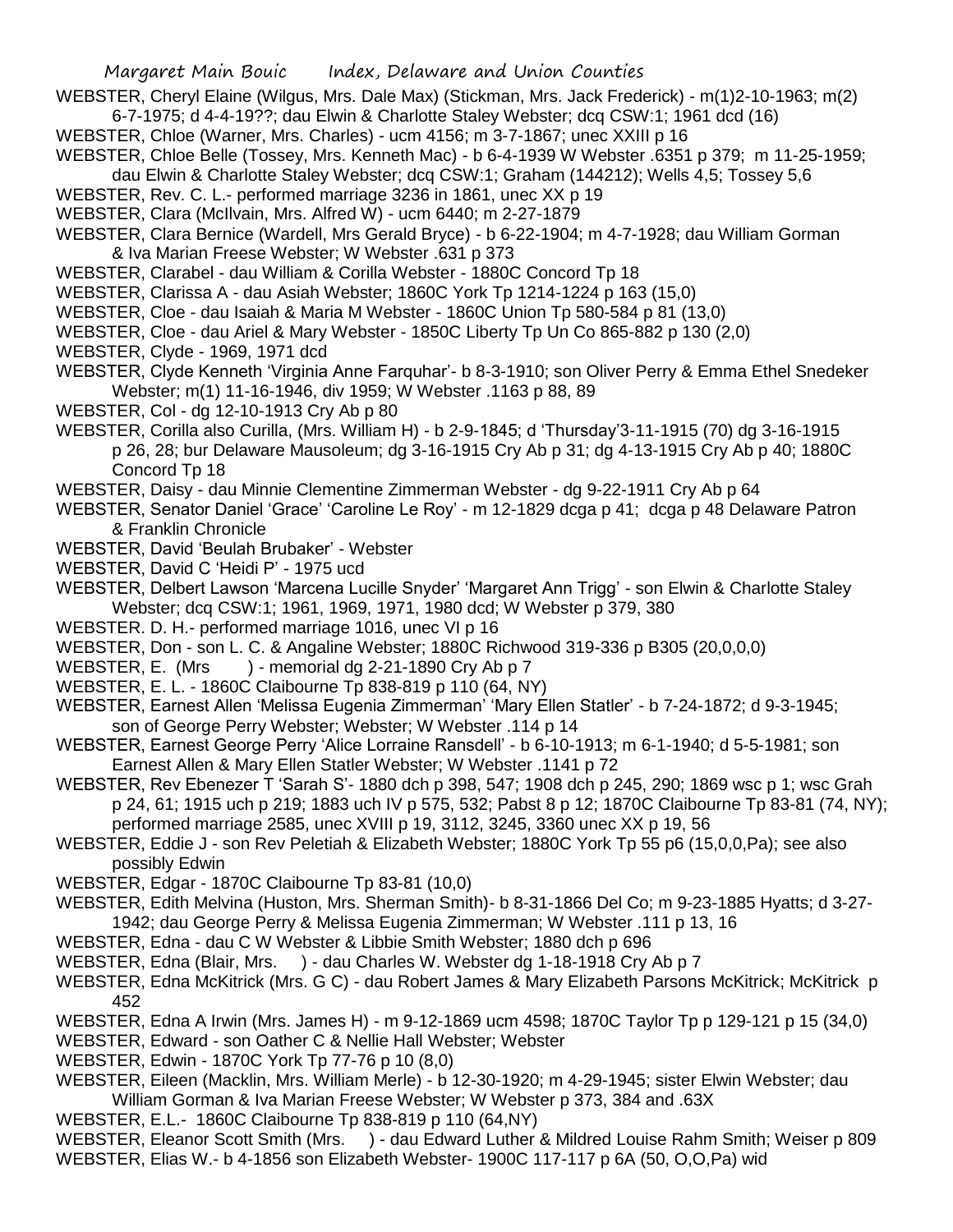- WEBSTER, Eliza (Mrs. Harvey)- 1900C Union Tp 44-48 (58,O,Vt,Pa) m 21y, no ch
- WEBSTER, Elizabeth Pablst 8 p 59
- WEBSTER. Elizabeth Hannah Smith (Mrs. Charles Wesley) (28-1875)- dcbirths Katharine Webster

WEBSTER, Elizabeth- b 12-1825 mother of John L. Webster- 1900 C. York 117-117 p 5B (74, Pa,Pa,Pa) 9 ch, 8 living; 1910C York Village 51-51 p 2B (87,O,O,PA) wid

- WEBSTER, Elizabeth (Mrs. Rev Peletiah) d 2-12-1914 (89y 2m); b Green Co Pa; 1870C York Tp 77-76 p 10 (45,Pa); 1880C York Tp 55 p 6 (55,Pa,Pa,Pa); Oakdale Cem 2638(D1115);
- WEBSTER, Elizabeth 1860C York Tp 1214-1224 p 164 (34,O)
- WEBSTER, Elizabeth Shafer or Shaffer (Mrs. Frebourn) b 4-23-1826 Knox Co, Oh; m 1-20 or 29 -1842 dcm; d 1-22-1890; dg 2-13-1890; 1850C Concord Tp 2120 p 126 (24,NY) dg 2-11-1890 Cry b p 5; W Webster p 11
- WEBSTER, Elmer Pabst 8 p 59
- WEBSTER, Elmer E son Lucius & Sarah A Webster; 1870C York Tp 46-45 p 61 (3,O)
- WEBSTER, Elmer Ellsworth b 2-17-1866; d 10-4-1940 Cal; son Freebourne & Elizabeth Shaffer Webster; W Webster . 17 p 12
- WEBSTER, Elwin Freese 'Charlotte Fern Staley' b 8-27-1909; son Wm Gorman & Iva Marian Freese Webster; W Webster p 373, 379; dcq CSW:1; 1961, 1969, 1971, 1980 dcd
- WEBSTER, Emily dau Lester & Mercy Dee Webster; 1850C Union Tp 1323-1341 p 198 (5,0); 1860C Union Tp 576-580 p 81 (15,0); 1870C Union Tp 168-167 (25,0); 1880C Leesburg Tp 12-12 p A175  $(25,0,0,0)$
- WEBSTER, Emily (Ives, Mrs. Peter) m 9-9-1850; mt 9-18-1850
- WEBSTER, Emily (Mrs. William Jr) d Orange Tp June 1820 (28) dcga p 12 Franklin Chronicle
- WEBSTER, Emily dau Asiah Webster; 1860C York Tp 1214-1224 p 83 (10,O)
- WEBSTER, Emily dau Isaiah and Maria M Webster; 1860CUnion Tp 580-584 p 81 (9,0)
- WEBSTER, Emily J dau Rev Peletiah & Elizabeth Webster; 1870C York Tp 77-76 p 10 (19,0); 1880C York p 55 p 6 (28,0,0,Pa)
- WEBSTER. Emma- d 2-3-1891 Deaths, Un Co Probate Vol 3
- WEBSTER. Emma- will of Josephine Miller- 1st cousin twice removed, delge 2003 p D45
- WEBSTER, Emma Ethel Snedeker (Mrs. Oliver Perry) b 9-22-1886; m 5-20-1905; W Webster (.116) p 88
- WEBSTER, Emma J Jonas (Mrs. Charles H) m 1-16-1881 ucm 6896
- WEBSTER, Enid Lorena (Bent, Mrs. Charles Addison) b 7-31-1911; d 7-15-1989 (77); bur Fairview Memorial; dau of William Gorman & Iva Marian Frees Webster; sister Elwin Webster; Webster; Bent; W Webster .636 p 373, 381
- WEBSTER, Esther dau Ariel & Mary Webster; 1850C Liberty Tp Un Co 865-882 p 130 (3,0)
- WEBSTER. Rev. E. T.- 4th of July, Essex; unec III p 40; performed marriage 495; unec VI p 15
- WEBSTER, Eva dau Minnie Clementina Zimmerman Webster, dg 9-22-1911 Cry Ab p 64
- WEBSTER, Eva Pabst 7 p 22
- WEBSTER, Florence dau Minnie Clementina Zimmerman Webster, dg 9-22-1911 Cry Ab p 64
- WEBSTER, Florence Iva Keck (Mrs. Willson) dau Edward H & Bertha Stockton Keck; Graham 18(11)55
- WEBSTER, Florence Leda (Thomas, Mrs. Jay Milton) (Ptak, Mrs August Frank) dau William Jr & Iva
- Freese Webster; 1908 dch p 772; m(1) 11-19-1927; W Webster p 373
- WEBSTER, Francis Eugene b 10-22-1948; son Clyde Kenneth & Virginia Anne Farquhar Webster; W Webster .11632 p 89
- WEBSTER, Fred 'Mary' fishing buddy of Everett Mallack 1985 uch p 96, 159
- WEBSTER, Freeborn or Frebourne or Freborn 'Elizabeth Shafer or Shaffer' m 1-20-1842 or 1-29-1842 dcm; d 1-1-1875 (58-5-6) Powell p 86; Oller Cem p 13; 1880 dch p 657, 661; 1850C Concord Tp 2120 p 126 (34, RI) son of William & Mary Woodmansee Webster; dg 2-11-1890 Cry Ab p 5; dg 2-13-1890; dcw Bk 4 p 39 (5); W Webster p 11;9; dcdeaths
- WEBSTER, G C 'Edna McKitrick' McKitrick p 452
- WEBSTER, George pallbearer for Curilla Webster dg 3-16-1815 Cry Ab p 26
- WEBSTER, George P pallbearer for James Martin dg 12-20-1912 Cry Ab p 179
- WEBSTER, George Perry 'Melissa or Malissa Eugenia Zimmerman'- b 1-30-1843; m 9-17-1865; d 3-15- 1921 (78); son Freborn & Elizabeth Shaffer Webster - 1850C Concord Tp 2120 p 126 (8,0); bur Cole Cem, Liberty Tp; Powell p 160; 1908 dch p 407; W Webster p 11 .11, p13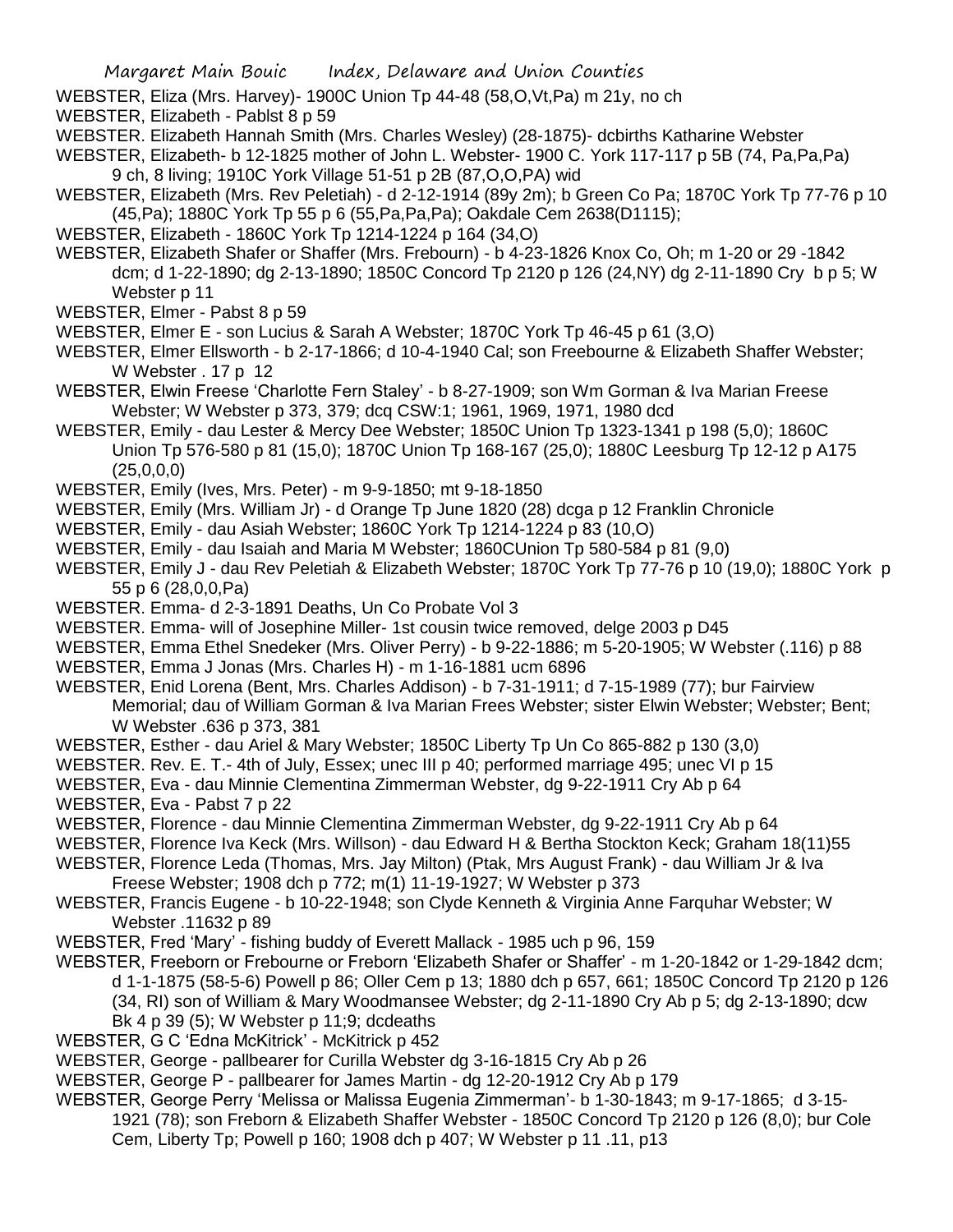WEBSTER, George Perry McClellan 'Regina Sophie Lapp' - b 9-28-1861; d 9-23-1931; son Joseph Perry & Mary Shaffer Webster; dg 1-18-1898 Cry Ab p 140 W Webster p 230, 292 .47

- WEBSTER, Gertrude dau Minnie Clementina Zimmerman Webster, dg 9-22-1911 Cry Ab p 64 WEBSTER, Gertrude - dau C W & Libbie Smith Webster - 1880 dch p 696
- WEBSTER, Gertrude Virginia (Burton, Mrs. Robert Glenwood) b 5-24-1918; m 6-15-1940; dau William Gorman & Iva Marian Freese Webster; W Webster .639 p 373, 382
- WEBSTER, Goldie- b 4-1882 dau Adam C. Myers- 1900C Dover Tp 23-23 p B1 (8,O,O,O)
- WEBSTER, Goly Mary b 4-13-192 Milford Center, dau Charles H & Rachel Webster, admitted Childrens' Home 5-19-1899 (7y 1m) - Childrens' Home Tape p 20
- WEBSTER, Grace (Mrs. Hon Daniel) d 2-1828 dcga p 41 Delaware Patron and Franklin Chronicle
- WEBSTER, Guy son David & Beulah Brubaker Webster Webster
- WEBSTER. Hal L.- Un Co Probate Deaths- Vol 1 p 6 (1867-1878)
- WEBSTER, Hallie L son C W & H E; d 10-4-1868 (1y2m5d) York Cem L153 p 42
- WEBSTER, Hannah (Doudna, Mrs. Knowles) b 3-12-1789; m 1807; d 2-19-1871; dau John & Hannah Plummer Webster; dcc Susan Cain Jackson 49
- WEBSTER, Hannah (Hart, Mrs. Chancy) dau William Webster dcw Bk 4 p 39 (5); W Webster .3 p199
- WEBSTER, Hannah E (Wilson, Mrs. John C) m 1-25-1869; ucm 4499; opc 124; dau Mary K Winget 1850C Jerome Tp 1893-1914 p 277 (17,Ct)
- WEBSTER, Hannah Elizabeth (Fowler, Mrs. M. L) b 1-14-1853; d 1-12-1932 SD; dau Freborn Webster 1880 dch p 661; W Webster .14 p 11
- WEBSTER, Hannah Plummer Mrs. John)- dau Abraham Plummer; d 1834/ 1854; dcc Susan Cain Jackson 99
- WEBSTER, Hannah Scribner (Mrs. Samuel) dcq Ruby Bockoven Pugh 117
- WEBSTER, Harold D 'Nettie' 1961 dcd
- WEBSTER, Harriet E. Slough (Mrs. Charles W) m 8-29-1864 dcm; dau Joseph & Sarah Trout Webster dumch p 455
- WEBSTER, Harry A son Isaiah & Maria M Webster; 1860C Union Tp 580-584 p 81 (7,0)
- WEBSTER, Harvey 'Eliza' b 12-1851 son Lester & Mercy Dee Webster; 1870C Union Tp 168-167 (17,0); 1900C Union Tp 44-48 p 5A (48,O,O,O)
- WEBSTER, Hayden son Oather C & Nellie Hall Webster Webster
- WEBSTER, Heidi P (Mrs. David C) 1975 ucd
- WEBSTER, Helen Delores Russell- b 1931 #135- dau Clinton Lorenzo & Minnie Josephine Hanson Russellped 1 ; unec VIII p 2, 47
- WEBSTER, Henry Freeborn 'Minnie Clementine Zimmerman' b 9-24-1859; m 8-12-1885; d 3-22- 1944 son Joseph Perry & Mary Shaffer Webster; W Webster .46 p 230, 277; dg 1-18-1898 Cry Ab p 140
- WEBSTER, Holland son L C. & Angaline Webster; 1880C Richwood 319-336 p 305B (4,0,0,0)
- WEBSTER, Homer C son Cather C & Nellie Hall Webster Webster
- WEBSTER, Howard son Paul & Zadie Webster 1949 ucd
- WEBSTER, Isaiah 'Maria M' 1860C Union Tp 580-584 p 51 (40,0)
- WEBSTER, Iva Marian Freese (Mrs. William Gorman Jr) b 8-17-1882; d 4-12-1937; dau Isaac Marion & Sarah Jane Talley Freese; 1908 dch p 772; W Webster p 373
- WEBSTER, Jackie ch Keith H & Marcia Wilson Webster 1961 dcd (6); Webster
- WEBSTER, Rev James 1883 uch V p 496
- WEBSTER, James Byron 'Joan Elizabeth Jackson' b 11-6-1922; m 4-8-1950; son William Gorman & Iva Marian Freese Webster; 1961, 1969, 1971, 1980 dcd; W Webster .6 p 373.38 and .63A
- WEBSTER, James H 'Edna A Irwin' m 9-12-1868, ucm 4598; 1870C Taylor Tp 129-121 p 15 (34,0)
- WEBSTER, Jane dau Lucius & Sarah A Webster 1870C York Tp 46-45 p 6 (7,0)
- WEBSTER, J D d 6-1862; 1883 uch IV p 471, 474
- WEBSTER, Jeremiah D son Lester & Marcy Dee Webster; 1850C Union Tp 1323-1341 p 198 (7,0); 1860C Union Tp 576-588 p 81 (17,0)
- WEBSTER, Jesse 1820C Darby Tp 261 1m (26-45), 1f under 45, unec V p 41
- WEBSTER, Rev J H 1883 uch V p 578; performed marriage 1055; unec VI p 31
- WEBSTER, Joan F (Mrs. James B) 1961, 1969, 1971, 1980 dcd
- WEBSTER, Joana dau Lester & Mercy Dee Webster 1860C Union Tp 576-580 p 81 (5,0); 1870C Union Tp (15,0)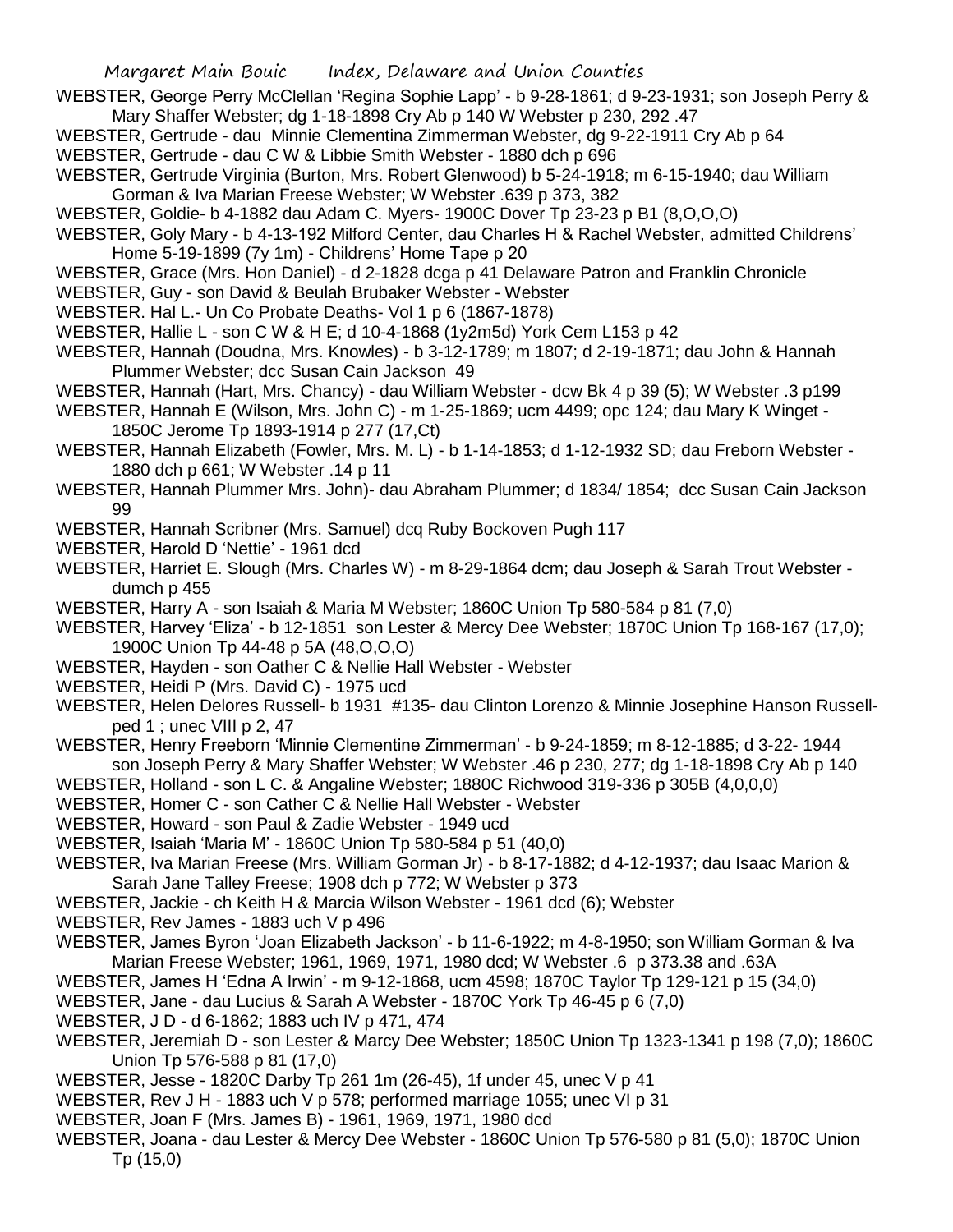Margaret Main Bouic Index, Delaware and Union Counties WEBSTER, Joanna (Clevenger, Mrs. James T) - m 12-16-1874 ucm 5601; mt 3 p 6 WEBSTER, John - son Asiah Webster - 1860C York Tp 1214-1224 p 164 (5,0) WEBSTER, John 'Hannah Plummer' - dcc Susan Cain Jackson 98 WEBSTER, John 'Mary Shatswell' - Powers pat p 127, 257 WEBSTER, John L - son Rev Peletiah & Elizabeth Webster; 1870C York Tp 77-76 p 10 (15,0); 1880C York Tp 55 p 6 (24,0) WEBSTER, John L 'Katherine' - b 1854; d 4-24-1934/5 York Cem R2 p 44; 1910C York Village 51-51 p 2B (55,O,O,Pa) m 10y, farmer WEBSTER, John N - d 2-24-1856 (10 mos); son J P & M Webster; Powell p 86; Oller p 13 WEBSTER, John Otis 'Theresa Maine' - m 2-26-1859 Asp (1312s) WEBSTER, John W - b 4-21-1855; d 2-24-1856; son Joseph Perry & Mary Shaffer Webster; W Webster .44 p 229 WEBSTER, Joseph - 1860C Claibourne Tp 839-820 p 111 (15,0) WEBSTER, Joseph 'Mary Judd' - Asp p 77 WEBSTER, Joseph Perry 'Mary Shaffer' - b 8-2-1824; m 1-1-1846 dcm as Joseph N; d 3-27-1863; 1908 dch p 407; son William Webster dcw Bk 4 p 39 (5); 1850C Radnor Tp 200 p181 (26, RI); W Webster .4 p 9, 229 WEBSTER,  $\qquad \qquad$  (Cook, Mrs. Elbridge) - dau Joseph Perry & Mary Shaffer Webster, dg 1-18-1898 Cry Ab p 140 WEBSTER, \_\_\_\_\_\_\_ (Jenkins, Mrs. Thomas) dau Joseph Perry & Mary Shaffer Webster, dg 1-18-1898 Cry Ab p 140 WEBSTER, Joseph W - son Rev Ebenezer T & Sarah Webster; 1870C Claibourne Tp 83-81 (24,0) WEBSTER, J W H - 1908 dch p 437 WEBSTER, Julie (Rieff, Mrs. ) - dau David & Beulah Brubaker Webster - Webster WEBSTER. Katharine (Elkins, Mrs. )- b 4-3-1875 dau Charles Wesley & Elizabeth Hannah Smith Webster dcbirths correction WEBSTER, Katherine (Mrs. John L) - b 1857 d 1918 York Cem R2 p 44; 1910C York Village 51-51 p 2B (52,O,Ger,O) m 10y, no ch WEBSTER, Katherine (Tackaberry, Mrs. Robert C) m 1901 sister Mrs. Burt Armstrong, dg 9-12-1905 Cry Ab p 50 WEBSTER, Keith H 'Marcia' - 1961 dcd WEBSTER, L - 1883 uch IV p 493, V p 197 WEBSTER, L C 'Angaline' - 1880C Richwood 319-336 p 305A (50,0,0,0) minister; performed marriages, unec XX p 6, 32, 42, 43, 56, 66 WEBSTER, L G - son Charles W Webster, dg 1-18-1918 Cry Ab p 17 WEBSTER, L L - d 9-16-1863 uch IV p 7 WEBSTER, L T - 1883 uch IV p 522 WEBSTER, Lead W - son Asiah Webster, 1860C York Tp 1214-1224 p 163 (14,0) WEBSTER, Leda E - dau Asiah Webster, 1860C York Tp 1214-1224 p 163 (12,0) WEBSTER, Lester - son Isaiah & Maria M Webster, 1860C Union Tp 580-584 p 81 (14,0) WEBSTER, Lester J.- d 3-1-1898 Deaths, Un Co Probate, Vol 3 WEBSTER, Lester or Leicester 'Mercy Dee' - license 10-8-11841 ucm;, unec V 38; 1850C Union Tp 1323- 1341 p 198 (32,0); 1860C Union Tp 576-580 p 81 (42,0); 1870C Union Tp 168-167 (52,0); 1880C Leesburg Tp 12-12 p A175 (62,0); 1915 uch p 237; 1883 uch V p 428; WEBSTER, Lewis - 1870C York Tp 77-76 p 10 (13,0) WEBSTER, Lewis Peter 'Alice Warren Pryke' - b 10-10-1874 Del Co; d 11-25-1959 Sidney, Oh; son George Perry & Melissa Eugenia Zimmerman Webster; W Webster .115 p 14, 74 WEBSTER, Lewis W - 1883 uch IV p 557 WEBSTER, Libbie Smith (Mrs C. W) - dau John R Smith - 1880 dch p 696 WEBSTER, Lillian Schumache (Mrs. ) - d 12-10-1969 bur Oak Grove WEBSTER, L. J.- Co B. 32nd O.V.I. p 18 WEBSTER, Lois M (Linn, Mrs. Ralph) - dau Fred & Mary B Matlack Webster - Webster; 1985 uch p 92 WEBSTER, Lora - dau Asiah Webster - 1860C York Tp 1214-1224 p 164 (1,0) WEBSTER, Lora H - dau Isaiah & Maria M Webster - 1860C Union Tp 580-584 p 81 (6,0) WEBSTER, Loren - ch C W & Libbie Smith Webster - 1880 dch p 696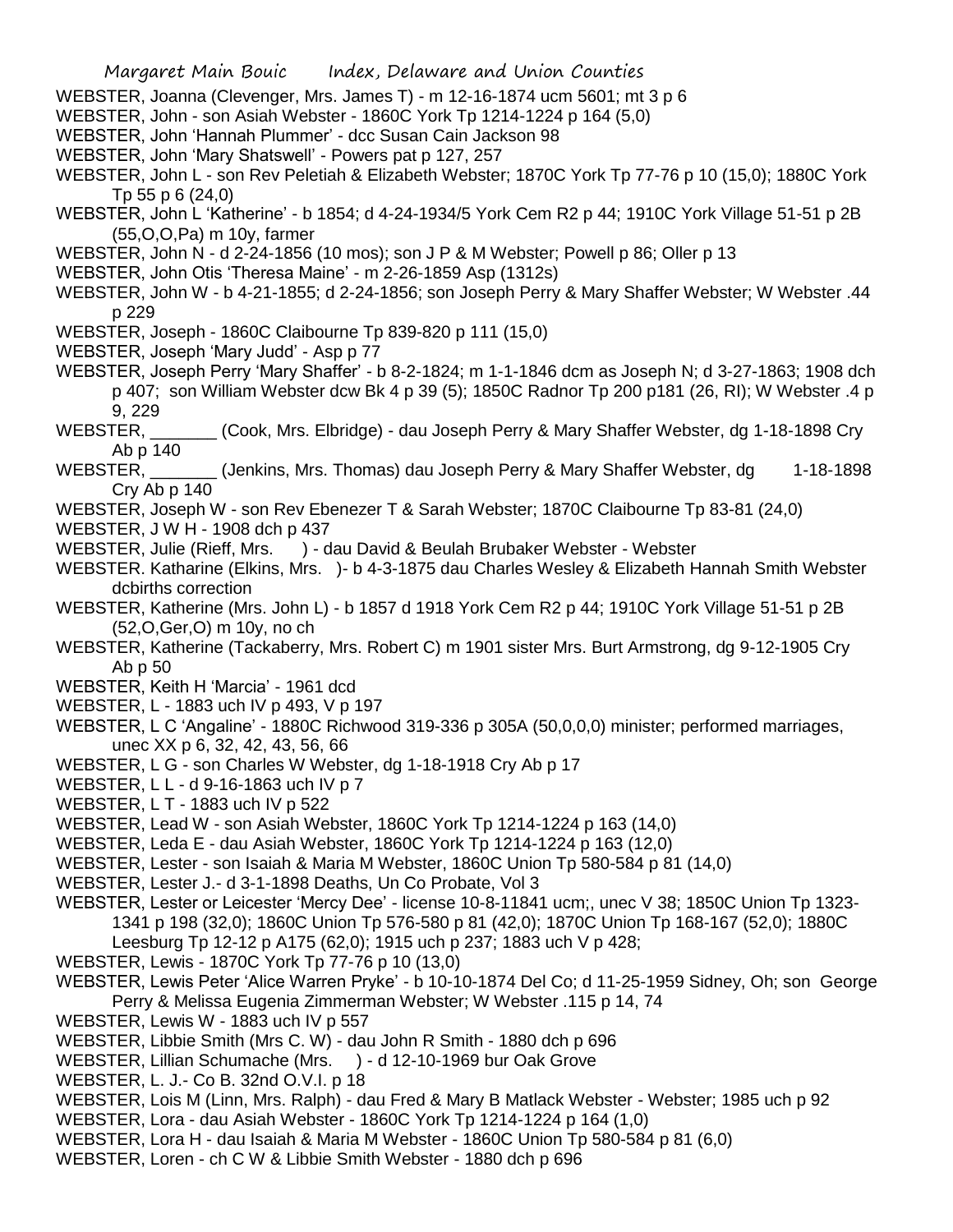- WEBSTER, Loren son Mila Fowler Webster, dg 4-8-1890 Cry Ab p 13
- WEBSTER, Rev Loren C d 'Saturday' (86) bur Marion Cem, pastor of William St during Civil War, dg 5-30- 1916 Cry Ab p 65
- WEBSTER, Rev Loring C Pabst 8 p 12; wsc Grah p 48, 61; 1880 dch p 398; 1908 dch p 245; 1869 wsc p 1; 1883 uch V p 35; 1915 uch p 216, 217
- WEBSTER, Louis son Asiah Webster, 1860C York Tp 1214-1224 p 164 (4,0)
- WEBSTER, Louis M son Rev Peletiah & Elizabeth Webster; 1870C York Tp 77-76 p 10 (13,O); 1880C York Tp 55 p 6 (21,0,0,Pa)
- WEBSTER. Lucius, d 1-1-1900, Deaths, Un Co Probate, Vol 3; obit 1-3-1900 (70), unec XIV p 15;
- WEBSTER, Lucius 'Sarah A' 1870C York Tp 46-45 p 6 (45,0)
- WEBSTER, Lucy Pabst 8 p 3
- WEBSTER, Lucy Agusta (Rutherford, Mrs. Gorman) b 7-6-1866; d 10-12-1945; dau William & Corilla Webster, 1880C Concord Tp 18; .61 W Webster p 361
- WEBSTER, Lucy Ann (Barber, Mrs. William) m 1-10-1847 dcm
- WEBSTER, Lucy Powers (Mrs. Charles P) dau Avery & Lucy Ballard Powers Powers Pat p 159, 176, 178
- WEBSTER, Lula dau C W & Libbie Smith Webster, 1880dch p 696
- WEBSTER, Lulu dau Minnie Clementina Zimmerman Webster, dg 9-22-1911 Cry Ab p 64
- WEBSTER, Lydia Canfield or Campbell (Mrs. ) dau Huldah Paine or Campbell Asp 624
- WEBSTER, Lydia E (Robinson, Mrs. George P) m 11-13-1873 ucm 5173; dau Rev Peletiah Webster; 1883 uch V p 135; 1870C York Tp 77-76 p 10 (21,0) schoolteacher
- WEBSTER, Marcena Lucille Snyder (Mrs. Delbert L) 1961, 1969, 1971, 1980 dcd; div 10-27-1978; W Webster (.6352) p 379
- WEBSTER, Marcia Wilson (Mrs. Keith H) 1961 dcd; d 6-23-1963 (32) bur Oak Grove; dau Donald Wilson **Webster**
- WEBSTER, Margaret Ann Trigg (Mrs. Delbert L)- b 10-25-1940; W Webster p 380; 1980 dcd
- WEBSTER, Margaret Clark (Zimmerman, Mrs. Oscar) b 10-12-1858; m 5-11-1881; d 5-9-1932; dau Freeborn & Elizabeth Shaffer Webster; W Webster p 12. 15; dg 9-27-1895 Cry Ab p 39
- WEBSTER, Margaret Grace (Smith, Mrs. Harold Leslie) b 7-12-1913; m 6-6-1936; dau William Gorman & Iva Marian Freese Webster; W Webster p 373, 881 .637
- WEBSTER, Maria M (Mrs. Isaiah) 1860C Union Tp 580-584 p 81 (36,0)
- WEBSTER, Marian Alice (Farley, Mrs. John Bradley ) b 8-15-1905; d 7-26-1981; dau William Gorman Jr & Iva Freese Webster; 1908 dch p 772; W Webster p 373, 375
- WEBSTER, Marian (Mrs. Cheley)- b 5-1863; 1900C Tork Tp 156-156 p 7B (37,P,Pa,O)m 13y, 5 ch
- WEBSTER, Mariann (Chase, Mrs. Clayton Ellery) b 10-14-1956; m 12-13-1980; dau James Byron & Joan Elizabeth Jackson Webster; 1969, 1971 dcd; W Webster .63A2 p 386
- WEBSTER, Marion D dau Lester & Mercy Dee Webster, 1860C Union Tp 576-580 p 81 (11,0)
- WEBSTER, Marium or Marcum (Lewis, Mrs. Jeptha) m 7-3-1869 ucm 4567
- WEBSTER, Marjorie Elaine (Thompson, Mrs. John Le Roy) b 1959/60, m 9-29-1979; dau Delbert L & Marcena Lucille Snyder Webster; 1961, 1969, 1971 dcd
- WEBSTER, Mark (9-1963) son Keith & Marcia Wilson Webster; Webster
- WEBSTER, Martha (Butler, Mrs. Charles) m 6-20-1855 ucm 2298
- WEBSTER, Martha Cleora (Wagner, Mrs. Emerson Latimore) b 5-9-1879 dau George Perry & Melissa Eugenia Zimmerman Webster; W Webster .117 p 14, 92
- WEBSTER, Martha Watson (McCarty, Mrs. John Albert) b 9-17-1861; m 3-8-1884; d 10-6-1930; dau Freeborn & Elizabeth Shaffer Webster; W Webster .15 p 12, 188
- WEBSTER, Martin 'Mary Keeney' 1883 uch V p308, d at Ostrander
- WEBSTER, Mary Powell p 170
- WEBSTER, Mary 1870C York Tp 77-76 p 10 (11,0)
- WEBSTER, Mary 1860C Claibourne Tp 840 p 111 (18,0)
- WEBSTER, Mary dau Keith H & Marcia Webster, 1961 dcd (7)
- WEBSTER, Mary (Mrs. Ariel) 1850C Liberty Tp Un Co 865-882 (26,0)
- WEBSTER, Mary (Mrs. Joseph N) 1850C Radnor Tp 200 p 181 (23,0)
- WEBSTER, Mary (Mrs. Fred) 1985 uch p 96
- WEBSTER, Mary (Kellogg, Mrs. Isaac) b 5-31-1697; m 12-26-1717; d 1-3-1780; dau Joseph & Mary Judd Webster - Asp p 77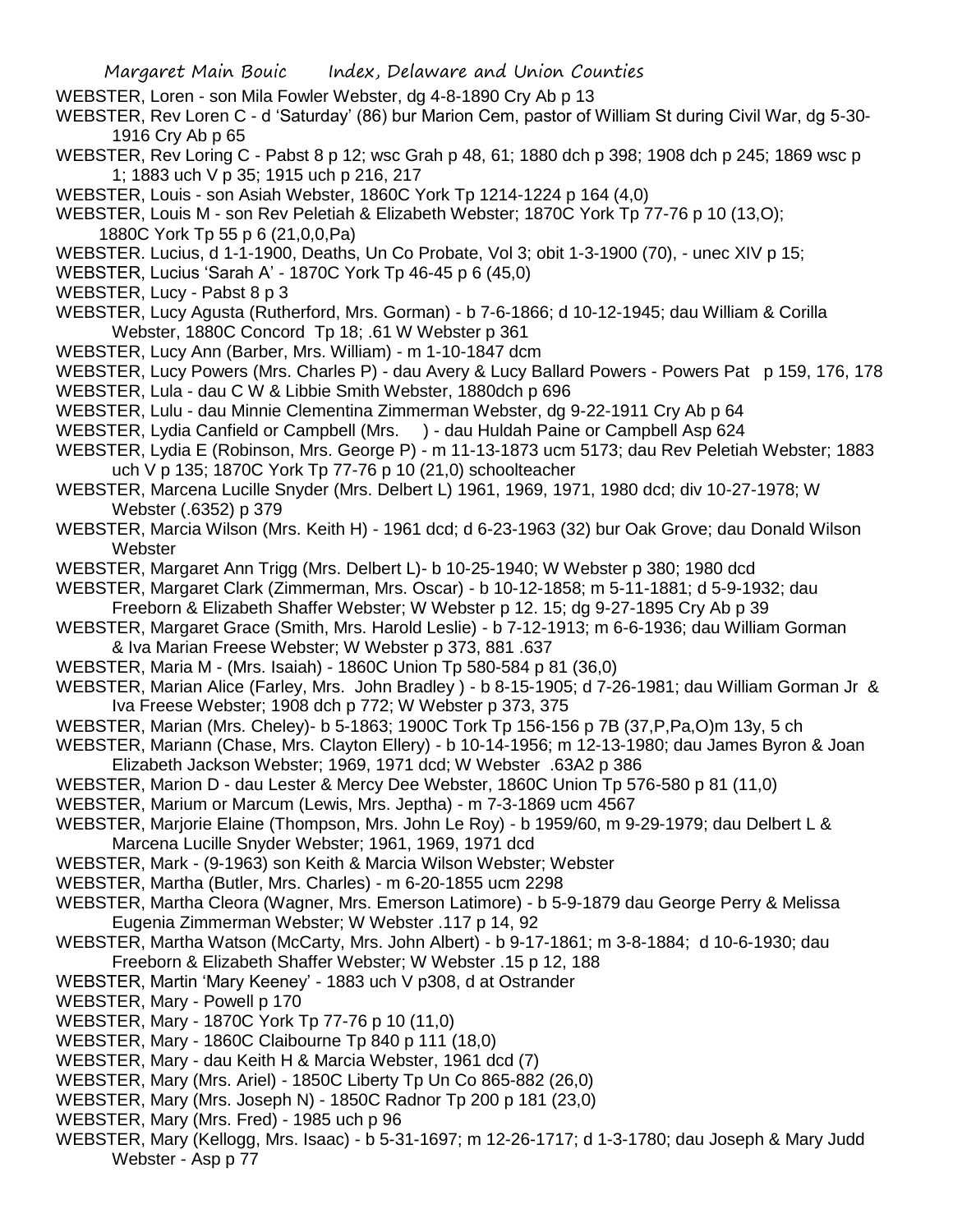- WEBSTER, Mary Ann dau Lester & Mercy Dee Webster, 1850C Union Tp 1323-1341 p 198 (2,0)
- WEBSTER, Mary Ann dau James B & Joan Webster; 1961 dcd (6)
- WEBSTER, Mary B Matlack (Mrs. Fred)- b 9-21-1890; m 1909 dau John & Margaret Jane Osborne Matlack; bur Claibourne; 1949 ucd; Webster
- WEBSTER, Mary C dau Mary R Webster, 1850C Jerome Tp 1893-1914 p 277 (23, Ct)
- WEBSTER, Mary Clementine (Hardin, Mrs. Ichabod Elmer) b 3-17-1868 Hyatts; m 9-13-1884; d 6-22-
- 1942 Powell; dau George Perry & Melissa Eugenia Zimmerman Webster; W Webster .112 p 13, 50 WEBSTER, Mary E (Case, Mrs. Rufus) - m 10-18-1852 ucm 1864; mt 10-3-1852
- WEBSTER, Mary E (Hardin, Mrs. ) dau George P Webster Webster
- WEBSTER, Mary E (Tarpenning, Mrs. Aaron H O) m 2-10-1869 ucm 4506
- WEBSTER, Mary E (Zimmerman, Mrs. Levi F) 9-15-1869 ucm 4600
- WEBSTER, Mary Ellen Statler (Mrs. Earnest Allen) b 1-31-1880 Akron; d 9-23-1950 Del Co; W Webster (.114) p 72
- WEBSTER, Mary Jane (Cook, Mrs. Henry) dau Frebourne & Elizabeth Shaffer; W Webster .13 p11; 1880 dch p 657; 1850C Concord Tp 2120 p 126 (4,0)
- WEBSTER, Mary Judd (Mrs. Joseph) Asp p 77
- WEBSTER, Mary K (Hill, Mrs. David) m 9-21-1852 ucm 1853;
- WEBSTER, Mary Keeney (Mrs. Martin) 1883 uch V p 308
- WEBSTER, Mary (Michael, Mrs. Munson H.)- m 11-17-1841, ucm 751, unec V p 59
- WEBSTER, Mary R 1850C Jerome Tp 1893-1914 p 277 (42, Ct)
- WEBSTER, Mary Rebecca (Jenkins, Mrs. Thomas J) b 7-4-1850; m 1-5-1868 Delaware; d 12-25-1926; dau Joseph Perry & Mary Shaffer Webster;1850C Radnor Tp 200 p 181 (1/12, 0); W Webster p .42. p 229, 232
- WEBSTER, Mary Shaffer (Mrs. Joseph) b 7-23-1827; m 1-1-1846 dcm; d 1-3-1898; W Webster p 229 (.4)
- WEBSTER, Mary Shatswell (Mrs. John) (Emery, Mrs. John) dau Theophilus Shatswell; Powers Pat p 257
- WEBSTER, Mary (Tharp, Mrs. John) m 4-11-1840 dcm
- WEBSTER, Mary (Winget, Mrs. Ezra) m 10-26-1858, ucm 2789; unec XVIII p 66
- WEBSTER, Matthew Lawrence b 9-14-1975, son Brent Webster Webster
- WEBSTER, Mattie Pabst 8 p 59
- WEBSTER, May L dau Rev Peletiah & Elizabeth Webster, 1880C York Tp 55 p 6 (17,0,0,Pa)
- WEBSTER, Melissa or Malissa Eugenia Zimmerman (Mrs. George Perry) b 5-8-1844 Del Co; m 9-17-1865 dcm and W Webster p 11 .11, p 13; dau Peter & Harriet Zimmerman; dg 9-4-1903 Cry Ab p 198; d 11- 13-1926 W Webster (.11) p 13
- WEBSTER, Melissa J property transferred from Wm S Pratt Hyattville, delge 1998 X10 p 21
- WEBSTER, Melissa Ruth (Soller, Mrs. Joseph A) m 10-3-1992 dau Robert & Marilyn Webster; Webster
- WEBSTER, Mercy A.- b 3-1887 dau Cheley & Marian Webster- 1900C York Tp 156 p 7B (11,O,O,O)
- WEBSTER, Mercy Dee (Mrs Lester or Leister or Leceister) license 10-8-1841 ucm; unec V p 38; 1850C Union Tp 1323-1341 p 198 (31,0); 1860C Union Tp 596-580 p 81 (41,0); 1870C Union Tp 168-167 (52,0); 1880C Leesburg Tp 12-12 p A175 (61,0,Ut,Ut)
- WEBSTER, Mila Fowler (Mrs. C. R) d 3-30-1890 (79) dg 4-8-1890 Cry Ab p 12; dau Elijah Fowler, 1880 dch p 696
- WEBSTER, Minie (Tilton, Mrs. John F) m 1-1-1868 ucm 4313; unec XXIII p 78; 1850C Union Tp 1323- 1341 p 198 (31,0)
- WEBSTER, Minnie Cecil (Thomas, Mrs. Earl W) b 7-22-1883; d 8-14-1950; dau George Perry & Melissa Eugenia Zimmerman Webster; W Webster .119 p 14 1124
- WEBSTER, Minnie Clementine(a) Zimmerman (Mrs. Henry Freeborn) m 8-12-1885; d 'Monday' (45) dg 9-22-1911 Cry Ab p 64, 65; dau Oscar & Mary Kapus Zimmerman; dg 9-27-1895 Cry Ab p 39; W Webster .46. p 230, 277
- WEBSTER, \_\_\_\_\_\_\_, (Smith, Mrs. J. G) dau Minnie Clementine Zimmerman Webster, dg 9-22-1911 Cry Ab p 64
- WEBSTER, Moshen son William Webster; Webster; Mosher, dcw Bk 4 p 39 (.5)
- WEBSTER, Myrtle- d 6-22-1893 Deaths, Un Co Probate, Vol 3
- WEBSTER, Nancy (Michael, Mrs. Munson) m 11-17-1841, ucm 751
- WEBSTER, Nancy Fowler (Mrs. Rev O) b 5-11-1813; m 1831; d 2-7-1899 dg 2-21-1899 Cry Ab p 188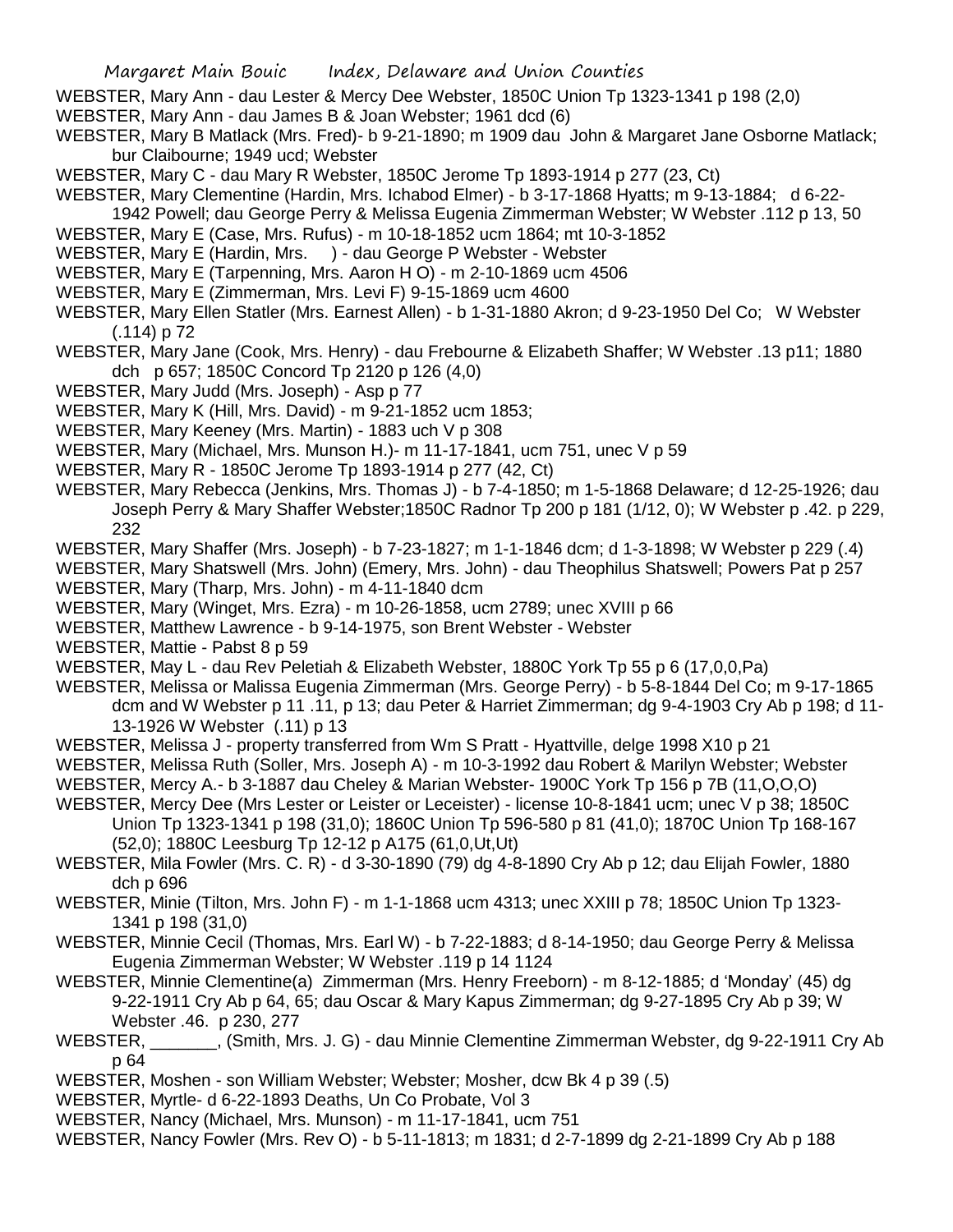Margaret Main Bouic Index, Delaware and Union Counties WEBSTER, Nellie H - b 8-7-1881; d 9-19-1881 (1m7d) dcdeaths; dau George Perry & Melissa Eugenia Zimmerman Webster; W Webster .118 p 14 WEBSTER, Nellie Hall (Mrs. Oather) - b 5-17-1918; d 3-30-1980 bur Middleburg; dau Alvin & Sally Bryant Hall; 1959, 1967, 1971, 1975, 1979 ucd WEBSTER, Nettie (Mrs. Harold D) - 1961 dcd WEBSTER, Rev O 'Nancy Fowler' - m 1831; d 7-2-1890 (67-2-2) dcdeaths; ; dg 2-21-1899 Cry Ab p 188 WEBSTER, O W - Spanish War vet; pallbearer for Benjamin J Schneider; dg 3-17-1911 Cry Ab p 18 WEBSTER, Oather C 'Nellie Hall' - b 7-15-1898; d 12-26-1980 bur Middleburg; son Isaac & Dolly Wright Webster; 1959, 1967, 1971, 1975, 1979 ucd; Webster WEBSTER, Octavius C? 'Susan' - 1880C Leesburg Tp 267-267 p B 187 (28,0,0,0) WEBSTER, Oliver - pallbearer for Mrs. William Shatz, dg 10-26-1915 Cry Ab p 86 WEBSTER, \_\_\_\_\_\_\_, (Mrs. Oliver) - sister Mila Fowler Webster dg 4-8-1890 Cry Ab p 12 WEBSTER, Oliver D - son Lucius & Sarah A Webster - 1870C York Tp 46-45 p 6 (11,0) WEBSTER, Oliver Perry 'Emma Ethel Snedeker' - b 2-9-1877; m 5-20-1905; d 6-1-1923; son George Perry & Melissa Eugenia Zimmerman Webster- W Webster .116 p 14 WEBSTER, Orin - son Lester & Mercy Dee Webster, 1850C Union Tp 1323-1341 p 198 (3,0) WEBSTER, Rev P - 1883 uch V p 134 ((probably Rev Peletiah Webster)); performed Minei marriage WEBSTER, P. G - 1883 uch IV p 474 WEBSTER, P. L - 1883 uch III p 338 WEBSTER, Patience (Beardsley, Mrs. Job G) - m 1834; d 8-25-1870; 1883 uch V p 608 WEBSTER, Patricia Kay - b 1966, dau Delbert L & Marcena Snyder Webster; 1971, 1980 dcd; W Webster . 63524 p 380 WEBSTER, Paul M - son Fred & Mary B Matlack Webster; Webster WEBSTER, Paul 'Zadie' - 1949 ucd WEBSTER, Rev Peletiah 'Elizabeth' - b Knox Co; d 9-14-1888 (68y); Oakdale Cem 417; 1870C York Tp 77- 76 p 10 (50,0) farmer; 1880C York Tp 55 p 6 (59,O,NY,NY) WEBSTER, P. T.- d 9-13-1888 Deaths, Un Co Probate, Vol 3 WEBSTER, Rachel- d 3-3-1894 Deaths, Un Co Probate, Vol 3 WEBSTER, Rachel Emily - d 1886; dau George Perry & Melissa Eugenia Zimmerman Webster; W Webster .11x p 140 WEBSTER, Rebecca - b 1969 dau Delbert L & Marcena Snyder Webster - 1969, 1971 dcd WEBSTER, Robert '\_\_' '\_\_\_' - son Willson & Florence Iva Keck Webster; Graham 18(11)551 WEBSTER, Robert 'Susanna Treat' - m about 1652; powers Pat p 302, 304, 306 WEBSTER, Royal - 1883 uch IV p 466, 541 bur Milford WEBSTER, Ruthella (Lambert, Mrs. Walter Andrew) - b 11-11-1915; m 6-12-1938; dau Oliver Perry & Emma Ethel Snedeker Webster; W Webster .1165 p 89 WEBSTER, Sarah (Mrs. ) - d Aug 1822 (65), Clinton Tp Franklin Co, dcga p 6, Del Pat & Frank Chron. WEBSTER, Sarah (Mrs. William) - 1850C Concord Tp 2121 p 126 (51, NY) WEBSTER, Sarah A (Mrs. Lucius) - 1860C Union Tp 576-580 p 81 (8,0); 1880C Leesburg Tp 12-12 p A17 (28,0,0,0) WEBSTER, Sarah A. (Mrs. Lucius)-1870C York Tp 46-45 p 6 (34,0); WEBSTER, Sarah Belle - - b 4-3-1871; d 4-13-1939; dau William Harrison & Currilla Webster W Webster .62 p 359 WEBSTER, Sarah- b 12-1857 dau Elizabeth Webster- 1900C York Tp 117-117 p 6A (47,O,O,Pa) WEBSTER, Sarah Holden (Mrs. William) - W Webster WEBSTER, Sarah or Sarham (Rutherford, Mrs. Isaac) b 12-8-1832; m 12-7-1852 dcm; d 4-3-1878; dau William Webster & Sarah Holden; 1908 dch p 754; dcw Bk 4 p 39 (5); WEBSTER, Sarah J - dau Rev Peletiah & Elizabeth Webster - 1870C York Tp 77-76 p 10 (17,0); 1880C York Tp.5 p 6 (26,0,0,Pa) WEBSTER, Sarah J - dau William & Sarah Webster, 1850C Concord Tp 2121 p 126 (18, NY) WEBSTER, Sarah Jane - b 10-12-1848; d 5-5-1931; dau Joseph Perry & Mary Shaffer Webster; 1850C Radnor Tp 200 p 181 (2,0); W Webster p 229 WEBSTER, Sarah Jane (Cook, Mrs. Elbridge G) - W. Webster .41 p 231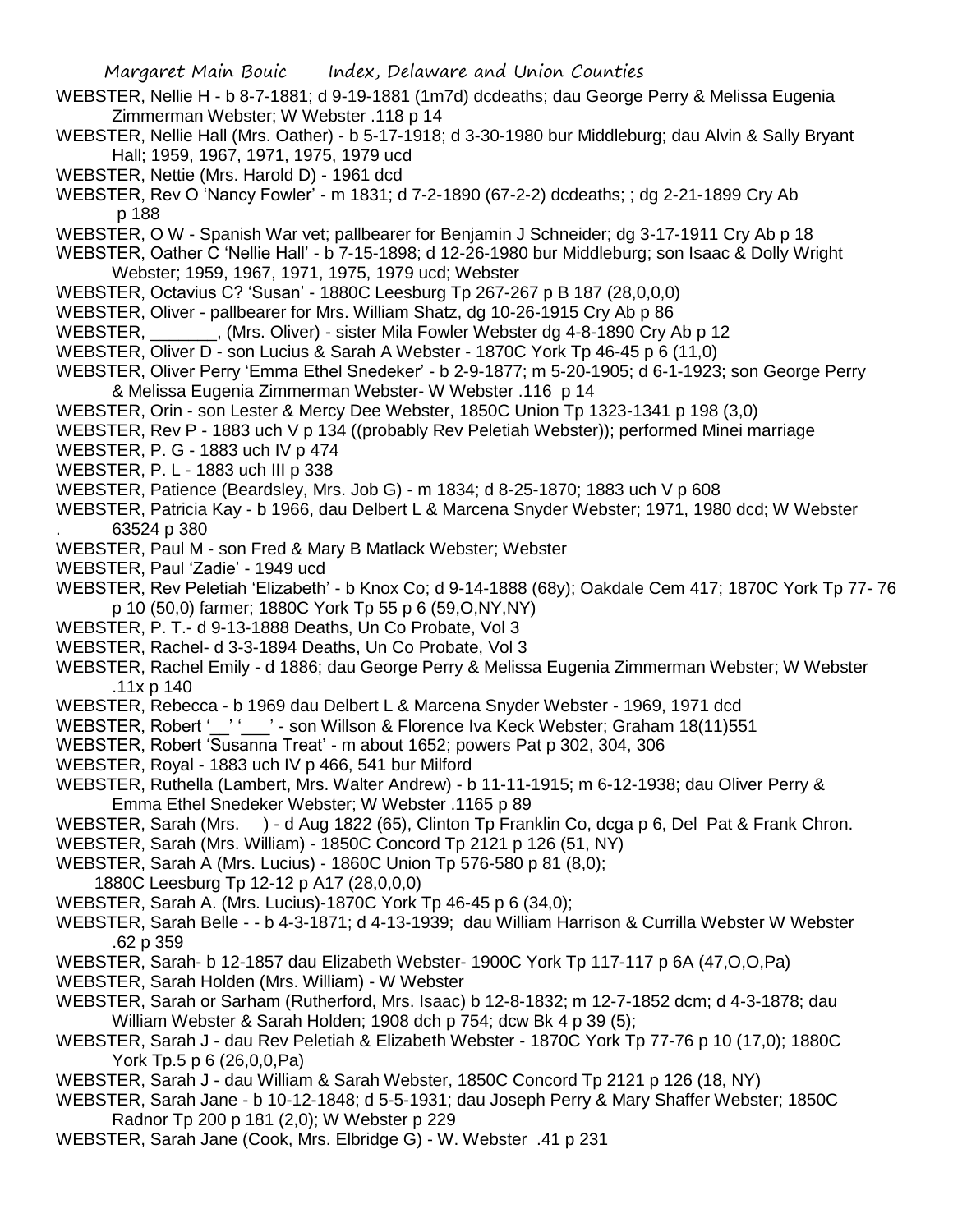- WEBSTER, Sarah S (Mrs. Rev Ebenezer T) 1860C Claibourne Tp 840 (55, NC); 1870C Claibourne Tp 83- 81 (65, NC)
- WEBSTER, Sarepta dau Lester & Mecy Dee Webster, 1860C Union Tp 576-580 p 81 (8,O); 1870C Union Tp 168-167 (18,0); 1880C Leesburg Tp 12-12 p 917 (28,O,O,O)
- WEBSTER, Rev S C 1883 uch IV p 464
- WEBSTER, Scott son Keith H & Marcia Webster 1961 dcd (5); Webster
- WEBSTER, Susan Elaine Jones (Mrs.
- WEBSTER, Susan (Fox, Mrs. Elijah) b 7-25-1824; m 1-25-1849, ucm 1379; dau martin & Mary Keeney Webster; 1883 uch V p 308
- WEBSTER, Susan (Mrs. Octavius? C) 1880C Leesburg Tp 267-267 p B187 (23,0,0,0)
- WEBSTER, Susanna dau Ariel & Mary Webster; 1850C Liberty Tp Un Co p 130 (5,0)
- WEBSTER, Susanna Treat (Mrs. Robert) b 10-8-1629; m about 1652; dau Richard & Alice Gaylord Treat; Powers Pat p 302, 304
- WEBSTER, Susannah dau Isaiah & Maria M Webster; 1860C Union Tp 580-584, p 81 (16,0)
- WEBSTER, Susannah (Lock, Mrs. Abel) m 2-25-1864, ucm 3551
- WEBSTER, Thearp dau Asiah Webster 1860C York Tp 1214-1224 p 163 (7,0)
- WEBSTER, Thelma (Myers, Mrs. ) dau Oather C & Nellie Hall Webster; Webster
- WEBSTER, Theresa Maine (Mrs. John Otis)- b 3-15-1838; m 2-26-1859; dau Ezekiel & Ann G Conn Maine Asp 1312s
- WEBSTER, V L 1979 ucd
- WEBSTER, Velma (Lewis, Mrs. Ray Jerome) b 9-12-1908; d 10-14-1829; dau Oliver Perry & Emma Ethel Snedeker Webster - W Webster .1162 p 88, 89
- WEBSTER, Vernon son Oather C & Nellie Hall Webster 1959 ucd; Webster
- WEBSTER, Virginia Anne Farquhar (Mrs. Clyde Kenneth) b 3-6-1928 Stratford; m 11-16-1946; div 7-7- 959 W Webster (.1163) p 89
- WEBSTER, Vivian H.- b 9-1891 dau Cheley & Marian Webster- 1900C York tp 156 p 7B (8,O,O,O)
- WEBSTER, W A 1883 uch IV p 534
- WEBSTER, W B probably 'Elizabeth Shafer Webster' dg 2-11-1890 Cry Ab p 5
- WEBSTER, W B son Elizabeth Shafer Webster dg 2-11-1890 Cry Ab p 5
- WEBSTER, \_\_\_\_\_\_, infant dau of Mr. & Mrs. W G Webster, d 'Friday' dg 5-9-1916 Cry Ab p 60
- WEBSTER, W H Pallbearer for James Martin, dg 12-20-1912 Cry Ab p 179
- WEBSTER, Wanda (Young, Mrs. ) dau Oather C & Nellie Hall Webster; Webster
- WEBSTER, Wellington E. d 9-5-1900 Deaths, Un Co Probate, Vol 3- son Peletiah & Elizabeth Webster 1870C York Tp 77-76 p 10 (24,0)
- WEBSTER, Rev. Wesley 1915 uch p 217, 218; 1883 uch V p 34, 364, 465, 680; unvmec p 38; performed marriage 3798 p 8, 3851 p 21, 3975 p 43, unec XXII; pastor Darby M. E. Church; unec XIV p 51
- WEBSTER, William d 6-26-1860 (66y 8m 5d); Oller p 13; Powell p 86
- WEBSTER. William- Un Co Probate Deaths Vol I p 6 (1867-1878)
- WEBSTER, William d 4-20-1907 (72) Webster
- WEBSTER, ---- (Mrs. William)(Mrs. Stewart)- sister Mrs. Phoebe Smith- dg 5-30-1893, Cry Ab p 125
- WEBSTER, William son Ariel & Mary Webster 1850C Liberty Tp Union Co p 130 (?/12,0)
- WEBSTER, William 'Sarah' 1840C Concord Tp p 118 (40-50); 1850C Concord Tp 2121 p 126 (54,RI); hadc p 22; will dcw Bk 4 p 39 1860;
- WEBSTER, William Jr 'Emily' dcga p 12 Orange Tp Franklin Chronicle
- WEBSTER, William Jr 'Iva Freese' 1908 dch p 772
- WEBSTER, William B 1908 dch p 407
- WEBSTER, William B b 12-21-1844; d 3-6-1910 Cal; son Freborn & Elizabeth Webster; 1850C Concord Tp 2120 p 126 (6,0); W Webster .12
- WEBSTER, William Gorman b 8-3-1878; d 4-19-1937; son William & Corilla Murfield Webster; 1880C Concord Tp 18; W Webster .63 p 359, 378
- WEBSTER, William Gorman 'Iva Marian Freese' m 8-14-1902 Delaware; dg 5-19-1914, Cry Ab p 118; dg 3-16-1915, dg 3-26-1915, Cry Ab p 28, 31; dg 4-13-1915, Cry Ab p 40;